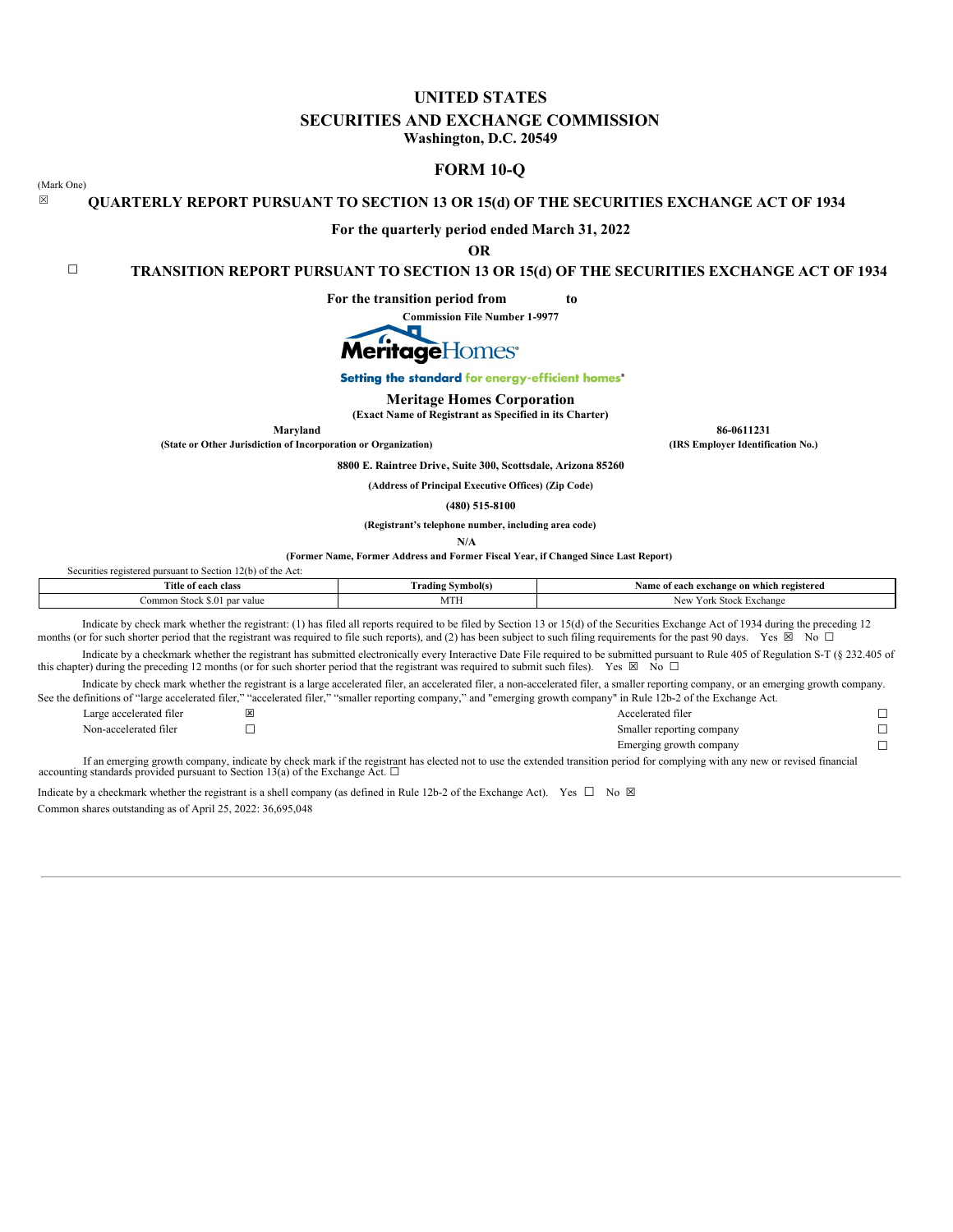#### **MERITAGE HOMES CORPORATION FORM 10-Q FOR THE QUARTER ENDED MARCH 31, 2022 TABLE OF CONTENTS**

# **PART I. FINANCIAL [INFORMATION](#page-1-0)**

<span id="page-1-2"></span><span id="page-1-1"></span><span id="page-1-0"></span>

| <b>Item 1. Financial Statements</b>                                                                  |                 |
|------------------------------------------------------------------------------------------------------|-----------------|
| Unaudited Consolidated Balance Sheets as of March 31, 2022 and December 31, 2021                     | $\overline{3}$  |
| Unaudited Consolidated Income Statements for the Three Months Ended March 31, 2022 and 2021          | $\overline{4}$  |
| Unaudited Consolidated Statements of Cash Flows for the Three Months Ended March 31, 2022 and 2021   | <u>٤</u>        |
| <b>Notes to Unaudited Consolidated Financial Statements</b>                                          | $6\overline{6}$ |
| <b>Item 2. Management's Discussion and Analysis of Financial Condition and Results of Operations</b> | 22              |
| <b>Item 3. Quantitative and Qualitative Disclosures About Market Risk</b>                            | <u>33</u>       |
| <b>Item 4. Controls and Procedures</b>                                                               | 33              |
| <b>PART II. OTHER INFORMATION</b>                                                                    |                 |
| <b>Item 1. Legal Proceedings</b>                                                                     | 35              |
| <b>Item 1A. Risk Factors</b>                                                                         | 35              |
| <b>Item 2. Unregistered Sales of Equity Securities and Use of Proceeds</b>                           | 35              |
| Items 3-5. Not Applicable                                                                            |                 |
| <b>Item 6. Exhibits</b>                                                                              | 37              |
| <b>SIGNATURES</b>                                                                                    | $\frac{38}{5}$  |
| <b>INDEX OF EXHIBITS</b>                                                                             | 38              |
|                                                                                                      |                 |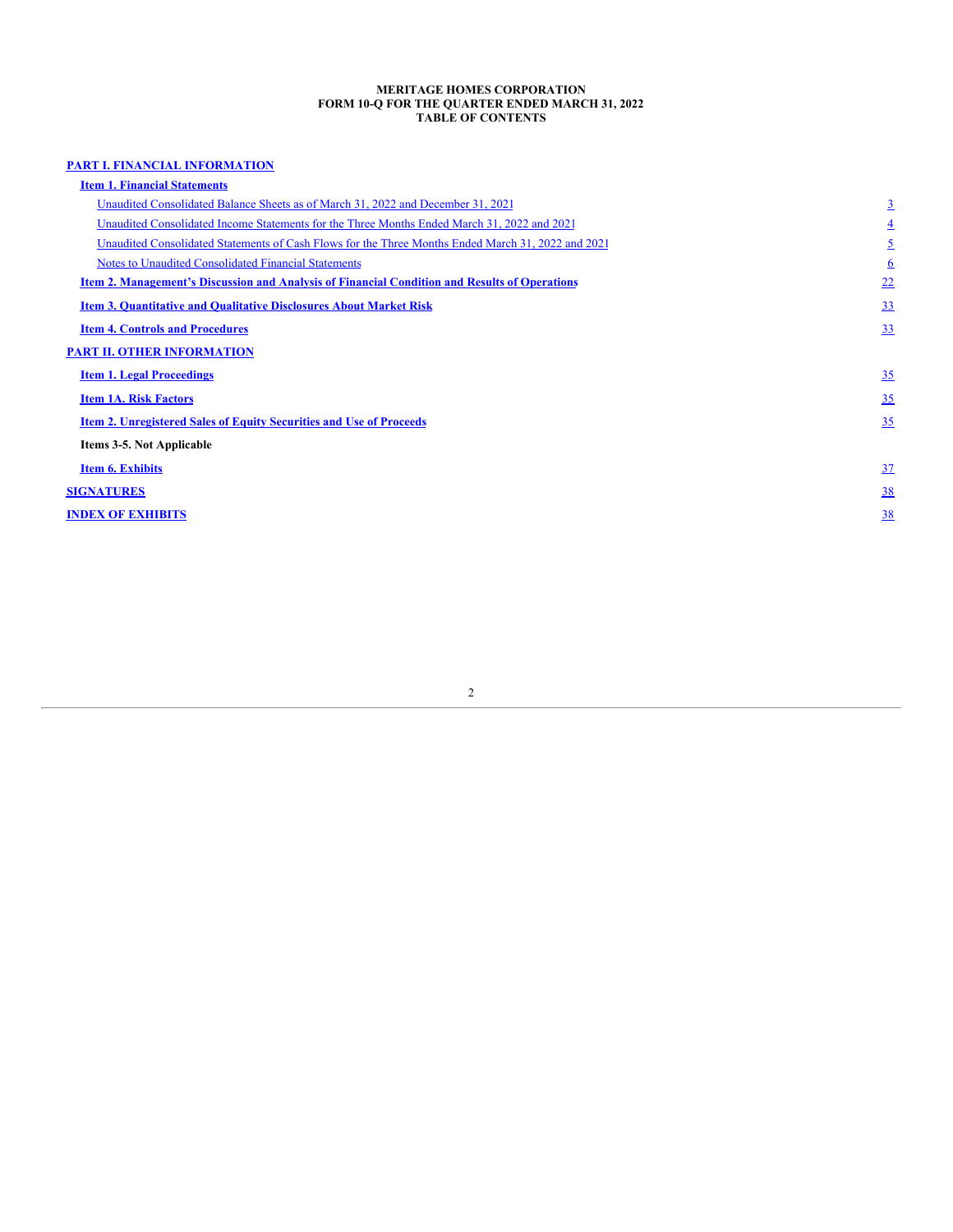### **PART I - FINANCIAL INFORMATION**

## **Item 1. Financial Statements**

### **MERITAGE HOMES CORPORATION AND SUBSIDIARIES UNAUDITED CONSOLIDATED BALANCE SHEETS (in thousands, except share amounts)**

|                                                                                                                                                                                 | March 31, 2022 |           | <b>December 31, 2021</b> |           |
|---------------------------------------------------------------------------------------------------------------------------------------------------------------------------------|----------------|-----------|--------------------------|-----------|
| <b>Assets</b>                                                                                                                                                                   |                |           |                          |           |
| Cash and cash equivalents                                                                                                                                                       | S              | 520,395   | S                        | 618,335   |
| Other receivables                                                                                                                                                               |                | 155,380   |                          | 147,548   |
| Real estate                                                                                                                                                                     |                | 4,027,950 |                          | 3,734,408 |
| Real estate not owned                                                                                                                                                           |                | 8,011     |                          | 8,011     |
| Deposits on real estate under option or contract                                                                                                                                |                | 93,432    |                          | 90,679    |
| Investments in unconsolidated entities                                                                                                                                          |                | 5,631     |                          | 5,764     |
| Property and equipment, net                                                                                                                                                     |                | 38,299    |                          | 37,340    |
| Deferred tax assets, net                                                                                                                                                        |                | 40,515    |                          | 40,672    |
| Prepaids, other assets and goodwill                                                                                                                                             |                | 168,548   |                          | 124,776   |
| <b>Total assets</b>                                                                                                                                                             |                | 5,058,161 | \$                       | 4,807,533 |
| <b>Liabilities</b>                                                                                                                                                              |                |           |                          |           |
| Accounts payable                                                                                                                                                                | $\mathbf S$    | 280,114   | \$                       | 216,009   |
| Accrued liabilities                                                                                                                                                             |                | 388,921   |                          | 337,277   |
| Home sale deposits                                                                                                                                                              |                | 48,278    |                          | 42,610    |
| Liabilities related to real estate not owned                                                                                                                                    |                | 7,210     |                          | 7,210     |
| Loans payable and other borrowings                                                                                                                                              |                | 22,561    |                          | 17,552    |
| Senior notes, net                                                                                                                                                               |                | 1,142,762 |                          | 1,142,486 |
| <b>Total liabilities</b>                                                                                                                                                        |                | 1,889,846 |                          | 1,763,144 |
| <b>Stockholders' Equity</b>                                                                                                                                                     |                |           |                          |           |
| Preferred stock, par value \$0.01. Authorized 10,000,000 shares; none issued and outstanding at March<br>31, 2022 and December 31, 2021                                         |                |           |                          |           |
| Common stock, par value \$0.01. Authorized 125,000,000 shares; 36,695,048 and 37,340,855 shares<br>issued and outstanding at March 31, 2022 and December 31, 2021, respectively |                | 367       |                          | 373       |
| Additional paid-in capital                                                                                                                                                      |                | 321.519   |                          | 414,841   |
| Retained earnings                                                                                                                                                               |                | 2,846,429 |                          | 2,629,175 |
| Total stockholders' equity                                                                                                                                                      |                | 3,168,315 |                          | 3,044,389 |
| Total liabilities and stockholders' equity                                                                                                                                      | S              | 5,058,161 | S                        | 4,807,533 |

<span id="page-2-0"></span>See accompanying notes to unaudited consolidated financial statements.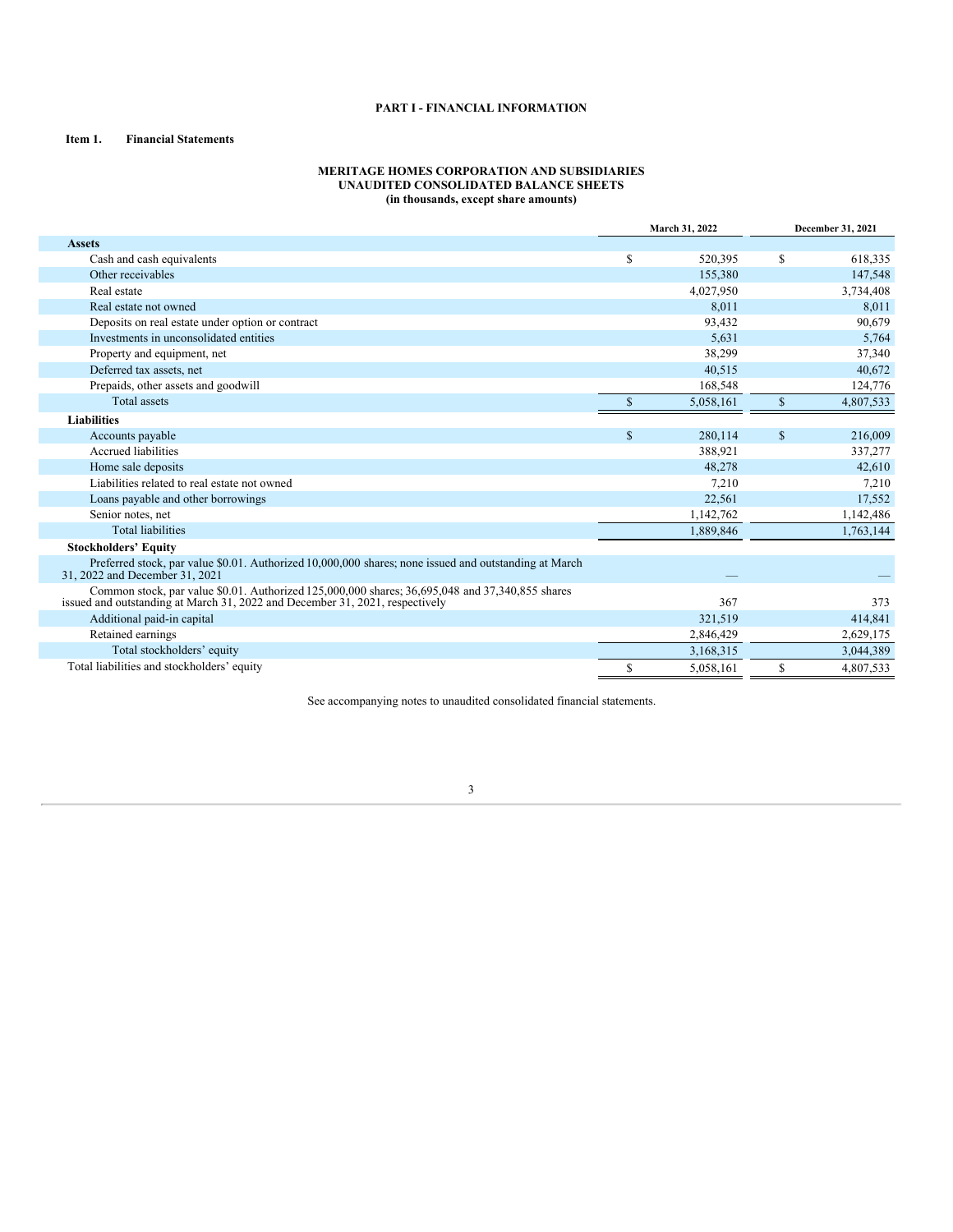#### **MERITAGE HOMES CORPORATION AND SUBSIDIARIES UNAUDITED CONSOLIDATED INCOME STATEMENTS (in thousands, except per share amounts)**

|                                                                         |              | Three Months Ended March 31, |             |            |  |
|-------------------------------------------------------------------------|--------------|------------------------------|-------------|------------|--|
|                                                                         |              | 2022                         | 2021        |            |  |
| Homebuilding:                                                           |              |                              |             |            |  |
| Home closing revenue                                                    | \$           | 1,245,456                    | \$          | 1,079,982  |  |
| Land closing revenue                                                    |              | 41,478                       |             | 3,799      |  |
| Total closing revenue                                                   |              | 1,286,934                    |             | 1,083,781  |  |
| Cost of home closings                                                   |              | (867, 807)                   |             | (813, 327) |  |
| Cost of land closings                                                   |              | (30,685)                     |             | (3,252)    |  |
| Total cost of closings                                                  |              | (898, 492)                   |             | (816, 579) |  |
| Home closing gross profit                                               |              | 377,649                      |             | 266,655    |  |
| Land closing gross profit                                               |              | 10,793                       |             | 547        |  |
| Total closing gross profit                                              |              | 388,442                      |             | 267,202    |  |
| <b>Financial Services:</b>                                              |              |                              |             |            |  |
| Revenue                                                                 |              | 4,672                        |             | 4,751      |  |
| Expense                                                                 |              | (2,512)                      |             | (2,171)    |  |
| Earnings from financial services unconsolidated entities and other, net |              | 1,174                        |             | 1,180      |  |
| Financial services profit                                               |              | 3,334                        |             | 3,760      |  |
| Commissions and other sales costs                                       |              | (65, 540)                    |             | (67, 744)  |  |
| General and administrative expenses                                     |              | (39,995)                     |             | (37, 949)  |  |
| Interest expense                                                        |              | (41)                         |             | (90)       |  |
| Other (expense)/ income, net                                            |              | (317)                        |             | 798        |  |
| Earnings before income taxes                                            |              | 285,883                      |             | 165,977    |  |
| Provision for income taxes                                              |              | (68, 629)                    |             | (34, 134)  |  |
| Net earnings                                                            | S            | 217,254                      | \$          | 131,843    |  |
| Earnings per common share:                                              |              |                              |             |            |  |
| <b>Basic</b>                                                            | \$           | 5.87                         | S           | 3.50       |  |
| <b>Diluted</b>                                                          | $\mathbb{S}$ | 5.79                         | $\mathbf S$ | 3.44       |  |
| Weighted average number of shares:                                      |              |                              |             |            |  |
| <b>Basic</b>                                                            |              | 36,996                       |             | 37,644     |  |
| Diluted                                                                 |              | 37,527                       |             | 38,339     |  |
|                                                                         |              |                              |             |            |  |

<span id="page-3-0"></span>See accompanying notes to unaudited consolidated financial statements.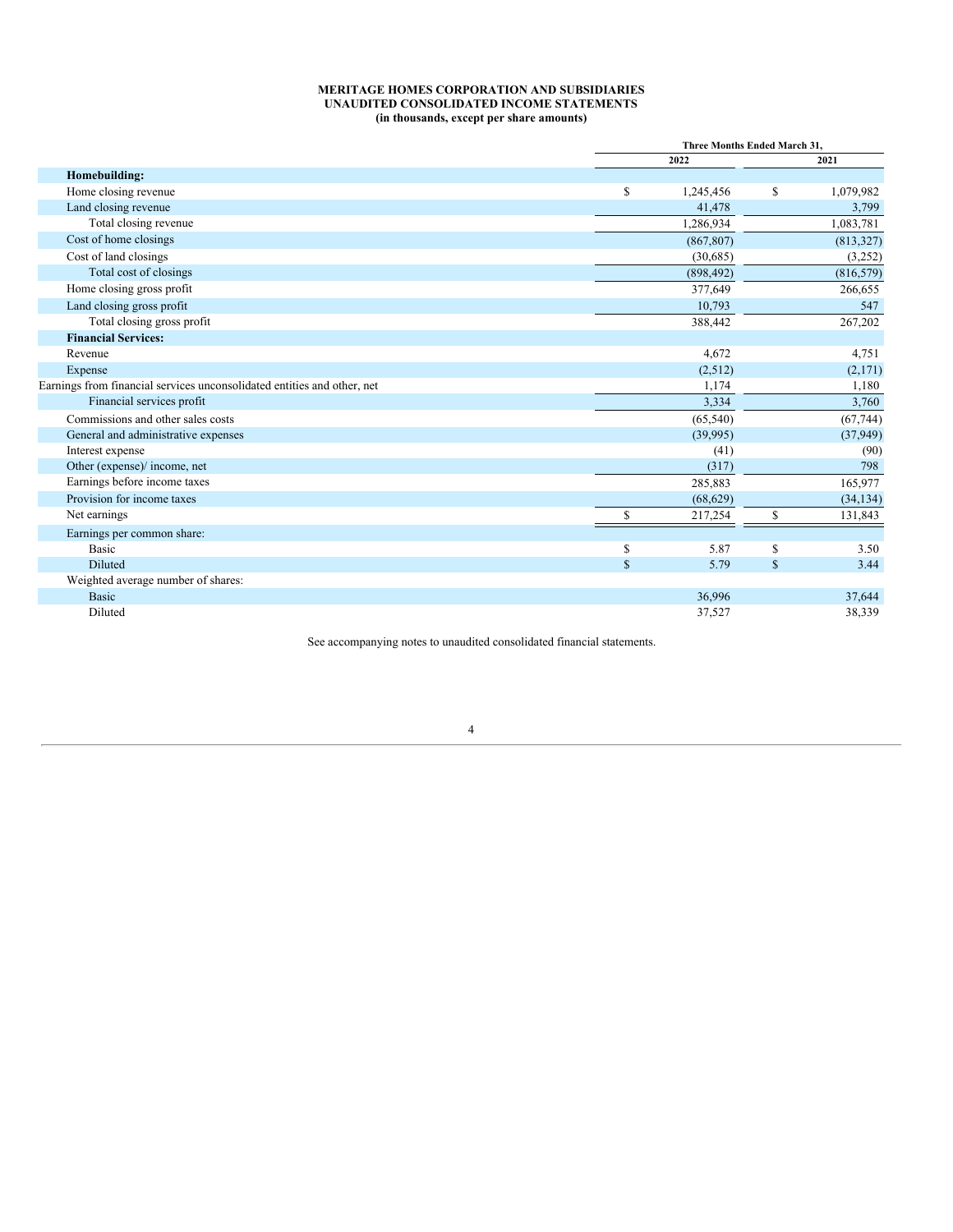#### **MERITAGE HOMES CORPORATION AND SUBSIDIARIES UNAUDITED CONSOLIDATED STATEMENTS OF CASH FLOWS (in thousands)**

|                                                                                               | Three Months Ended March 31, |            |             |            |  |
|-----------------------------------------------------------------------------------------------|------------------------------|------------|-------------|------------|--|
|                                                                                               |                              | 2022       |             | 2021       |  |
| Cash flows from operating activities:                                                         |                              |            |             |            |  |
| Net earnings                                                                                  | \$                           | 217,254    | \$          | 131,843    |  |
| Adjustments to reconcile net earnings to net cash provided by/(used in) operating activities: |                              |            |             |            |  |
| Depreciation and amortization                                                                 |                              | 5,759      |             | 6,535      |  |
| Stock-based compensation                                                                      |                              | 5,975      |             | 5,367      |  |
| Equity in earnings from unconsolidated entities                                               |                              | (936)      |             | (750)      |  |
| Distributions of earnings from unconsolidated entities                                        |                              | 1,069      |             | 1,100      |  |
| Other                                                                                         |                              | 208        |             | 2,651      |  |
| Changes in assets and liabilities:                                                            |                              |            |             |            |  |
| Increase in real estate                                                                       |                              | (283, 885) |             | (193, 395) |  |
| Increase in deposits on real estate under option or contract                                  |                              | (2,753)    |             | (4,821)    |  |
| Increase in other receivables, prepaids and other assets                                      |                              | (52,098)   |             | (7,118)    |  |
| Increase in accounts payable and accrued liabilities                                          |                              | 115,927    |             | 38,743     |  |
| Increase in home sale deposits                                                                |                              | 5,668      |             | 5,899      |  |
| Net cash provided by/(used in) operating activities                                           |                              | 12,188     |             | (13,946)   |  |
| Cash flows from investing activities:                                                         |                              |            |             |            |  |
| Investments in unconsolidated entities                                                        |                              |            |             | (1)        |  |
| Purchases of property and equipment                                                           |                              | (6,423)    |             | (4,993)    |  |
| Proceeds from sales of property and equipment                                                 |                              | 178        |             | 84         |  |
| Maturities/sales of investments and securities                                                |                              | 2,213      |             | 2,566      |  |
| Payments to purchase investments and securities                                               |                              | (2,213)    |             | (2,566)    |  |
| Net cash used in investing activities                                                         |                              | (6,245)    |             | (4,910)    |  |
| Cash flows from financing activities:                                                         |                              |            |             |            |  |
| Repayment of loans payable and other borrowings                                               |                              | (4,580)    |             | (1, 947)   |  |
| Repurchase of shares                                                                          |                              | (99, 303)  |             | (8,385)    |  |
| Net cash used in financing activities                                                         |                              | (103, 883) |             | (10, 332)  |  |
| Net decrease in cash and cash equivalents                                                     |                              | (97, 940)  |             | (29, 188)  |  |
| Cash and cash equivalents, beginning of period                                                |                              | 618,335    |             | 745,621    |  |
| Cash and cash equivalents, end of period                                                      | $\mathbf S$                  | 520,395    | $\mathbf S$ | 716,433    |  |

<span id="page-4-0"></span>See Supplemental Disclosure of Cash Flow Information in Note 13.

See accompanying notes to unaudited consolidated financial statements.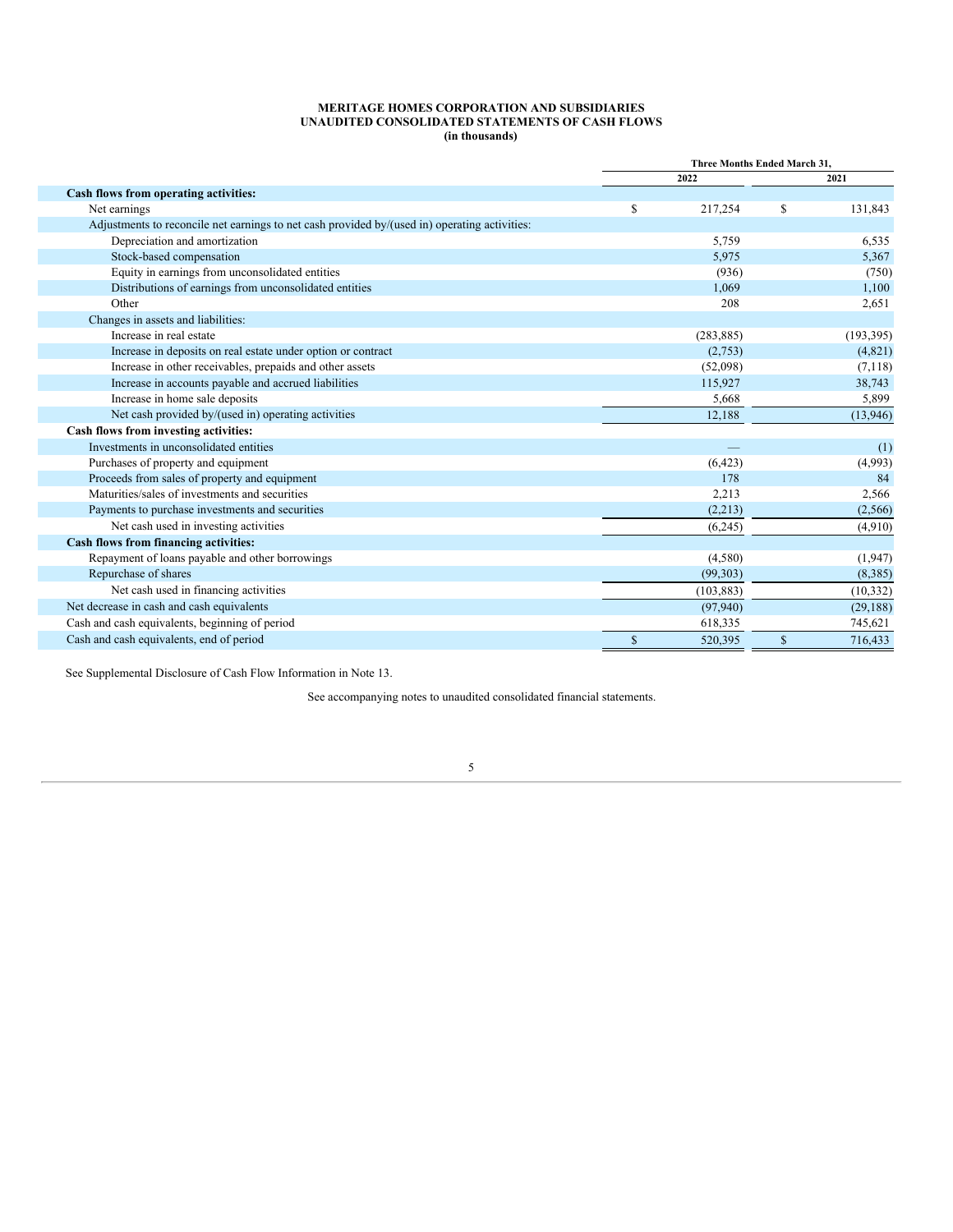#### **MERITAGE HOMES CORPORATION AND SUBSIDIARIES NOTES TO UNAUDITED CONSOLIDATED FINANCIAL STATEMENTS**

# **NOTE 1 — ORGANIZATION AND BASIS OF PRESENTATION**

*Organization.* Meritage Homes Corporation ("Meritage Homes") is a leading designer and builder of single-family homes. We primarily build in historically high-growth regions of the United States and offer a variety of entry-level and first move-up homes. We have homebuilding operations in three regions: West, Central and East, which are comprised of ten states: Arizona, California, Colorado, Texas, Florida, Georgia, North Carolina, South Carolina, Tennessee and Utah. We also operate a financial services reporting segment. In this segment, we offer title and escrow, mortgage, and insurance services. Carefree Title Agency, Inc. ("Carefree Title"), our wholly-owned title company, provides title insurance and closing/settlement services to our homebuyers. Managing our own title operations allows us greater control over the entire escrow and closing cycles in addition to generating additional revenue. Meritage Homes Insurance Agency ("Meritage Insurance"), our wholly-owned insurance broker, works in collaboration with insurance companies nationwide to offer homeowners insurance and other insurance products to our homebuyers. Our financial services operations also provides mortgage services to our homebuyers through an unconsolidated joint venture.

We commenced our homebuilding operations in 1985 through our predecessor company, Monterey Homes. Meritage Homes Corporation was incorporated in the state of Maryland in 1988 under the name of Homeplex Mortgage Investments Corporation and merged with Monterey Homes in 1996, at which time our name was changed to Monterey Homes Corporation and later ultimately to Meritage Homes Corporation. Since that time, we have engaged in homebuilding and related activities. Meritage Homes Corporation operates as a holding company and has no independent assets or operations. Its homebuilding construction, development and sales activities are conducted through its subsidiaries. Our homebuilding activities are conducted under the name of Meritage Homes in each of our homebuilding markets. At March 31, 2022, we were actively selling homes in 268 communities, with base prices ranging from approximately \$244,000 to \$1,300,000.

**Basis of Presentation**. The accompanying unaudited consolidated financial statements have been prepared in accordance with accounting principles generally accepted in the United States ("GAAP") for interim financial information and with the instructions to Form 10-Q and Article 10 of Regulation S-X. Accordingly, they do not include all of the information and footnotes required by GAAP for complete financial statements. These financial statements should be read in conjunction with the audited consolidated financial statements in our Annual Report on Form 10-K for the year ended December 31, 2021. The unaudited consolidated financial statements include the accounts of Meritage Homes Corporation and those of our consolidated subsidiaries, partnerships and other entities in which we have a controlling financial interest, and of variable interest entities (see Note 3) in which we are deemed the primary beneficiary (collectively, "us", "we", "our" and "the Company"). Intercompany balances and transactions have been eliminated in consolidation. In the opinion of management, the accompanying unaudited consolidated financial statements include all normal and recurring adjustments that are considered necessary for the fair presentation of our results for the interim periods presented. Results for interim periods are not necessarily indicative of results to be expected for the full fiscal year.

*Cash and Cash Equivalents.*Liquid investments with an initial maturity of three months or less are classified as cash equivalents.Amounts in transit from title companies or closing agents for home closings of approximately \$104.1 million and \$95.4 million are included in cash and cash equivalents at March 31, 2022 and December 31, 2021, respectively.

*Real Estate.* Real estate inventory is stated at cost unless the community or land is determined to be impaired, at which point the inventory is written down to fair value as required by Accounting Standards Codification ("ASC") 360-10, *Property, Plant and Equipment ("ASC 360-10").*Inventory includes the costs of land acquisition, land development and home construction, capitalized interest, real estate taxes, and direct overhead costs incurred during development and home construction that benefit the entire community, less impairments, if any. Land and development costs are typically allocated and transferred to homes when home construction begins. Home construction costs are accumulated on a per-home basis, while selling and marketing costs are expensed as incurred. Cost of home closings includes the specific construction costs of the home and all related allocated land acquisition, land development and other common costs (both incurred and estimated to be incurred) that are allocated based upon the total number of homes expected to be closed in each community or phase. Any changes to the estimated total development costs of a community or phase are allocated to the remaining homes in that community or phase. When a home closes, we may have incurred costs for goods and services that have not yet been paid. We accrue a liability to capture such obligations in connection with the home closing which is charged directly to Cost of home closings.

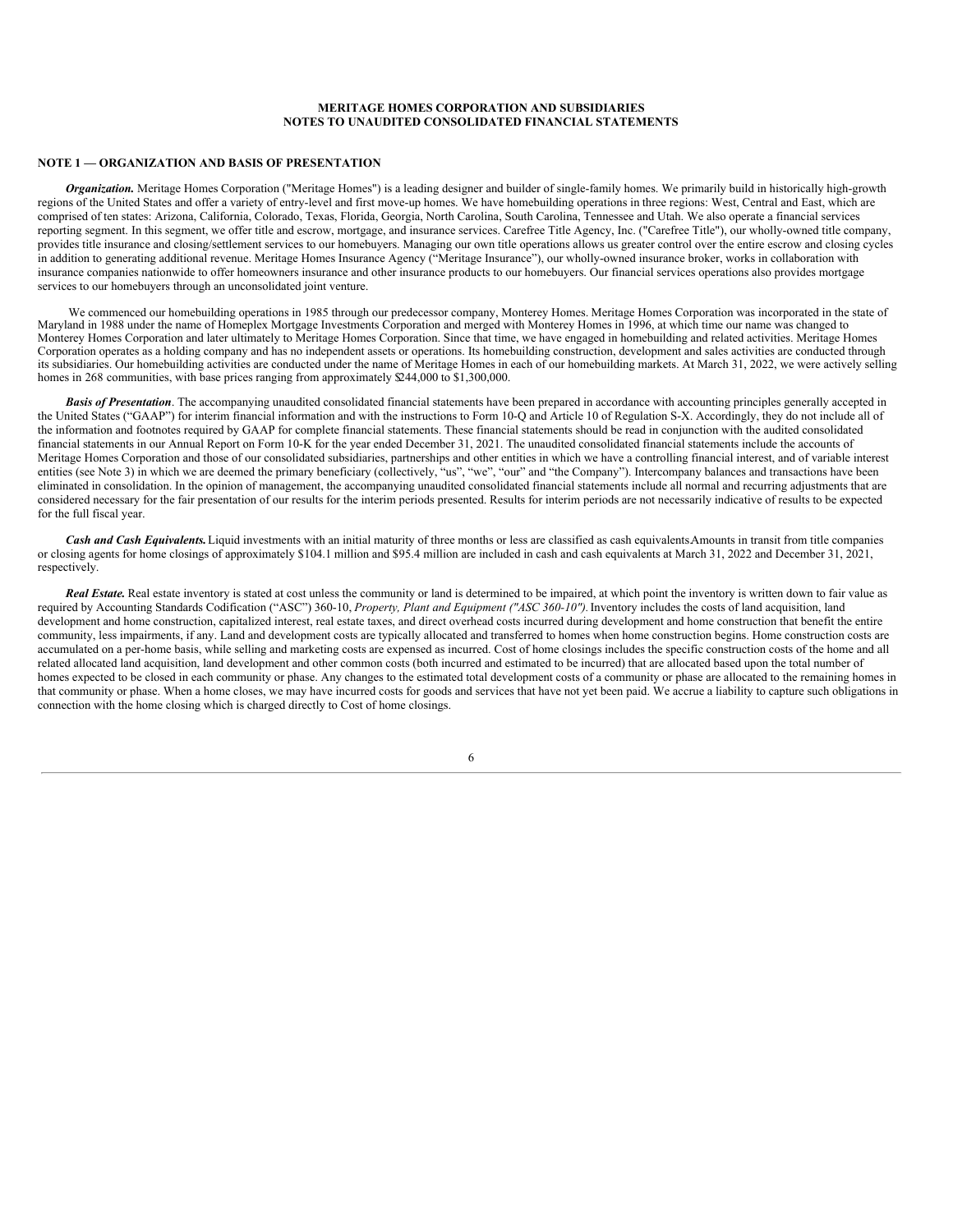We capitalize qualifying interest to inventory during the development and construction periods. Capitalized interest is included in cost of closings when the related inventory is closed. Included within our real estate inventory is land held for development and land held for sale. Land held for development primarily represents land and land development costs related to land where development activity is not currently underway but is expected to begin in the future. For these parcels, we have chosen not to currently develop certain land holdings as they typically represent a portion or phases of a larger land parcel that we plan to build out over several years. We do not capitalize interest for these inactive assets, and all ongoing costs of land ownership (i.e. property taxes, homeowner association dues, etc.) are expensed as incurred.

We rely on certain estimates to determine our construction and land development costs. Construction and land costs are comprised of direct and allocated costs, including estimated future costs. In determining these costs, we compile project budgets that are based on a variety of assumptions, including future construction schedules and costs to be incurred. Actual results can differ from budgeted amounts for various reasons, including construction delays, labor or material shortages, slower absorptions, increases in costs that have not yet been committed, changes in governmental requirements, or other unanticipated issues encountered during construction and development and other factors beyond our control. To address uncertainty in these budgets, we assess, update and revise project budgets on a regular basis, utilizing the most current information available to estimate home construction and land development costs.

Typically, a community's life cycle ranges fromthree to five years, commencing with the acquisition of the land, continuing through the land development phase, if applicable, and concluding with the sale, construction and closing of the homes. Actual community lives will vary based on the size of the community, the orders absorption rates and whether the land purchased was raw, partially-developed or in finished status. Master-planned communities encompassing several phases and super-block land parcels may have significantly longer lives and projects involving smaller finished lot purchases may be significantly shorter.

All of our land inventory and related real estate assets are periodically reviewed for recoverability when certain criteria are met, but at least annually, as our inventory is considered "long-lived" in accordance with GAAP. If the undiscounted cash flows expected to be generated by an asset are lower than its carrying amount, impairment charges are recorded to write down the asset to its estimated fair value. Our determination of fair value is based on projections and estimates. Changes in these expectations may lead to a change in the outcome of our impairment analysis, and actual results may also differ from our assumptions. We conduct an analysis if indicators of a decline in value of our land and real estate assets exists. If an asset is deemed to be impaired, the impairment recognized is measured as the amount by which the assets' carrying amount exceeds their fair value. The impairment of a community is allocated to each lot on a straight-line basis. See Note 2 for additional information related to real estate.

*Deposits.* Deposits paid related to land option and purchase contracts are recorded and classified as Deposits on real estate under option or contract until the related land is purchased. Deposits are reclassified as a component of real estate inventory at the time the deposit is used to offset the acquisition price of the land based on the terms of the underlying agreements. To the extent they are non-refundable, deposits are expensed to Cost of home closings if the land acquisition is terminated or no longer considered probable. Since our acquisition contracts typically do not require specific performance, we do not consider such contracts to be contractual obligations to purchase the land and our total exposure under such contracts is limited to the loss of any non-refundable deposits and any ancillary capitalized costs. Our Deposits on real estate under option or contract were \$93.4 million and \$90.7 million as of March 31, 2022 and December 31, 2021, respectively.

*Goodwill.* In accordance with ASC 350,*Intangibles, Goodwill and Other*("ASC 350"), we analyze goodwill on an annual basis (or whenever indication of impairment exists) through a qualitative assessment to determine whether it is necessary to perform a goodwill impairment test. ASC 350 states that an entity may assess qualitative factors to determine whether it is necessary to perform a goodwill impairment test. Such qualitative factors include: (1) macroeconomic conditions, such as a deterioration in general economic conditions, (2) industry and market considerations such as deterioration in the environment in which the entity operates, (3) cost factors such as increases in raw materials, labor costs, etc., and (4) overall financial performance such as negative or declining cash flows or a decline in actual or planned revenue or earnings. If the qualitative analysis determines that additional impairment testing is required, a two-step impairment test in accordance with ASC 350 would be initiated. We continually evaluate our qualitative inputs to assess whether events and circumstances have occurred that indicate the goodwill balance may not be recoverable. See Note 9 for additional information on our goodwill assets.

Leases. We lease certain office space and equipment for use in our operations. We assess each of these contracts to determine whether the arrangement contains a lease as defined by ASC 842, *Leases* ("ASC 842"). In order to meet the definition of a lease under ASC 842, the contractual arrangement must convey to us the right to control the use of an identifiable asset for a period of time in exchange for consideration. Leases that meet the criteria of ASC 842 are recorded on our balance sheets as right-of-use ("ROU") assets and lease liabilities. ROU assets are classified within Prepaids, other assets

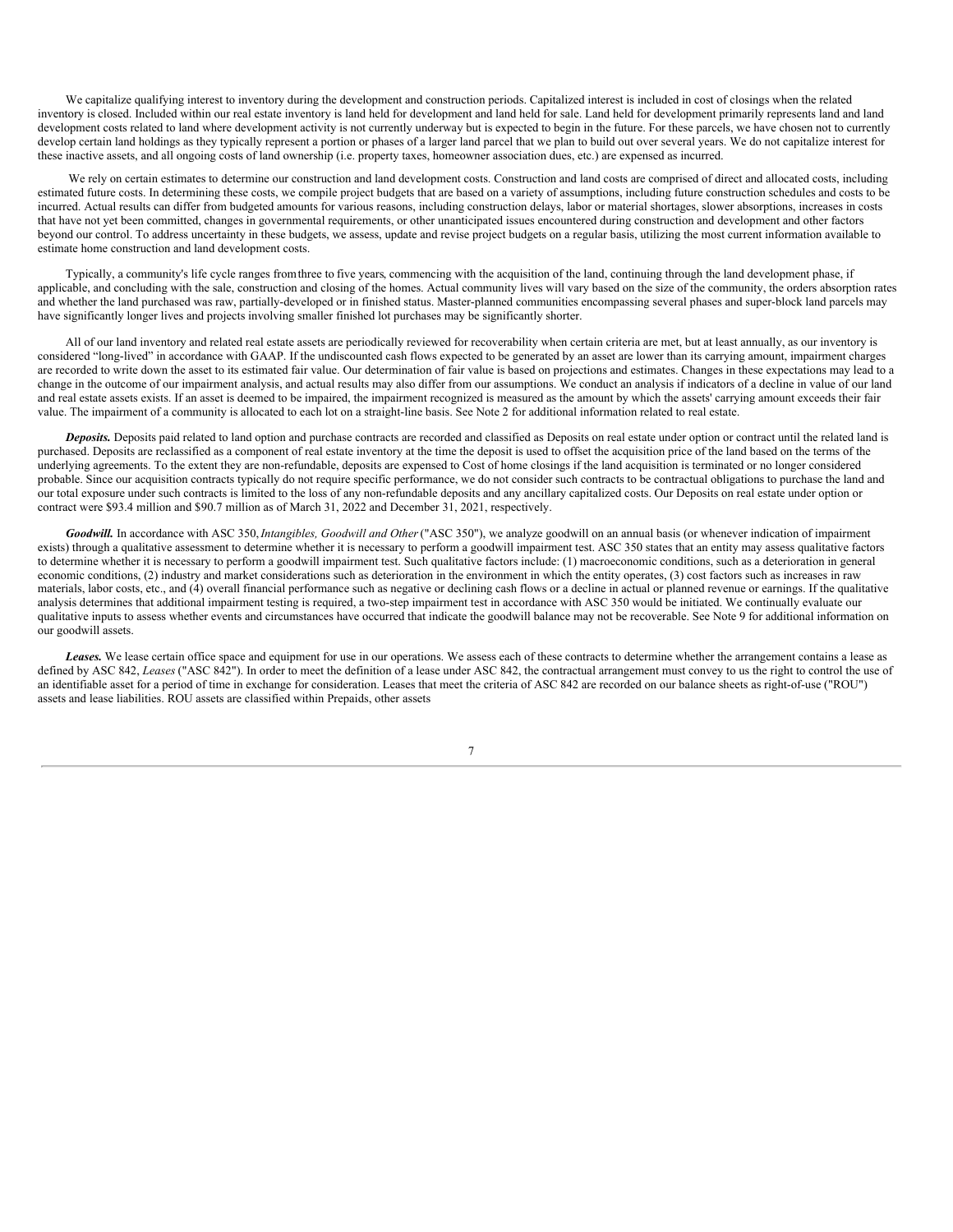and goodwill on the accompanying unaudited consolidated balance sheets, while lease liabilities are classified within Accrued liabilities on the accompanying unaudited consolidated balance sheets.

The table below outlines our ROU assets and lease liabilities (in thousands):

|                   |  |  |                       |        | As of                    |        |  |
|-------------------|--|--|-----------------------|--------|--------------------------|--------|--|
|                   |  |  | <b>March 31, 2022</b> |        | <b>December 31, 2021</b> |        |  |
| <b>ROU</b> assets |  |  |                       | 19,314 |                          | 21,038 |  |
| Lease liabilities |  |  |                       | 24,052 |                          | 26,171 |  |

*Of -Balance Sheet Arrangements - Joint Ventures*. We may participate in land development joint ventures as a means of accessing larger parcels of land and lot positions, expanding our market opportunities, managing our risk profile and leveraging our capital base, although our participation in such ventures is currently limited. See Note 4 for additional discussion of our investments in unconsolidated entities*.*

*Of -Balance Sheet Arrangements - Other.*In the normal course of business, we may acquire lots from various development entities pursuant to purchase and option agreements. The purchase price generally approximates the market price at the date the contract is executed (with possible future escalators) and may have staggered purchase schedules. See Note 3 for additional information on these off-balance sheet arrangements.

*Surety Bonds and Letters of Credit.*We provide surety bonds and letters of credit in support of our obligations relating to the development of our projects and other corporate purposes in lieu of cash deposits. The amount of these obligations outstanding at any time varies depending on the stage and level of our development activities. Bonds are generally not wholly released until all development activities under the bond are complete. In the event a bond or letter of credit is drawn upon, we would be obligated to reimburse the issuer for any amounts advanced under the bond or letter of credit. We believe it is unlikely that any significant amounts of these bonds or letters of credit will be drawn upon.

The table below outlines our surety bond and letter of credit obligations (in thousands):

|         |                                                   |                | <b>December 31, 2021</b> |                                                   |         |  |
|---------|---------------------------------------------------|----------------|--------------------------|---------------------------------------------------|---------|--|
|         | <b>Estimated work</b><br>remaining to<br>complete |                |                          | <b>Estimated work</b><br>remaining to<br>complete |         |  |
|         |                                                   |                |                          |                                                   |         |  |
| 677,014 |                                                   | 379,639        | 620,297                  | æэ.                                               | 352,152 |  |
| 677,014 |                                                   | 379,639        | 620.297                  |                                                   | 352,152 |  |
|         |                                                   |                |                          |                                                   |         |  |
| 56,571  |                                                   | N/A            | 57,396                   |                                                   | N/A     |  |
| 5,000   |                                                   | N/A            | 5,000                    |                                                   | N/A     |  |
| 61,571  |                                                   | N/A            | 62,396                   |                                                   | N/A     |  |
|         | Outstanding                                       | March 31, 2022 | As of                    | Outstanding                                       |         |  |

*Accrued Liabilities*. Accrued liabilities at March 31, 2022 and December 31, 2021 consisted of the following (in thousands):

|                                                                         | As of          |  |                   |  |  |
|-------------------------------------------------------------------------|----------------|--|-------------------|--|--|
|                                                                         | March 31, 2022 |  | December 31, 2021 |  |  |
| Accruals related to real estate development and construction activities | 131,697        |  | 115,214           |  |  |
| Payroll and other benefits                                              | 57,205         |  | 102,773           |  |  |
| Accrued interest                                                        | 21,459         |  | 5,556             |  |  |
| Accrued taxes                                                           | 103,366        |  | 37,297            |  |  |
| Warranty reserves                                                       | 26,667         |  | 26,264            |  |  |
| Lease liabilities                                                       | 24,052         |  | 26,171            |  |  |
| Other accruals                                                          | 24,475         |  | 24,002            |  |  |
| Total                                                                   | 388,921        |  | 337,277           |  |  |
|                                                                         |                |  |                   |  |  |

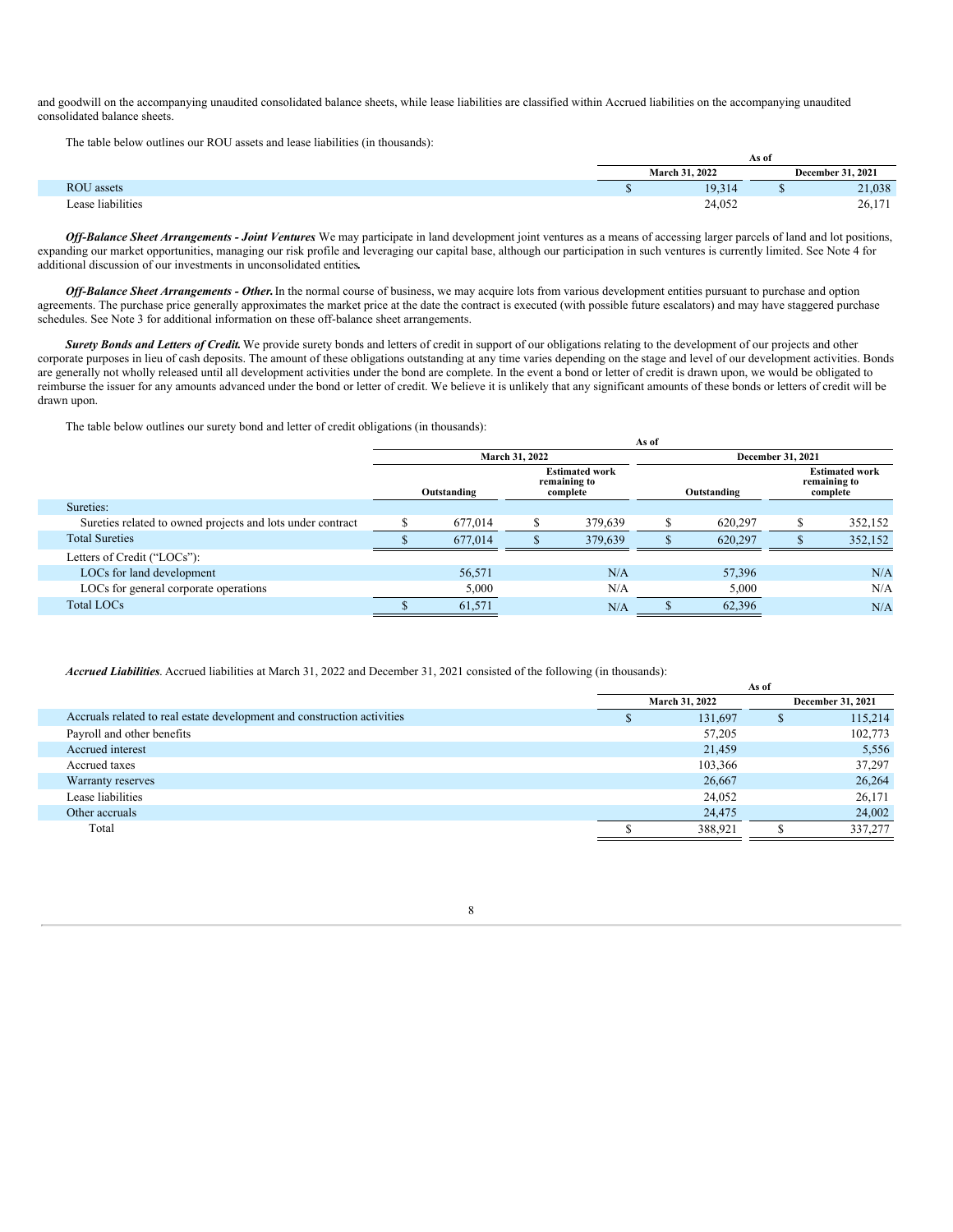*Warranty Reserves.* We provide home purchasers with limited warranties against certain building defects and we have certain obligations related to those post-construction warranties for closed homes. The specific terms and conditions of these limited warranties vary by state, but overall the nature of the warranties include a complete workmanship and materials warranty for the first year after the close of the home, a major mechanical warranty for two years after the close of the home and a structural warranty that typically extends up to 10 years after the close of the home. With the assistance of an actuary, we have estimated these reserves for the structural warranty based on the number of homes still under warranty and historical data and trends for our communities. We may use industry data with respect to similar product types and geographic areas in markets where our experience is incomplete to draw a meaningful conclusion. We regularly review our warranty reserves and adjust them, as necessary, to reflect changes in trends as information becomes available. Based on such reviews of warranty costs incurred, we did not adjust the warranty reserve balance in the three months ended March 31, 2022 or 2021. Included in the warranty reserve balances at March 31, 2022 and December 31, 2021 reflected in the table below are case-specific reserves for warranty matters, as discussed in Note 15.

A summary of changes in our warranty reserves follows (in thousands):

|                                               | Three Months Ended March 31, |          |  |                          |
|-----------------------------------------------|------------------------------|----------|--|--------------------------|
|                                               |                              | 2022     |  | 2021                     |
| Balance, beginning of period                  |                              | 26,264   |  | 23,743                   |
| Additions to reserve from new home deliveries |                              | 4,528    |  | 3,810                    |
| Warranty claims                               |                              | (4, 125) |  | (3,786)                  |
| Adjustments to pre-existing reserves          |                              | $\sim$   |  | $\overline{\phantom{a}}$ |
| Balance, end of period                        |                              | 26,667   |  | 23,767                   |

Warranty reserves are included in Accrued liabilities on the accompanying unaudited consolidated balance sheets, and additions and adjustments to the reserves are included in Cost of home closings within the accompanying unaudited consolidated income statements. These reserves are intended to cover costs associated with our contractual and statutory warranty obligations, which include, among other items, claims involving defective workmanship and materials. We believe that our total reserves, coupled with our contractual relationships and rights with our trades and the insurance we maintain, are sufficient to cover our general warranty obligations. However, as unanticipated changes in legal, weather, environmental or other conditions could have an impact on our actual warranty costs, future costs could differ significantly from our estimates.

*Revenue Recognition.* In accordance with ASC 606,*Revenue from Contracts with Customers,* we apply the following steps in determining the timing and amount of revenue to recognize: (1) identify the contract with our customer; (2) identify the performance obligation(s) in the contract; (3) determine the transaction price; (4) allocate the transaction price to the performance obligations in the contract, if applicable; and (5) recognize revenue when (or as) we satisfy the performance obligations. The performance obligations and subsequent revenue recognition for our three sources of revenue are outlined below:

- Revenue from closings of residential real estate is recognized when closings have occurred, the risks and rewards of ownership are transferred to the buyer, and we have no continuing involvement with the property, which is generally upon the close of escrow. Revenue is reported net of any discounts and incentives.
- Revenue from land sales is recognized when a significant down payment is received, title passes, and collectability of the receivable, if any, is reasonably assured, and we have no continuing involvement with the property, which is generally upon the close of escrow.
- Revenue from financial services is recognized when closings have occurred and all financial services have been rendered, which is generally upon the close of escrow.

Home closing and land closing revenue expected to be recognized in any future year related to remaining performance obligations (if any) and the associated contract liabilities expected to be recognized as revenue, excluding revenue pertaining to contracts that have an original expected duration of one year or less, is not material. Revenue from financial services includes estimated future insurance policy renewal commissions as our performance obligations are satisfied upon issuance of the initial policy with a third party broker. The related contract assets for these estimated future renewal commissions are not material at March 31, 2022 and December 31, 2021. Our three sources of revenue are disaggregated by type in the accompanying unaudited consolidated income statements.

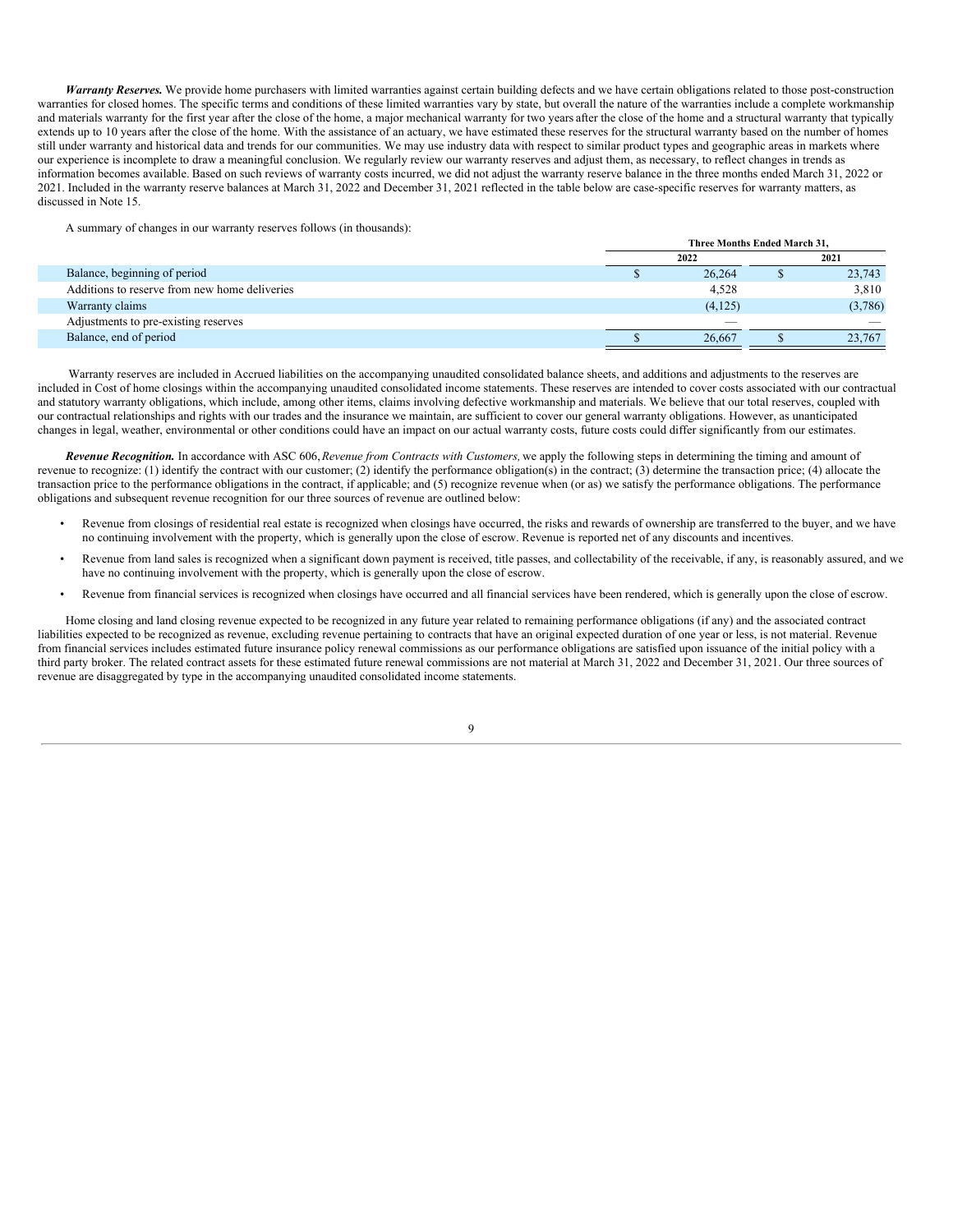#### *Recent Accounting Pronouncements.*

There are no recent accounting pronouncements that are expected to have a material impact on our financial statements or financial statement disclosures.

#### **NOTE 2 — REAL ESTATE AND CAPITALIZED INTEREST**

Real estate consists of the following (in thousands):

|                                                               | As of |                       |                   |           |  |
|---------------------------------------------------------------|-------|-----------------------|-------------------|-----------|--|
|                                                               |       | <b>March 31, 2022</b> | December 31, 2021 |           |  |
| Homes under contract under construction $(1)$                 |       | 1,294,680             |                   | 1,039,822 |  |
| Unsold homes, completed and under construction $(1)$          |       | 496,058               |                   | 484,999   |  |
| Model homes $(1)$                                             |       | 81,770                |                   | 81,049    |  |
| Finished home sites and home sites under development $(2)(3)$ |       | 2.155.442             |                   | 2,128,538 |  |
| Total                                                         |       | 4.027.950             |                   | 3,734,408 |  |

(1) Includes the allocated land and land development costs associated with each lot for these homes.

(2) Includes raw land, land held for development and land held for sale, less impairments, if any. Land held for development primarily represents land and land development costs related to land where development activity is not currently underway but is expected to begin in the future. For these parcels, we have chosen not to currently develop certain land holdings as they typically represent a portion or phases of a larger land parcel that we plan to build out over several years. We do not capitalize interest for inactive assets, and all ongoing costs of land ownership (i.e. property taxes, homeowner association dues, etc.) are expensed as incurred.

(3) Includes land held for sale of \$57.7 million and \$62.1 million as of March 31, 2022 and December 31, 2021, respectively.

Subject to sufficient qualifying assets, we capitalize our development period interest costs incurred to applicable qualifying assets in connection with our real estate development and construction activities. Capitalized interest is allocated to active real estate when incurred and charged to Cost of closings when the related property is delivered. A summary of our capitalized interest is as follows (in thousands):

|                                                      | Three Months Ended March 31. |           |  |           |
|------------------------------------------------------|------------------------------|-----------|--|-----------|
|                                                      |                              | 2022      |  | 2021      |
| Capitalized interest, beginning of period            |                              | 56.253    |  | 58,940    |
| Interest incurred                                    |                              | 15,213    |  | 16,092    |
| Interest expensed                                    |                              | (41)      |  | (90)      |
| Interest amortized to cost of home and land closings |                              | (12, 343) |  | (17, 402) |
| Capitalized interest, end of period                  |                              | 59.082    |  | 57,540    |

## **NOTE 3 — VARIABLE INTEREST ENTITIES AND CONSOLIDATED REAL ESTATE NOT OWNED**

We enter into purchase and option agreements for land or lots as part of the normal course of business. These purchase and option agreements enable us to acquire properties at one or multiple future dates at pre-determined prices. We believe these acquisition structures allow us to better leverage our balance sheet and reduce our financial risk associated with land acquisitions. In accordance with ASC 810, *Consolidation*, we evaluate all purchase and option agreements for land to determine whether they are a variable interest entity ("VIE"), and if so, whether we are the primary beneficiary. Although we do not have legal title to the underlying land, if we are the primary beneficiary we are required to consolidate the VIE in our financial statements and reflect such assets and liabilities as Real estate not owned. As a result of our analyses, we determined that as of March 31, 2022 and December 31, 2021, we were not the primary beneficiary of any VIEs from which we have acquired rights to land or lots under option contracts.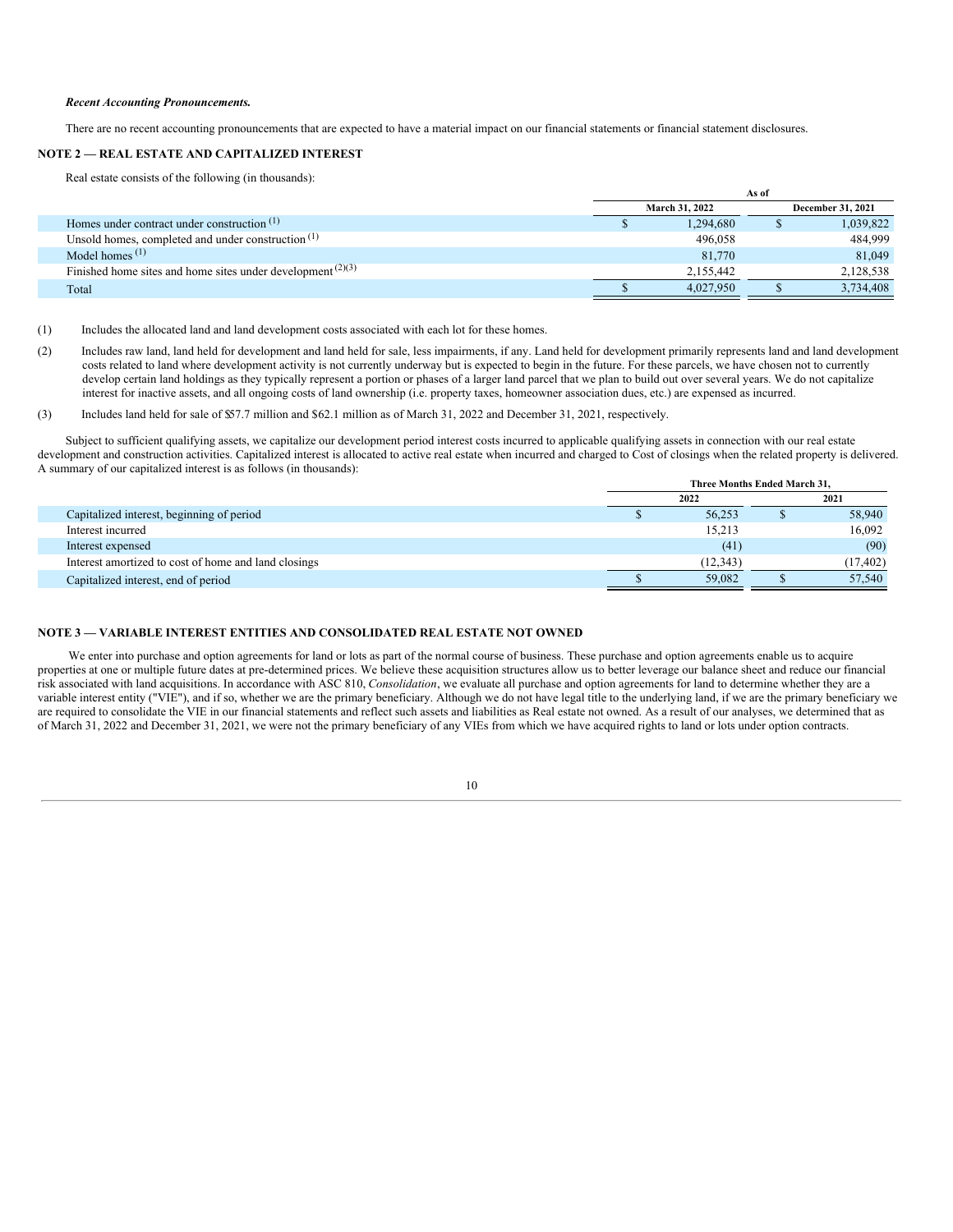The table below presents a summary of our lots under option at March 31, 2022 (dollars in thousands):

|                                                                                           | <b>Projected Number</b><br>of Lots | Purchase<br>Price | Option/<br><b>Earnest Money</b><br>Deposits-Cash |        |
|-------------------------------------------------------------------------------------------|------------------------------------|-------------------|--------------------------------------------------|--------|
| Purchase and option contracts recorded on balance sheet as Real estate not<br>owned $(1)$ |                                    | 8.011             |                                                  | 801    |
| Option contracts — non-refundable deposits, committed $(2)$                               | 12.549                             | 691,670           |                                                  | 60,730 |
| Purchase contracts — non-refundable deposits, committed (2)                               | 11.573                             | 317,561           |                                                  | 23,346 |
| Purchase and option contracts - refundable deposits, committed                            | 1,890                              | 59,854            |                                                  | 1,490  |
| Total committed                                                                           | 26,013                             | 1,077,096         |                                                  | 86,367 |
| Purchase and option contracts — refundable deposits, uncommitted $(3)$                    | 25,895                             | 805,606           |                                                  | 7,866  |
| Total lots under contract or option                                                       | 51,908                             | 1,882,702         |                                                  | 94,233 |
| Total purchase and option contracts not recorded on balance sheet <sup>(4)</sup>          | 51,907                             | 1,874,691         |                                                  | 93,432 |

(5)

(1) Real estate not owned represents a single parcel of land intended for multi-family housing that, once purchased, the Company intends to sell.

- (2) Deposits are non-refundable except if certain contractual conditions are not performed by the selling party.
- (3) Deposits are refundable at our sole discretion. We have not completed our acquisition evaluation process and we have not internally committed to purchase these lots.
- (4) Except for our specific performance contracts recorded on our unaudited consolidated balance sheets as Real estate not owned (if any), none of our purchase or option contracts require us to purchase lots.
- (5) Amount is reflected in our unaudited consolidated balance sheets in Deposits on real estate under option or contract as of March 31, 2022.

Generally, our options to purchase lots remain effective so long as we purchase a pre-established minimum number of lots each month or quarter, as determined by the respective agreement. Although the pre-established number is typically structured to approximate our expected rate of home construction starts, during a weakened homebuilding market, we may purchase lots at an absorption level that exceeds our sales and home starts pace needed to meet the pre-established minimum number of lots or restructure our original contract to terms that more accurately reflect our revised orders pace expectations. During a strong homebuilding market, we may accelerate our pre-established minimum purchases if allowed by the contract.

### **NOTE 4 - INVESTMENTS IN UNCONSOLIDATED ENTITIES**

We may enter into joint ventures as a means of accessing larger parcels of land, expanding our market opportunities, managing our risk profile, optimizing deal structure for the impacted parties and leveraging our capital base. While purchasing land through a joint venture can be beneficial, currently we do not view joint ventures as critical to the success of our homebuilding operations. Our joint venture partners generally are other homebuilders, land sellers or other real estate investors. We generally do not have a controlling interest in these ventures, which means our joint venture partners could cause the venture to take actions we disagree with, or fail to take actions we believe should be undertaken, including the sale of the underlying property to repay debt or recoup all or part of the partners' investments. Based on the structure of these joint ventures, they may or may not be consolidated into our results. As of March 31, 2022, we had two active equity-method land ventures and one mortgage joint venture, which is engaged in mortgage activities and primarily provides services to our homebuyers.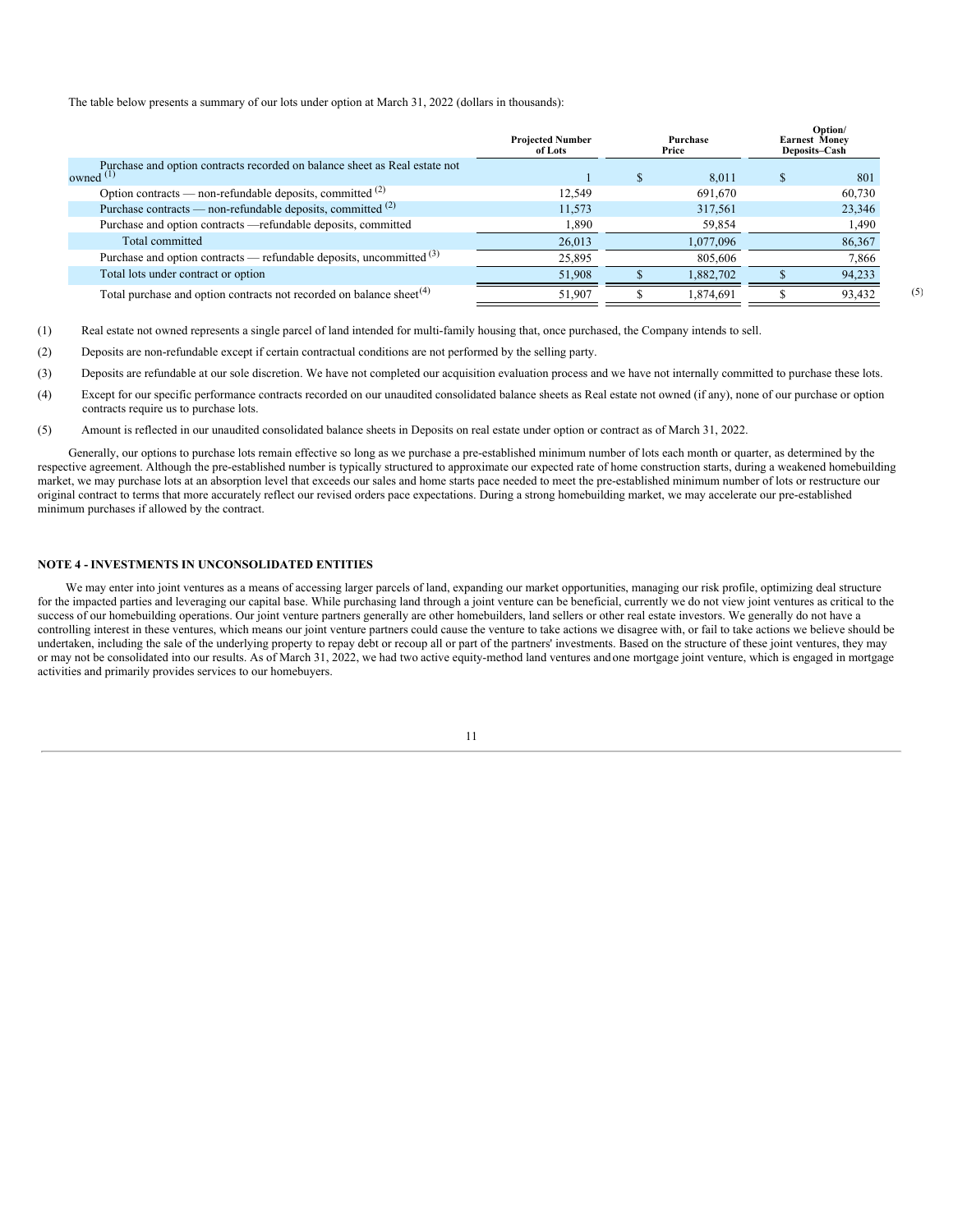Summarized condensed combined financial information related to unconsolidated joint ventures that are accounted for using the equity method was as follows (in thousands):

|                                        |    | As of          |                   |        |  |
|----------------------------------------|----|----------------|-------------------|--------|--|
|                                        |    | March 31, 2022 | December 31, 2021 |        |  |
| Assets:                                |    |                |                   |        |  |
| Cash                                   | S  | 8,419          | ъ                 | 7,983  |  |
| Real estate                            |    | 7,992          |                   | 7,989  |  |
| Other assets                           |    | 12,078         |                   | 3,903  |  |
| Total assets                           |    | 28,489         |                   | 19,875 |  |
| Liabilities and equity:                |    |                |                   |        |  |
| Accounts payable and other liabilities | \$ | 16,581         | $\mathbb{S}$      | 7,899  |  |
| Equity of:                             |    |                |                   |        |  |
| Meritage $(1)$                         |    | 4,726          |                   | 4,752  |  |
| Other                                  |    | 7,182          |                   | 7,224  |  |
| Total liabilities and equity           |    | 28,489         |                   | 19,875 |  |

|                                                        | Three Months Ended March 31. |  |          |  |  |  |
|--------------------------------------------------------|------------------------------|--|----------|--|--|--|
|                                                        | 2022                         |  |          |  |  |  |
| Revenue                                                | 9,238                        |  | 8,995    |  |  |  |
| Costs and expenses                                     | (8,272)                      |  | (8, 125) |  |  |  |
| Net earnings of unconsolidated entities                | 966                          |  | 870      |  |  |  |
| Meritage's share of pre-tax earnings <sup>(1)(2)</sup> | 984                          |  | 750      |  |  |  |

(1) Balance represents Meritage's interest, as reflected in the financial records of the respective joint ventures. This balance may differ from the balance reported in the accompanying unaudited consolidated financial statements due to the following reconciling items: (i) timing differences for revenue and distributions recognition, (ii) step-up basis and corresponding amortization, (iii) capitalization of interest on qualified assets, (iv) income deferrals as discussed in Note (2) below and (v) the cessation of allocation of losses from joint ventures in which we have previously written down our investment balance to zero and where we have no commitment to fund additional losses.

(2) Our share of pre-tax earnings from our mortgage joint venture is recorded in Earnings from financial services unconsolidated entities and other, net on the accompanying unaudited consolidated income statements. Our share of pre-tax earnings from all other joint ventures is recorded in Other (expense)/income, net on the accompanying unaudited consolidated income statements.

#### **NOTE 5 — LOANS PAYABLE AND OTHER BORROWINGS**

Loans payable and other borrowings consist of the following (in thousands):

|                                                     | As of                    |                          |                          |  |  |
|-----------------------------------------------------|--------------------------|--------------------------|--------------------------|--|--|
|                                                     | <b>March 31, 2022</b>    | <b>December 31, 2021</b> |                          |  |  |
| Other borrowings, real estate notes payable $(1)$   | 22.561                   |                          | 17,552                   |  |  |
| \$780.0 million unsecured revolving credit facility | $\overline{\phantom{a}}$ |                          | $\overline{\phantom{a}}$ |  |  |
| Total                                               | 22.561                   |                          | 17.552                   |  |  |

(1) Reflects balance of non-recourse notes payable in connection with land purchases.

The Company entered into an amended and restated unsecured revolving credit facility ("Credit Facility") in 2014 that has been amended from time to time. In December 2021, the Credit Facility was amended to extend the maturity date to December 22, 2026 and replace LIBOR as the benchmark interest rate with the Secured Overnight Financing Rate ("SOFR") as described below. The Credit Facility's aggregate commitment is \$780.0 million with an accordion feature permitting the size of the facility to increase to a maximum of \$880.0 million, subject to certain conditions, including the availability of additional bank

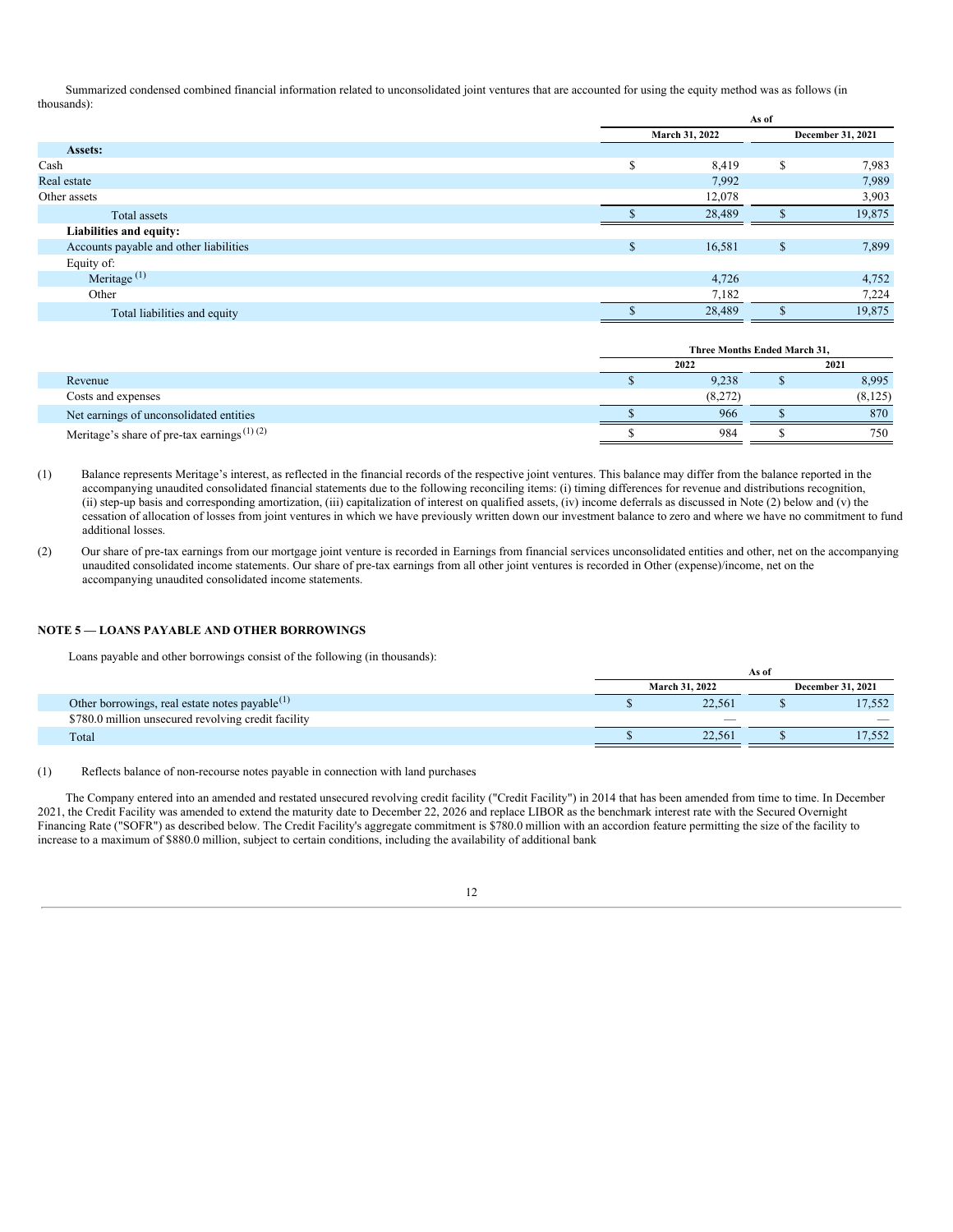commitments. Borrowings under the Credit Facility bear interest at the Company's option, at either (1) term SOFR (based on 1, 3, or 6 month interest periods, as selected by the Company) plus a 10 basis point adjustment plus an applicable margin (ranging from125 basis points to 175 basis points (the "applicable margin")) based on the Company's leverage ratio as determined in accordance with a pricing grid, (2) the higher of (i) the prime lending rate, (ii) an overnight bank rate plus 50 basis points and (3) term SOFR (based on a 1 month interest period) plus a 10 basis point adjustment plus 1%, in each case plus a margin ranging from25 basis points to 75 basis points based on the Company's leverage in accordance with a pricing grid, or (iii) daily simple SOFR plus a 10 basis point adjustment plus the applicable margin. At March 31, 2022, the interest rate on outstanding borrowings under the Credit Facility would have been 1.640% per annum. We are obligated to pay a fee on the undrawn portion of the Credit Facility at a rate equal to the applicable margin then in effect.

The Credit Facility also contains certain financial covenants, including (a) a minimum tangible net worth requirement of \$1.9 billion (which amount is subject to increase over time based on subsequent earnings and proceeds from equity offerings), and (b) a maximum leverage covenant that prohibits the leverage ratio (as defined therein) from exceeding 60%. In addition, we are required to maintain either (i) an interest coverage ratio (EBITDA to interest expense, as defined therein) of at least 1.50 to 1.00 or (ii) liquidity (as defined therein) of an amount not less than our consolidated interest incurred during the trailing 12 months. We were in compliance with all Credit Facility covenants as of March 31, 2022.

We had no outstanding borrowings under the Credit Facility as of March 31, 2022 and December 31, 2021. There were no borrowings or repayments during the three months ended March 31, 2022 and 2021. As of March 31, 2022, we had outstanding letters of credit issued under the Credit Facility totaling \$61.6 million, leaving \$718.4 million available under the Credit Facility to be drawn.

#### **NOTE 6 — SENIOR NOTES, NET**

Senior notes, net consist of the following (in thousands):

|                                                                                                                                                               | As of |                       |  |                          |  |
|---------------------------------------------------------------------------------------------------------------------------------------------------------------|-------|-----------------------|--|--------------------------|--|
|                                                                                                                                                               |       | <b>March 31, 2022</b> |  | <b>December 31, 2021</b> |  |
| 6.00% senior notes due 2025. At March 31, 2022 and December 31, 2021 there was approximately<br>\$2,591 and \$2,795 in net unamortized premium, respectively. |       | 402.591               |  | 402,795                  |  |
| $5.125\%$ senior notes due 2027                                                                                                                               |       | 300,000               |  | 300,000                  |  |
| $3.875\%$ senior notes due 2029                                                                                                                               |       | 450,000               |  | 450,000                  |  |
| Net debt issuance costs                                                                                                                                       |       | (9,829)               |  | (10,309)                 |  |
| Total                                                                                                                                                         |       | 1.142.762             |  | 1.142.486                |  |

The indentures for all of our senior notes contain non-financial covenants including, among others, limitations on the amount of secured debt we may incur, and limitations on sale and leaseback transactions and mergers. We were in compliance with all such covenants as of March 31, 2022.

Obligations to pay principal and interest on the senior notes are guaranteed by substantially all of our wholly-owned subsidiaries (each a "Guarantor" and, collectively, the "Guarantor Subsidiaries"), each of which is directly or indirectly 100% owned by Meritage Homes Corporation. Such guarantees are full and unconditional, and joint and several. In the event of a sale or other disposition of all of the assets of any Guarantor, by way of merger, consolidation or otherwise, or a sale or other disposition of all of the equity interests of any Guarantor then held by Meritage and its subsidiaries, then that Guarantor may be released and relieved of any obligations under its note guarantee. There are no significant restrictions on our ability or the ability of any Guarantor to obtain funds from their respective subsidiaries, as applicable, by dividend or loan. We do not provide separate financial statements of the Guarantor Subsidiaries because Meritage (the parent company) has no independent assets or operations and the guarantees are full and unconditional and joint and several. Subsidiaries of Meritage Homes Corporation that are non-guarantor subsidiaries are, individually and in the aggregate, minor.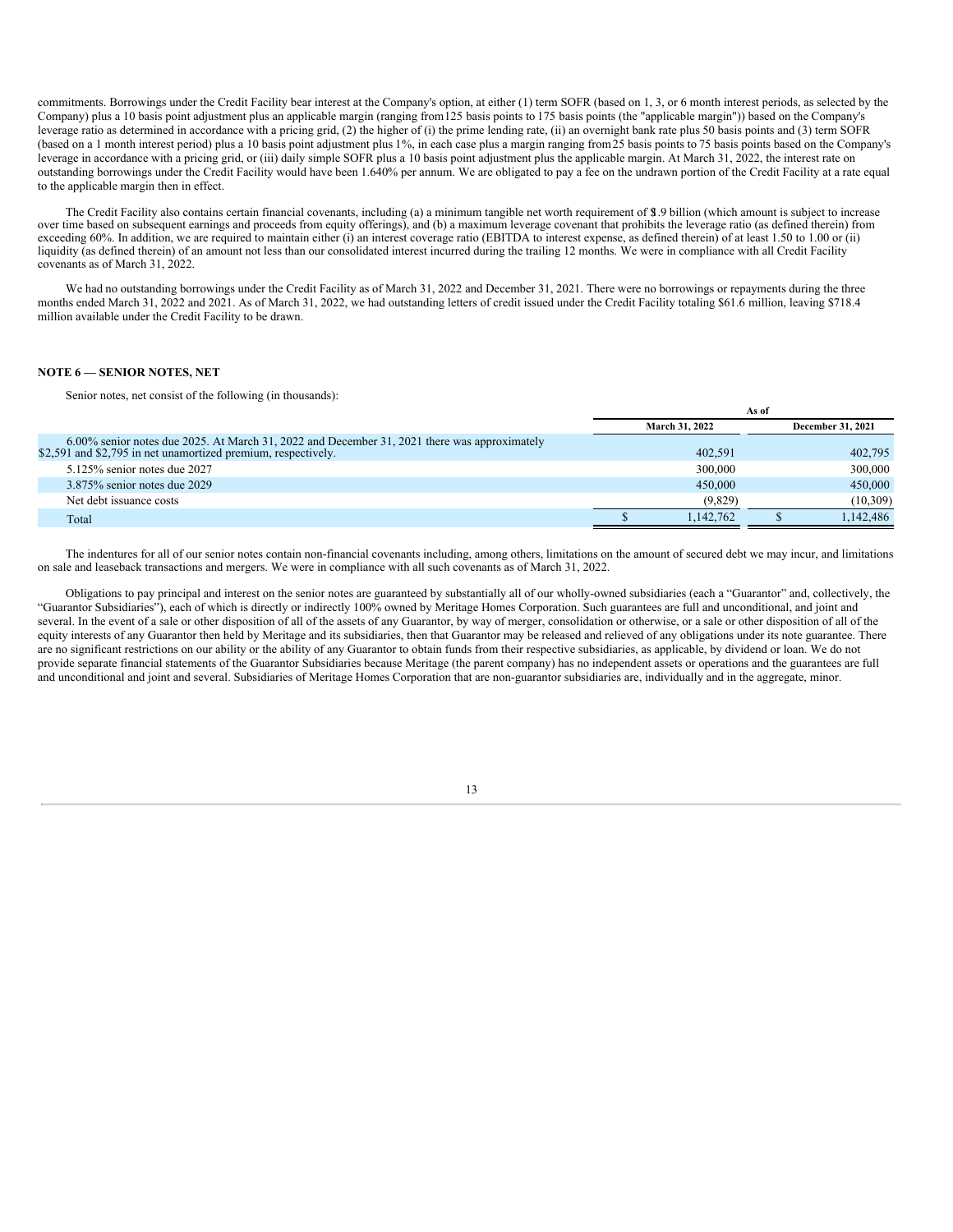#### **NOTE 7 — FAIR VALUE DISCLOSURES**

ASC 820-10, *Fair Value Measurement* ("ASC 820"), defines fair value, establishes a framework for measuring fair value and addresses required disclosures about fair value measurements. This standard establishes a three-level hierarchy for fair value measurements based upon the significant inputs used to determine fair value. Observable inputs are those which are obtained from market participants external to the Company while unobservable inputs are generally developed internally, utilizing management's estimates, assumptions and specific knowledge of the assets/liabilities and related markets. The three levels are defined as follows:

- Level 1 Valuation is based on quoted prices in active markets for identical assets and liabilities.
- Level 2 Valuation is determined from quoted prices for similar assets or liabilities in active markets, quoted prices for identical or similar instruments in markets that are not active, or by model-based techniques in which all significant inputs are observable in the market.
- Level 3 Valuation is derived from model-based techniques in which at least one significant input is unobservable and based on the Company's own estimates about the assumptions that market participants would use to value the asset or liability.

If the only observable inputs are from inactive markets or for transactions which the Company evaluates as "distressed", the use of Level 1 inputs should be modified by the Company to properly address these factors, or the reliance of such inputs may be limited, with a greater weight attributed to Level 3 inputs.

*Financial Instruments*: The fair value of our fixed-rate debt is derived from quoted market prices by independent dealers (Level 2 inputs as per the discussion above) and is as follows (in thousands):

|                        |                        |  |                                | As of |                        |                                |         |
|------------------------|------------------------|--|--------------------------------|-------|------------------------|--------------------------------|---------|
|                        | <b>March 31, 2022</b>  |  |                                |       |                        | <b>December 31, 2021</b>       |         |
|                        | Aggregate<br>Principal |  | <b>Estimated Fair</b><br>Value |       | Aggregate<br>Principal | <b>Estimated Fair</b><br>Value |         |
| $6.00\%$ senior notes  | 400,000                |  | 420,600                        |       | 400,000                |                                | 446,520 |
| $5.125\%$ senior notes | 300,000                |  | 303,000                        |       | 300,000                |                                | 329,640 |
| $3.875\%$ senior notes | 450,000                |  | 423,000                        |       | 450,000                |                                | 472,500 |

Due to the short-term nature of other financial assets and liabilities, including our Loans payable and other borrowings, we consider the carrying amounts of our other short-term financial instruments to approximate fair value.

# **NOTE 8 — EARNINGS PER SHARE**

Basic and diluted earnings per common share were calculated as follows (in thousands, except per share amounts):

|                                                     | Three Months Ended March 31, |         |  |         |  |  |
|-----------------------------------------------------|------------------------------|---------|--|---------|--|--|
|                                                     |                              | 2021    |  |         |  |  |
| Basic weighted average number of shares outstanding |                              | 36,996  |  | 37,644  |  |  |
| Effect of dilutive securities:                      |                              |         |  |         |  |  |
| Unvested restricted stock                           |                              | 531     |  | 695     |  |  |
| Diluted average shares outstanding                  |                              | 37,527  |  | 38,339  |  |  |
| Net earnings                                        |                              | 217,254 |  | 131,843 |  |  |
| Basic earnings per share                            |                              | 5.87    |  | 3.50    |  |  |
| Diluted earnings per share                          |                              | 5.79    |  | 3.44    |  |  |
|                                                     |                              |         |  |         |  |  |

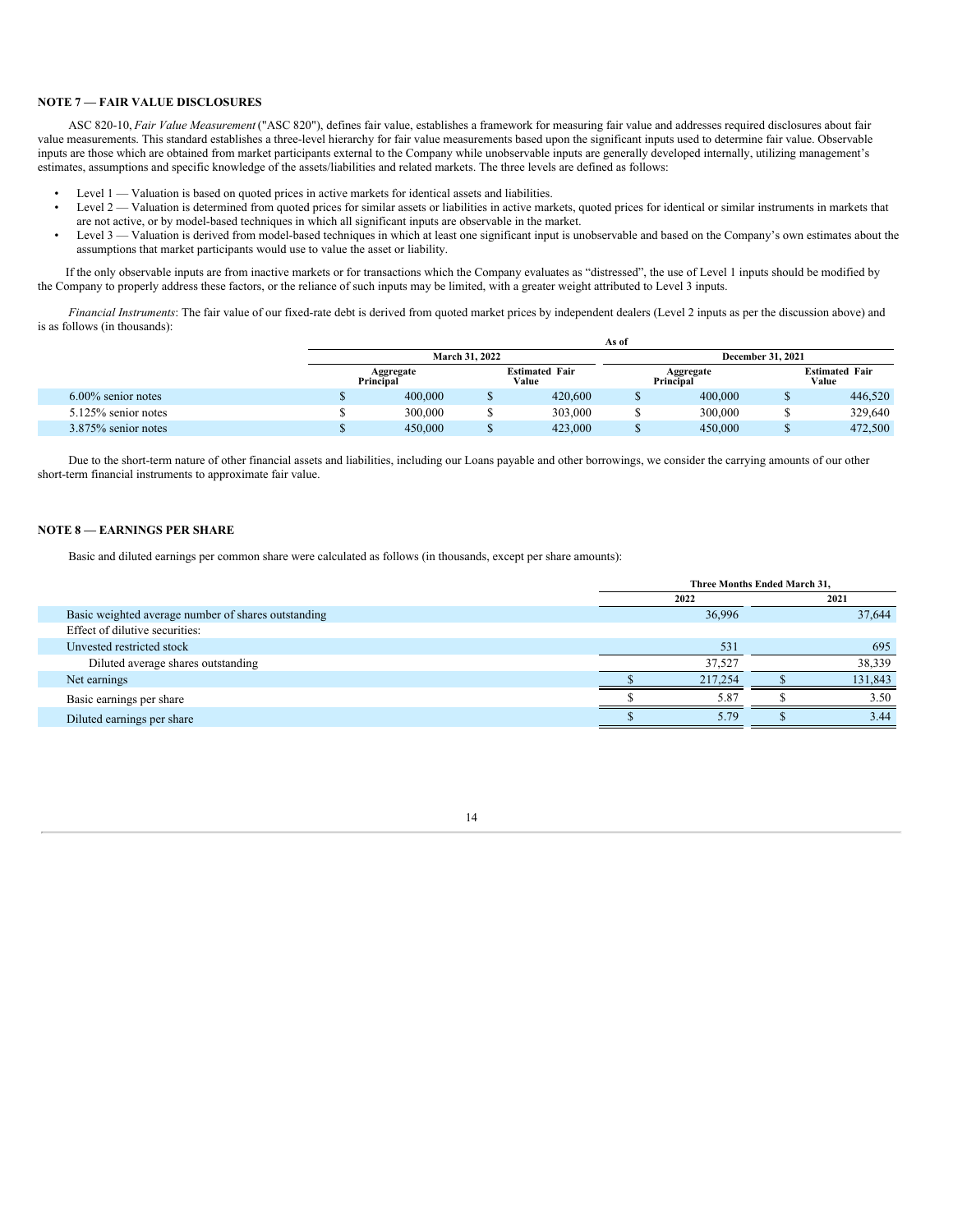# **NOTE 9 — ACQUISITIONS AND GOODWILL**

Goodwill. In prior years, we have entered new markets through the acquisition of the homebuilding assets and operations of local/regional homebuilders in Georgia, South Carolina and Tennessee. As a result of these transactions, we recorded approximately \$33.0 million of goodwill. Goodwill represents the excess purchase price of our acquisitions over the fair value of the net assets acquired. Our acquisitions were recorded in accordance with ASC 805, *Business Combinations*, and ASC 820, using the acquisition method of accounting. The purchase price for acquisitions was allocated based on estimated fair value of the assets and liabilities at the date of the acquisition. The combined excess purchase price of our acquisitions over the fair value of the net assets is classified as goodwill and is included in our unaudited consolidated balance sheets in Prepaids, other assets and goodwill. In accordance with ASC 350, we assess the recoverability of goodwill annually, or more frequently, if impairment indicators are present.

A summary of the carrying amount of goodwill follows (in thousands):

|                              | Financial                |         |                          |      |                          |          |                          |           |                          |       |        |
|------------------------------|--------------------------|---------|--------------------------|------|--------------------------|----------|--------------------------|-----------|--------------------------|-------|--------|
|                              | West                     | Central |                          | East |                          | Services |                          | Corporate |                          | Total |        |
| Balance at December 31, 2021 | $\overline{\phantom{a}}$ |         | $-$                      |      | 32,962                   |          | $\overline{\phantom{a}}$ |           | $\overline{\phantom{a}}$ |       | 32,962 |
| <b>Additions</b>             | $\overline{\phantom{a}}$ |         | $\overline{\phantom{a}}$ |      | $\overline{\phantom{a}}$ |          | $\sim$                   |           | $\sim$                   |       |        |
| Balance at March 31, 2022    | $\overline{\phantom{a}}$ |         | $\overline{\phantom{a}}$ |      | 32,962                   |          | $-$                      |           | $\overline{\phantom{a}}$ |       | 32,962 |

# **NOTE 10 — STOCKHOLDERS' EQUITY**

A summary of changes in stockholders' equity is presented below (in thousands):

| -<br>$\overline{\phantom{0}}$<br>- |                            | Three Months Ended March 31, 2022 |                |  |                                  |          |                          |  |           |  |
|------------------------------------|----------------------------|-----------------------------------|----------------|--|----------------------------------|----------|--------------------------|--|-----------|--|
|                                    |                            |                                   |                |  | (In thousands)                   |          |                          |  |           |  |
|                                    | Number of<br><b>Shares</b> | Stock                             | Common         |  | Additional<br>Paid-In<br>Capital |          | Retained<br>Earnings     |  | Total     |  |
| Balance at December 31, 2021       | 37.341                     |                                   | 373            |  | 414,841                          | <b>J</b> | 2,629,175                |  | 3,044,389 |  |
| Net earnings                       |                            |                                   |                |  |                                  |          | 217,254                  |  | 217,254   |  |
| Stock-based compensation expense   | _                          |                                   |                |  | 5,975                            |          |                          |  | 5,975     |  |
| Issuance of stock                  | 392                        |                                   | $\overline{4}$ |  | (4)                              |          | $\overline{\phantom{a}}$ |  |           |  |
| Share repurchases                  | (1,038)                    |                                   | (10)           |  | (99,293)                         |          |                          |  | (99,303)  |  |
| Balance at March 31, 2022          | 36,695                     |                                   | 367            |  | 321,519                          |          | 2,846,429                |  | 3,168,315 |  |

|                                  | Three Months Ended March 31, 2021 |              |        |  |                                  |   |                      |  |           |
|----------------------------------|-----------------------------------|--------------|--------|--|----------------------------------|---|----------------------|--|-----------|
|                                  |                                   |              |        |  | (In thousands)                   |   |                      |  |           |
|                                  | Number of<br><b>Shares</b>        | <b>Stock</b> | Common |  | Additional<br>Paid-In<br>Capital |   | Retained<br>Earnings |  | Total     |
| Balance at December 31, 2020     | 37,512                            |              | 375    |  | 455,762                          | ъ | 1,891,731            |  | 2,347,868 |
| Net earnings                     |                                   |              |        |  |                                  |   | 131,843              |  | 131,843   |
| Stock-based compensation expense |                                   |              |        |  | 5,367                            |   |                      |  | 5,367     |
| Issuance of stock                | 435                               |              | 4      |  | (4)                              |   | $\sim$               |  |           |
| Share repurchases                | (100)                             |              |        |  | (8,384)                          |   |                      |  | (8,385)   |
| Balance at March 31, 2021        | 37.847                            |              | 378    |  | 452.741                          |   | 2,023,574            |  | 2,476,693 |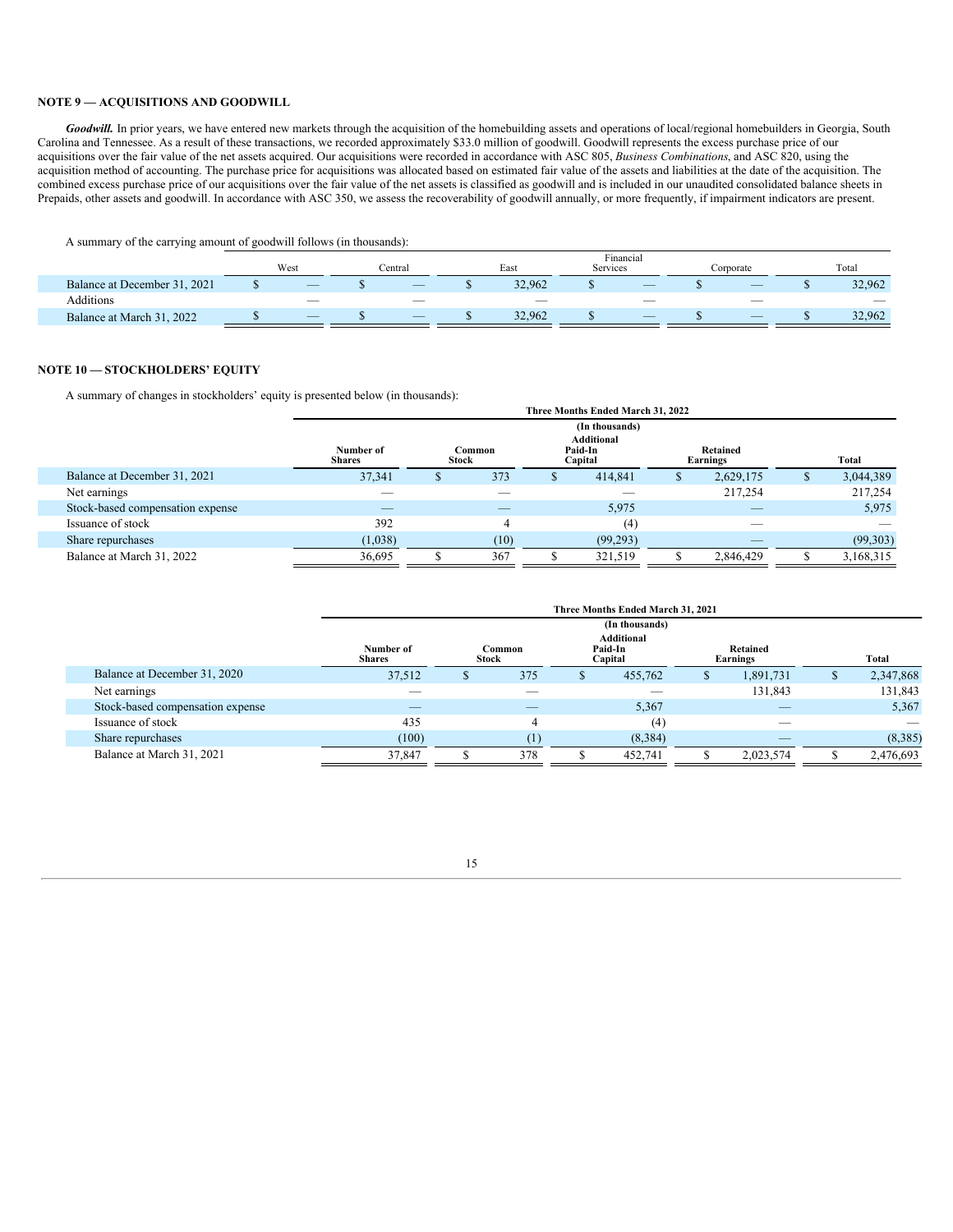#### **NOTE 11 — STOCK-BASED AND DEFERRED COMPENSATION**

We have a stock compensation plan, the Meritage Homes Corporation 2018 Stock Incentive Plan (the "2018 Plan"), that was approved by our Board of Directors and our stockholders and adopted in May 2018. The 2018 Plan is administered by our Board of Directors and allows for the grant of stock appreciation rights, restricted stock awards, restricted stock units, performance share awards and performance-based awards in addition to non-qualified and incentive stock options. All available shares from expired, terminated, or forfeited awards that remained under prior plans were merged into and became available for grant under the 2018 Plan. The 2018 Plan authorizes awards to officers, key employees, non-employee directors and consultants. The 2018 Plan authorizes 6,600,000 shares of stock to be awarded, of which709,246 shares remain available for grant at March 31, 2022. We believe that such awards provide a means of performance-based compensation to attract and retain qualified employees and better align the interests of our employees with those of our stockholders. Non-vested stock awards are usually granted with a five-year ratable vesting period for employees, a three-year cliff vesting for both restricted stock and performance-based awards granted to senior executive officers, and either a three-year cliff vesting or one-year vesting for non-employee directors, dependent on their start date.

Compensation cost related to time-based restricted stock awards is measured as of the closing price on the date of grant and is expensed, less forfeitures, on a straight-line basis over the vesting period of the award. Compensation cost related to performance-based restricted stock awards is also measured as of the closing price on the date of grant but is expensed in accordance with ASC 718-10-25-20, *Compensation – Stock Compensation* ("ASC 718"), which requires an assessment of probability of attainment of the performance target. As our performance targets are dependent on performance over a specified measurement period, once we determine that the performance target outcome is probable, the cumulative expense is recorded immediately with the remaining expense recorded on a straight-line basis through the end of the award vesting period. A portion of the performance-based restricted stock awards granted to our executive officers contain market conditions as defined by ASC 718. ASC 718 requires that compensation expense for stock awards with market conditions be expensed based on a derived grant date fair value and expensed over the service period. We engage a third party to perform a valuation analysis on the awards containing market conditions and our associated expense with those awards is based on the derived fair value from that analysis and is expensed straight-line over the service period of the awards. Below is a summary of stock-based compensation expense and stock award activity (dollars in thousands):

|                                                                                   | Three Months Ended March 31, |      |         |  |  |
|-----------------------------------------------------------------------------------|------------------------------|------|---------|--|--|
|                                                                                   | 2022                         | 2021 |         |  |  |
| Stock-based compensation expense                                                  | 5.975                        |      | 5,367   |  |  |
| Non-vested shares granted                                                         | 264,862                      |      | 221,552 |  |  |
| Performance-based non-vested shares granted                                       | 40,004                       |      | 46,593  |  |  |
| Performance-based shares issued in excess of target shares granted <sup>(1)</sup> | 37.146                       |      | 37.425  |  |  |
| Restricted stock awards vested (includes performance-based awards)                | 392,160                      |      | 434,729 |  |  |

(1) Performance-based shares that vested and were issued as a result of performance achievement exceeding the originally established targeted number of shares related to respective performance metrics.

The following table includes additional information regarding our stock compensation plan (dollars in thousands):

|                                                   | As of                 |                          |         |  |  |
|---------------------------------------------------|-----------------------|--------------------------|---------|--|--|
|                                                   | <b>March 31, 2022</b> | <b>December 31, 2021</b> |         |  |  |
| Unrecognized stock-based compensation cost        | 42,406                |                          | 25,007  |  |  |
| Weighted average years expense recognition period | 2.30                  |                          | .97     |  |  |
| Total equity awards outstanding $(1)$             | 829.638               |                          | 883.280 |  |  |

(1) Includes unvested restricted stock awards, restricted stock units and performance-based awards (assuming100%/target payout).

We also offer a non-qualified deferred compensation plan ("deferred compensation plan") to highly compensated employees in order to allow them additional pre-tax income deferrals above and beyond the limits that qualified plans, such as  $401(k)$  plans, impose on highly compensated employees. We do not currently offer a contribution match on the deferred compensation plan. All contributions to the plan to date have been funded by the employees and, therefore, we have no associated expense related to the deferred compensation plan for the three months ended March 31, 2022 or 2021, other than minor administrative costs.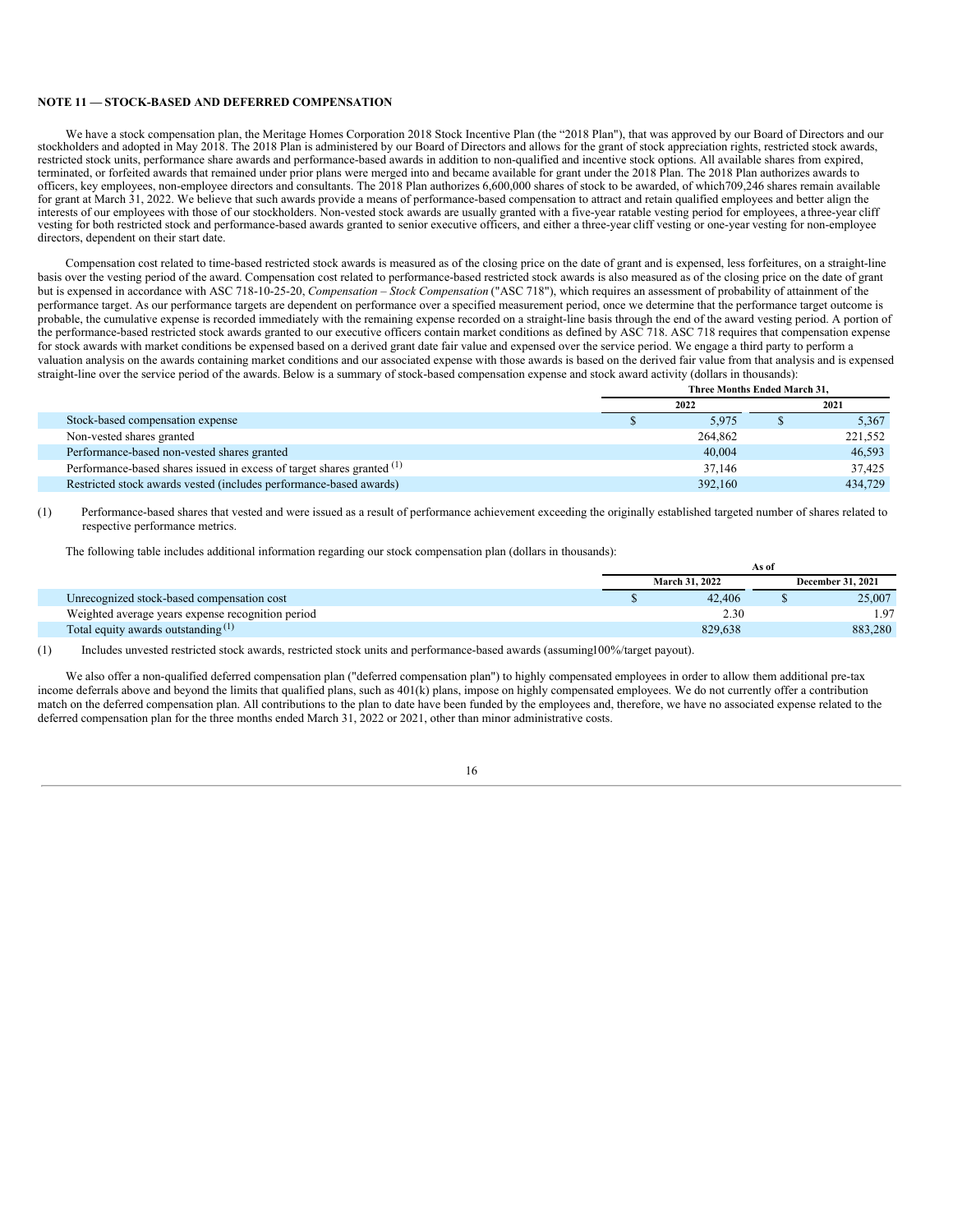#### **NOTE 12 — INCOME TAXES**

Components of the income tax provision are as follows (in thousands):

|         | Three Months Ended March 31, |      |        |  |
|---------|------------------------------|------|--------|--|
|         | 2022                         | 2021 |        |  |
| Federal | 56,345                       |      | 29,113 |  |
| State   | 12.284                       |      | 5.021  |  |
| Total   | 68,629                       |      | 34,134 |  |
|         |                              |      |        |  |

**Three Months Ended March 31,**

The effective tax rate for the three months ended March 31, 2022 and March 31, 2021 was24.0% and 20.6%, respectively. The higher tax rate for the three months ended March 31, 2022 is due to the expiration of Internal Revenue Code ("IRC") §45L new energy efficient homes credit, which was enacted into law under the Taxpayer Certainty and Disaster Tax Relief Act of 2019 and subsequently extended through December 31, 2021 by enactment of the Taxpayer Certainty and Disaster Tax Relief Act of 2020. Since the new energy efficient homes credit has not yet been extended beyond 2021, the effective tax rate in the first quarter of 2022 does not include such benefits.

At March 31, 2022 and December 31, 2021, we haveno unrecognized tax benefits. We believe that our current income tax filing positions and deductions will be sustained on audit and do not anticipate any adjustments that will result in a material change. Our policy is to accrue interest and penalties on unrecognized tax benefits and include them in federal income tax expense.

We determine our deferred tax assets and liabilities in accordance with ASC 740,*Income Taxes*. We evaluate our deferred tax assets, including the benefit from net operating losses ("NOLs"), by jurisdiction to determine if a valuation allowance is required. Companies must assess whether a valuation allowance should be established based on the consideration of all available evidence using a "more likely than not" standard with significant weight being given to evidence that can be objectively verified. This assessment considers, among other matters, the nature, frequency and severity of cumulative losses, forecasts of future profitability, the length of statutory carry forward periods, experiences with operating losses and experiences of utilizing tax credit carry forwards and tax planning alternatives. We have no valuation allowance on our deferred tax assets and no NOL carryovers at March 31, 2022.

At March 31, 2022, we have a current income tax payable of \$91.6 million and no income taxes receivable. The income taxes payable primarily consists of current federal and state income tax accruals, net of current energy tax credits and estimated tax payments. This amount is recorded in Accrued liabilities on the accompanying unaudited consolidated balance sheets at March 31, 2022.

We conduct business and are subject to tax in the U.S. both federally and in several states. With few exceptions, we are no longer subject to U.S. federal, state, or local income tax examinations by taxing authorities for years prior to 2017. We have no federal or state income tax examinations being conducted at this time.

The future tax benefits from NOLs, built-in losses, and tax credits would be materially reduced or potentially eliminated if we experience an "ownership change" as defined under IRC §382. Based on our analysis performed as of March 31, 2022 we do not believe that we have experienced an ownership change. As a protective measure, our stockholders held a Special Meeting of Stockholders on February 16, 2009 and approved an amendment to our Articles of Incorporation that restricts certain transfers of our common stock. The amendment is intended to help us avoid an unintended ownership change and thereby preserve the value of any tax benefit for future utilization.

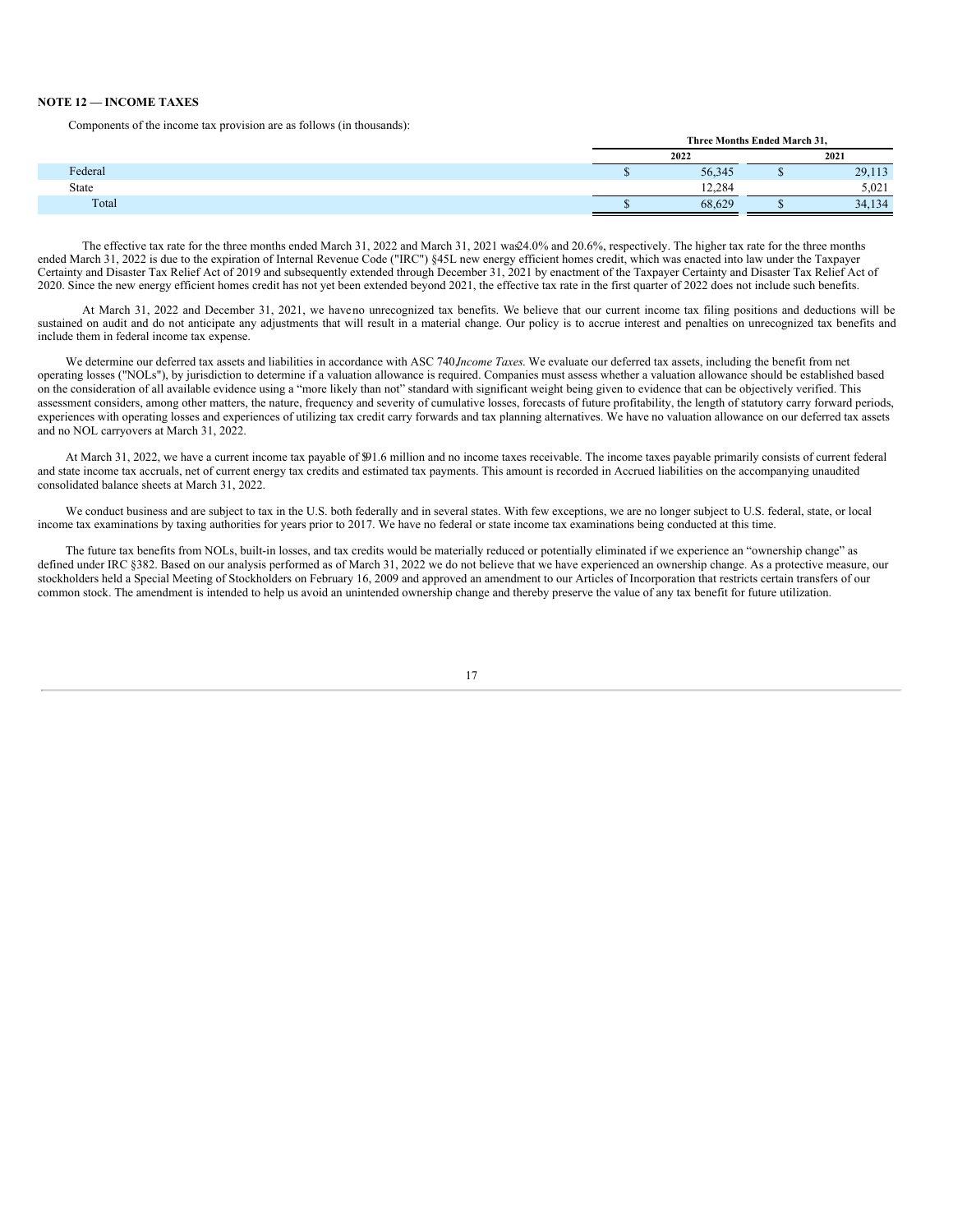### **NOTE 13 — SUPPLEMENTAL DISCLOSURE OF CASH FLOW INFORMATION**

The following table presents certain supplemental cash flow information (in thousands):

|                                            | Three Months Ended March 31. |          |  |           |
|--------------------------------------------|------------------------------|----------|--|-----------|
|                                            |                              | 2022     |  | 2021      |
| Cash paid during the year for:             |                              |          |  |           |
| Interest, net of interest capitalized      |                              | (15,035) |  | (15, 851) |
| Income taxes                               |                              |          |  |           |
| Non-cash operating activities:             |                              |          |  |           |
| Real estate acquired through notes payable |                              | 9.589    |  | 2.197     |
|                                            |                              |          |  |           |

### **NOTE 14 — OPERATING AND REPORTING SEGMENTS**

We operate with two principal business segments: homebuilding and financial services. As defined in ASC 280-10,*Segment Reporting*, we have ten homebuilding operating segments. The homebuilding segments are engaged in the business of acquiring and developing land, constructing homes, marketing and selling those homes and providing warranty and customer services. We aggregate our homebuilding operating segments into reporting segments based on similar long-term economic characteristics and geographical proximity. Our current reportable homebuilding segments are as follows:

| West:    | Arizona, California, Colorado and Utah                         |
|----------|----------------------------------------------------------------|
| Central: | Texas                                                          |
| East:    | Florida, Georgia, North Carolina, South Carolina and Tennessee |

Management's evaluation of segment performance is based on segment operating income, which we define as home and land closing revenues less cost of home and land closings, commissions and other sales costs, land development and other land sales costs and other costs incurred by or allocated to each segment, including impairments. Each reportable segment follows the same accounting policies described in Note 1, "Organization and Basis of Presentation." Operating results for each segment may not be indicative of the results for such segment had it been an independent, stand-alone entity for the periods presented.

The following segment information is in thousands:

|                                                |     | Three Months Ended March 31, |              |           |  |
|------------------------------------------------|-----|------------------------------|--------------|-----------|--|
|                                                |     | 2022                         |              | 2021      |  |
| Homebuilding revenue $(1)$ :                   |     |                              |              |           |  |
| West                                           | S   | 494,506                      | \$           | 393,430   |  |
| Central                                        |     | 355,624                      |              | 322,184   |  |
| East                                           |     | 436,804                      |              | 368,167   |  |
| Consolidated total                             |     | 1,286,934                    | \$           | 1,083,781 |  |
| Homebuilding segment operating income:         |     |                              |              |           |  |
| West                                           | \$. | 120,856                      | $\mathbb{S}$ | 64,251    |  |
| Central                                        |     | 75,260                       |              | 56,993    |  |
| East                                           |     | 93,548                       |              | 50,179    |  |
| Total homebuilding segment operating income    |     | 289,664                      |              | 171,423   |  |
| Financial services segment profit              |     | 3,334                        |              | 3,760     |  |
| Corporate and unallocated costs <sup>(2)</sup> |     | (6,757)                      |              | (9, 914)  |  |
| Interest expense                               |     | (41)                         |              | (90)      |  |
| Other (expense)/income, net                    |     | (317)                        |              | 798       |  |
| Net earnings before income taxes               |     | 285,883                      |              | 165,977   |  |
|                                                |     |                              |              |           |  |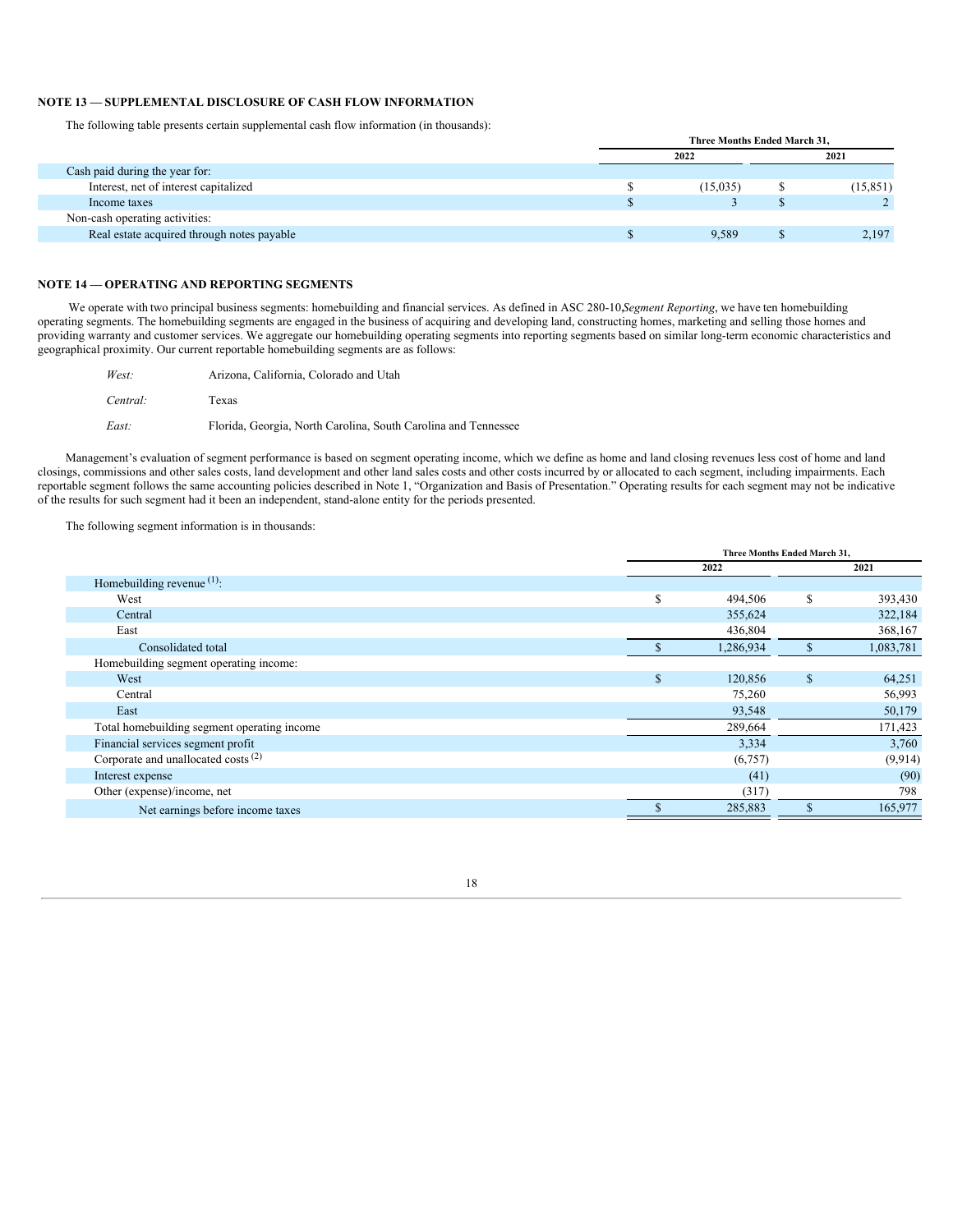### (1) Homebuilding revenue includes the following land closing revenue, by segment:

|                       |    | Three Months Ended March 31, |                                 |  |
|-----------------------|----|------------------------------|---------------------------------|--|
|                       |    | 2022                         | 2021                            |  |
| Land closing revenue: |    |                              |                                 |  |
| West                  |    | 3\$,082                      | $\hspace{0.1mm}-\hspace{0.1mm}$ |  |
| Central               |    | 7,796                        | 3,799                           |  |
| East                  |    | 2,600                        |                                 |  |
| Total                 | ٨D | 4\$478                       | 3,799                           |  |

(2) Balance consists primarily of corporate costs and numerous shared service functions such as finance and treasury that are not allocated to the homebuilding or financial services reporting segments.

|                                                  |           | At March 31, 2022 |           |                           |                                     |           |  |  |  |
|--------------------------------------------------|-----------|-------------------|-----------|---------------------------|-------------------------------------|-----------|--|--|--|
|                                                  | West      | ⊡entral           | East      | <b>Financial Services</b> | Corporate and<br><b>Unallocated</b> | Total     |  |  |  |
| Deposits on real estate under option or contract | 25.636    | 10.861            | 57, \$35  |                           | $\sim$                              | 93.432    |  |  |  |
| Real estate                                      | 1.668.976 | ,175,478          | 1,183,496 |                           |                                     | 4,027,950 |  |  |  |
| Investments in unconsolidated entities           | 81        | 2.951             | 1,707     |                           | 892                                 | 5,631     |  |  |  |
| Other assets                                     | 68.3028   | 195.978           | 110.971   | 724                       | 555, 147 (4)                        | 931.148   |  |  |  |
| Total assets                                     | 1,763,921 | 1,384,868         | 1,353,509 | 724                       | 556,039\$                           | 5,058,161 |  |  |  |

(1) Balance consists primarily of cash and cash equivalents, development reimbursements from local municipalities and property and equipmen.t

(2) Balance consists primarily of cash and cash equivalents, development reimbursements from local municipalities and prepaid expenses and other assets.

(3) Balance consists primarily of cash and cash equivalents, goodwill (see Note 9), prepaid expenses and other assets and property and equipment.

(4) Balance consists primarily of cash and cash equivalents, deferred tax assets and prepaid expenses and other assets. **At December 31, 2021**

|                                                  | West      | ⊡entral  | East      | <b>Financial Services</b> | Corporate and<br><b>Unallocated</b> | Total     |
|--------------------------------------------------|-----------|----------|-----------|---------------------------|-------------------------------------|-----------|
| Deposits on real estate under option or contract | 26.687    | 11.832   | 52,860    |                           | $\overline{\phantom{0}}$            | 90,679    |
| Real estate                                      | .571.477  | .076.300 | 1.086.631 | __                        |                                     | 3.734.408 |
| Investments in unconsolidated entities           | 87        | 2.974    | 1,707     | _                         | 996                                 | 5,764     |
| Other assets                                     | 66.807    | 199.791  | 102.073   | 610                       | 607.311(4)                          | 976,682   |
| Total assets                                     | 1.665.848 | .290.897 | 1,243,871 | 616                       | 608.307\$                           | 4.807.533 |

(1) Balance consists primarily of cash and cash equivalents, development reimbursements from local municipalities and property and equipmen.t

(2) Balance consists primarily of cash and cash equivalents, development reimbursements from local municipalities and prepaid expenses and other assets.

(3) Balance consists primarily of cash and cash equivalents, real estate not owned, goodwill, prepaid expenses and other assets and property and equipment.

(4) Balance consists primarily of cash and cash equivalents, deferred tax assets and prepaid expenses and other assets.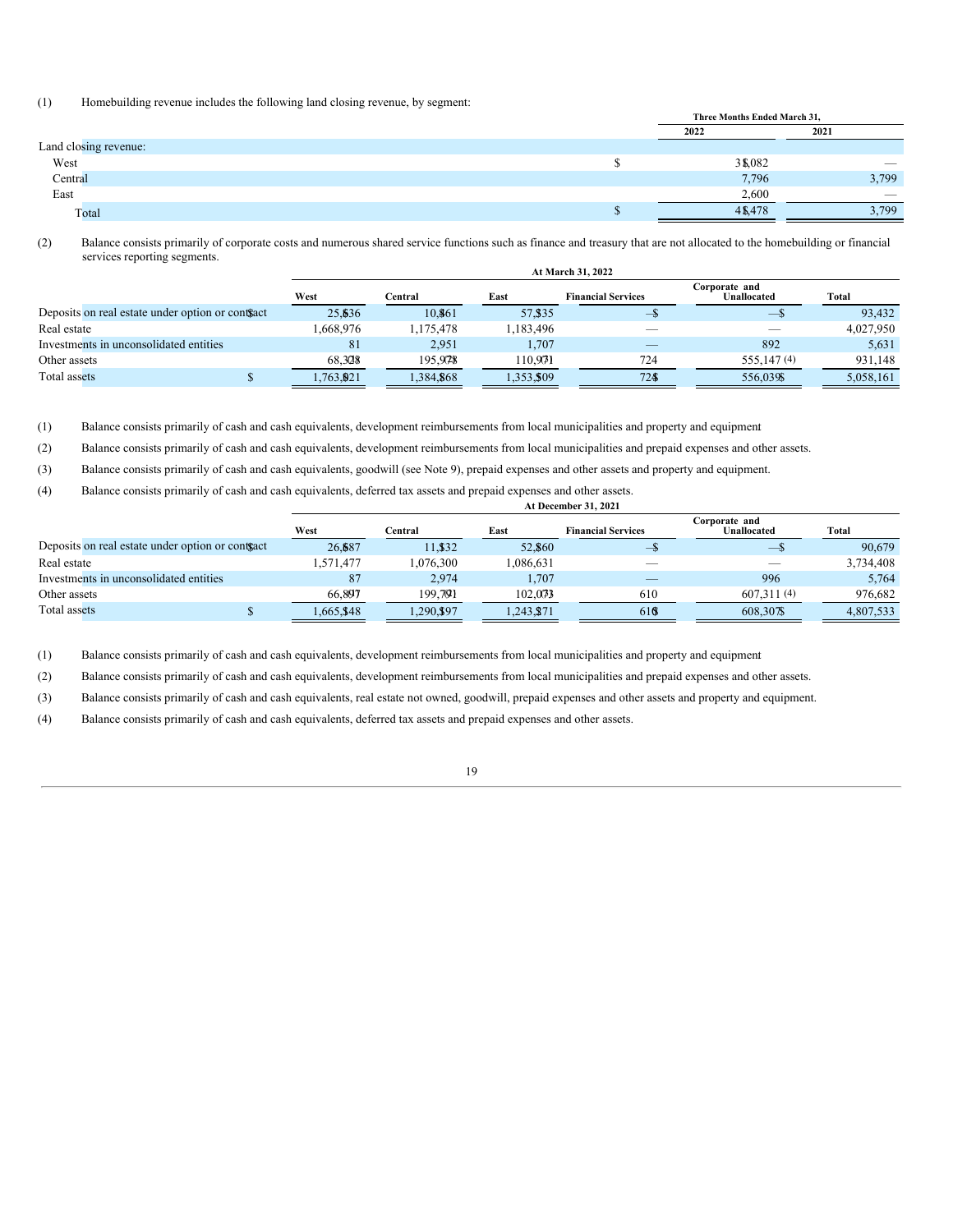#### **NOTE 15 — COMMITMENTS AND CONTINGENCIES**

We are involved in various routine legal and regulatory proceedings, including, without limitation, claims and litigation alleging construction defects. In general, the proceedings are incidental to our business, and most exposure is subject to and should be covered by warranty and indemnity obligations of our consultants and subcontractors. Additionally, some such claims are also covered by insurance. With respect to the majority of pending litigation matters, our ultimate legal and financial responsibility, if any, cannot be estimated with certainty and, in most cases, any potential losses related to these matters are not considered probable. Historically, most disputes regarding warranty claims are resolved prior to litigation. We believe there are no pending legal or warranty matters as of March 31, 2022 that could have a material adverse impact upon our consolidated financial condition, results of operations or cash flows that have not been sufficiently reserved.

As discussed in Note 1 under the heading "Warranty Reserves", we have case specific reserves within our \$26.7 million of total warranty reserves related to alleged stucco defects in certain homes we constructed predominantly between 2006 and 2017. Our review and handling of this matter is ongoing and our estimate of and reserves for resolving this matter is based on internal data, our judgment and various assumptions and estimates. Due to the degree of judgment and the potential for variability in our underlying assumptions and data, as we obtain additional information, we may revise our estimate and thus our related reserves. As of March 31, 2022, after considering potential recoveries from the consultants and contractors involved and their insurers and the potential recovery under our general liability insurance policies, we believe our reserves are sufficient to cover the above mentioned matter. See Note 1 for information related to our warranty obligations.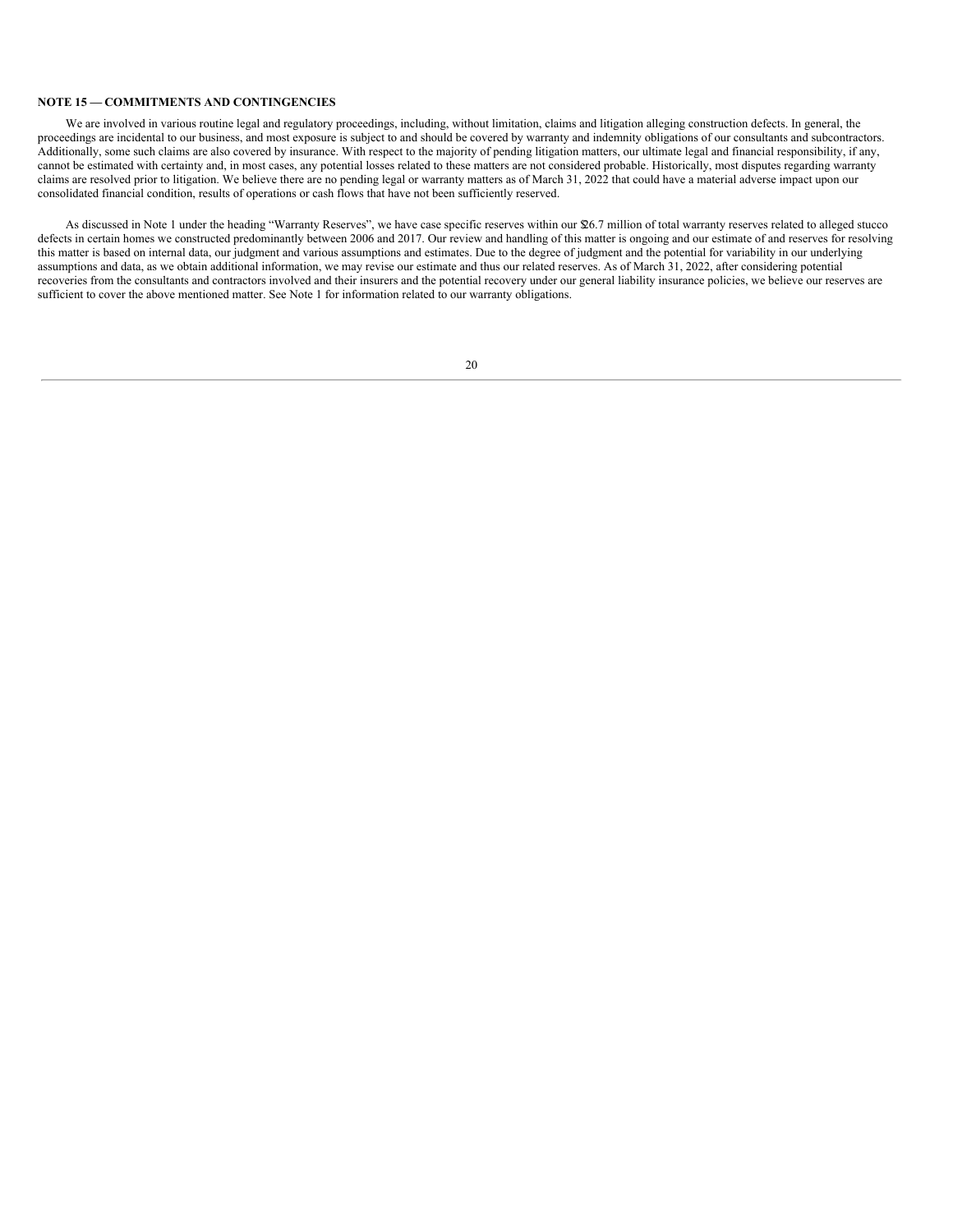#### **Special Note of Caution Regarding Forward-Looking Statements**

In passing the Private Securities Litigation Reform Act of 1995 ("PSLRA"), Congress encouraged public companies to make "forward-looking statements" by creating a safe-harbor to protect companies from securities law liability in connection with forward-looking statements. We intend to qualify both our written and oral forward-looking statements for protection under the PSLRA.

The words "believe," "expect," "anticipate," "forecast," "plan," "intend," "may," "will," "should," "could," "estimate," "target," and "project" and similar expressions identify forward-looking statements, which speak only as of the date the statement was made. All statements we make other than statements of historical fact are forward-looking statements within the meaning of that term in Section 27A of the Securities Act of 1933, and Section 21E of the Securities Exchange Act of 1934 (the "Exchange Act"). Forwardlooking statements in this Annual Report include statements concerning our belief that we have ample liquidity; our goals, strategies and strategic initiatives and the anticipated benefits relating thereto; our intentions and the expected benefits and advantages of our product and land positioning strategies, including with respect to our focus on the firsttime and first move-up buyer and housing demand for affordable homes; the benefits of and our intentions to use options to acquire land; our design center strategy; our exposure to supplier concentration risk and other matters concerning our supply chain; our delivery of substantially all of our backlog existing as of year end; our positions and our expected outcome relating to litigation in general; the sufficiency of our warranty reserves; our intentions to not pay dividends; growth in the first-time buyer segment that are seeking entry-level homes; the timing, locations and targeted number of new community openings in 2022 and beyond; that we may repurchase our debt and equity securities; our non-use of derivative financial instruments; expectations regarding our industry and our business in 2022 and beyond, including the potential impact thereon of COVID-19 and governmental imposed restrictions and reaction thereto; the demand for and the pricing of our homes; our land and lot acquisition strategy (including that we will redeploy cash to acquire well-positioned finished lots and that we may participate in joint ventures or opportunities outside of our existing markets if opportunities arise and the benefits relating thereto); that we may expand into new markets; the availability of labor and materials for our operations; that we may seek additional debt or equity capital; our expectation that existing guarantees, letters of credit and performance and surety bonds will not be drawn on; the sufficiency of our insurance coverage and warranty reserves; the sufficiency of our capital resources to support our business strategy; the sufficiency of our land pipeline; the impact of new accounting standards and changes in accounting estimates; trends and expectations concerning sales prices, sales orders, cancellations, construction and materials costs, gross margins, land costs, community counts and profitability and future home inventories; our future cash needs; the impact of seasonality; and our future compliance with debt covenants.

Important factors that could cause actual results to differ materially from those in forward-looking statements, and that could negatively affect our business include, but are not limited to, the following: changes in interest rates and the availability and pricing of residential mortgages; the potential benefits of rate locks; inflation in the cost of materials used to develop communities and construct homes; supply chain and labor constraints; our ability to acquire and develop lots may be negatively impacted if we are unable to obtain performance and surety bonds; the ability of our potential buyers to sell their existing homes; legislation related to tariffs; the adverse effect of slow absorption rates; impairments of our real estate inventory; cancellation rates; competition; home warranty and construction defect claims; failures in health and safety performance; fluctuations in quarterly operating results; our level of indebtedness; our ability to obtain financing if our credit ratings are downgraded; our potential exposure to and impacts from natural disasters or severe weather conditions; the availability and cost of finished lots and undeveloped land; the success of our strategy to offer and market entry-level and first move-up homes; a change to the feasibility of projects under option or contract that could result in the write-down or write-off of earnest or option deposits; our limited geographic diversification; the replication of our energy-efficient technologies by our competitors; shortages in the availability and cost of subcontract labor; our exposure to information technology failures and security breaches and the impact thereof; the loss of key personnel; changes in tax laws that adversely impact us or our homebuyers; our inability to prevail on contested tax positions; failure of our employees and representatives to comply with laws and regulations; our compliance with government regulations related to our financial services operations; negative publicity that affects our reputation; potential disruptions to our business by an epidemic or pandemic (such as COVID-19), and measures that federal, state and local governments and/or health authorities implement to address it; and other factors identified in documents filed by the Company with the Securities and Exchange Commission, including those set forth in this Form 10-Q and our Form 10-K for the year ended December 31, 2021 under the caption "Risk Factors."

Forward-looking statements express expectations of future events. All forward-looking statements are inherently uncertain, as they are based on various expectations and assumptions concerning future events and they are subject to numerous known and unknown risks and uncertainties that could cause actual events or results to differ materially from those projected. Due to these inherent uncertainties, the investment community is urged not to place undue reliance on forward-looking statements. In addition, we disclaim and undertake no obligation to update or revise forward-looking statements to reflect changed assumptions, the occurrence of unanticipated events or changes to projections over time, except as required by law.

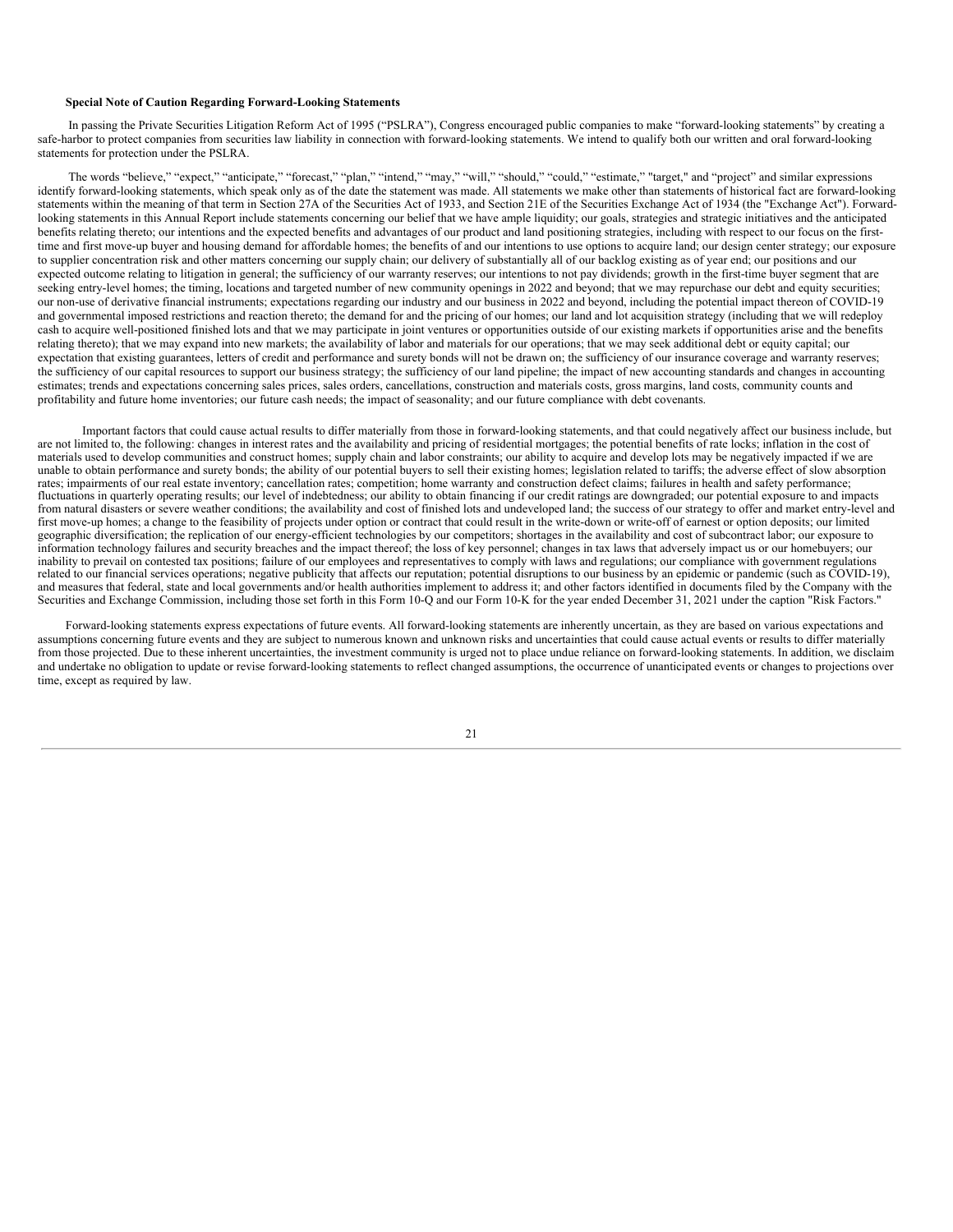#### <span id="page-21-1"></span><span id="page-21-0"></span>**Item 2. Management's Discussion and Analysis of Financial Condition and Results of Operations**

#### *Overview and Outlook*

Favorable demand in the housing market continued in the first quarter of 2022 due to the low supply of new and existing housing inventory and homebuying trends for entry-level and first move-up homes from millennials and baby boomers. The supply chain constraints and labor shortages that presented themselves in 2021, caused by COVID-19 and other economic-related disruptions and exacerbated by the war in Ukraine, have impacted our production costs and cycle times and the homebuilding industry as a whole and have continued throughout the first quarter of 2022. We have been successful, to date, in offsetting the higher costs with sales price increases thanks to the elevated buyer demand in this current environment. We continue to carefully navigate this constrained operating environment by expanding our trade base and strengthening critical relationships.

While we believe that the demographics support a continuing increased need for housing, we also recognize the impact that increased home prices have had on both the buyer psychology and reality of tighter affordability. To help alleviate concerns for our customers surrounding their purchase and future monthly payments, in March 2022, we purchased fixed interest rate locks on all eligible floating-rate loans for homes in our backlog scheduled to close in the second half of 2022. In this rising price and interest rate environment, we believe that our strategy centered on affordable entry-level and first move-up homes and delivering homes that offer surprisingly more value to our homebuyers provides us with an opportunity to expand our customer base to include buyers that will become priced out of move-up communities.

#### *Summary Company Results*

Total home closing revenue was \$1.2 billion on 2,858 homes closed for the three months ended March 31, 2022 compared to \$1.1 billion on 2,890 homes closed for the first quarter of 2021. This 15.3% increase in home closing revenue year-over-year was entirely driven by the 16.6% increase in average sales price ("ASP") on closings due to pricing power resulting from strong buyer demand, with flat volume of closings due to production delays. In addition to higher home closing revenue, first quarter home closing gross margin improved 560 basis points, up \$111.0 million year-over-year increase for home closing gross profit of \$377.6 million compared to \$266.7 million in the first quarter of 2021. The margin improvement is primarily due to the benefit of rising ASPs which more than offset higher commodity costs and lower amortization of previously capitalized interest due to a lower interest cost achieved over the past several years through multiple debt refinancing transactions. Land closing gross profit was \$10.8 million in the three months ended March 31, 2022 compared to \$0.5 million in the same prior year period, as we sold several parcels of land that did not fit our strategy. Earnings before income taxes improved by \$119.9 million, or 72.2%, year over year to \$285.9 million for the first quarter of 2022. These improved year-over-year results were partially offset with a higher effective income tax rate of 24.0% as compared to 20.6% in 2021, and led to net earnings of \$217.3 million in the first quarter of 2022 versus \$131.8 million in the first quarter of 2021.

In addition to growth in home closing revenue and improved profitability, we had another record breaking quarter in home orders, with the highest quarterly orders in Company history of 3,874 for the three months ended March 31, 2022, a 12.0% increase over 3,458 in the same period of 2021. The growth in orders was attributable to a 32.4% increase in average active communities partially offset by slower orders pace as we metered orders to align starts with production capacity. Home order value increased 31.0% year-over-year, to \$1.8 billion during the three months ended March 31, 2022, versus \$1.3 billion in the same period of 2021. The increase in order value is due to the higher volume and a 17.0% increase in ASP on orders. Order cancellation rates remained stable at 10% for the first quarter of 2022, compared to 11% for the prior year period. We ended the first quarter of 2022 with 6,695 homes in backlog valued at \$3.0 billion, a 27.8% increase in units and a 45.9% increase in value over March 31, 2021.

We remained steadfast in reaching our goals for community count growth, opening 32 new communities during the three months ended March 31, 2022 and ending the quarter with 268 active communities, up from 203 at March 31, 2021 and sequentially from 259 at December 31, 2021. In addition, we purchased approximately 4,400 lots for \$149.4 million, spent \$222.1 million on land development and started construction on 4,020 homes during the three months ended March 31, 2022.

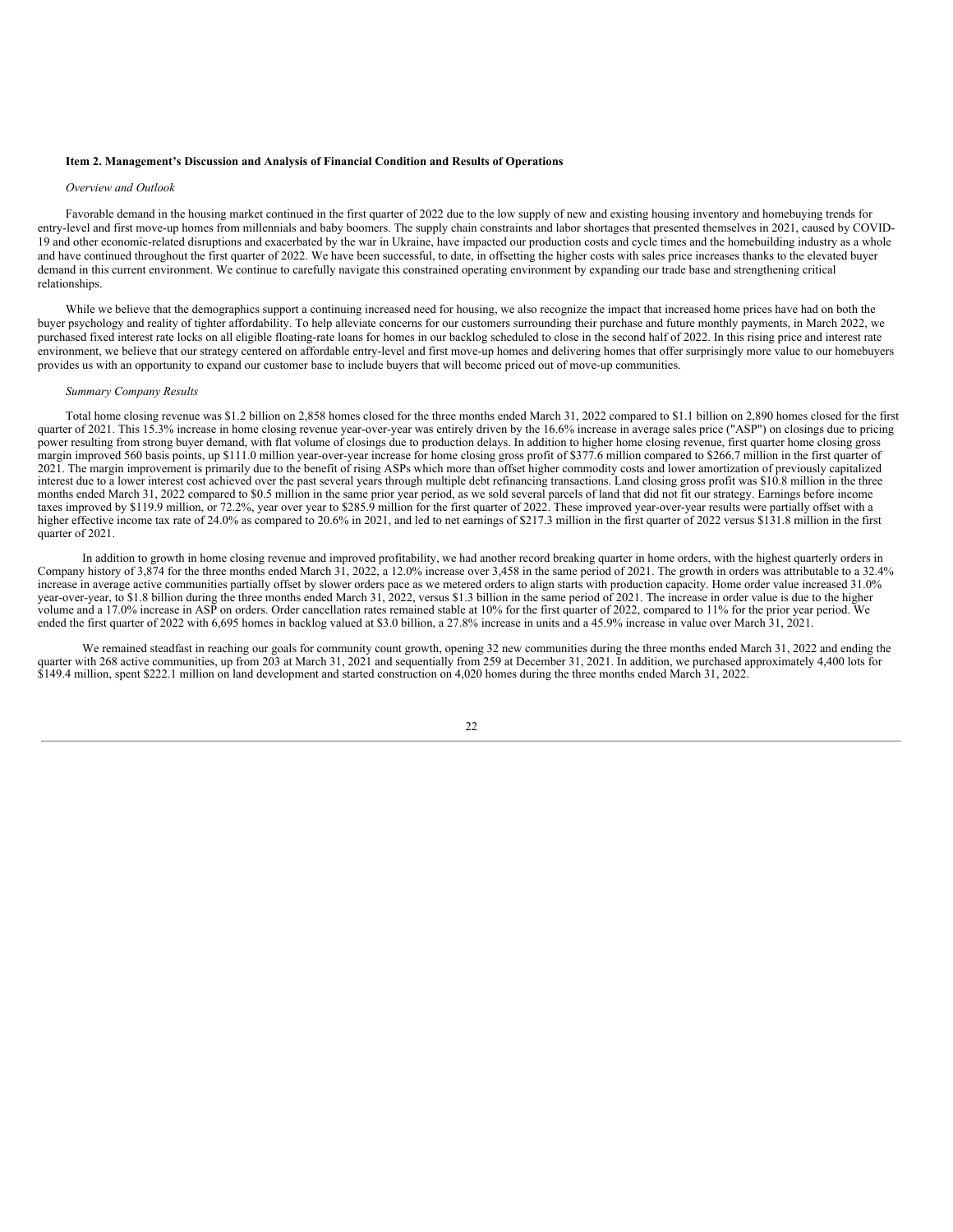#### *Company Positioning*

We believe that the investments in our new communities designed for the first-time and first move-up homebuyer, our commitment to an all-spec strategy for our entrylevel homes, our simplified first move-up design studio process, and industry-leading innovation in energy-efficient product offerings and automation create a differentiated strategy that has aided us in our growth in the highly competitive new home market.

Our focus includes the following strategies:

- Expanding our community count and market share;
- Continuously improving the overall home buying experience through simplification and innovation;
- Simplifying our production process to allow us to more efficiently build our homes and reduce our construction costs, which in turn allows us to competitively price our homes and deliver them on a shorter timeline;
- Improving our home closing gross profit by growing closing volume, allowing us to better leverage our overhead;
- Leveraging and expanding on technological solutions through digital offerings to our customers, such as our virtual home tours, interactive maps, digital financial services offerings and online warranty portal; and
- Increasing homeowner satisfaction by setting industry standards for energy-efficiency and offering healthier, safer homes that come equipped with standard features such as multi-speed HVAC systems to save energy and improve air quality and enhanced security features.

In order to maintain focus on growing our business, we also remain committed to the following:

- Managing construction efficiencies and costs through national and regional vendor relationships with a focus on quality construction and warranty management;
- Carefully managing our liquidity and a strong balance sheet; we ended the quarter with a 26.9% debt-to-capital ratio and a 16.9% net debt-to-capital ratio;
- Maximizing returns to our shareholders, most recently through our improved financial performance and share repurchase program;
- Achieving or maintaining a position of at least 5% market share in all of our markets;
- Promoting a positive environment for our employees through our commitment to foster diversity, equity and inclusion ("DE&I") and providing market-competitive benefits in order to develop and motivate our employees and to minimize turnover and to maximize recruitment efforts;
- Maintaining a healthy orders pace through the use of our consumer and market research to ensure that we build homes that offer our buyers their desired features and amenities, although currently our sales metering due to supply chain constraints is impacting our pace; and
- Continuing to innovate and promote our energy efficiency program and our M.Connected® Automation Suite to create differentiation for the Meritage brand.

#### *Critical Accounting Estimates*

The critical accounting estimates that we deem to involve the most difficult, subjective or complex judgments include valuation of real estate and cost of home closings, warranty reserves and valuation of deferred tax assets. There have been no significant changes to our critical accounting estimates during the three months ended March 31, 2022 compared to those disclosed in Item 7. Management's Discussion and Analysis of Financial Condition and Results of Operations, included in our 2021 Annual Report on Form 10-K.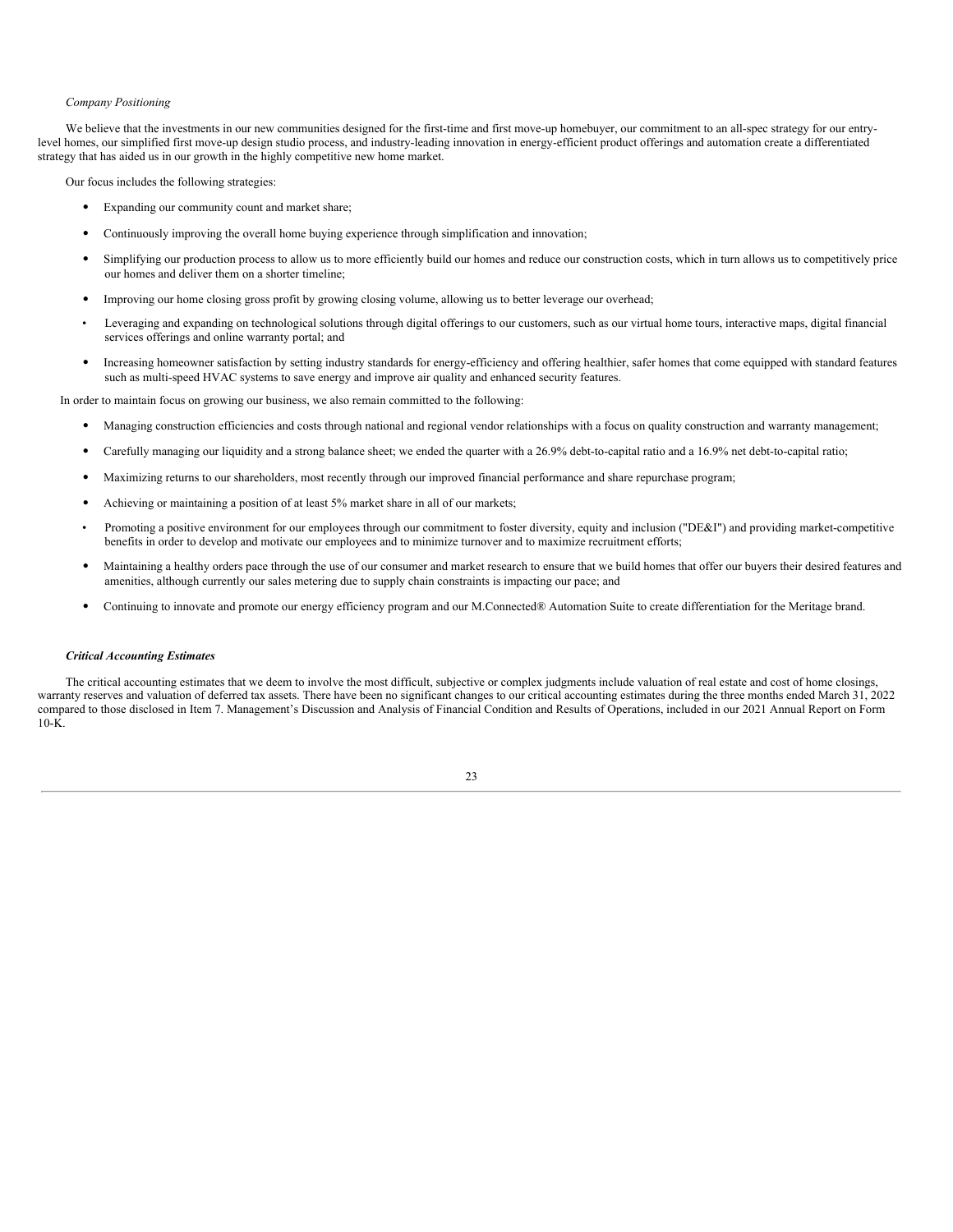#### *Home Closing Revenue, Home Orders and Order Backlog*

The composition of our closings, home orders and backlog is constantly changing and is based on a changing mix of communities with various price points between periods as new projects open and existing projects wind down and close-out. Further, individual homes within a community can range significantly in price due to differing square footage, option selections, lot sizes and quality and location of lots (e.g. cul-de-sac, view lots, greenbelt lots). These variations result in a lack of meaningful comparability square footage, option selections, l between our home orders, closings and backlog due to the changing mix between periods. The tables on the following pages present operating and financial data that we consider most critical to managing our operations (dollars in thousands):

|                               |              | Three Months Ended March 31, |              |           | Quarter over Quarter |                |          |               |
|-------------------------------|--------------|------------------------------|--------------|-----------|----------------------|----------------|----------|---------------|
|                               |              | 2022                         |              | 2021      |                      | Change \$      | Change % |               |
| <b>Home Closing Revenue</b>   |              |                              |              |           |                      |                |          |               |
| <b>Total</b>                  |              |                              |              |           |                      |                |          |               |
| <b>Dollars</b>                | $\mathbb{S}$ | 1,245,456                    | $\mathbb{S}$ | 1,079,982 | $\mathbb{S}$         | 165,474        | 15.3     | $\%$          |
| Homes closed                  |              | 2,858                        |              | 2,890     |                      | (32)           | (1.1)    | $\%$          |
| Average sales price           | $\mathbf S$  | 435.8                        | $\mathbb{S}$ | 373.7     | $\mathbb{S}$         | 62.1           | 16.6     | $\%$          |
| <b>West Region</b>            |              |                              |              |           |                      |                |          |               |
| Arizona                       |              |                              |              |           |                      |                |          |               |
| Dollars                       | \$           | 198,095                      | $\mathbb S$  | 137,268   | \$                   | 60,827         | 44.3     | $\%$          |
| Homes closed                  |              | 458                          |              | 410       |                      | 48             | 11.7     | $\%$          |
| Average sales price           | $\mathbb{S}$ | 432.5                        | $\mathbb S$  | 334.8     | \$                   | 97.7           | 29.2     | $\%$          |
| California                    |              |                              |              |           |                      |                |          |               |
| Dollars                       | \$           | 187,410                      | S            | 171,899   | \$                   | 15,511         | 9.0      | $\%$          |
| Homes closed                  |              | 275                          |              | 277       |                      | (2)            | (0.7)    | $\%$          |
| Average sales price           | $\mathbb{S}$ | 681.5                        | $\mathbb S$  | 620.6     | \$                   | 60.9           | 9.8      | $\%$          |
| Colorado                      |              |                              |              |           |                      |                |          |               |
| Dollars                       | $\mathbb{S}$ | 77,919                       | $\mathbb S$  | 84,263    | \$                   | (6, 344)       | (7.5)    | $\%$          |
| Homes closed                  |              | 131                          |              | 175       |                      | (44)           | (25.1)   | $\%$          |
| Average sales price           | \$           | 594.8                        | \$           | 481.5     | \$                   | 113.3          | 23.5     | $\%$          |
| <b>West Region Totals</b>     |              |                              |              |           |                      |                |          |               |
| <b>Dollars</b>                | $\mathbb{S}$ | 463,424                      | $\mathbb S$  | 393,430   | \$                   | 69,994         | 17.8     | $\frac{0}{0}$ |
| Homes closed                  |              | 864                          |              | 862       |                      | $\overline{2}$ | 0.2      | $\%$          |
| Average sales price           | $\mathbb{S}$ | 536.4                        | $\mathbb S$  | 456.4     | \$                   | 80.0           | 17.5     | $\%$          |
| <b>Central Region - Texas</b> |              |                              |              |           |                      |                |          |               |
| <b>Central Region Totals</b>  |              |                              |              |           |                      |                |          |               |
| <b>Dollars</b>                | $\mathbb{S}$ | 347,828                      | $\mathbb{S}$ | 318,385   | $\mathbb{S}$         | 29,443         | 9.2      | $\%$          |
| Homes closed                  |              | 873                          |              | 963       |                      | (90)           | (9.3)    | $\%$          |
| Average sales price           | $\mathbb{S}$ | 398.4                        | $\mathbb S$  | 330.6     | $\mathbb S$          | 67.8           | 20.5     | $\%$          |
| <b>East Region</b>            |              |                              |              |           |                      |                |          |               |
| Florida                       |              |                              |              |           |                      |                |          |               |
| Dollars                       | \$           | 168,075                      | $\mathbb S$  | 140,828   | \$                   | 27,247         | 19.3     | $\%$          |
| Homes closed                  |              | 438                          |              | 417       |                      | 21             | 5.0      | $\%$          |
| Average sales price           | $\mathbb{S}$ | 383.7                        | $\mathbb S$  | 337.7     | \$                   | 46.0           | 13.6     | $\%$          |
| Georgia                       |              |                              |              |           |                      |                |          |               |
| Dollars                       | \$           | 56,434                       | \$           | 55,139    | \$                   | 1,295          | 2.3      | $\%$          |
| Homes closed                  |              | 127                          |              | 146       |                      | (19)           | (13.0)   | $\%$          |
| Average sales price           | \$           | 444.4                        | $\mathbb{S}$ | 377.7     | \$                   | 66.7           | 17.7     | $\%$          |
| North Carolina                |              |                              |              |           |                      |                |          |               |
| Dollars                       | \$           | 119,004                      | $\mathbb S$  | 107,013   | \$                   | 11,991         | 11.2     | $\%$          |
| Homes closed                  |              | 297                          |              | 299       |                      | (2)            | (0.7)    | $\%$          |
| Average sales price           | $\mathbb{S}$ | 400.7                        | $\mathbb{S}$ | 357.9     | \$                   | 42.8           | 12.0     | $\%$          |
| South Carolina                |              |                              |              |           |                      |                |          |               |
| Dollars                       | \$           | 39,713                       | $\mathbb{S}$ | 27,846    | \$                   | 11,867         | 42.6     | $\%$          |
| Homes closed                  |              | 121                          |              | 85        |                      | 36             | 42.4     | $\%$          |
| Average sales price           | \$           | 328.2                        | $\mathbb S$  | 327.6     | \$                   | 0.6            | 0.2      | $\%$          |
| Tennessee                     |              |                              |              |           |                      |                |          |               |
| Dollars                       | \$           | 50,978                       | S            | 37,341    | \$                   | 13,637         | 36.5     | $\%$          |
| Homes closed                  |              | 138                          |              | 118       |                      | 20             | 16.9     | $\%$          |
| Average sales price           | $\mathbb{S}$ | 369.4                        | $\mathbb{S}$ | 316.4     | \$                   | 53.0           | 16.8     | $\%$          |
| <b>East Region Totals</b>     |              |                              |              |           |                      |                |          |               |
| <b>Dollars</b>                | \$           | 434,204                      | $\mathbb S$  | 368,167   | \$                   | 66,037         | 17.9     | $\%$          |
| Homes closed                  |              | 1,121                        |              | 1,065     |                      | 56             | 5.3      | $\%$          |
| Average sales price           | $\mathbb{S}$ | 387.3                        | $\mathsf S$  | 345.7     | $\mathsf{\$}$        | 41.6           | 12.0     | $\%$          |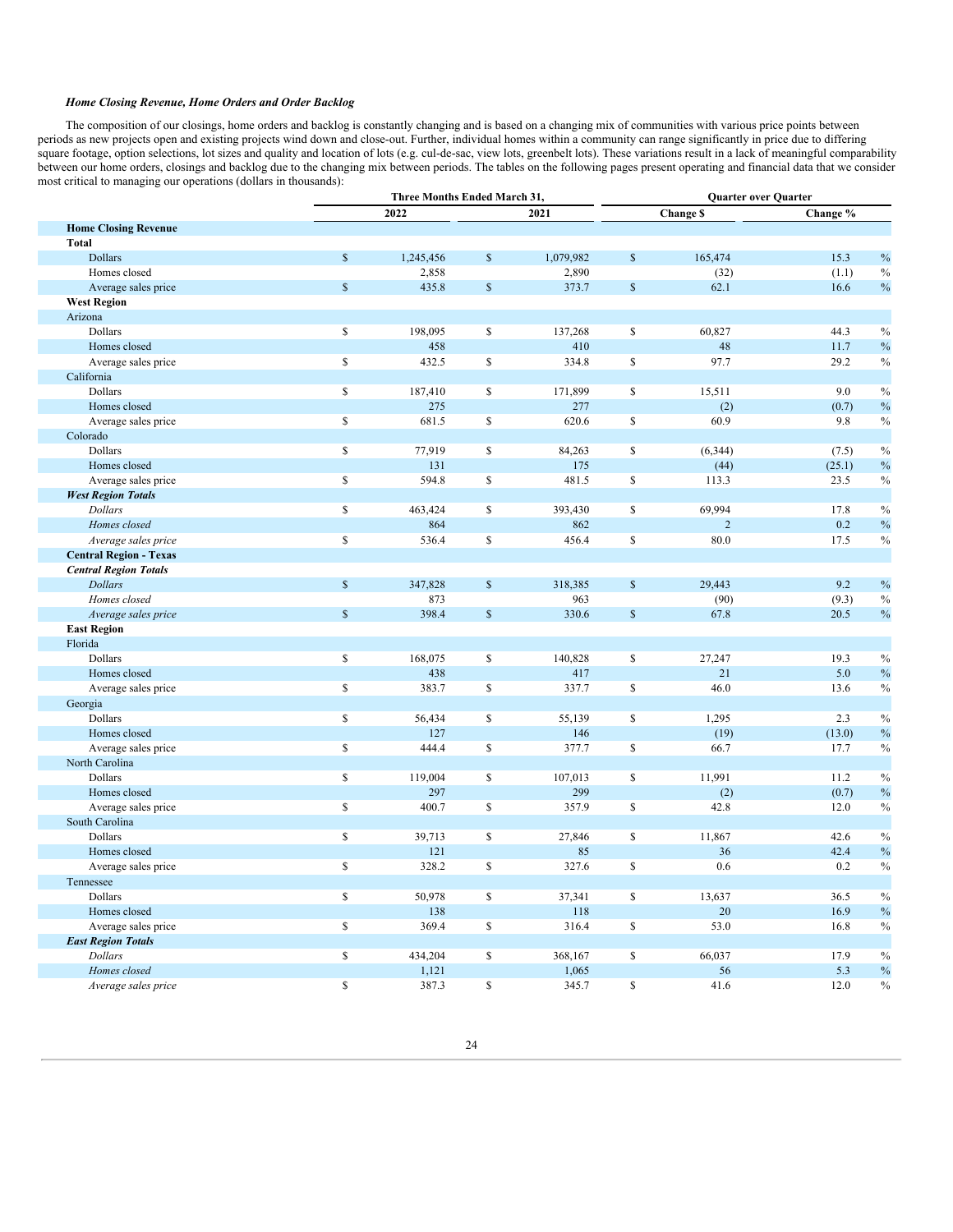|                               |              | Three Months Ended March 31. |              |           | <b>Quarter over Quarter</b> |                  |          |
|-------------------------------|--------------|------------------------------|--------------|-----------|-----------------------------|------------------|----------|
|                               |              | 2022                         |              | 2021      |                             | <b>Change \$</b> | Change % |
| Home Orders <sup>(1)</sup>    |              |                              |              |           |                             |                  |          |
| <b>Total</b>                  |              |                              |              |           |                             |                  |          |
| Dollars                       | $\mathbb{S}$ | 1,767,710                    | \$           | 1,349,130 | $\mathbb{S}$                | 418,580          | 31.0     |
| Homes ordered                 |              | 3,874                        |              | 3,458     |                             | 416              | 12.0     |
| Average sales price           | $\mathbb{S}$ | 456.3                        | \$           | 390.1     | $\mathbb S$                 | 66.2             | 17.0     |
| <b>West Region</b>            |              |                              |              |           |                             |                  |          |
| Arizona                       |              |                              |              |           |                             |                  |          |
| Dollars                       | $\mathbb{S}$ | 240,007                      | \$           | 222,435   | \$                          | 17,572           | 7.9      |
| Homes ordered                 |              | 550                          |              | 602       |                             | (52)             | (8.6)    |
| Average sales price           | $\mathbf S$  | 436.4                        | \$           | 369.5     | $\mathbb{S}$                | 66.9             | 18.1     |
| California                    |              |                              |              |           |                             |                  |          |
| Dollars                       | $\mathbb{S}$ | 247,343                      | \$           | 173,391   | $\mathbb{S}$                | 73,952           | 42.7     |
| Homes ordered                 |              | 346                          |              | 286       |                             | 60               | 21.0     |
| Average sales price           | \$           | 714.9                        | \$           | 606.3     | \$                          | 108.6            | 17.9     |
| Colorado                      |              |                              |              |           |                             |                  |          |
| Dollars                       | $\mathbb{S}$ | 125,999                      | \$           | 89,779    | \$                          | 36,220           | 40.3     |
| Homes ordered                 |              | 209                          |              | 169       |                             | 40               | 23.7     |
| Average sales price           | $\mathbb{S}$ | 602.9                        | \$           | 531.2     | $\mathbb{S}$                | 71.7             | 13.5     |
| <b>West Region Totals</b>     |              |                              |              |           |                             |                  |          |
| Dollars                       | $\mathbb{S}$ | 613,349                      | \$           | 485,605   | \$                          | 127,744          | 26.3     |
| Homes ordered                 |              | 1,105                        |              | 1,057     |                             | 48               | 4.5      |
| Average sales price           | \$           | 555.1                        | \$           | 459.4     | $\mathbb S$                 | 95.7             | 20.8     |
| <b>Central Region - Texas</b> |              |                              |              |           |                             |                  |          |
| <b>Central Region Totals</b>  |              |                              |              |           |                             |                  |          |
| <b>Dollars</b>                | $\mathbb{S}$ | 548,567                      | $\mathbb{S}$ | 391,968   | $\mathbb{S}$                | 156,599          | 40.0     |
| Homes ordered                 |              | 1,296                        |              | 1,115     |                             | 181              | 16.2     |
| Average sales price           | $\mathbb S$  | 423.3                        | $\mathbb{S}$ | 351.5     | $\mathbb{S}$                | 71.8             | 20.4     |
| <b>East Region</b>            |              |                              |              |           |                             |                  |          |
| Florida                       |              |                              |              |           |                             |                  |          |
| Dollars                       | \$           | 226,914                      | \$           | 179,109   | $\mathbb{S}$                | 47,805           | 26.7     |
| Homes ordered                 |              | 572                          |              | 479       |                             | 93               | 19.4     |
| Average sales price           | \$           | 396.7                        | \$           | 373.9     | \$                          | 22.8             | 6.1      |
| Georgia                       |              |                              |              |           |                             |                  |          |
| Dollars                       | \$           | 100,891                      | \$           | 61,557    | \$                          | 39,334           | 63.9     |
| Homes ordered                 |              | 220                          |              | 164       |                             | 56               | 34.1     |
| Average sales price           | \$           | 458.6                        | \$           | 375.3     | $\mathbb{S}$                | 83.3             | 22.2     |
| North Carolina                |              |                              |              |           |                             |                  |          |
| Dollars                       | \$           | 163,008                      | \$           | 157,687   | \$                          | 5,321            | 3.4      |
| Homes ordered                 |              | 373                          |              | 419       |                             | (46)             | (11.0)   |
| Average sales price           | \$           | 437.0                        | \$           | 376.3     | \$                          | 60.7             | 16.1     |
| South Carolina                |              |                              |              |           |                             |                  |          |
| Dollars                       | \$           | 52,656                       | \$           | 26,402    | \$                          | 26,254           | 99.4     |
| Homes ordered                 |              | 154                          |              | 76        |                             | 78               | 102.6    |
| Average sales price           | \$           | 341.9                        | \$           | 347.4     | \$                          | (5.5)            | (1.6)    |
| Tennessee                     |              |                              |              |           |                             |                  |          |
| Dollars                       | \$           | 62,325                       | \$           | 46,802    | \$                          | 15,523           | 33.2     |
| Homes ordered                 |              | 154                          |              | 148       |                             | 6                | 4.1      |
| Average sales price           | \$           | 404.7                        | \$           | 316.2     | $\mathbb{S}$                | 88.5             | 28.0     |
| <b>East Region Totals</b>     |              |                              |              |           |                             |                  |          |
| <b>Dollars</b>                | $\mathbb{S}$ | 605,794                      | \$           | 471,557   | \$                          | 134,237          | 28.5     |
| Homes ordered                 |              | 1,473                        |              | 1,286     |                             | 187              | 14.5     |
| Average sales price           | $\mathbb{S}$ | 411.3                        | \$           | 366.7     | $\mathbb{S}$                | 44.6             | 12.2     |
|                               |              |                              |              |           |                             |                  |          |

(1) Home orders for any period represent the aggregate sales price of all homes ordered, net of cancellations. We do not include orders contingent upon the sale of a customer's existing home or a mortgage pre-approval as a sales contract until the contingency is removed.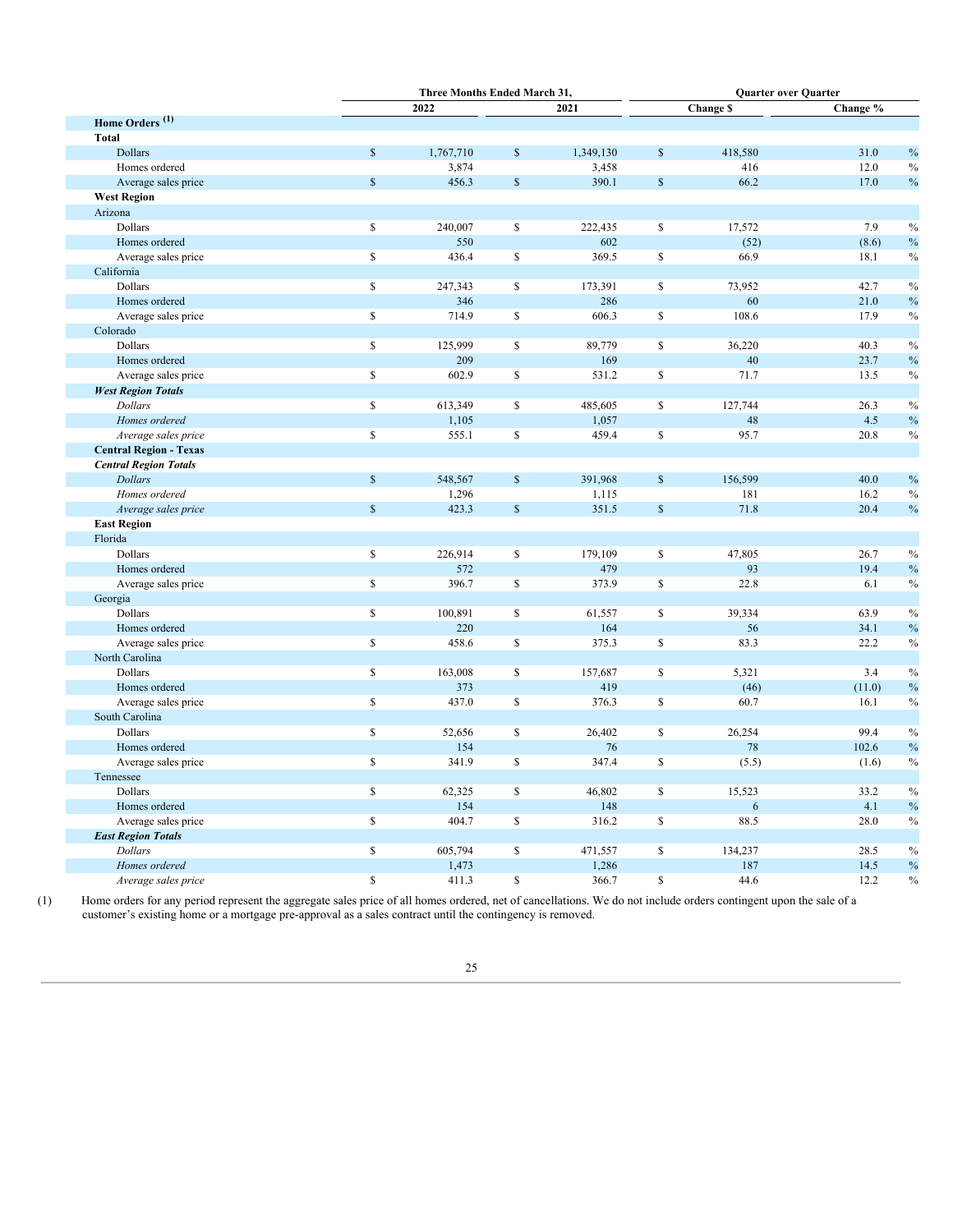|                             |        | Three Months Ended March 31, |             |         |  |  |
|-----------------------------|--------|------------------------------|-------------|---------|--|--|
|                             | 2022   |                              | 2021        |         |  |  |
|                             | Ending | Average                      | Ending      | Average |  |  |
| <b><i>e</i></b> Communities |        |                              |             |         |  |  |
|                             | 268    | 263.5                        | 203         | 199.0   |  |  |
| <b>Region</b>               |        |                              |             |         |  |  |
| <sub>Ina</sub>              | 40     | 39.5                         | 33          | 33.0    |  |  |
| ornia                       | 23     | 22.5                         | 19          | 17.5    |  |  |
| rado                        | 18     | 17.5                         | 12          | 11.5    |  |  |
| <b>Region Totals</b>        | 81     | 79.5                         | 64          | 62.0    |  |  |
| ral Region - Texas          |        |                              |             |         |  |  |
| ral Region Totals           | 75     | 74.0                         | 59          | 61.0    |  |  |
| Region                      |        |                              |             |         |  |  |
| da                          | 41     | 41.0                         | 30          | 30.5    |  |  |
| gia                         | 15     | 15.0                         | 12          | 9.5     |  |  |
| n Carolina                  | 29     | 27.5                         | 24          | 22.5    |  |  |
| n Carolina                  | 13     | 13.5                         | 6           | 6.0     |  |  |
| essee                       | 14     | 13.0                         | $\,$ 8 $\,$ | 7.5     |  |  |
| <b>Region Totals</b>        | 112    | 110.0                        | 80          | 76.0    |  |  |

|                                          |                 | Three Months Ended March 31, |    |               |  |
|------------------------------------------|-----------------|------------------------------|----|---------------|--|
|                                          | 2022            |                              |    |               |  |
| <b>Cancellation Rates</b> <sup>(1)</sup> |                 |                              |    |               |  |
| Total                                    | 10              | $\frac{0}{0}$                | 11 | $\frac{0}{0}$ |  |
| <b>West Region</b>                       |                 |                              |    |               |  |
| Arizona                                  | 12              | $\frac{0}{0}$                | 10 | $\frac{0}{0}$ |  |
| California                               | 12              | $\frac{0}{0}$                | 13 | $\frac{0}{0}$ |  |
| Colorado                                 | 9               | $\frac{0}{0}$                | 11 | $\frac{0}{0}$ |  |
| <b>West Region Totals</b>                | 12              | $\frac{0}{0}$                | 11 | $\frac{0}{0}$ |  |
| <b>Central Region - Texas</b>            |                 |                              |    |               |  |
| <b>Central Region Totals</b>             | 11              | $\frac{0}{0}$                | 11 | $\frac{0}{0}$ |  |
| <b>East Region</b>                       |                 |                              |    |               |  |
| Florida                                  | $\overline{4}$  | $\frac{0}{0}$                | 11 | $\frac{0}{0}$ |  |
| Georgia                                  | 12              | $\frac{0}{0}$                | 14 | $\frac{0}{0}$ |  |
| North Carolina                           | $7\phantom{.0}$ | $\frac{0}{0}$                | 8  | $\frac{0}{0}$ |  |
| South Carolina                           | 11              | $\frac{0}{0}$                | 17 | $\frac{0}{0}$ |  |
| Tennessee                                | $\overline{4}$  | $\%$                         | 9  | $\frac{0}{0}$ |  |
| <b>East Region Totals</b>                | $\overline{7}$  | $\frac{0}{0}$                | 10 | $\frac{0}{0}$ |  |

(1) Cancellation rates are computed as the number of canceled units for the period divided by the gross sales units for the same period.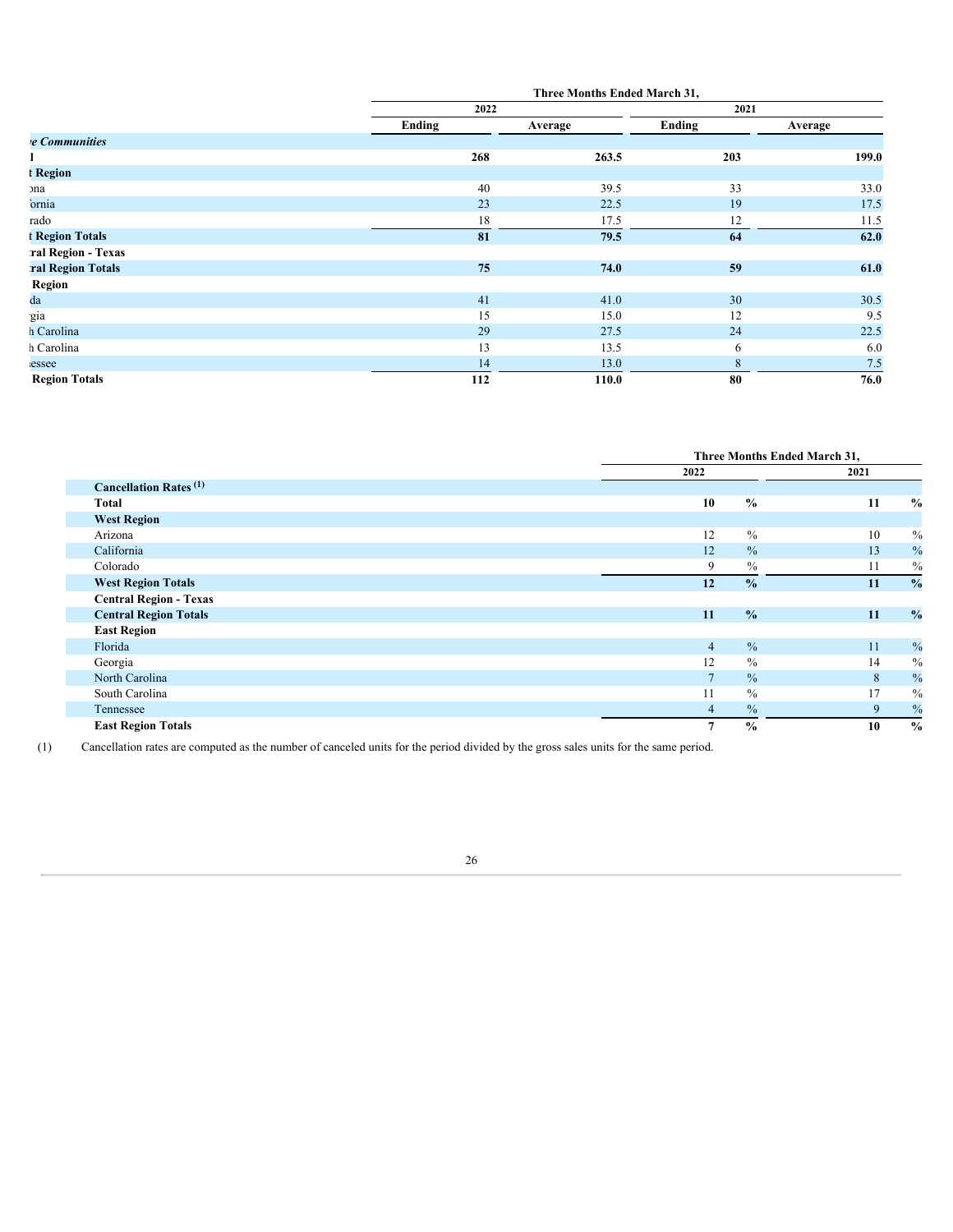|                            |               | At March 31, |           | <b>Quarter over Quarter</b> |          |  |
|----------------------------|---------------|--------------|-----------|-----------------------------|----------|--|
|                            |               | 2022         | 2021      | <b>Change \$</b>            | Change % |  |
| $r$ Backlog <sup>(1)</sup> |               |              |           |                             |          |  |
|                            |               |              |           |                             |          |  |
| <b>Dollars</b>             | $\mathbb S$   | 3,038,9257   | 2,082,259 | 956,668                     | 45.9%    |  |
| Homes in backlog           |               | 6,695        | 5,240     | 1,455                       | 27.8%    |  |
| Average sales price        | $\mathsf{\$}$ | 45399        | 397\$4    | 56.5                        | 14.2%    |  |
| <b>Region</b>              |               |              |           |                             |          |  |
| ma                         |               |              |           |                             |          |  |
| Dollars                    | $\mathbb{S}$  | 535,586      | 429,1%    | 106,415                     | 24.8%    |  |
| Homes in backlog           |               | 1,237        | 1,185     | 52                          | 4.4%     |  |
| Average sales price        | $\mathbb S$   | 43350        | 362\$2    | 70.8                        | 19.5%    |  |
| ornia                      |               |              |           |                             |          |  |
| Dollars                    | $\mathbb{S}$  | 331,3281     | 276,202   | 55,119                      | 20.0%    |  |
| Homes in backlog           |               | 464          | 453       | 11                          | 2.4%     |  |
| Average sales price        | $\mathbb S$   | 714\$1       | 609\$7    | 104.4                       | 17.1%    |  |
| rado                       |               |              |           |                             |          |  |
| Dollars                    | $\mathbb S$   | 246,932      | 110,279   | 136,653                     | 123.9%   |  |
| Homes in backlog           |               | 406          | 202       | 204                         | 101.0%   |  |
| Average sales price        | $\mathbb S$   | 608\$2       | 545\$9    | 62.3                        | 11.4%    |  |
| <b>Region Totals</b>       |               |              |           |                             |          |  |
| <b>Dollars</b>             | $\mathbb S$   | 1,113,839    | 815,652   | 298,187                     | 36.6%    |  |
| Homes in backlog           |               | 2,107        | 1,840     | 267                         | 14.5%    |  |
| Average sales price        | $\mathbb S$   | 528\$6       | 443\$3    | 85.3                        | 19.2%    |  |
| ral Region - Texas         |               |              |           |                             |          |  |
| ral Region Totals          |               |              |           |                             |          |  |
| <b>Dollars</b>             | $\mathbb S$   | 973,828      | 645,959   | 327,869                     | 50.8%    |  |
| Homes in backlog           |               | 2,301        | 1,782     | 519                         | 29.1%    |  |
| Average sales price        | $\mathsf{\$}$ | 42352        | 362\$5    | 60.7                        | 16.7%    |  |
| Region                     |               |              |           |                             |          |  |
| $_{\rm 1a}$                |               |              |           |                             |          |  |
| Dollars                    | $\mathbb{S}$  | 411,478      | 253,188   | 158,290                     | 62.5%    |  |
| Homes in backlog           |               | 1,002        | 612       | 390                         | 63.7%    |  |
| Average sales price        | $\mathbb{S}$  | 410\$7       | 413\$7    | (3.0)                       | (0.7)%   |  |
| gia                        |               |              |           |                             |          |  |
| Dollars                    | $\mathbb S$   | 136,266      | 64,355    | 71,911                      | 111.7%   |  |
| Homes in backlog           |               | 296          | 174       | 122                         | 70.1%    |  |
| Average sales price        | $\mathbb{S}$  | 460\$4       | 36999     | 90.5                        | 24.5%    |  |
| 1 Carolina                 |               |              |           |                             |          |  |
| Dollars                    | $\mathbb{S}$  | 269,898      | 214,079   | 55,819                      | 26.1%    |  |
| Homes in backlog           |               | 641          | 574       | 67                          | 11.7%    |  |
| Average sales price        | $\mathbb S$   | 421\$1       | 37350     | 48.1                        | 12.9%    |  |
| 1 Carolina                 |               |              |           |                             |          |  |
| Dollars                    | $\mathbb S$   | 57,643       | 39,785    | 17,858                      | 44.9%    |  |
| Homes in backlog           |               | 166          | 111       | 55                          | 49.5%    |  |
| Average sales price        | $\mathbb S$   | 347\$2       | 358\$4    | (11.2)                      | (3.1)%   |  |
| essee                      |               |              |           |                             |          |  |
| <b>Dollars</b>             | $\mathbb S$   | 75,9%        | 49,2481   | 26,734                      | 54.3%    |  |
| Homes in backlog           |               | 182          | 147       | 35                          | 23.8%    |  |
| Average sales price        | $\mathbb{S}$  | 417\$4       | 335\$0    | 82.4                        | 24.6%    |  |
| <b>Region Totals</b>       |               |              |           |                             |          |  |
| <b>Dollars</b>             | $\mathbb S$   | 951,260      | 620,648   | 330,612                     | 53.3%    |  |
| Homes in backlog           |               | 2,287        | 1,618     | 669                         | 41.3%    |  |
| Average sales price        | $\mathbb{S}$  | 415\$9       | 383\$6    | 32.3                        | 8.4%     |  |

(1) Our backlog represents net sales that have not closed.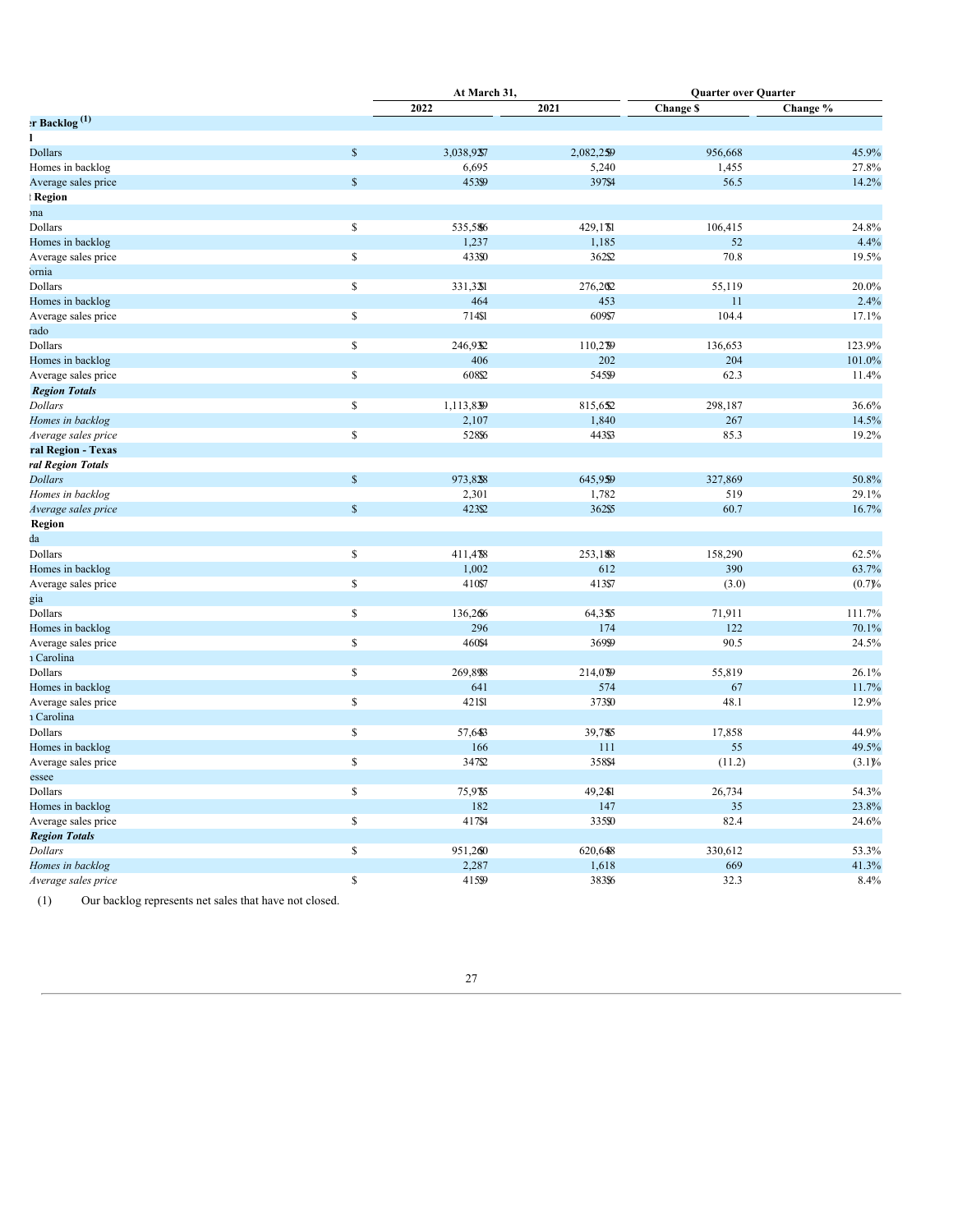#### *Operating Results*

*Companywide*. In the first quarter of 2022, home closing revenue improved 15.3% to \$1.2 billion on 2,858 closings compared to \$1.1 billion on 2,890 closings in the first quarter of 2021. The increase in home closing revenue year-over-year was driven entirely by the 16.6% increase in ASP on closings, as closing volume declined marginally by 1.1% due to elongated construction cycle times. We achieved our highest quarterly home orders of 3,874 homes valued at \$1.8 billion in the first quarter of 2022 as compared to 3,458 homes valued at \$1.3 billion in the first quarter of 2021. The higher order volume is due to a 32.4% increase in average active communities, while orders pace declined 15.5% to 4.9 per month, down from 5.8 in the first quarter of 2021 which was one of the highest quarterly orders paces in Company history. As a result of the increased construction cycle time caused by supply-chain and labor constraints, we continued to meter orders in the first quarter of 2022 to align our orders and starts with production capacity. Home order value increased 31.0% year-over-year, the combined result of higher volumes and rising ASP as we experienced pricing power driven by buyer demand. We ended the quarter with 268 actively selling communities, up from 203 at March 31, 2021. We ended the first quarter of 2022 with 6,695 homes in backlog valued at \$3.0 billion, up from 5,240 homes valued at \$2.1 billion at March 31, 2021. The year-over-year increases in backlog are the direct result of the favorable order volumes and pricing. Order cancellations were relatively flat at 10% for the first three months of 2022, as compared to 11% during the three month period in 2021, a further indication of strong demand in the market.

West. The West Region closed 864 homes in the first quarter of 2022, relatively flat with the 862 homes closed in 2021. Despite the flat volume, the Region improved home closing revenue 17.8% to \$463.4 million resulting from an \$80,000 increase in ASP due to sustained increases over the past few quarters from strong market demand. Orders and order value in the first quarter of 2022 of 1,105 homes valued at \$613.3 million were up from 1,057 homes valued at \$485.6 million in the 2021 period. The 4.5% higher order volume was due to a 28.2% increase in average community count, partially offset by an 19.3% decrease in orders pace year-over-year. As a result of our intentional choice to meter orders as previously discussed, orders pace decreased to 4.6 per month in the first quarter of 2022, versus 5.7 in 2021. The West Region had the Company's highest increase in ASP on orders of \$95,700, or 20.8%, combined with the increase in volume resulted in a 26.3% increase in order value. The West Region ended the first quarter of 2022 with 2,107 homes in backlog valued at \$1.1 billion, up from 1,840 units valued at \$815.7 million at March 31, 2021, increases of 14.5% and 36.6%, respectively.

*Central*. In the first quarter of 2022, the Central Region closed 873 homes and generated \$347.8 million in home closing revenue, as compared to 963 homes at \$318.4 million in the first quarter of 2021. The 9.3% decrease in closings was more than offset by 20.5% higher ASP to achieve a 9.2% increase in home closing revenue. Both orders and order value improved year-over-year, with 1,296 homes ordered at \$548.6 million in the first quarter of 2022, compared to 1,115 homes valued at \$392.0 million in 2021. Order volume grew 16.2% due to the Region's 21.3% increase in average active communities, partially offset by a 4.9% decrease in orders pace to 5.8 per month in the first quarter of 2022, down slightly from 6.1 in 2021. With the Company's largest Regional increase in order volume of 16.2% and pricing power that drove ASP up by 20.4%, home order value improved 40.0% in the first quarter of 2022. The Central Region ended the first quarter of 2022 with 2,301 homes in backlog valued at \$973.8 million, up from 1,782 units valued at \$646.0 million at March 31, 2021.

*East*. The East Region delivered 1,121 closings and \$434.2 million in home closing revenue during the first quarter of 2022, compared to 1,065 closings and \$368.2 million in home closing revenue in the comparable prior year period, improvements of 5.3% and 17.9%, respectively. Orders and order value in the East Region grew by 14.5% and 28.5%, respectively, for the first quarter of 2022 with 1,473 units valued at \$605.8 million compared to 1,286 units valued at \$471.6 million in the prior year period. The higher orders is due to a 44.7% increase in average active communities, the largest Regional increase in the Company, which more than offset a 19.6% year-over-year decrease in orders pace to 4.5 per month compared to the prior year order pace of 5.6. The East Region ended the first quarter of 2022 with 2,287 homes in backlog valued at \$951.3 million, up from 1,618 units valued at \$620.6 million at March 31, 2021.

#### *Land Closing Revenue and Gross Profit*

From time to time, we may sell certain lots or land parcels to other homebuilders, developers or investors if we feel the sale will provide a greater economic benefit to us than continuing home construction or where we are looking to diversify our land positions in a specific geography, particularly with assets that no longer align with our strategy. As a result of such sales, we recognized land closing revenue of \$41.5 million and \$3.8 million for the three months ending March 31, 2022 and 2021, respectively, and profits of \$10.8 million and \$0.5 million for the three months ended March 31, 2022 and 2021, respectively.

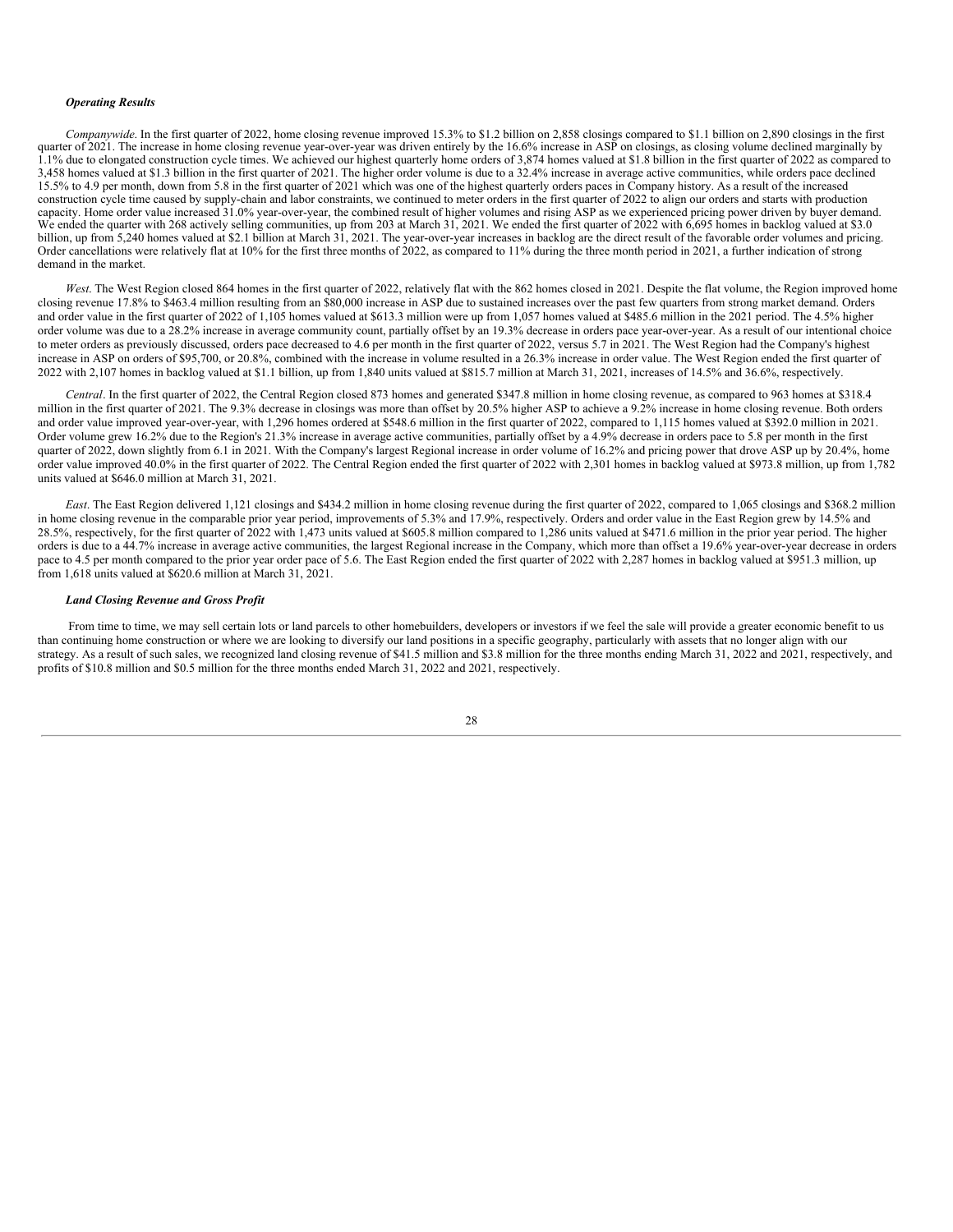#### *Other Operating Information (dollars in thousands)*

|                                          | Three Months Ended March 31, |         |                                    |               |      |         |                                    |               |
|------------------------------------------|------------------------------|---------|------------------------------------|---------------|------|---------|------------------------------------|---------------|
|                                          |                              |         | 2022                               |               | 2021 |         |                                    |               |
|                                          |                              | Dollars | Percent of Home<br>Closing Revenue |               |      | Dollars | Percent of Home<br>Closing Revenue |               |
| Home Closing Gross Profit <sup>(1)</sup> |                              |         |                                    |               |      |         |                                    |               |
| <b>Total</b>                             | \$                           | 377,649 | 30.3                               | $\frac{0}{0}$ | S    | 266,655 | 24.7                               | $\%$          |
|                                          |                              |         |                                    |               |      |         |                                    |               |
| West                                     | \$                           | 143,759 | 31.0                               | $\frac{0}{0}$ | S    | 97,057  | 24.7                               | $\frac{0}{0}$ |
|                                          |                              |         |                                    |               |      |         |                                    |               |
| Central                                  | \$                           | 104,405 | 30.0                               | $\%$          | \$   | 85,373  | 26.8                               | $\frac{0}{0}$ |
|                                          |                              |         |                                    |               |      |         |                                    |               |
| East                                     | \$                           | 129,485 | 29.8                               | $\frac{0}{0}$ | \$   | 84,225  | 22.9                               | $\frac{0}{0}$ |

(1) Home closing gross profit represents home closing revenue less cost of home closings, including impairments, if any. Cost of home closings includes land and lot development costs, direct home construction costs, an allocation of common community costs (such as architectural, legal and zoning costs), interest, sales tax, impact fees, warranty, construction overhead and closing costs.

*Companywide*. Home closing gross margin for the first quarter of 2022 improved 560 basis points to 30.3% compared to 24.7% in the first quarter of 2021. The improvement in home closing gross margin is largely attributable to pricing power fueled by the sustained strong buyer demand and low supply of available homes, allowing ASPs on home closings to accelerate at a greater pace than both direct costs and lot costs. In addition, cost of home closings in the first three months of 2022 benefited from lower interest cost, the result of the lower interest rates from our debt refinancing transactions in recent years. Higher home closing revenue combined with the margin improvement led to a \$111.0 million increase in home closing gross profit of \$377.6 million for the three months ended March 31, 2022, compared to \$266.7 million for the three months ended March 31, 2021.

West. The West Region had the highest home closing gross margin in the Company of 31.0% for the first quarter of 2022, a 630 basis point improvement over 24.7% in the first quarter of 2021. The improvement in home closing margin is mainly due to the favorable pricing environment where ASP increases have outpaced rising commodity and labor costs.

*Central*. Home closing gross margin in the Central Region improved 320 basis points to 30.0% for the first quarter of 2022 from 26.8% in the prior year quarter. The yearover-year improvement is due to pricing power leverage on both direct costs and lot costs.

*East*. The East Region saw the greatest improvement in home closing gross margin at 690 basis points year-over-year to 29.8% in the first quarter of 2022 versus 22.9% for the comparable 2021 period. High demand in the East Region has created opportunity to lift selling prices which have more than offset the steadily increasing commodity costs.

#### *Financial Services Profit (in thousands)*

|                                    | Months<br>Ended March<br>'hre |       |  |       |  |  |
|------------------------------------|-------------------------------|-------|--|-------|--|--|
|                                    | 2022                          |       |  | 2021  |  |  |
| $\sim$<br>inancial services profit |                               | 3,334 |  | 3,760 |  |  |

Financial services profit represents the net profit of our financial services operations, including the operating profit generated by our wholly-owned title and insurance companies, Carefree Title and Meritage Insurance, as well as our portion of earnings from a mortgage joint venture. Financial services profit decreased \$0.4 million in the first quarter of 2022 to \$3.3 million versus \$3.8 million in 2021 due to a change in mix of financial services closing volume in markets where we provide financial services, as Carefree Title does not provide title and escrow services in all of the markets in which we have homebuilding operations.

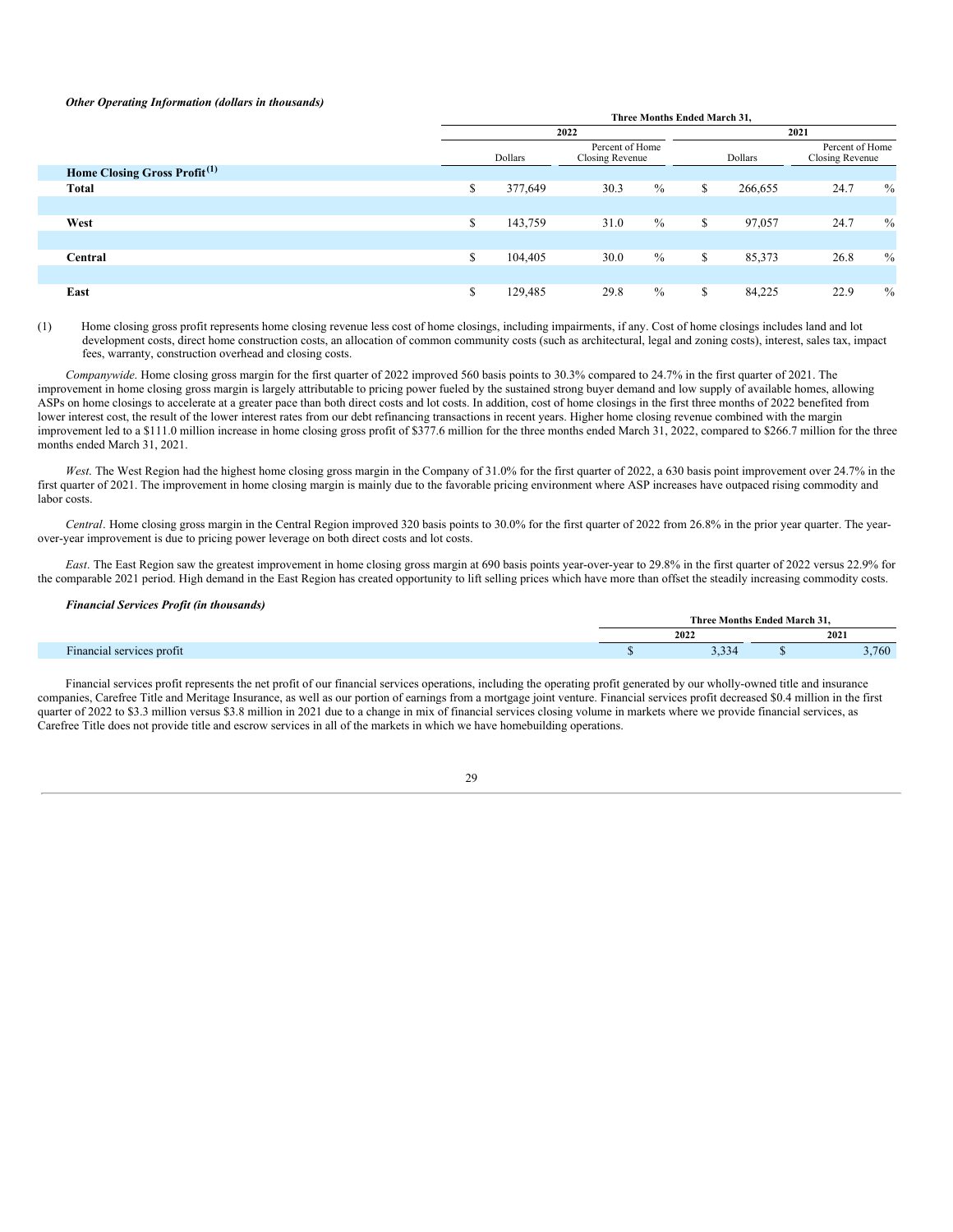#### *Selling, General and Administrative Expenses and Other Expenses (dollars in thousands)*

|                                          | <b>Three Months Ended March 31.</b> |           |               |      |           |               |
|------------------------------------------|-------------------------------------|-----------|---------------|------|-----------|---------------|
|                                          | 2022                                |           |               | 2021 |           |               |
| <b>Commissions and other sales costs</b> |                                     | (65, 540) |               |      | (67, 744) |               |
| Percent of home closing revenue          |                                     | 5.3       | $\frac{0}{0}$ |      | 6.3       | $\frac{0}{0}$ |
| General and administrative expenses      |                                     | (39,995)  |               |      | (37, 949) |               |
| Percent of home closing revenue          |                                     | 3.2       | $\frac{0}{0}$ |      | 3.5       | $\frac{0}{0}$ |
| Interest expense                         |                                     | (41)      |               |      | (90)      |               |
| Other (expense)/income, net              |                                     | (317)     |               |      | 798       |               |
| <b>Provision for income taxes</b>        |                                     | (68, 629) |               |      | (34, 134) |               |

*Commissions and Other Sales Costs.*Commissions and other sales costs are comprised of internal and external commissions and related sales and marketing expenses such as advertising and sales office costs. These costs were \$65.5 million, or 5.3% of home closing revenue, for the three months ended March 31, 2022, \$2.2 million, or 100 basis points, lower than the prior year comparable period, resulting from a decrease in commissions paid to third party brokers that bring prospective buyers to our communities.

*General and Administrative Expenses.* General and administrative expenses represent corporate and divisional overhead expenses such as salaries and bonuses, occupancy, insurance and travel expenses. For the three months ended March 31, 2022, general and administrative expenses increased \$2.0 million to \$40.0 million, up from \$37.9 million for the 2021 period. As a percentage of home closing revenue, these expenses decreased by 30 basis points to 3.2%. The increase in general administrative expenses year-over-year is due primarily to a higher employee headcount.

*Interest Expense.* Interest expense is comprised of interest incurred, but not capitalized, on our senior notes, other borrowings, and our amended and restated unsecured revolving credit facility ("Credit Facility"). Interest expense totaled \$41,000 and \$90,000 for the three months ended March 31, 2022 and 2021, respectively.

*Other (Expense)/Income, Net.* Other (expense)/income, net, primarily consists of (i) sublease income, (ii) interest earned on our cash and cash equivalents, (iii) payments and awards related to legal settlements and (iv) our portion of pre-tax income or loss from non-financial services joint ventures. For the three months ended March 31, 2022, Other (expense)/income, net was expense of \$0.3 million, compared to income of \$0.8 million in the 2021 comparable period.

*Income Taxes.* Our effective tax rate was 24.0% and 20.6% for the three months ended March 31, 2022 and 2021, respectively. The higher tax rate for the three months ended March 31, 2022 is due to the expiration of the Internal Revenue Code §45L new energy efficient homes credits on December 31, 2021.

#### *Liquidity and Capital Resources*

We have historically generated cash and funded our operations primarily from cash flows from operating activities. Additional sources of funds may include additional debt or equity financing and borrowing capacity under our Credit Facility. We exercise strict controls and believe we have a prudent strategy for Company-wide cash management, including those related to cash outlays for land and inventory acquisition and development. Our principal uses of cash include acquisition and development of new and previously controlled land and lot positions, home construction, operating expenses, and the payment of interest and routine liabilities. From time to time, we opportunistically repurchase our common stock and senior notes.

Cash flows for each of our communities depend on their stage of the development cycle, and can differ substantially from reported earnings. Early stages of development or expansion require significant cash outlays for land acquisitions, zoning plat and other approvals, community and lot development, and construction of model homes, roads, utilities, landscape and other amenities. Because these costs are a component of our inventory and are not recognized in our income statement until a home closes, we incur significant cash outlays prior to recognition of earnings. In the later stages of a community, cash inflows may significantly exceed earnings reported for financial statement purposes, as the cash outflow associated with home and land construction was previously incurred.

#### *Short-term Liquidity and Capital Resources*

Over the course of the next twelve months, we expect that our primary demand for funds will be for the construction of homes, as well as acquisition and development of both new and existing lots, operating expenses, including general and administrative expenses, interest payments and opportunistic common stock repurchases. We expect to meet these short-term liquidity requirements primarily through our cash and cash equivalents on hand and our net cash flows provided by operations.

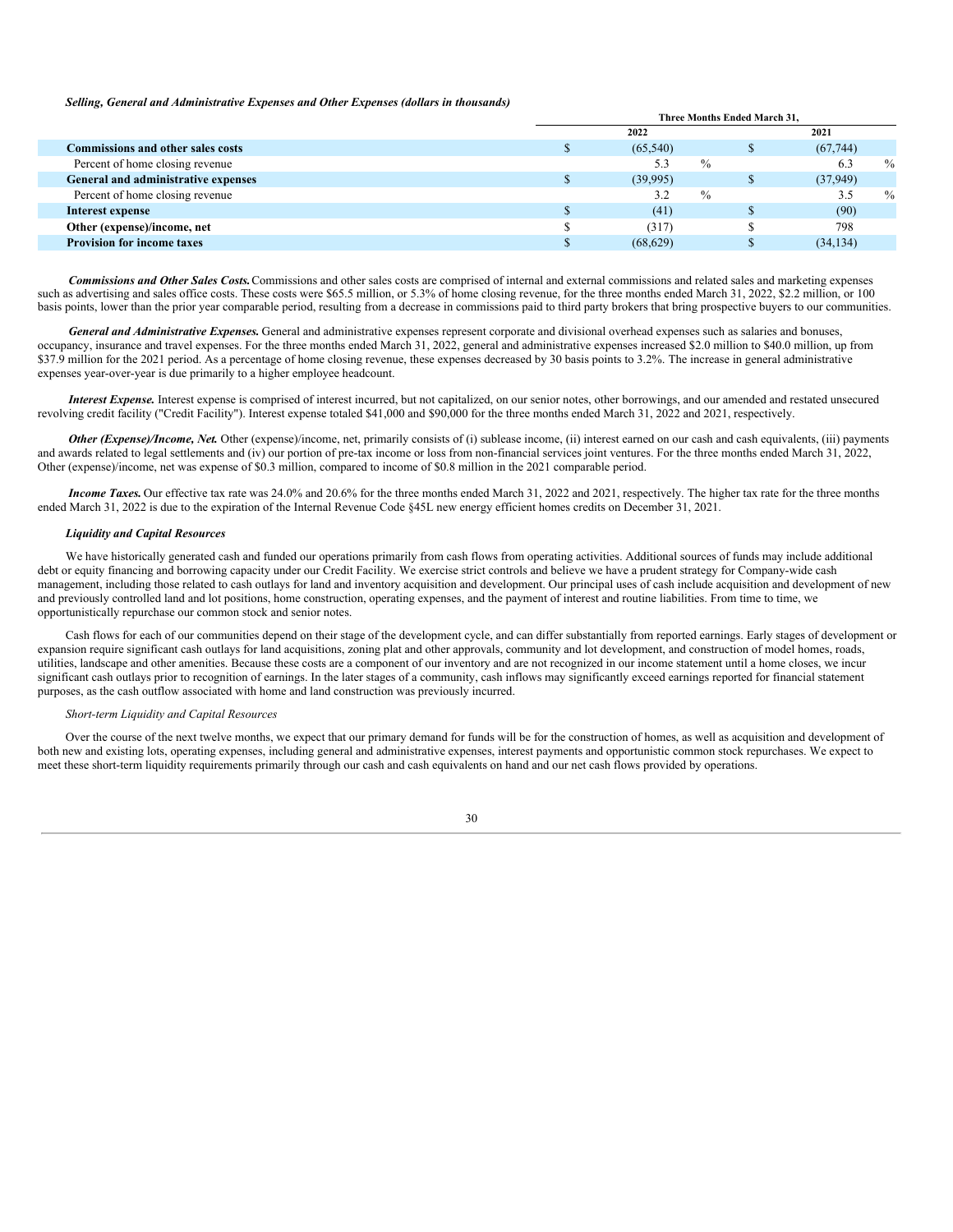Between our cash and cash equivalents on hand combined with the availability of funds in our Credit Facility, we believe that we currently have sufficient liquidity. Nevertheless, we may seek additional capital to strengthen our liquidity position, enable us to acquire additional land inventory in anticipation of improving market conditions, and/or strengthen our long-term capital structure.

#### *Long-term Liquidity and Capital Resources*

Beyond the next twelve months, our principal demands for funds will be for the construction of homes, land acquisition and development activities needed to grow our lot supply and active community count, payments of principal and interest on our senior notes as they become due or mature and common stock repurchases. We expect our existing and generated cash will be adequate to fund our ongoing operating activities as well as providing capital for investment in future land purchases and related development activities. To the extent the sources of capital described above are insufficient to meet our long-term cash needs, we may also conduct additional public offerings of our securities, refinance or secure new debt or dispose of certain assets to fund our operating activities. There can be no assurances that we would be able to obtain such additional capital on terms acceptable to us, if at all, and such additional equity or debt financing could dilute the interests of our existing stockholders or increase our interest costs.

#### *Material Cash Requirements*

We are a party to many contractual obligations involving commitments to make payments to third parties. These obligations impact both short-term and long-term liquidity and capital resource needs. Certain contractual obligations are reflected on our unaudited consolidated balance sheets as of March 31, 2022, while others are considered future commitments for materials or services not yet provided. Our contractual obligations primarily consist of principal and interest payments on our senior notes, loans payable and other borrowings, including our Credit Agreement, letters of credit and surety bonds and operating leases. We have no debt maturities until 2025. We also have certain shortterm lease commitments, commitments to fund our existing unconsolidated joint ventures and other purchase obligations in the normal course of business. Other material cash requirements include land acquisition and development costs, home construction costs and operating expenses, including our selling, general and administrative expenses. We plan to fund these commitments primarily with cash flows generated by operations, but may also utilize additional debt or equity financing and borrowing capacity under our Credit Facility. Our maximum exposure to loss on our purchase and option agreements is generally limited to non-refundable deposits and capitalized pre-acquisition costs.

For information about our loans payable and other borrowings, including our Credit Facility, and senior notes, reference is made to Notes 5 and 6 in the accompanying notes to the unaudited consolidated financial statements included in this Quarterly Report on Form 10-Q and are incorporated by reference herein. For information about our lease obligations, reference is made to Note 4 in the consolidated financial statements included in the Annual Report on Form 10-K for the year ended December 31, 2021 and are incorporated by reference herein.

Reference is made to Notes 1, 3, 4, and 15 in the accompanying notes to the unaudited consolidated financial statements included in this Quarterly Report on Form 10-Q and are incorporated by reference herein. These Notes discuss our off-balance sheet arrangements with respect to land acquisition contracts and option agreements, and land development joint ventures, including the nature and amounts of financial obligations relating to these items. In addition, these Notes discuss the nature and amounts of certain types of commitments that arise in connection with the ordinary course of our land development and homebuilding operations, including commitments of land development joint ventures for which we might be obligated, if any.

We do not engage in commodity trading or other similar activities. We had no derivative financial instruments at March 31, 2022 or December 31, 2021.

#### *Operating Cash Flow Activities*

During the three months ended March 31, 2022, net cash provided by operating activities totaled \$12.2 million versus net cash used in operating activities of \$13.9 million during the three months ended March 31, 2021. Operating cash flows in the first quarter of 2022 benefited from cash generated by net earnings of \$217.3 million and an increase in accounts payable and accrued liabilities of \$115.9 million due to timing of payments for routine transactions, offset by a \$283.9 million increase in real estate assets and a \$52.1 million increase in other receivables, prepaids and other assets. The increase in other receivables, prepaids and other assets was largely due to the purchase of fixed rate interest locks for eligible buyers in our backlog. During the first quarter of 2021, operating cash flows benefited from cash generated by net earnings of \$131.8 million and a \$38.7 million increase in accounts payable and accrued liabilities, offset by an increase in real estate assets of \$193.4 million.

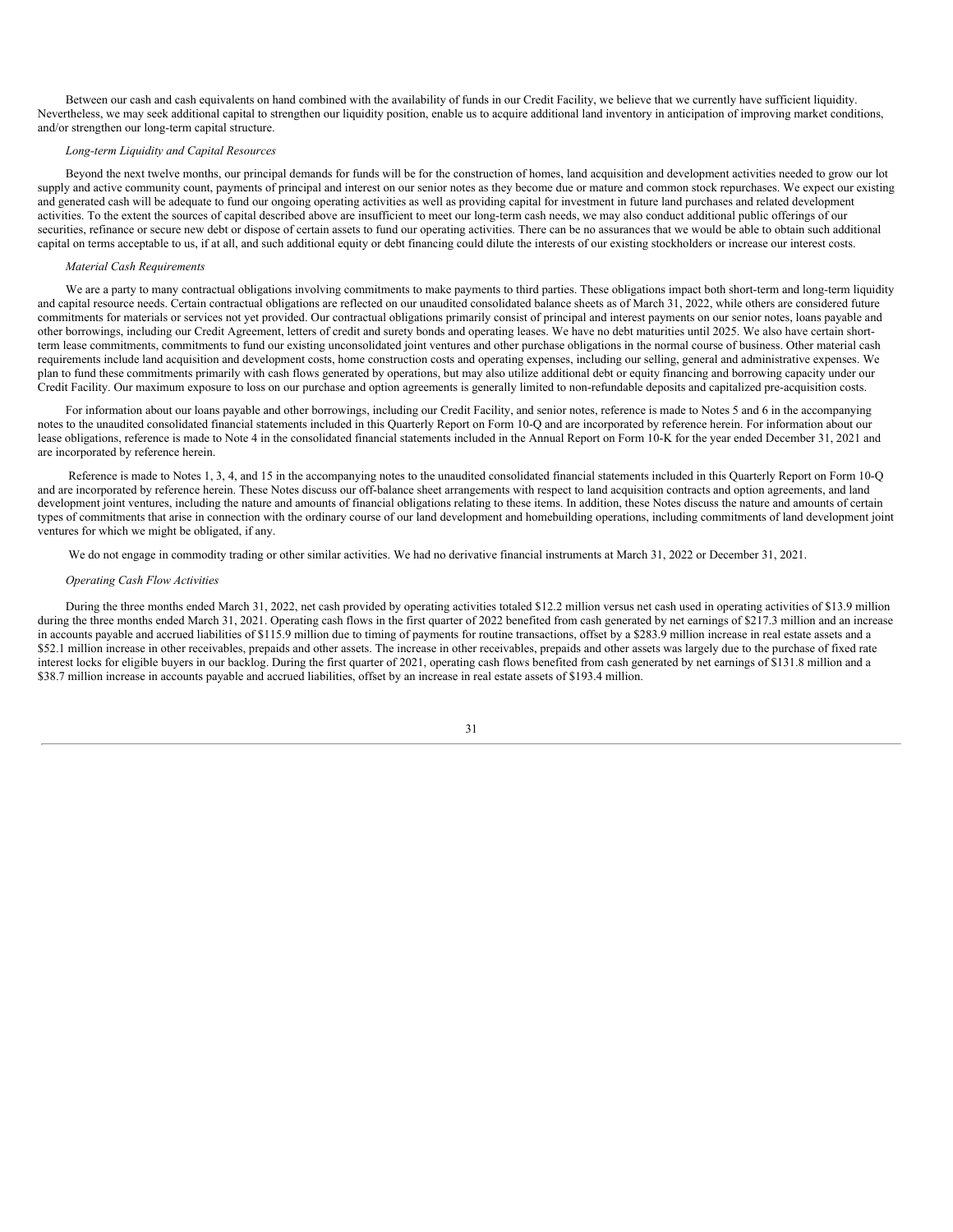#### *Investing Cash Flow Activities*

During the three months ended March 31, 2022 and 2021, net cash used in investing activities totaled \$6.2 million and \$4.9 million, respectively. Cash used in investing activities for both periods is mainly attributable to the purchases of property and equipment of \$6.4 million and \$5.0 million, respectively.

#### *Financing Cash Flow Activities*

During the three months ended March 31, 2022 and 2021, net cash used in financing activities totaled \$103.9 million and \$10.3 million, respectively. The net cash used in financing activities in 2022 and 2021 primarily reflect \$99.3 million and \$8.4 million in share repurchases, respectively. Our Board of Directors has authorized the expenditure of up to \$300.0 million to repurchase shares of our common stock under our current stock repurchase program, of which \$54.1 million remained available as of March 31, 2022. There is no stated expiration for this program and repurchases may be made in the open market, privately negotiated transactions, or otherwise.

We believe that our leverage ratios provide useful information to the users of our financial statements regarding our financial position and cash and debt management. Debt-to-capital and net debt-to-capital are calculated as follows (dollars in thousands):

|                                                       | As of          |            |               |                   |            |               |
|-------------------------------------------------------|----------------|------------|---------------|-------------------|------------|---------------|
|                                                       | March 31, 2022 |            |               | December 31, 2021 |            |               |
| Senior notes, net, loans payable and other borrowings |                | 1,165,323  |               | ۰D                | 1,160,038  |               |
| Stockholders' equity                                  |                | 3,168,315  |               |                   | 3,044,389  |               |
| Total capital                                         |                | 4,333,638  |               |                   | 4,204,427  |               |
| Debt-to-capital $(1)$                                 |                | 26.9       | $\%$          |                   | 27.6       | $\%$          |
| Senior notes, net, loans payable and other borrowings |                | 1,165,323  |               | .n                | 1,160,038  |               |
| Less: cash and cash equivalents                       |                | (520, 395) |               |                   | (618, 335) |               |
| Net debt                                              |                | 644,928    |               |                   | 541,703    |               |
| Stockholders' equity                                  |                | 3,168,315  |               |                   | 3,044,389  |               |
| Total net capital                                     |                | 3,813,243  |               |                   | 3,586,092  |               |
| Net debt-to-capital $(2)$                             |                | 16.9       | $\frac{0}{0}$ |                   | 15.1       | $\frac{0}{0}$ |

(1) Debt-to-capital is computed as senior notes, net and loans payable and other borrowings divided by the aggregate of total senior notes, net, loans payable and other borrowings and stockholders' equity.

(2) Net debt-to-capital is computed as net debt divided by the aggregate of net debt and stockholders' equity. Net debt is comprised of total senior notes, net and loans payable and other borrowings, less cash and cash equivalents. The most directly comparable GAAP financial measure is the ratio of debt-to-capital. We believe the ratio of net debt-to-capital is a relevant financial measure for investors to understand the leverage employed in our operations and as an indicator of our ability to obtain financing.

We have never declared cash dividends. Currently, we plan to utilize our cash to manage our liquidity and to grow community count. Future cash dividends, if any, will depend upon economic and financial conditions, results of operations, capital requirements, statutory requirements, restrictions imposed by our Credit Facility, as well as other factors considered relevant by our Board of Directors.

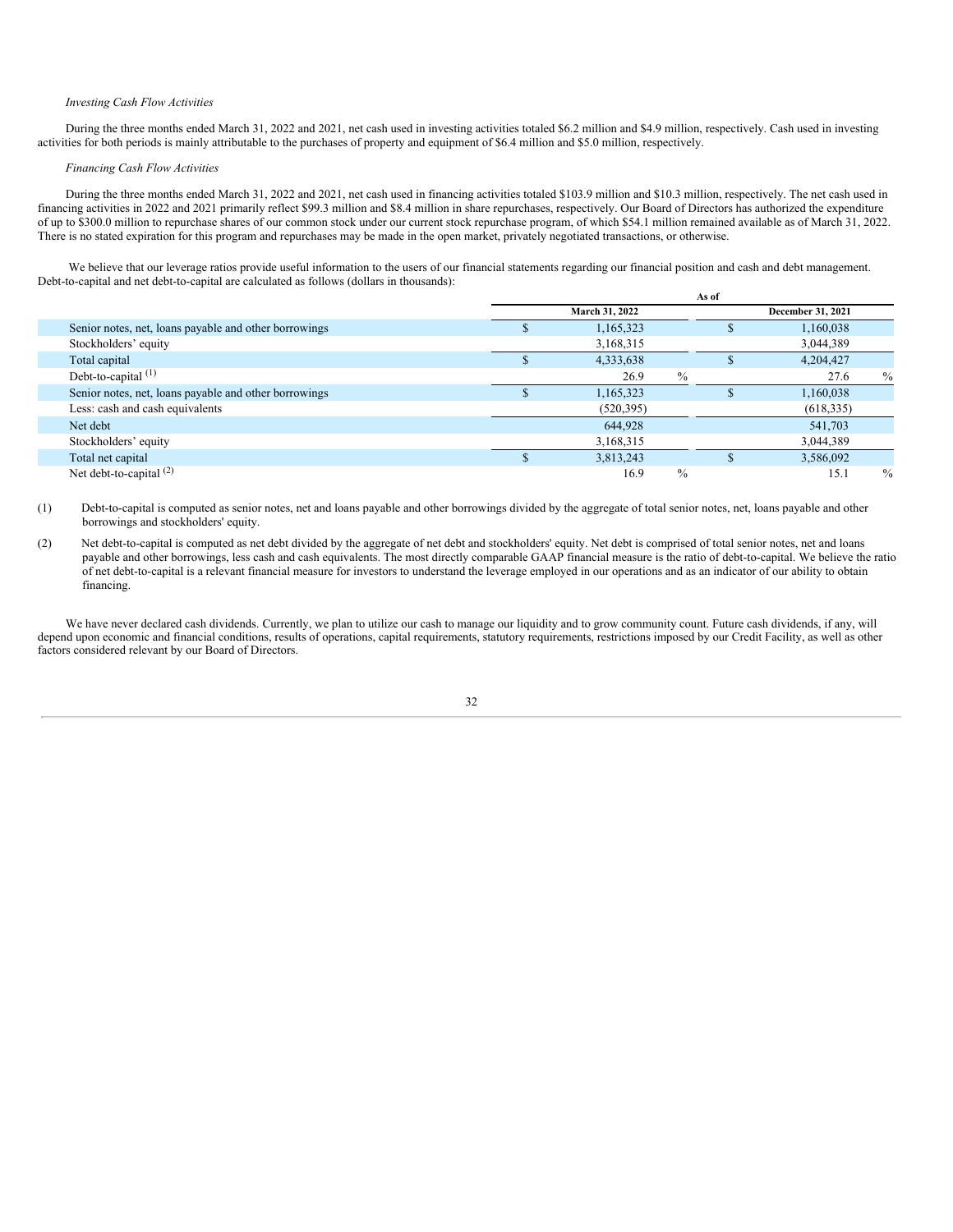#### *Credit Facility Covenants*

Borrowings under the Credit Facility are unsecured, but availability is subject to, among other things, a borrowing base. The Credit Facility also contains certain financial covenants, including (a) a minimum tangible net worth requirement of \$1.9 billion (which amount is subject to increase over time based on subsequent earnings and proceeds from equity offerings), and (b) a maximum leverage covenant that prohibits the leverage ratio (as defined therein) from exceeding 60%. In addition, we are required to maintain either (i) an interest coverage ratio (EBITDA to interest expense, as defined therein) of at least 1.50 to 1.00 or (ii) liquidity (as defined therein) of an amount not less than our consolidated interest incurred during the trailing 12 months. We were in compliance with all Credit Facility covenants as of March 31, 2022. Our actual financial covenant calculations as of March 31, 2022 are reflected in the table below.

| Financial Covenant (dollars in thousands):           | <b>Covenant Requirement</b> | Actual      |
|------------------------------------------------------|-----------------------------|-------------|
| Minimum Tangible Net Worth                           | $>$ \$2,176,919             | \$3,127,202 |
| Leverage Ratio                                       | $<60\%$                     | 15.1%       |
| Interest Coverage Ratio <sup>(1)</sup>               | >1.50                       | 19.40       |
| Minimum Liquidity $(1)$                              | $>$ \$61.957                | \$1,238,824 |
| Investments other than defined permitted investments | $<$ \$938.161               | \$5,631     |

#### (1) We are required to meet either the Interest Coverage Ratio or Minimum Liquidity, but not both.

#### *Seasonality*

Historically, we have experienced seasonal variations in our quarterly operating results and capital requirements. We typically sell more homes in the first half of the fiscal year than in the second half, which creates additional working capital requirements in the second and third quarters to build our inventories to satisfy the deliveries in the second half of the year. We typically benefit from the cash generated from home closings more in the third and fourth quarters than in the first and second quarters. During 2020, historical cycles were impacted by COVID-19 and since then have been further impacted by sustained increased demand. We have continued to experience these impacts in the first quarter of 2022; however, we expect our historical seasonal pattern to continue over the long term, although it will continue to be affected by short-term volatility in the homebuilding industry and in the overall economy.

#### *Recent Issued Accounting Pronouncements*

See Note 1 to our unaudited consolidated financial statements included in this report for discussion of recently issued accounting pronouncements.

#### <span id="page-32-0"></span>**Item 3. Quantitative and Qualitative Disclosures About Market Risk**

Our fixed rate debt is made up primarily of \$1.2 billion in principal of our senior notes. Except in limited circumstances, we do not have an obligation to prepay our fixedrate debt prior to maturity and, as a result, interest rate risk and changes in fair value should not have a significant impact on our fixed rate borrowings until we would be required to repay such debt and access the capital markets to issue new debt. Our Credit Facility is subject to interest rate changes as the borrowing rates are based on SOFR or Prime (see Note 5 in the accompanying notes to the unaudited consolidated financial statements included in this Form 10-Q).

Our operations are interest rate sensitive. As overall housing demand is adversely affected by increases in interest rates, a significant increase in mortgage interest rates may negatively affect the ability of homebuyers to secure adequate financing. Higher interest rates and/or rapidly increasing interest rates could adversely affect our revenues, gross margins, net income and cancellation rates and would also increase our variable rate borrowing costs on our Credit Facility, if any. We do not enter into, or intend to enter into, derivative interest rate swap financial instruments for trading or speculative purposes.

#### **Item 4. Controls and Procedures**

<span id="page-32-1"></span>In order to ensure that the information we must disclose in our filings with the SEC is recorded, processed, summarized and reported on a timely basis, we have developed and implemented disclosure controls and procedures. Our management, with

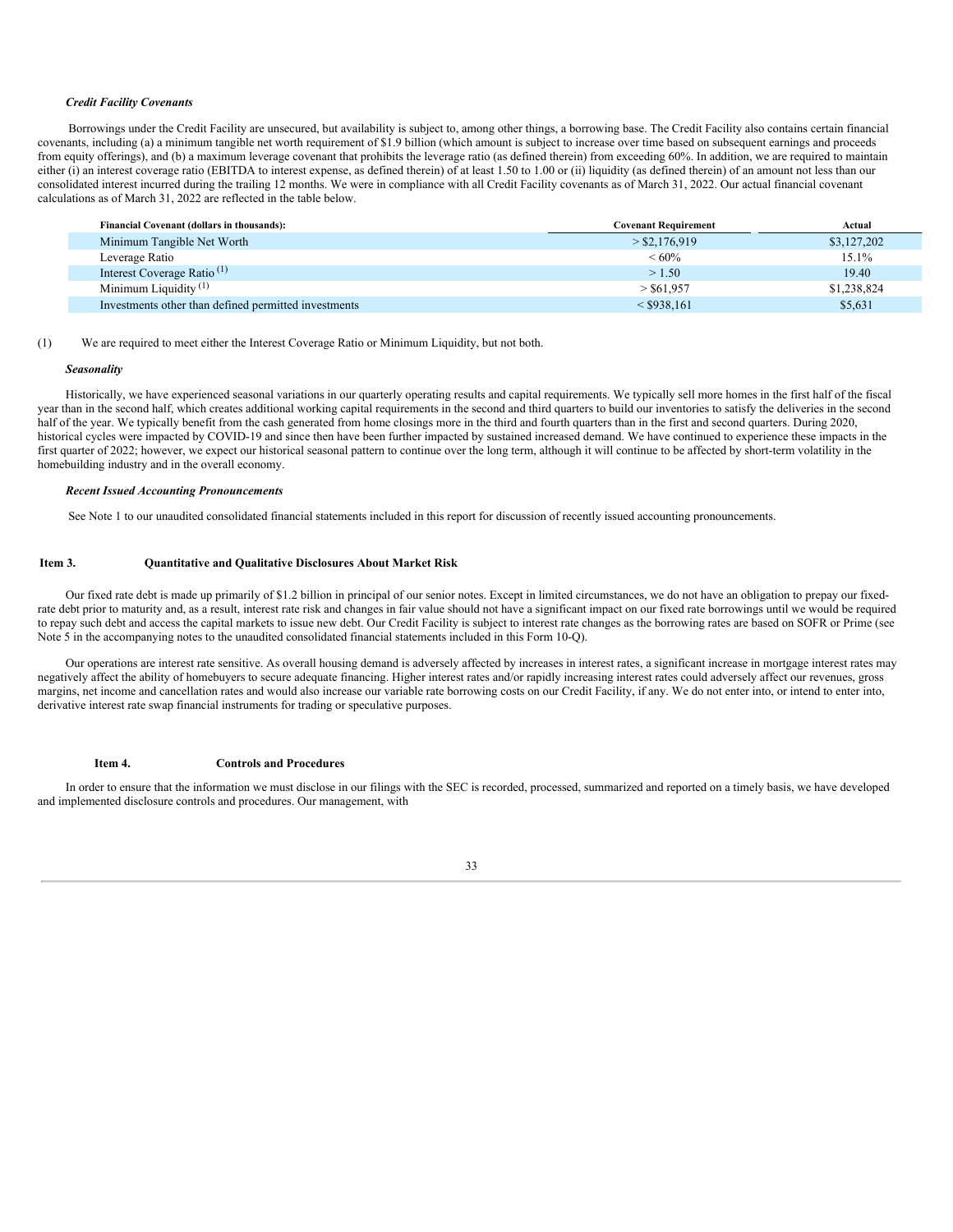the participation of our CEO and CFO, has reviewed and evaluated the effectiveness of our disclosure controls and procedures, as defined in Exchange Act Rules 13a-15(e) and 15d-15(e), as of March 31, 2022 (the "Evaluation Date"). Based on such evaluation, our management has concluded that, as of the Evaluation Date, our disclosure controls and procedures were effective at a reasonable assurance level in ensuring that information that is required to be disclosed in the reports we file or submit under the Exchange Act is recorded, processed, summarized and reported within the time periods specified in the SEC's rules and forms, and that information required to be disclosed in our reports filed or submitted under the Exchange Act is accumulated and communicated to our management, including our CEO and CFO, as appropriate to allow timely decisions regarding required disclosure.

<span id="page-33-0"></span>During the fiscal quarter covered by this Form 10-Q, there has not been any change in our internal control over financial reporting that has materially affected, or that is reasonably likely to materially affect, our internal control over financial reporting.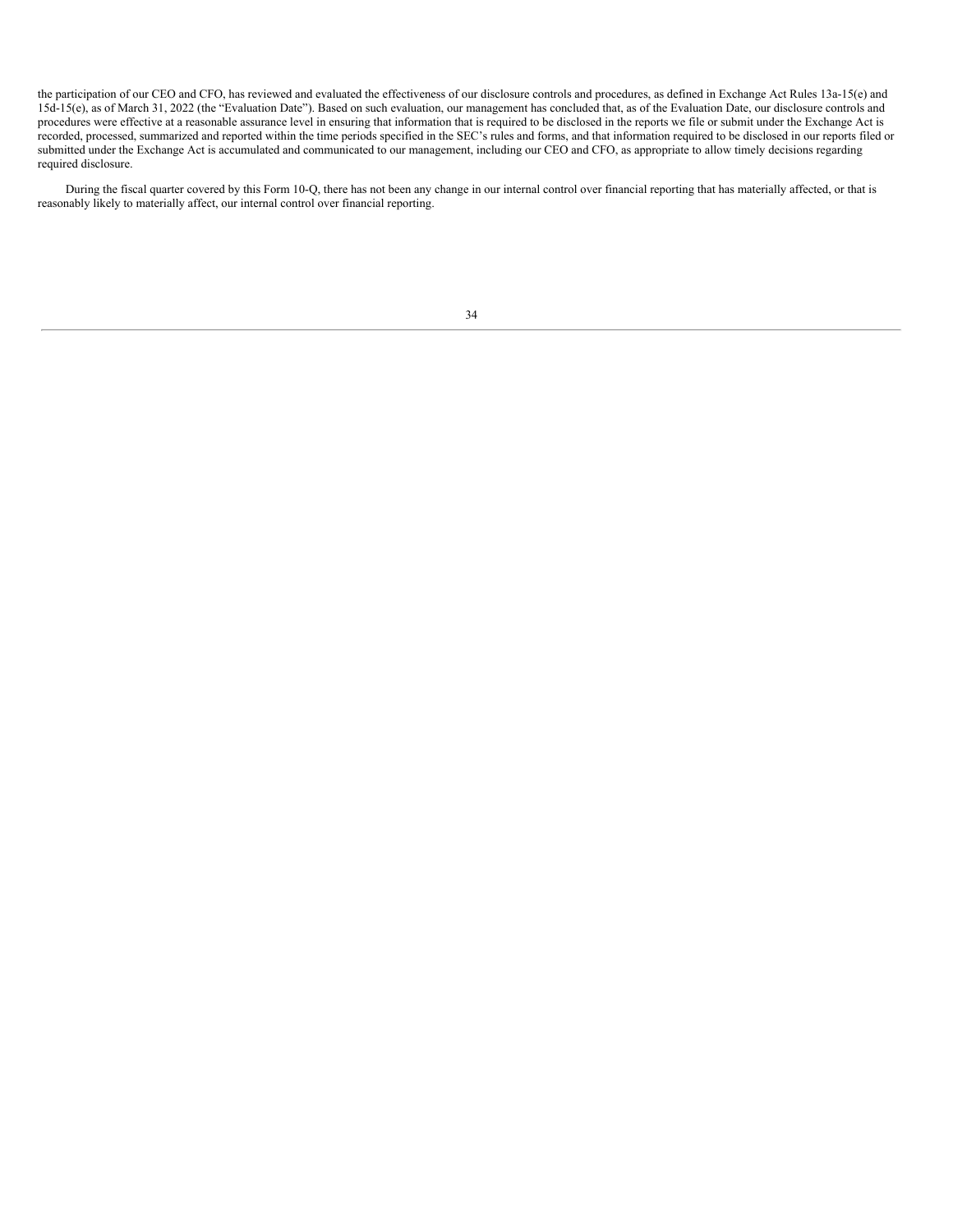#### **PART II - OTHER INFORMATION**

### <span id="page-34-0"></span>**Item 1. Legal Proceedings**

See Note 15 in the accompanying notes to the unaudited consolidated financial statements in this report for a discussion of our legal proceedings.

#### **Item 1A. Risk Factors**

<span id="page-34-1"></span>In addition to the other information set forth in this report, you should carefully consider the factors discussed in Part I, Item IA "Risk Factors" in our Annual Report on Form 10-K for the year ended December 31, 2021, which could materially affect our business, financial condition or future results. The risks described in our Annual Report on Form 10-K are not the only risks facing us. Additional risks and uncertainties not currently known to us or that we currently deem to be immaterial also may eventually prove to materially adversely affect our business, financial condition and/or operating results. Except as described below, there has been no material change in our risk factors as previously disclosed in our Annual Report on Form 10-K for the year ended December 31, 2021.

#### Increases in interest rates or decreases in mortgage availability may make purchasing a home more difficult or less desirable and may negatively impact the ability to *sell new and existing homes.*

In general, housing demand is adversely affected by increases in interest rates and a lack of availability of mortgage financing. Most of our buyers finance their home purchases through our mortgage joint venture or third-party lenders providing mortgage financing. If mortgage interest rates increase and, consequently, the ability of prospective buyers to finance home purchases is adversely affected, our home sales and cash flow may be adversely affected and the impact may be material. Additionally, rapid increases in interest rates may negatively impact affordability of a home purchase for existing buyers in backlog who have not yet locked in a mortgage interest rate for their loan. This could lead to an increase in the number of contract cancellations in our reported sales order numbers. For example, although long-term interest rates remain low compared to historical averages, in the first three months of 2022 they have trended upward and are anticipated to continue to increase for the foreseeable future.

A homebuyers' ability to obtain a mortgage loan is largely subject to prevailing interest rates, lenders' credit standards and appraisals, and the availability of governmentsupported programs, such as those from the FHA, the VA, Federal National Mortgage Association ("Fannie Mae") and the Federal Home Loan Mortgage Corporation ("Freddie Mac"). If credit standards or appraisal guidelines are tightened, or mortgage loan programs are curtailed, potential buyers of our homes may not be able to obtain necessary mortgage financing. There can be no assurance that these programs will continue to be available or that they will be as accommodating as they currently are. Continued legislative and regulatory actions and more stringent underwriting standards could have a material adverse effect on our business if certain buyers are unable to obtain mortgage financing. A prolonged tightening of the financial markets could also negatively impact our business.

<span id="page-34-2"></span>The above risks can also indirectly impact us to the extent our customers need to sell their existing homes to purchase a new home from us if the potential buyer of their home is unable to obtain mortgage financing.

#### **Item 2. Unregistered Sales of Equity Securities and Use of Proceeds**

We have never declared cash dividends. Currently, we plan to retain our cash to finance the continuing development of the business. Future cash dividends, if any, will depend upon financial condition, results of operations, capital requirements, statutory requirements, restrictions imposed by our Credit Facility, as well as other factors considered relevant by our Board of Directors.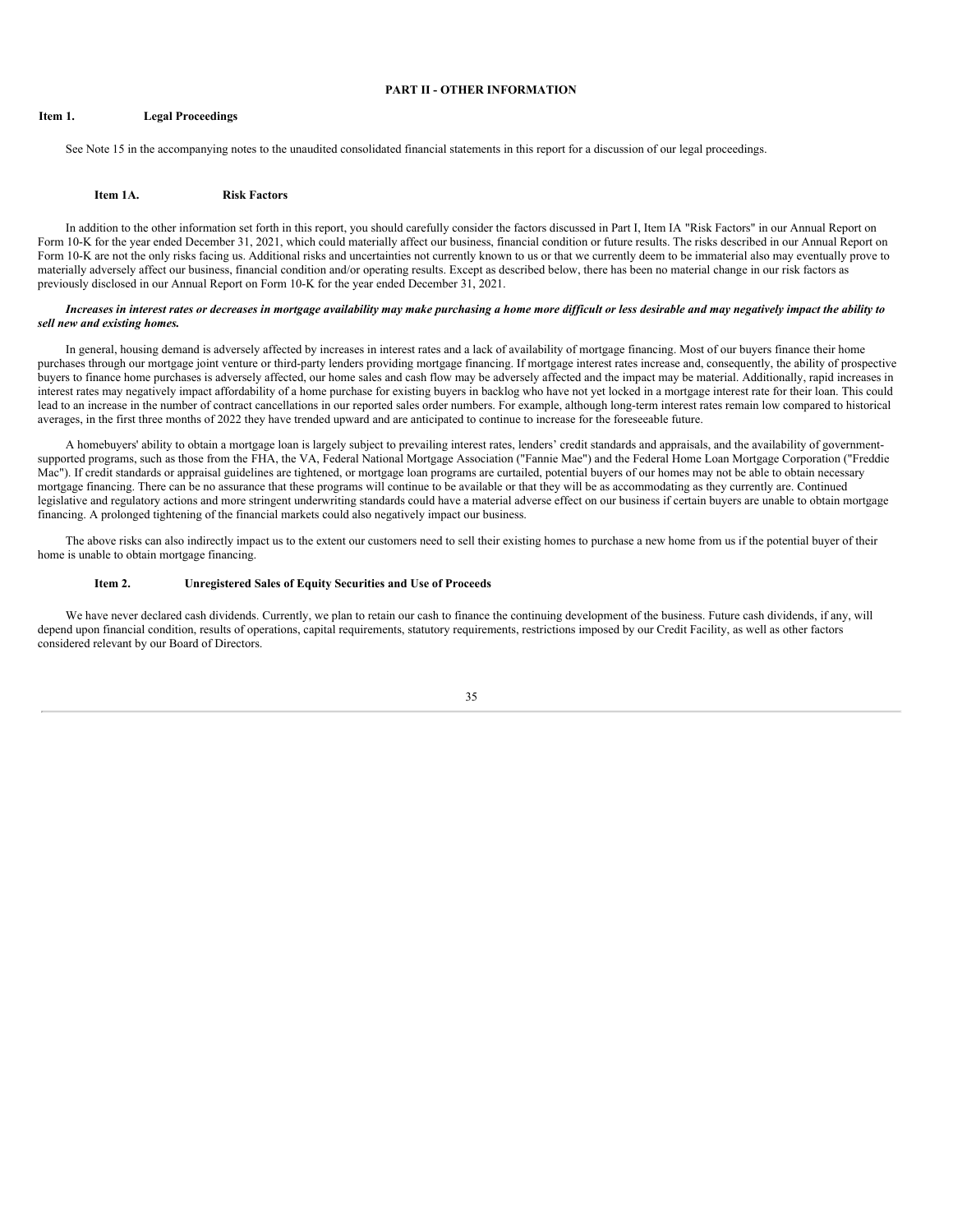#### *Issuer Purchases of Equity Securities*

On February 13, 2019, our Board of Directors authorized a new stock repurchase program, authorizing the expenditure of up to \$100.0 million to repurchase shares of our common stock. On November 13, 2020, the Board of Directors authorized the expenditure of an additional \$100.0 million to repurchase shares of our common stock under this program. On August 12, 2021, the Board of Directors authorized the expenditure of an additional \$100.0 million to repurchase shares of our common stock under this program, which was announced on August 17, 2021. There is no stated expiration for this program. The repurchases of the Company's shares may be made in the open market, in privately negotiated transactions, or otherwise. The timing and amount of repurchases, if any, will be determined by the Company's management at its discretion and be based on a variety of factors such as the market price of the Company's common stock, corporate and contractual requirements, prevailing market and economic conditions and legal requirements. The share repurchase program may be modified, suspended or discontinued at any time. As of March 31, 2022 there was \$54.1 million available under this program to repurchase shares. We purchased 1,037,967 shares under the program during the three months ended March 31, 2022.

<span id="page-35-0"></span>

| Period                               | <b>Total Number of</b><br><b>Shares Purchased</b> | Average price paid<br>per share | <b>Total number of</b><br>shares purchased as part of<br>publicly announced plans or<br>programs | Approximate dollar<br>value of shares that may vet be<br>purchased under the plans or<br>programs |
|--------------------------------------|---------------------------------------------------|---------------------------------|--------------------------------------------------------------------------------------------------|---------------------------------------------------------------------------------------------------|
| January 1, 2022 - January 31, 2022   | 232,312                                           | 98.63                           | 232,312                                                                                          | 130,468,038                                                                                       |
| February 1, 2022 - February 28, 2022 | 647.641                                           | 93.96                           | 647.641                                                                                          | 69.615.096                                                                                        |
| March 1, 2022 - March 31, 2022       | 158.014                                           | 98.33                           | 158,014                                                                                          | 54,077,423                                                                                        |
| Total                                | 1,037,967                                         |                                 | 1,037,967                                                                                        |                                                                                                   |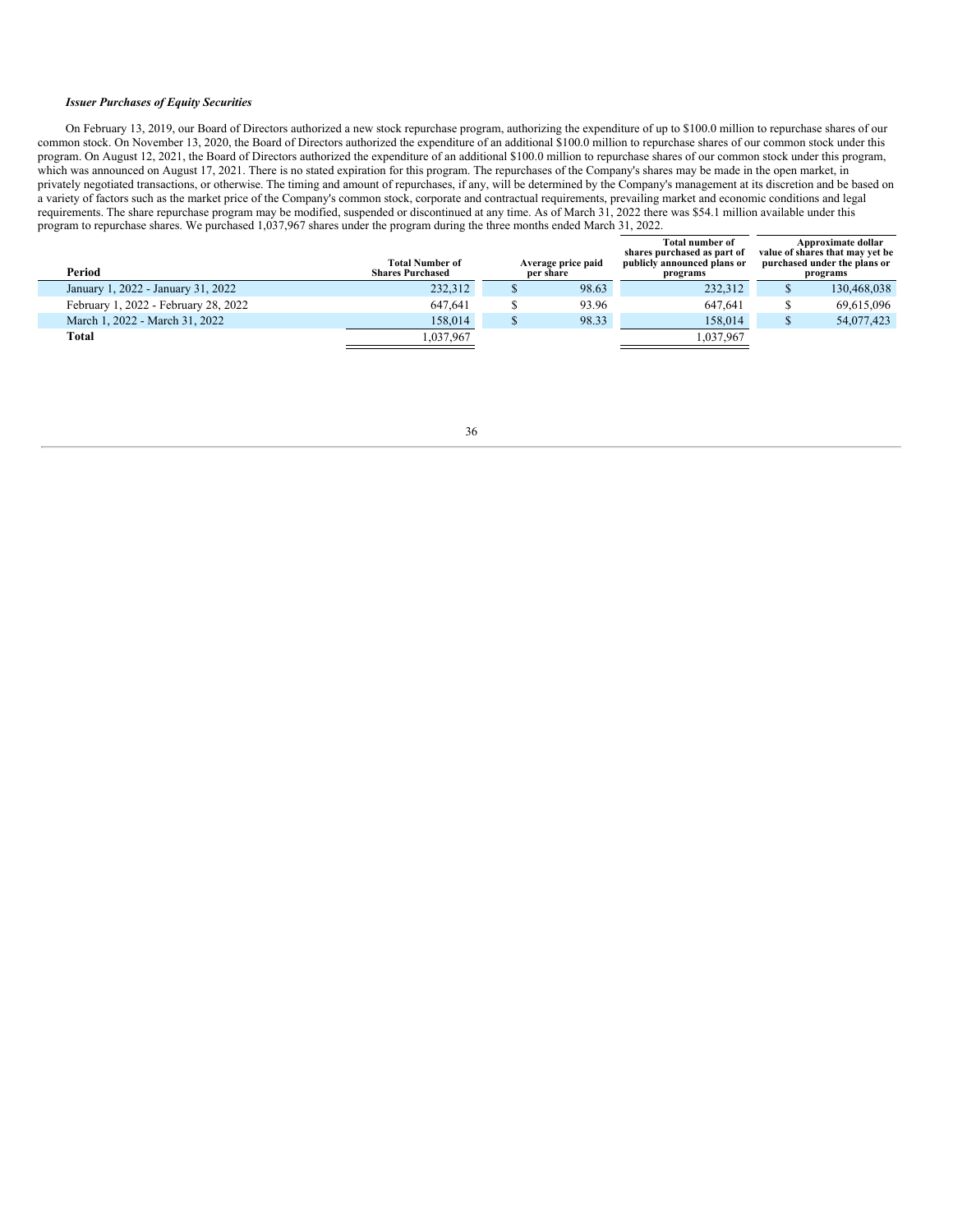| Item 6.                  | <b>Exhibits</b>                                                                                                                                                                                                                                                                                                                                                                                                                                           |                                                                                                                                                                        |
|--------------------------|-----------------------------------------------------------------------------------------------------------------------------------------------------------------------------------------------------------------------------------------------------------------------------------------------------------------------------------------------------------------------------------------------------------------------------------------------------------|------------------------------------------------------------------------------------------------------------------------------------------------------------------------|
| Exhibit<br><b>Number</b> | <b>Description</b>                                                                                                                                                                                                                                                                                                                                                                                                                                        | Page or Method of Filing                                                                                                                                               |
| 3.1                      | Restated Articles of Incorporation of Meritage Homes Corporation                                                                                                                                                                                                                                                                                                                                                                                          | Incorporated by reference to Exhibit 3 of Form 8-K dated June 20,<br>2002                                                                                              |
| 3.1.1                    | Amendment to Articles of Incorporation of Meritage Homes Corporation                                                                                                                                                                                                                                                                                                                                                                                      | Incorporated by reference to Exhibit 3.1 of Form 10-Q for the quarter<br>ended September 30, 1998                                                                      |
| 3.1.2                    | Amendment to Articles of Incorporation of Meritage Homes Corporation                                                                                                                                                                                                                                                                                                                                                                                      | Incorporated by reference to Exhibit 3.1 of Form 8-K dated<br>September 15, 2004                                                                                       |
| 3.1.3                    | Amendment to Articles of Incorporation of Meritage Homes Corporation                                                                                                                                                                                                                                                                                                                                                                                      | Incorporated by reference to Appendix A of the Proxy Statement for<br>the Registrant's 2006 Annual Meeting of Stockholders                                             |
| 3.1.4                    | Amendment to Articles of Incorporation of Meritage Homes Corporation                                                                                                                                                                                                                                                                                                                                                                                      | Incorporated by reference to Appendix B of Proxy Statement for the<br>Registrant's 2008 Annual Meeting of Stockholders                                                 |
| 3.1.5                    | Amendment to Articles of Incorporation of Meritage Homes Corporation                                                                                                                                                                                                                                                                                                                                                                                      | Incorporated by reference to Appendix A of the Definitive Proxy<br>Statement filed by the Registrant with the Securities and Exchange<br>Commission on January 9, 2009 |
| 3.2                      | Amended and Restated Bylaws of Meritage Homes Corporation                                                                                                                                                                                                                                                                                                                                                                                                 | Incorporated by reference to Exhibit 3.1 of Form 8-K dated<br>November 23, 2021                                                                                        |
| $10.1*$                  | Employment Agreement between the Company and Malissia Clinton                                                                                                                                                                                                                                                                                                                                                                                             | Filed herewith                                                                                                                                                         |
| 22                       | List of Guarantor Subsidiaries                                                                                                                                                                                                                                                                                                                                                                                                                            | Incorporated by reference to Exhibit 22 of Form 10-K for the year<br>ended December 31, 2021                                                                           |
| 31.1                     | Rule 13a-14(a)/15d-14(a) Certification of Phillippe Lord, Chief Executive Officer Filed herewith                                                                                                                                                                                                                                                                                                                                                          |                                                                                                                                                                        |
| 31.2                     | Rule 13a-14(a)/15d-14(a) Certification of Hilla Sferruzza, Chief Financial Officer Filed herewith                                                                                                                                                                                                                                                                                                                                                         |                                                                                                                                                                        |
| 32.1                     | Section 1350 Certification of Chief Executive Officer and Chief Financial Officer Furnished herewith                                                                                                                                                                                                                                                                                                                                                      |                                                                                                                                                                        |
| 101.0                    | The following financial statements from the Meritage Homes Corporation Quarterly Report on Form 10-Q as of and for the three months ended March<br>31, 2022 were formatted in Inline XBRL (Extensible Business Reporting Language); (i) Unaudited Consolidated Balance Sheets, (ii) Unaudited<br>Consolidated Income Statements, (iii) Unaudited Consolidated Statements of Cash Flows, and (iv) Notes to Unaudited Consolidated Financial<br>Statements. |                                                                                                                                                                        |

104.0 The cover page from the Company's Quarterly Report on Form 10-Q for the quarter ended March 31, 2022, formatted in Inline XBRL.

<span id="page-36-0"></span>\* Indicates a management contract or compensation plan.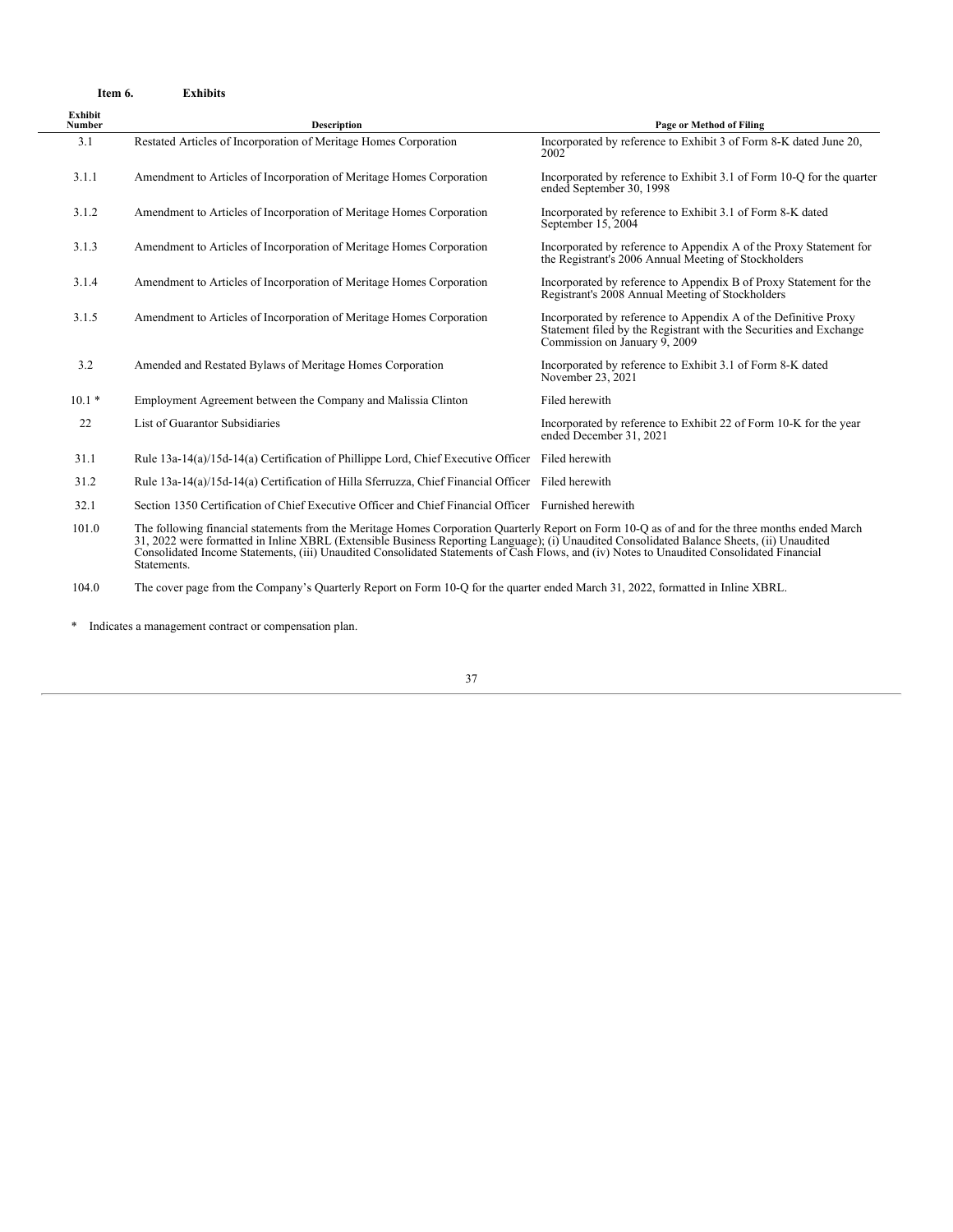# **SIGNATURES**

Pursuant to the requirements of the Securities Exchange Act of 1934, the registrant has duly caused this report to be signed on its behalf by the undersigned thereunto duly authorized.

### MERITAGE HOMES CORPORATION, a Maryland corporation

By: /s/ HILLA SFERRUZZA Hilla Sferruzza<br>Executive Vice President and Chief Financial Officer<br>(Duly Authorized Officer and Principal Financial Officer)

<span id="page-37-0"></span>

Date: April 29, 2022

# **INDEX OF EXHIBITS**

| 3.1     | Restated Articles of Incorporation of Meritage Homes Corporation                                                                                                                                                                                                                                                                                                                                                                                          |
|---------|-----------------------------------------------------------------------------------------------------------------------------------------------------------------------------------------------------------------------------------------------------------------------------------------------------------------------------------------------------------------------------------------------------------------------------------------------------------|
| 3.1.1   | Amendment to Articles of Incorporation of Meritage Homes Corporation                                                                                                                                                                                                                                                                                                                                                                                      |
| 3.1.2   | Amendment to Articles of Incorporation of Meritage Homes Corporation                                                                                                                                                                                                                                                                                                                                                                                      |
| 3.1.3   | Amendment to Articles of Incorporation of Meritage Homes Corporation                                                                                                                                                                                                                                                                                                                                                                                      |
| 3.1.4   | Amendment to Articles of Incorporation of Meritage Homes Corporation                                                                                                                                                                                                                                                                                                                                                                                      |
| 3.1.5   | Amendment to Articles of Incorporation of Meritage Homes Corporation                                                                                                                                                                                                                                                                                                                                                                                      |
| 3.2     | Amended and Restated Bylaws of Meritage Homes Corporation                                                                                                                                                                                                                                                                                                                                                                                                 |
| $10.1*$ | Employment Agreement between the Company and Malissia Clinton                                                                                                                                                                                                                                                                                                                                                                                             |
| 22      | <b>List of Guarantor Subsidiaries</b>                                                                                                                                                                                                                                                                                                                                                                                                                     |
| 31.1    | Rule $13a-14(a)/15d-14(a)$ Certification of Phillippe Lord, Chief Executive Officer                                                                                                                                                                                                                                                                                                                                                                       |
| 31.2    | Rule 13a-14(a)/15d-14(a) Certification of Hilla Sferruzza, Chief Financial Officer                                                                                                                                                                                                                                                                                                                                                                        |
| 32.1    | Section 1350 Certification of Chief Executive Officer and Chief Financial Officer                                                                                                                                                                                                                                                                                                                                                                         |
| 101.0   | The following financial statements from the Meritage Homes Corporation Quarterly Report on Form 10-Q as of and for the three months<br>ended March 31, 2022 were formatted in Inline XBRL (Extensible Business Reporting Language); (i) Unaudited Consolidated Balance Sheets, (ii)<br>Unaudited Consolidated Income Statements, (iii) Unaudited Consolidated Statements of Cash Flows, and (iv) Notes to Unaudited Consolidated<br>Financial Statements. |
| 104.0   | The cover page from the Company's Quarterly Report on Form 10-Q for the quarter ended March 31, 2022, formatted in Inline XBRL.                                                                                                                                                                                                                                                                                                                           |

\* Indicates a management contract or compensation plan.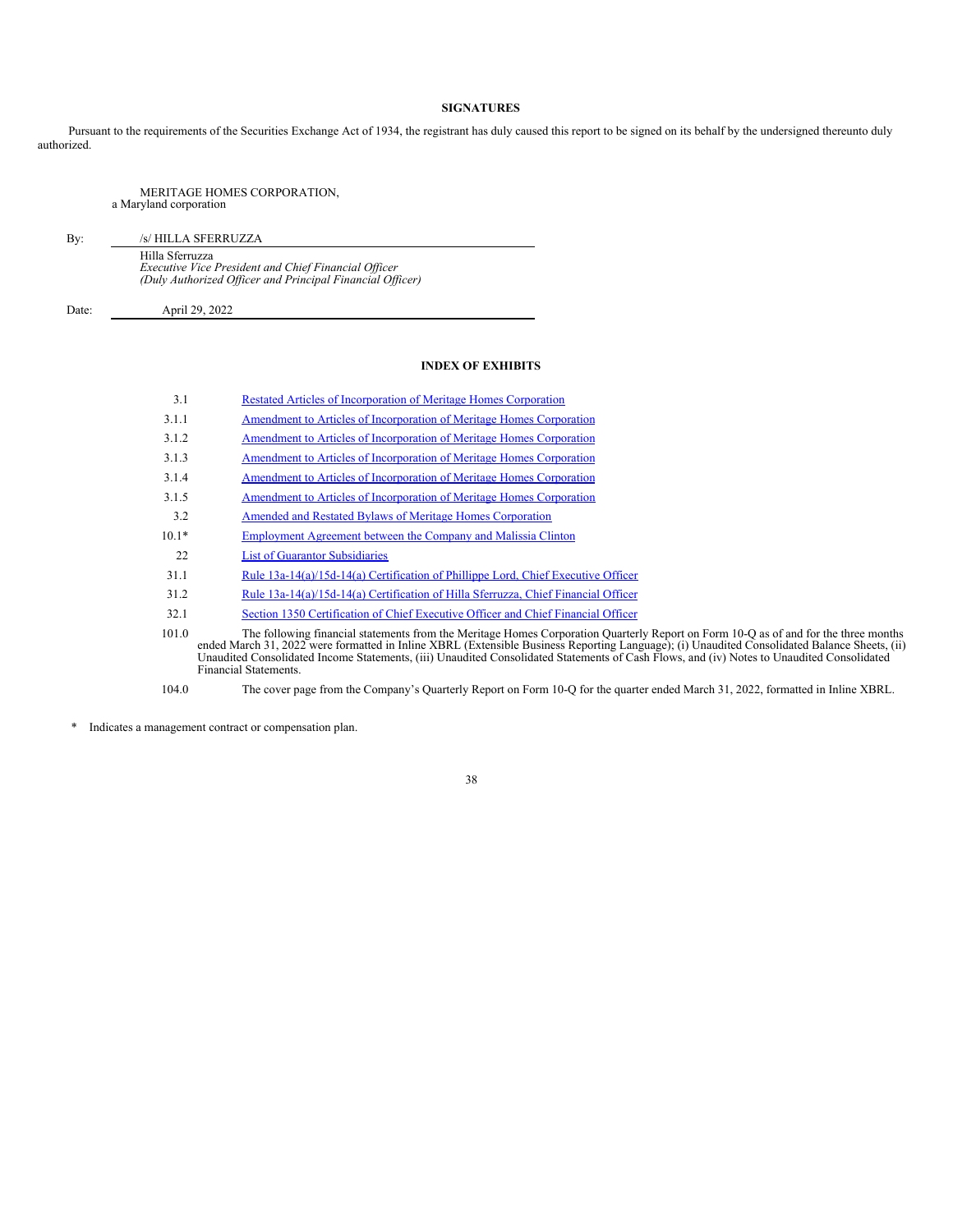# **Employment Agreement**

This **EMPLOYMENT AGREEMENT** (the "Agreement") is entered into and is made effective as of April 13, 2022 (the "*Effective* Date"), by and between Meritage Homes Corporation, a corporation organized under the laws of the State of Maryland (the "Company"), and Malissia Clinton ("Executive") (the Company and Executive are sometimes collectively referred to herein as the "Parties" and individually as a "Party"), all with reference to the following:

**WHEREAS**, the Company desires to employ Executive, and Executive is willing and able to accept such employment, upon the terms and conditions contained in this Agreement.

**NOW THEREFORE**, in consideration of the promises and the mutual covenants in this Agreement, and for other good and valuable consideration, the receipt and sufficiency of which are acknowledged, the Parties agree as follows:

1. Defined Terms. Capitalized terms not otherwise defined shall have the meanings set forth in Exhibit A.

2. Term. Executive's employment shall begin on April 18, 2022 (the "Employment Commencement Date"). Subject to earlier termination in accordance with Section 6 of this Agreement, Executive shall be employed by the Company for a term commencing on the Effective Date and ending on December 31, 2022 (the "Initial Term"), and, upon the expiration of the Initial Term, for successive one-year periods thereafter (each, a "Renewal Term"), unless (i) written notice of non-renewal is given no less than sixty (60) days prior to the expiration of the applicable term by either Party hereto; or (ii) Executive's employment is terminated earlier pursuant to Section 6 of this Agreement. References to the "Term" shall be deemed to include the Initial Term or any Renewal Term, as applicable.

3. Position and Duties.

(a) Position. During the Term, Executive shall serve as the Company's Executive Vice President, General Counsel and Secretary of the Company. Executive shall report directly to the Company's Chief Executive Officer (the "CEO"). In such capacity, Executive shall have the duties, functions, responsibilities, and authority customarily appertaining to that position and shall have such other duties, functions, responsibilities, and authority consistent with such position as are from time to time delegated to her by the CEO.

(b) Duties. Executive shall have supervision, control over, and responsibility for the day-to-day business and affairs of the Company and shall have such other powers and duties as may from time to time be prescribed by the CEO, provided that such supervision, control over, responsibilities and duties are consistent with Executive's position or other positions that she may hold from time to time. Executive shall devote substantially all of her business time and attention to the performance of Executive's duties hereunder and to the Company's affairs and shall not engage in any other business, profession or occupation for compensation or otherwise that would conflict or interfere with the rendition of such services, either directly or indirectly; provided, that nothing herein shall preclude Executive from (i) serving on the board of directors of a single for-profit company that does not, in the sole judgment of the Company's Board of Directors (the "Board"), compete with the Company; (ii) serving on civic or charitable boards or committees (iii) reasonable participation in community, charitable and industry-related (e.g., American Bar Association) organizational activities; and/or (iv) managing personal investments, so long as all such activities described in clauses (i) through (iv) above do not unreasonably interfere with the Executive's performance of her duties to the

Page 1 of 19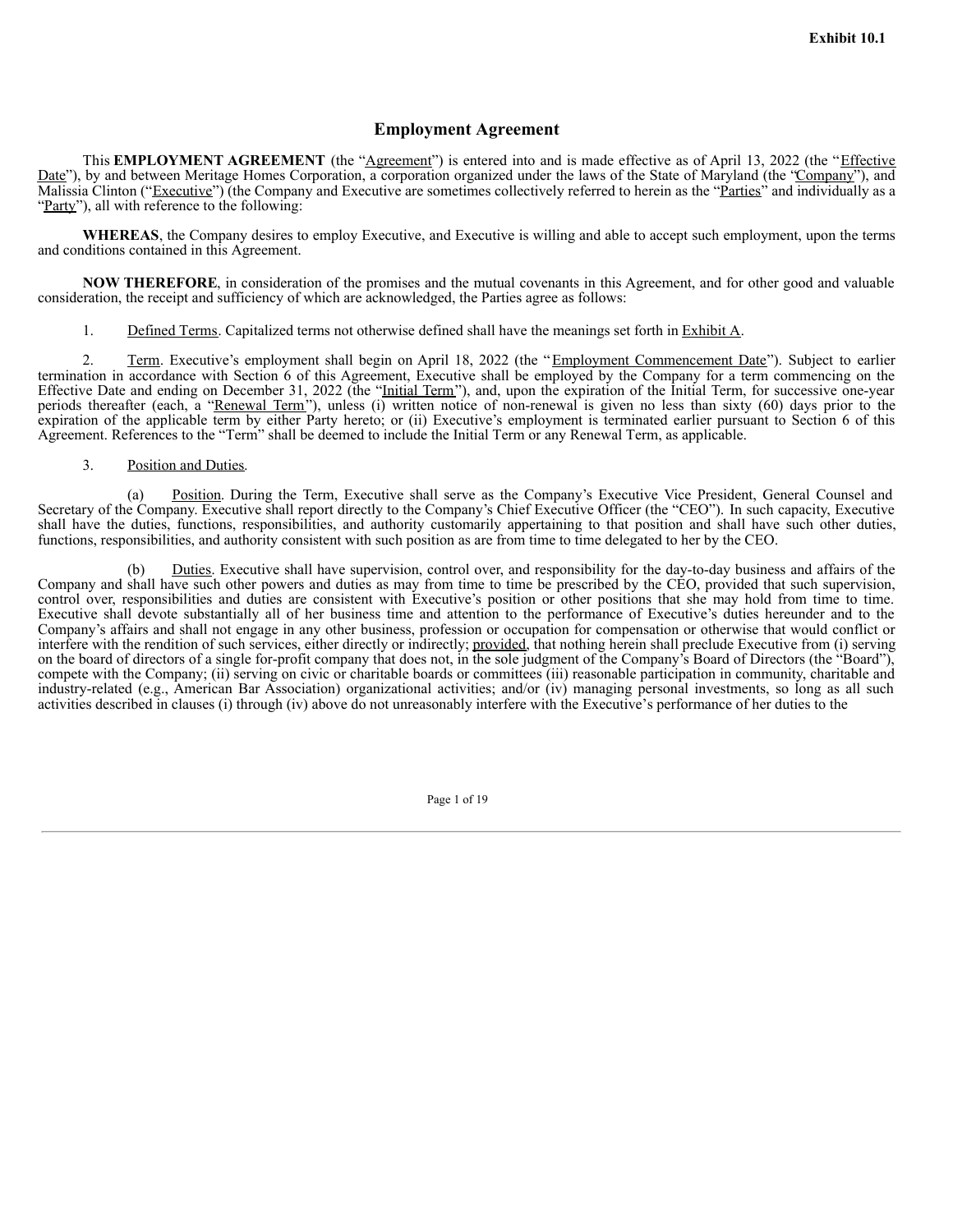Company as provided in this Agreement and, in the case of the activities described in clauses (i) - (iii), are disclosed to the Board.

Principal Place of Employment. Executive's initial principal place of employment during the Term shall be 8800 East Raintree Drive, Suite 300, Scottsdale, Arizona 85260, or as shall be designated by the CEO, subject to the terms and conditions of this Agreement. The Parties acknowledge that Executive may be required to travel in connection with the performance of her duties hereunder.

(d) Corporate Policies. During the Term, Executive shall be subject to all of the Company's corporate governance, ethics, and executive compensation and other policies as in effect from time to time.

(e) Compensation, Benefits, Other Items Applicable to Executive. During the Term, Executive shall be entitled to the compensation and benefits described in Sections 4 and 5 of this Agreement. Other items applicable to Executive during the Term are as set forth in Exhibit B.

# 4. Compensation.

(a) Base Salary. During the Term, Executive shall receive an annual base salary (the "Base Salary") of five hundred fifteen thousand dollars (\$515,000), payable in regular installments in accordance with the Company's usual payroll practices. Executive's Base Salary is subject to annual review and may, in the Compensation Committee's discretion, be increased or decreased under the Company's standard compensation policies for executive-level employees. As so adjusted, the term "Base Salary" shall refer to the adjusted amount.

(b) Annual Incentive Bonus. During the Term, Executive shall be entitled to annual incentive compensation (the "Bonus") subject to the achievement of certain performance goals established by the Committee and to other terms and conditions as set forth on Exhibit C.

# (c) Equity Awards.

Annual Awards. For each calendar year during the Term, Executive shall be eligible to receive a Performance Share Award and/or a Restricted Stock Unit Award under the Meritage Homes Corporation 2018 Stock Incentive Plan, or any successor thereto (the "Stock Incentive Plan"), subject to the achievement of certain performance goals established by the Compensation Committee pursuant to the Stock Incentive Plan and other terms and conditions, as set forth in **Exhibit D** and Exhibit E (each, an "Annual" Award"). The Annual Awards shall be made on terms and conditions that are consistent with those on which awards are made to other executive officers of the Company, except as the Compensation Committee may otherwise specify in its sole discretion. Except as otherwise provided herein, each Annual Award will be subject to the terms of the Stock Incentive Plan and the individual award agreement pursuant to which it is made.

(ii) Previous Annual Awards. Notwithstanding the provisions of the previous paragraph (i) to the contrary, Annual Awards granted to the Executive prior to the Effective Date shall continue to be governed by the terms and conditions of the Previous Agreement.

5. Employee and Fringe Benefits; Expense Reimbursements.

Page 2 of 19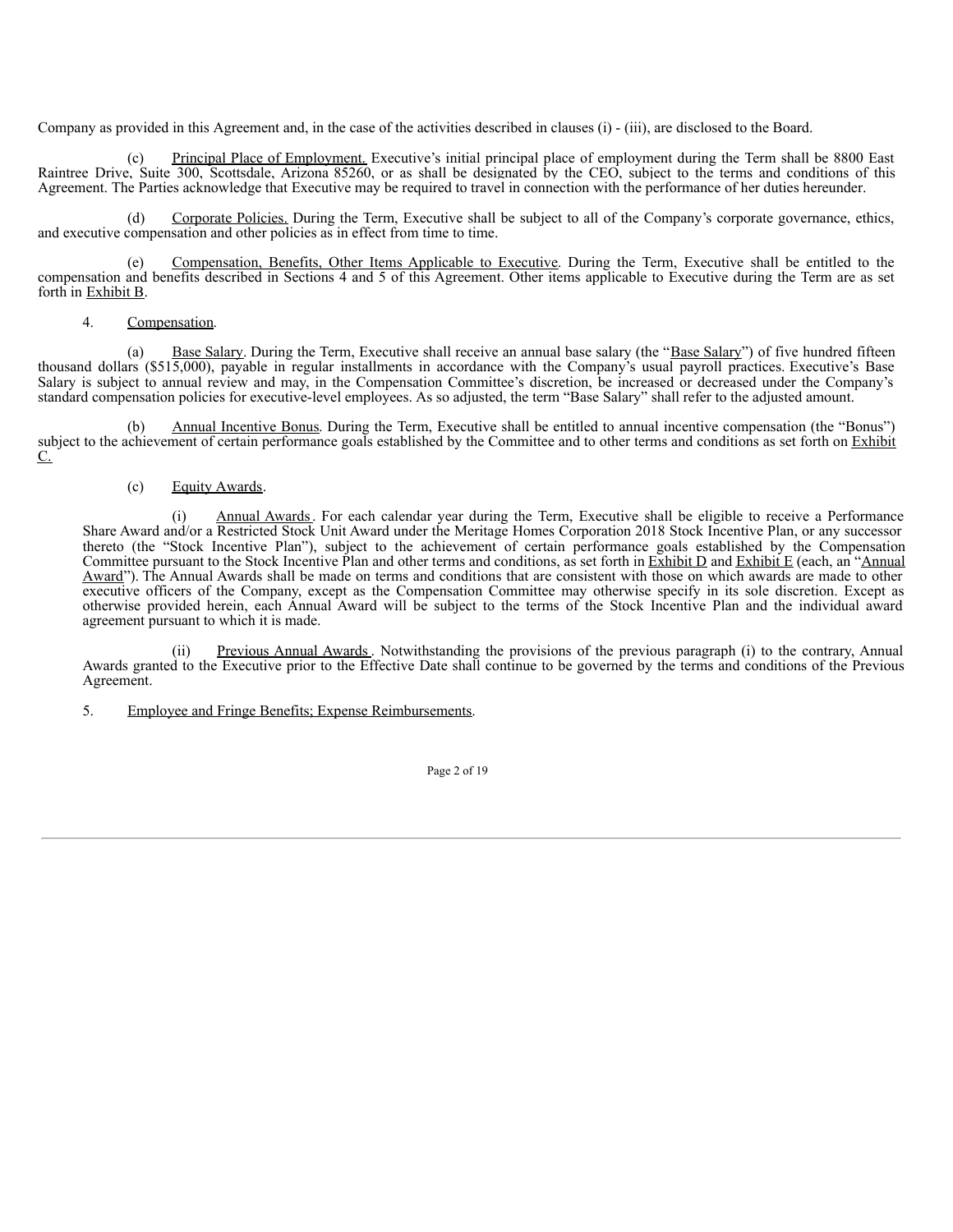(a) Employee Benefits. During the Term, Executive and her eligible dependents (if any) shall be able to participate in employee benefit plans and perquisite and fringe benefit programs on a basis no less favorable than the basis on which such benefits and perquisites are provided by the Company from time to time to other executive officers.

ERISA Severance Plan Benefits. Executive shall be eligible to participate in the Company's Severance Plan; benefits available under that Severance Plan are contingent on Executive's continued eligibility for that plan as well as actions required to be taken by Executive in order to be considered a "Participant" in that Severance Plan. Company acknowledges and agrees that, as of the Effective Date, Executive has taken all actions to be considered a "Participant" in the Severance Plan and, accordingly, will remain a "Participant" during the Term. Any amounts or benefits payable under the Severance Plan shall be governed by the terms and conditions of that plan, and shall not be governed by this Agreement.

(c) Paid Time Off. Executive shall be entitled to paid vacation each year in accordance with the Company's then-current vacation policy for other executive-level employees. The rules relating to other absences from regular duties for holidays, sick or disability leave, leave of absence without pay, or for other reasons, shall be the same as those provided to the Company's other executive officers.

Expense Reimbursement. Executive shall be entitled to receive prompt reimbursement for all travel and business expenses reasonably incurred and accounted for by Executive (in accordance with the policies and procedures established from time to time by the Company for Executive or as otherwise provided for in the Company's approved travel budget) in performing services hereunder. In addition, Executive shall be entitled to reimbursement for: (i) dues and membership fees in professional organizations and industry associations in which Executive is currently a member or becomes a member (including, but not limited to, annual bar dues for the State Bar of California); and (ii) mandatory continuing legal education (MCLE). Any reimbursement that Executive is entitled to receive shall (i) be paid as soon as practicable and in any event no later than the last day of Executive's tax year following the tax year in which the expense was incurred, (ii) not be affected by any other expenses that are eligible for reimbursement in any tax year and (ii) not be subject to liquidation or exchange for another benefit.

6. Termination of Employment. Except for the provisions intended to survive for other periods of time as specified in Section 15(n) below, this Agreement and Executive's employment shall terminate (i) at any time upon mutual written agreement of the Parties; (ii) by the Company, immediately and without prior notice, for Cause as provided in Section 6(a); (iii) by Executive for Good Reason as provided in Section  $\hat{\theta}$ (b); (iv) immediately upon Executive's death or Disability as provided in Section  $\hat{\theta}$ (c); or (v) by the Company without Cause as provided in Section 6(b); or (vi) by Executive voluntarily with advance written notice as provided in Section 6(a). The date on which Executive's employment ends under this Section 6 shall be referred to herein as her "Termination Date."

(a) Termination for Cause; Voluntary Termination . At any time during the Term, (i) the Company may immediately terminate Executive's employment for Cause, and (ii) Executive may terminate her employment "voluntarily" (that is, other than by death, Disability or for Good Reason); provided, that Executive will be required to give the Board at least sixty (60) days' advance written notice of any such termination; provided, however, that the Board may waive all or any part of the foregoing notice requirement in its sole discretion, in which case Executive's voluntary termination will be effective upon the date specified by the Board. Upon the termination of Executive's employment by the Company for Cause or by Executive's voluntary termination, Executive shall receive the Accrued Obligations. All other benefits, if

Page 3 of 19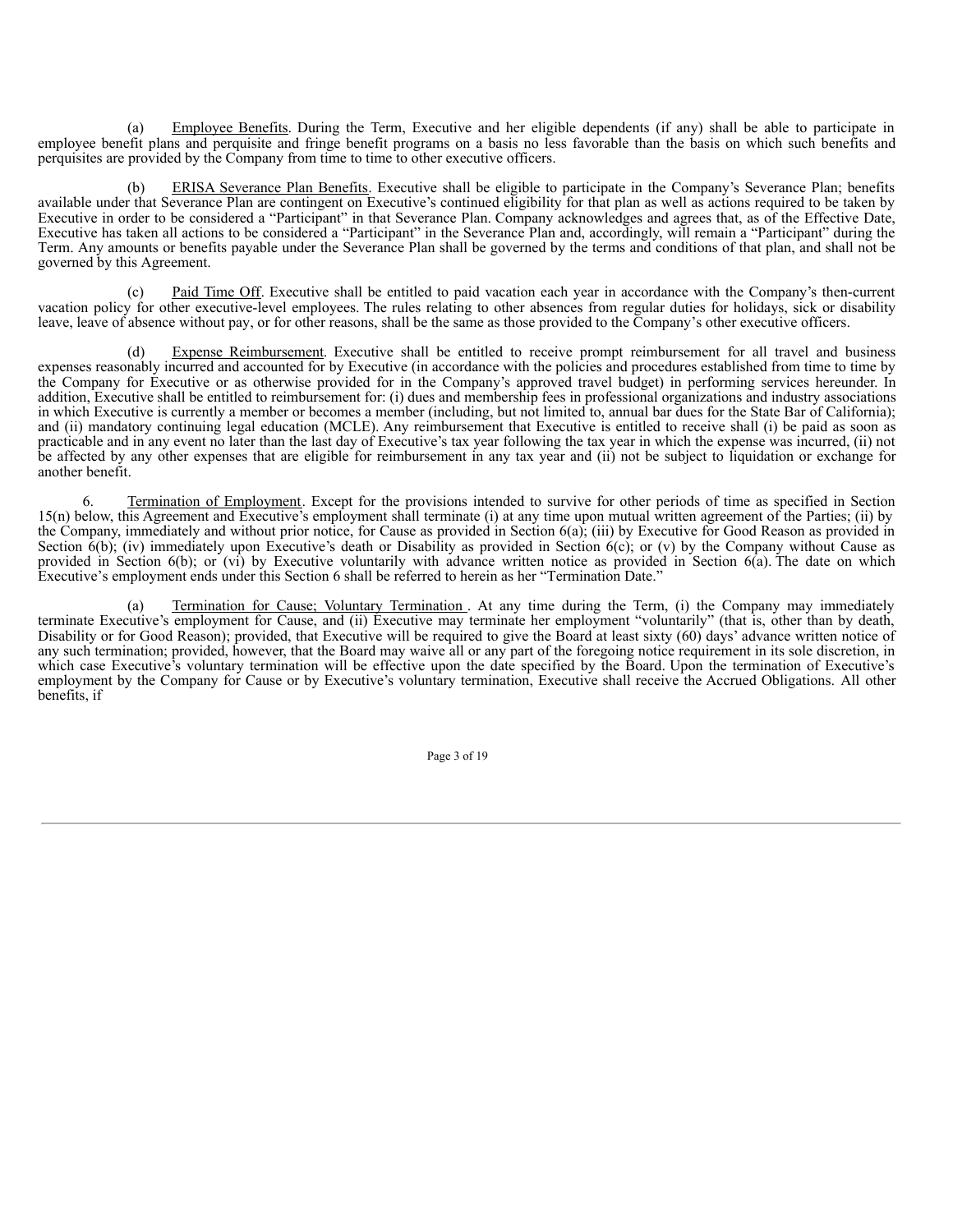any, due to Executive following Executive's termination of employment pursuant to this Section 6(a) shall be determined in accordance with the plans, policies and practices of the Company as then in effect, including but not necessarily limited to the Severance Plan. Executive shall not earn or accrue any additional compensation or other benefits under this Agreement following the Termination Date. Notwithstanding anything in this Section 6 to the contrary, in the event Executive is terminated for Cause, the Company will provide notice to the Executive outlining the reason(s) underlying the termination within one business day of such termination; for the avoidance of doubt, the foregoing notice provision is not a condition precedent to a termination for Cause.

(b) Termination for Good Reason by Executive or Without Cause by the Company . At any time, (i) Executive may terminate her employment for Good Reason; and (ii) the Company may terminate Executive's employment hereunder without Cause, in either case pursuant to this Section 6(b). Upon the termination of Executive's employment pursuant to this Section 6(b), Executive shall receive the Accrued Obligations. In addition, subject to Executive's compliance with the requirements set forth in the Severance Plan and continued compliance with the provisions of Sections 7 through 11 of this Agreement and Executive's execution, delivery and non-revocation of an effective release of claims against the Company and certain related persons and entities in substantially the form attached hereto as Exhibit F (the "Release"), which Release shall be delivered to Executive within five (5) business days following the Termination Date and which must be executed (and not revoked) by Executive within the time specified in the Release (the "Release Period"), Executive shall be entitled to the severance benefits as provided in Section 3.1 of the Severance Plan pursuant to the terms and conditions of that plan. However, if upon Executive's termination of employment under this Section 6(b) the Executive satisfies the service requirement under the Severance Plan to be considered eligible for "Retirement" under that Severance Plan, then the Executive shall be permitted to make an election in Section 3.1(g) of the Severance Plan to receive severance benefits due to Retirement under Section 3.4 of the Severance Plan in lieu of the severance benefits otherwise payable under Section 3.1 of the Severance Plan; the timing of this election is as set forth in Section 3.1(g) of the Severance Plan.

# (c) Termination Due to Death or Disability.

(i) Death. Executive's employment with the Company shall terminate upon Executive's death. Upon the termination of the Term and Executive's employment as a result of this Section  $6(c)(i)$ , Executive's estate shall receive the Accrued Obligations within fifteen (15) days following the Termination Date. Additionally, Executive's estate will receive a lump-sum payment (less applicable withholding taxes) equal to the Executive's Target Bonus (as defined in Exhibit  $C$  hereto) in the year of termination of employment due to death. Such lump-sum amount shall be payable within sixty (60) days following Executive's death. All other payments or benefits, if any, due to Executive's estate following Executive's termination due to death shall be determined in accordance with the plans, policies and practices of the Company as then in effect; provided, that Executive's estate shall not be entitled to any severance payments or benefits under any other agreement or any severance plan, policy or program of the Company (excluding any group health benefit plans). Executive's estate shall not earn or accrue any additional compensation or other benefits under this Agreement following the Termination Date.

Disability. The Company may terminate Executive's employment if she becomes unable to perform the essential functions of her position as a result ofher Disability. Upon any termination of the Term and Executive's employment pursuant to this Section 6(c)(ii), Executive shall receive the Accrued Obligations. Additionally, Executive will receive a lump-sum payment (less applicable withholding taxes) equal to

Page 4 of 19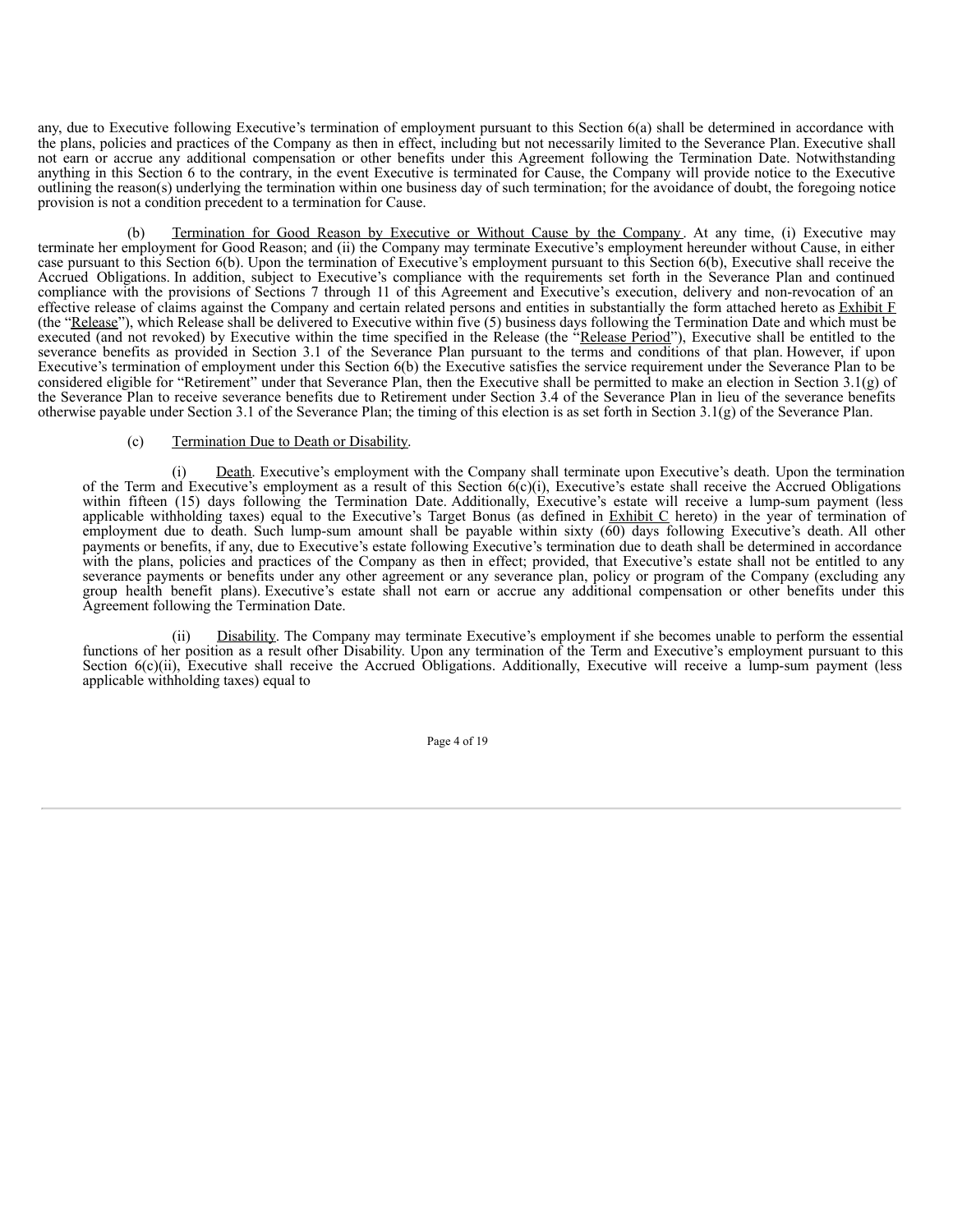the Executive's Target Bonus in the year of termination of employment due to Disability. Such lump-sum amount shall be payable upon the later of: (x) sixty (60) days following termination of employment due to Disability, or (y) such later date required by Section 15(g)(i). Executive shall not earn or accrue any additional or other benefits under this Agreement following the Termination Date.

(iii) Equity Compensation Provisions. In the event Executive's employment is terminated due to death or Disability, notwithstanding any other provision in any applicable equity compensation plan (including but not necessarily limited to the Stock Incentive Plan), the Severance Plan, and/or individual award agreement, the following provisions shall apply with respect to grants of equity compensation upon such death or termination due to Disability:

- (1) Accelerated Vesting of Equity Awards.
	- (A) One hundred percent (100%) of the Executive's then-outstanding and unvested stock options that are subject to time-based vesting will become vested in full;
	- (B) any and all service conditions imposed on the Executive's then-outstanding and unvested performance shares will be waived as of the Executive's Termination Date; provided, however, that if an outstanding performance share is to be determined based on the achievement of performance criteria, then the performance share will be determined based on the actual performance and attainment of the performance criteria over the relevant performance period(s) and paid or delivered following the end of the relevant performance period(s) in accordance with the provisions of any applicable equity compensation plan and/or individual award agreement, but not later than March 15 of the calendar year following the calendar year following the end of the applicable performance period for each such award;
	- (C) any and all service conditions imposed on the Executive's then-outstanding and unvested time-based restricted stock grant (or restricted stock unit grant) will be waived as of the Executive's Termination Date; provided, however, that if an amount payable under an outstanding restricted stock grant (or restricted stock unit grant) is to be determined based on the achievement of performance criteria, then the restricted stock grant (or restricted stock unit grant) will be determined based on the actual performance and attainment of the performance criteria over the relevant performance period(s) and paid or delivered following the end of the relevant performance period(s) in accordance with the provisions of any applicable equity compensation plan and/or individual award agreement, but not later than March 15 of the calendar year following the calendar year following the end of the applicable performance period for each such award;

Page 5 of 19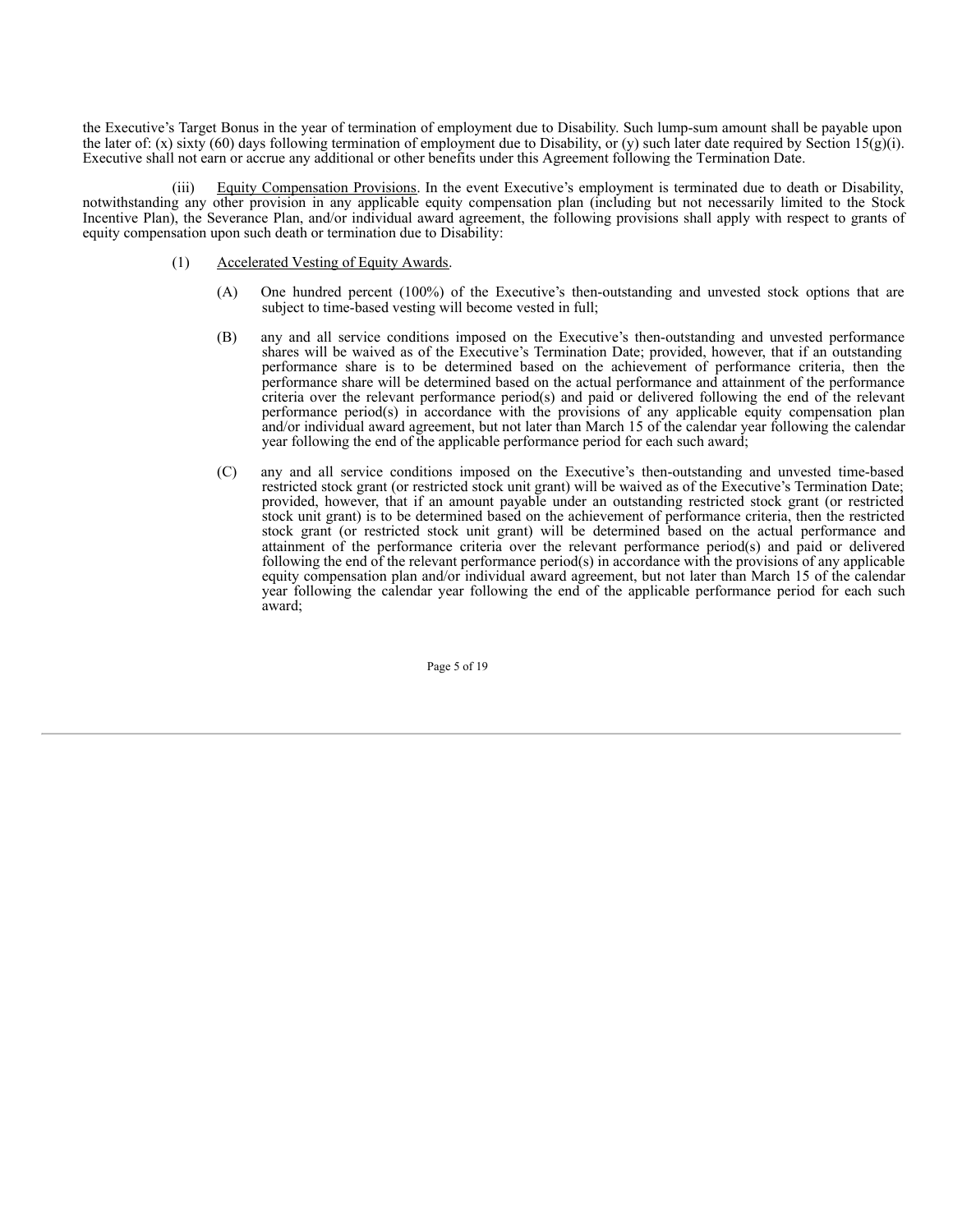- (D) any and all service conditions imposed on the Executive's then-outstanding and unvested performance Restricted Stock Units will be waived as of the Executive's Termination Date; provided, however, that if settlement of any such outstanding Restricted Stock Units is to be determined based on the achievement of performance criteria, then settlement of such performance Restricted Stock Unit will be determined based on the actual performance and attainment of applicable performance criteria over the relevant performance period(s) and paid or delivered following the end of the relevant performance period(s) in accordance with the provisions of any applicable equity compensation plan and/or individual award agreement, but not later than March 15 of the calendar year following the calendar year following the end of the applicable performance period for each such Restricted Stock Unit award.
- (2) Extended Post-Termination Exercise Period. The Executive's outstanding and vested stock options as of the Executive's Termination Date will remain exercisable until the twelve (12) month anniversary of the Termination Date; provided, however, that the post-termination exercise period for any individual stock option will not extend beyond the earlier of its original maximum term or the tenth (10th) anniversary of the original date of grant.

(d) Notice of Termination. Any purported termination of Executive's employment by the Company or by Executive shall be communicated by written notice of termination to the other Party in accordance with this Section 6. Such notice shall indicate the specific termination provision in this Agreement relied upon and shall, to the extent applicable, set forth in reasonable detail the facts and circumstances claimed to provide a basis for termination of Executive's employment under the provision so indicated.

- 7. Confidentiality and Non-Solicitation.
	- (a) Acknowledgements. Executive acknowledges:

Company has provided and shall continue to provide Executive with its goodwill (a legitimate business interest of the Company) and Confidential Information so that Executive can perform her duties. Because Company would suffer irreparable harm if Executive misused its goodwill or disclosed Confidential Information, it is reasonable to protect the Company against misuse and disclosure of such information by Executive.

(ii) Because Executive will have continued access to and receive Confidential Information and will establish, maintain and increase Company's goodwill with its customers, employees and others, and because the services provided by Executive for Company are a significant factor in the creation of valuable, special and unique assets that are expected to provide Company with a competitive advantage, Company would suffer irreparable harm if Executive competed unfairly with Company (as described more fully below). Accordingly, it is reasonable to protect Company against potential unfair competition by Executive.

Page 6 of 19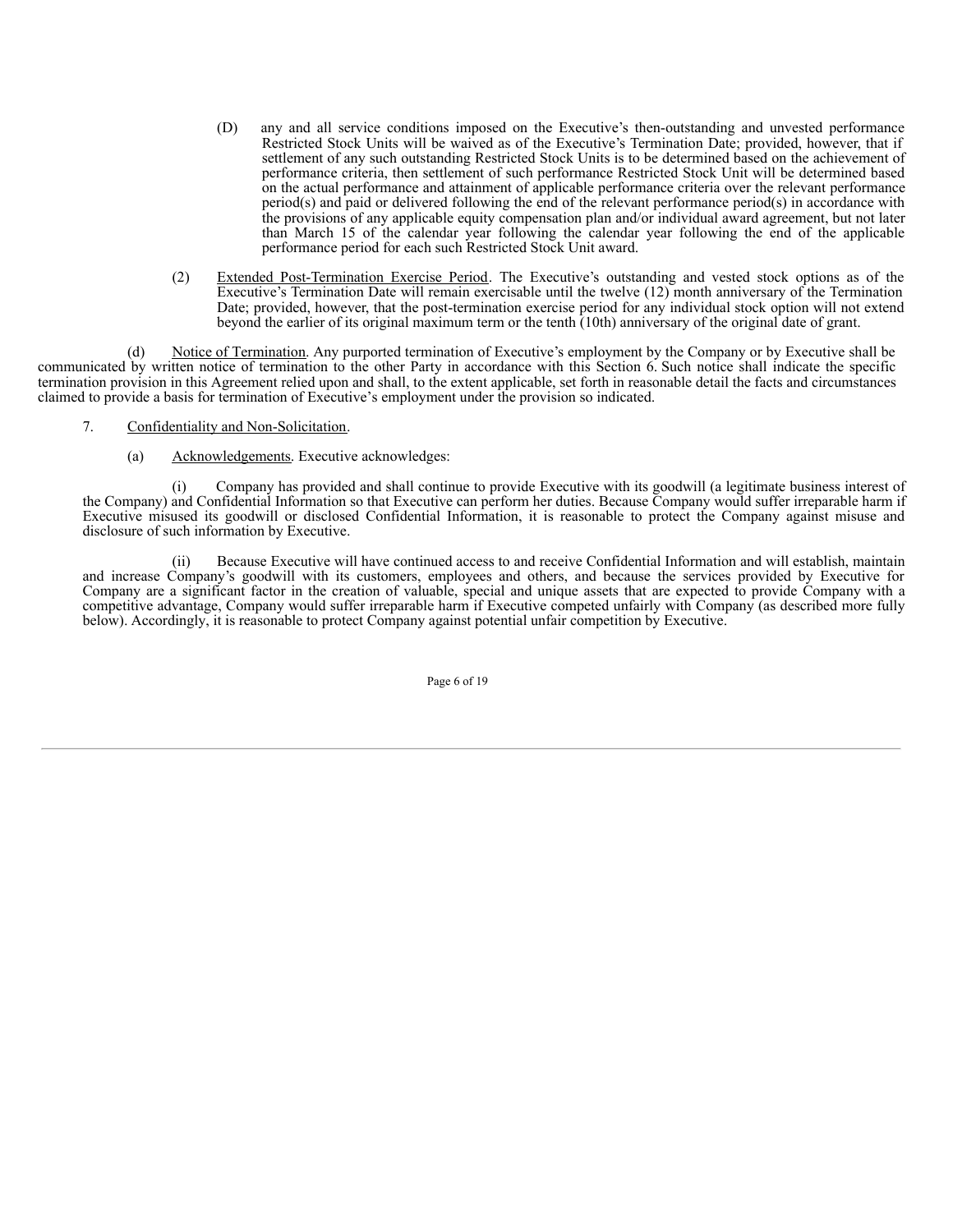(iii) The promises in this Section are reasonably necessary for the protection of the Company and are reasonably limited with respect to the activities they prohibit, their duration, their geographical scope and their effect on Executive and the public. Executive acknowledges and agrees that the Company's provision of Confidential Information and grant of the initial Annual Award described in Section  $\mathcal{A}(c)(i)$  above shall each serve as adequate and independent consideration for the covenants set forth in this Section 7.

(b) Agreements Not to Solicit Employees or Customers. As a condition of employment and to protect Company's Confidential Information and competitive position, Executive promises and agrees that during her employment and for a period of twelve (12) months following her separation from the Company for any reason, Executive (whether as an employee, officer, director, partner, proprietor, investor, associate, consultant, advisor or otherwise) will not, directly or indirectly, either for her own benefit or the benefit of any other person or entity:

(i) Solicit, recruit, induce, entice, encourage, hire, directly recruit, or in any way cause any officer or manager who is or was an employee of Company within the twelve (12) months prior to Executive's separation of employment, or after, to terminate his/her employment with Company. This restriction is limited to those employees with whom Executive worked, had business contact, or about whom Executive gained non-public or Confidential Information while employed with the Company.

(ii) Solicit, contact, or communicate with any person or company for the purpose of engaging in a business that is the same or similar to the Company's business at the time Executive's employment ends, who was a customer of the Company during the twelve (12) months preceding Executive's separation and whom Executive contacted, solicited, serviced, or sold services to as an Executive of the Company (either directly or indirectly as a supervisor) at any time during the twelve (12) months preceding the date of Executive's separation. Executive also agrees not to induce any customer, supplier or other person with whom the Company engaged in business, or to the knowledge of Executive planned or proposed to engage in business, during the twelve (12) months preceding the date of Executive's separation, to terminate any commercial relationship with the Company.

(iii) The effective time period of the restrictions set forth in this Section 7 shall be tolled during any period of time a legal proceeding brought by the Company against Executive to enforce this Agreement is pending or during any period of time in which the Executive is in violation of this Agreement.

# 8. Non-Disclosure of Intellectual Property, Trade Secrets, and Confidential Information.

(a) Executive agrees that, unless otherwise required by law, Executive will forever keep secret all Confidential Information of the Company, and Executive will not use it for Executive's own private benefit, or directly or indirectly for the benefit of others, and Executive will not disclose Confidential Information to any other person, directly or indirectly.

(b) If Executive is legally compelled (by subpoena, interrogatory, request for documents, investigative demand or similar process) to disclose Confidential Information, Executive shall give Company prompt, prior written notice so Company can seek an appropriate remedy or waive compliance. Executive shall furnish only that portion of the Confidential

Page 7 of 19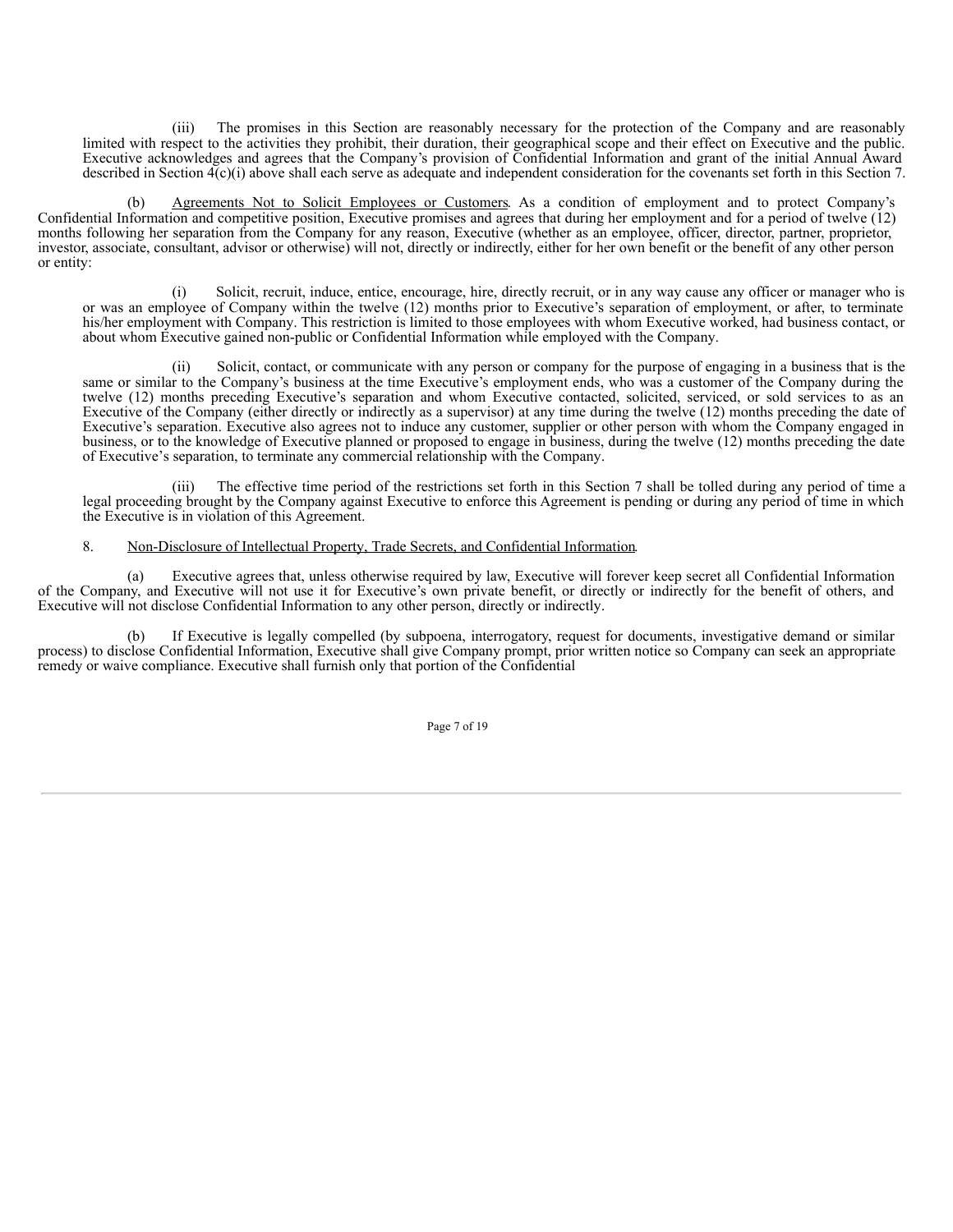Information required on advice of legal counsel, and shall exercise Executive's best efforts to obtain an order or assurance that any Confidential Information disclosed will be treated by others in a confidential manner.

(c) The foregoing provisions notwithstanding, Company employees, contractors, and consultants may disclose trade secrets in confidence, either directly or indirectly, to a Federal, State, or local government official, or to an attorney, solely for the purpose of reporting or investigating a suspected violation of law, or in a complaint or other document filed in a lawsuit or other proceeding, if such filing is made under seal. Additionally, Company employees, contractors, and consultants who file retaliation lawsuits for reporting a suspected violation of law may disclose related trade secrets to their attorney and use them in related court proceedings, as long as the individual files documents containing the trade secret under seal and does not otherwise disclose the trade secret except pursuant to court order.

# 9. Non-Disparagement.

(a) Executive agrees that she will not make or cause to be made any oral or written statements that are derogatory, defamatory, or disparaging concerning the Company, its policies or programs, or its past or present officers, directors, employees, agents, or business associates, including but not limited to its past or present suppliers or vendors, or take any actions that are harmful to the business affairs of the Company or its employees. Executive also agrees that she will not make or cause to be made any oral or written statements regarding the Company's Confidential Information (as defined above) to any third party, including, but not limited to, the general public (for example, via postings or publications on the internet), the media, financial analysts, auditors, institutional investors, consultants, suppliers, vendors, or business associates, or agents and/or representatives of any of the foregoing, unless the statement is (i) expressly authorized by the Company in writing, or (ii) required by law. This provision is a material and substantial term of this Agreement.

(b) Company agrees that it will not make any public statement that is derogatory, defamatory, or disparaging concerning Executive, and will instruct the members of the Board and the Company's executives to refrain from making any derogatory, defamatory, or disparaging public statements concerning Executive. For the avoidance of doubt, under this Agreement, references to the Company's "executives" or "executive officers" are to the Company's named executive officers as disclosed by the Company pursuant to Item 402 of Regulation S-K.

10. Severability. If any provision, subsection, or sentence of this Agreement shall be held to be invalid, illegal or unenforceable in any respect by a court of competent jurisdiction, such invalidity, illegality or unenforceability shall not affect the other provisions of this Agreement, and this Agreement shall be construed as if such invalid, illegal or unenforceable provision, subsection, or sentence had not been contained herein.

11. Executive Representation. Executive hereby represents that she is not subject to any contract or other restriction that would prevent, or in any way interfere with, her accepting employment with the Company and performing any or all of Executive's duties contemplated pursuant to this Agreement. Executive further acknowledges that the Company has directed her to not misappropriate any confidential information or trade secrets from any prior employer or third party for use in the performance of her duties with the Company. Executive further represents to the Company that she has not been sanctioned, excluded, debarred, suspended, or otherwise prohibited from the practice of law in any jurisdiction, and that, to her knowledge, there is no reason to believe that she will not be admitted to practice law in the State of Arizona as an in-house counsel.

Page 8 of 19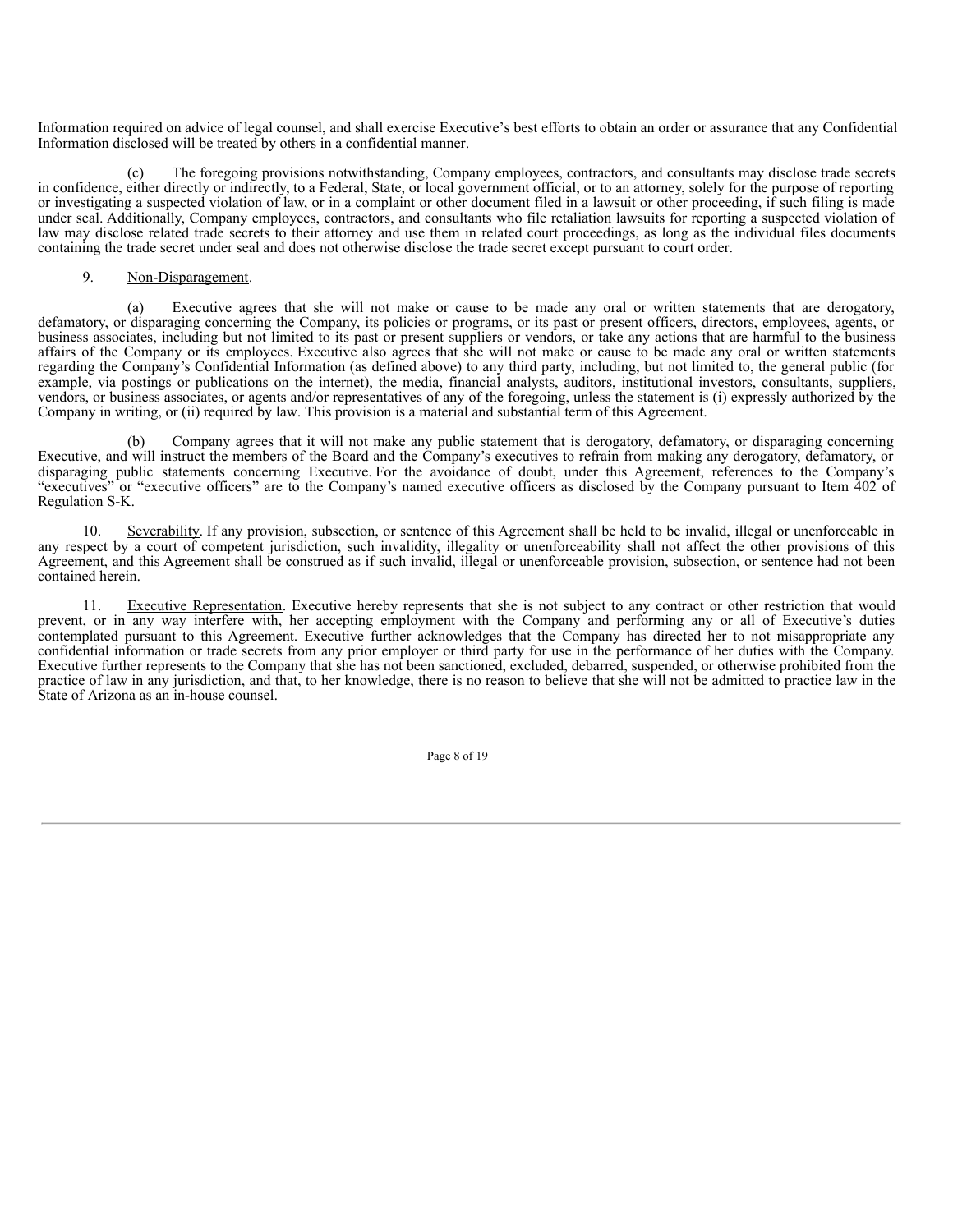12. Specific Performance. Executive acknowledges and agrees that the Company's remedies at law for a breach or threatened breach of any of Sections 7, 8, or 9(a) (each a "Covenant" and together the "Covenants") would be inadequate and the Company would suffer irreparable damages as a result of such breach or threatened breach. In recognition of this fact, Executive agrees that, in the event of a breach of any of the Covenants, in addition to any remedies at law, the Company, without posting any bond, shall be entitled to cease making any payments or providing any benefit otherwise required by this Agreement and, in the case of either a breach or a threatened breach of any of the Covenants, and without waiving its right to arbitration as provided in Section 15(f), seek equitable relief before a court of competent jurisdiction, in the form of specific performance, temporary restraining order, temporary or permanent injunction or any other equitable remedy that may then be available. Company acknowledges and agrees that the Executive's remedies at law for a breach or threatened breach of Section 9(b) would be inadequate and Executive would suffer irreparable damages as a result of such breach or threatened breach. Accordingly, Company agrees that Executive shall be entitled to, without waiving her right to arbitration as provided in Section 15(f) and in addition to any legal remedies available, seek equitable relief before a court of competent jurisdiction, in the form of specific performance, temporary restraining order, temporary or permanent injunction or any other equitable remedy that may then be available without posting bond or proving actual damages.

13. Conflicts of Interest. Executive agrees that for the duration of this Agreement, she will not engage, either directly or indirectly, in any activity (a "Conflict of Interest") which might adversely affect Company or its affiliates, including ownership of a material interest in any supplier, contractor, distributor, subcontractor, customer or other entity with which Company does business or accepting any payment, service, loan, gift, trip, entertainment, or other favor from a supplier, contractor, distributor, subcontractor, customer or other entity with which Company does business, and that Executive will promptly inform the Chair of the Audit Committee as to each offer received by Executive to engage in any such activity. Executive further agrees to disclose to Chair of the Audit Committee any other facts of which Executive becomes aware which might involve or give rise to a Conflict of Interest or potential Conflict of Interest.

# 14. Intellectual Property; Assignment of Inventions.

(a) Assignment and License of Rights. Executive assigns to Company all of Executive's rights in Intellectual Property that Executive makes or conceives during Executive's employment, whether as a sole or joint inventor, whether made during or outside working hours, and whether made on Company premises or elsewhere. Executive grants to Company an unlimited, unrestricted, worldwide, royaltyfree, fully paid right to access, use, modify, add to, and distribute any Intellectual Property that Executive developed and reduced to a practical form prior to Executive's employment with Company, its affiliates or subsidiaries, and that Executive includes in any Intellectual Property assigned to Company. Executive understands and acknowledges that "Intellectual Property" means, for purposes of this Agreement, any information of a technical and/or business nature, such as ideas, discoveries, inventions, trade secrets, know-how, and writings and other works of authorship which relate in any manner to the actual or anticipated business or research and development of Company, its affiliates or subsidiaries.

(b) Assist Documentation. Upon request at any time and at the expense of Company or its nominee and for no additional personal remuneration, Executive agrees to execute and sign any document that Company considers necessary to secure for or maintain for the benefit of Company adequate patent and other property rights in the United States and all

Page 9 of 19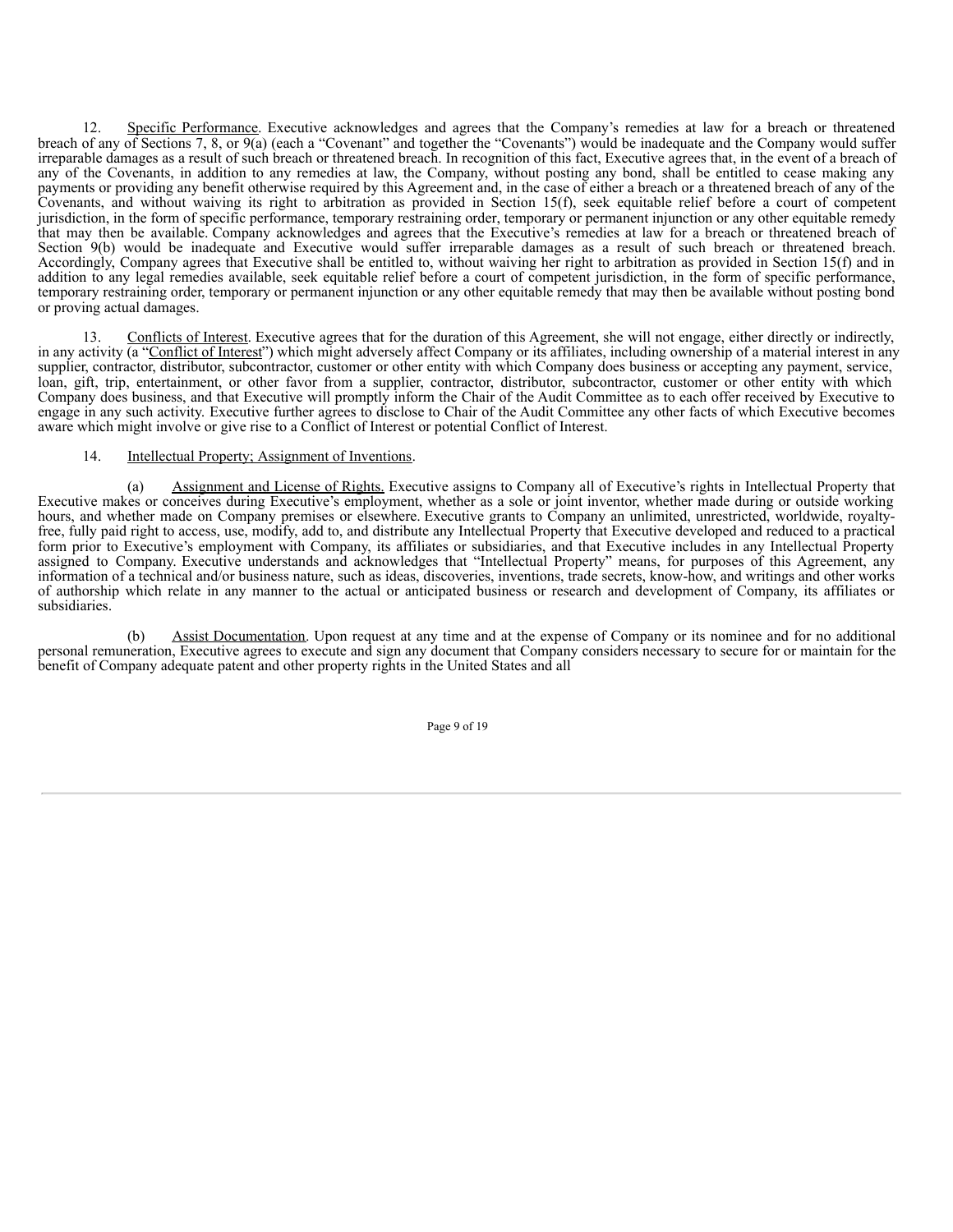foreign countries with respect to any Intellectual Property. Executive also agrees to assist Company as required and at Company expense to obtain and enforce these rights.

(c) Disclosure. During the Term, Executive agrees to promptly disclose to Company any Intellectual Property when conceived or made by Executive, whether in whole or in part, and to make and maintain adequate and current records of it. If Executive's employment ends for any reason, Executive agrees to promptly turn over to Company all models, prototypes, drawings, records, documents, and the like in Executive's possession or under Executive's control, whether prepared by Executive or others, relating to Intellectual Property, and any other work done for Company. Executive acknowledges that these items are the sole property of Company.

# 15. Miscellaneous.

(a) Executive's Representations. Executive hereby represents and warrants to the Company that (i) Executive has read this Agreement in its entirety, fully understands the terms of this Agreement, has had the opportunity to consult with counsel prior to executing this Agreement and is signing the Agreement voluntarily and with full knowledge of its significance; (ii) the execution, delivery and performance of this Agreement by Executive does not and shall not conflict with, breach, violate or cause a default under any contract, agreement, instrument, order, judgment or decree to which Executive is a party or by which she is bound; (iii) Executive is not a party to or bound by an employment agreement, non-compete agreement or confidentiality agreement with any other person or entity that would interfere with the performance of her duties hereunder; and (iv) Executive shall not use any confidential information or trade secrets of any person or party other than the Company in connection with the performance of her duties hereunder, except with valid written consent of such other person or party. Executive has carefully read and considered all provisions of these Agreements and acknowledges that this is an important legal **document that sets forth restrictions on Executive's conduct as a condition of employment with the Company.**

(b) Waiver. No provision of this Agreement may be modified, waived or discharged unless such waiver, modification or discharge is agreed to in a writing signed by Executive and an officer of the Company (other than Executive) duly authorized by the Board to execute such amendment, waiver or discharge. No waiver by either Party of any breach of the other Party of, or compliance with, any condition or provision of this Agreement shall be deemed a waiver of similar or dissimilar provisions or conditions at the same or at any prior or subsequent time.

# (c) Successors and Assigns.

(i) This Agreement is personal to Executive and shall not be assignable by Executive but shall inure to the benefit of and be enforceable by Executive's heirs and legal representatives.

This Agreement shall inure to the benefit of and be binding upon the Company and its successors and, other than as set forth in Section 15(d)(iii) below, shall not be assignable by the Company without the prior written consent of Executive (which shall not be unreasonably withheld).

(iii) The Agreement shall be assignable by the Company to any successor (whether direct or indirect, by purchase, merger, consolidation or otherwise) to all or substantially all of the business and/or assets of the Company; provided, that the Company shall require such successor to expressly assume and agree to perform this

Page 10 of 19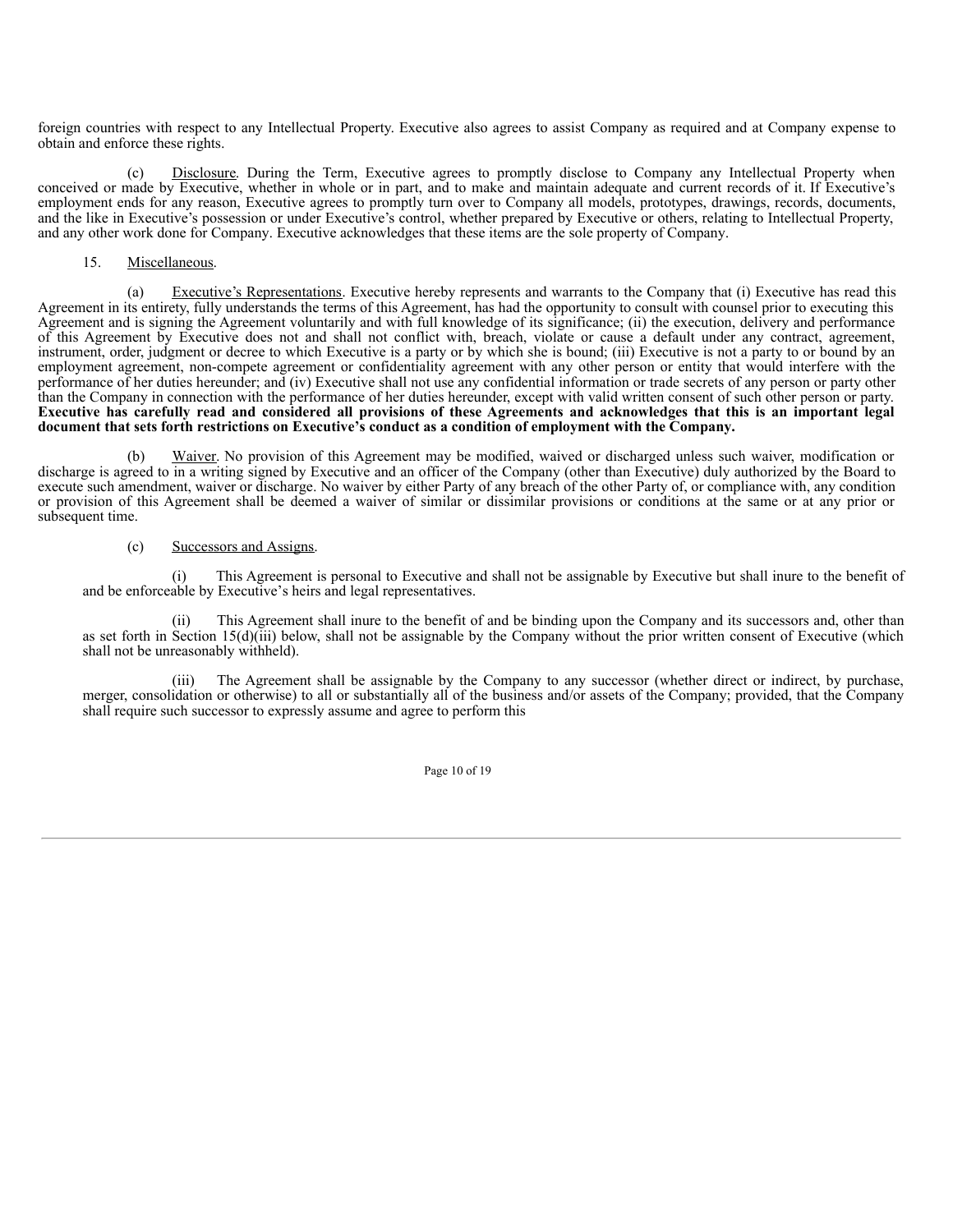Agreement in the same manner and to the same extent that the Company would be required to perform it if no such succession had taken place. As used in this Agreement, "Company" shall mean the Company as defined in this Agreement and any successor to its business and/or assets which assumes and agrees to perform this Agreement by operation of law or otherwise.

Notice. For the purpose of this Agreement, notices and all other communications provided for in this Agreement shall be in writing and shall be deemed to have been duly given if delivered personally, if delivered by overnight courier service, or if mailed by registered mail, return receipt requested, postage prepaid, addressed to the respective addresses or sent via facsimile to the respective facsimile numbers, as the case may be, as set forth below, or to such other address as either Party may have furnished to the other in writing in accordance herewith, except that notice of change of address shall be effective only upon receipt; provided, however, that (i) notices sent by personal delivery or overnight courier shall be deemed given when delivered; (ii) notices sent by facsimile transmission shall be deemed given upon the sender's receipt of confirmation of complete transmission; and (iii) notices sent by registered mail shall be deemed given two (2) days after the date of deposit in the mail.

If to Executive, to such address as shall most currently appear on the records of the Company.

If to the Company, to:

Meritage Homes Corporation 8800 East Raintree Drive, Suite 300 Scottsdale, Arizona 85260

Attention: Chairman of the Compensation Committee of the Board of Directors and Chief People Officer

(e) GOVERNING LAW; CONSENT TO JURISDICTION; JURY TRIAL WAIVER . THIS AGREEMENT WILL BE GOVERNED BY AND CONSTRUED IN ACCORDANCE WITH THE LAWS OF THE STATE OF ARIZONA, WITHOUT GIVING EFFECT TO ANY CHOICE OF LAW OR CONFLICTING PROVISION OR RULE (WHETHER OF THE STATE OF MARYLAND OR ANY OTHER JURISDICTION) THAT WOULD CAUSE THE LAWS OF ANY JURISDICTION OTHER THAN THE STATE OF ARIZONA TO BE APPLIED. IN FURTHERANCE OF THE FOREGOING, THE LAW OF THE STATE OF ARIZONA (EXCEPT TO THE EXTENT SUPERSEDED BY THE LAWS OF THE UNITED STATES) WILL CONTROL THE INTERPRETATION AND CONSTRUCTION OF THIS AGREEMENT. ANY ACTION TO ENFORCE THIS AGREEMENT MUST BE BROUGHT IN, AND THE PARTIES HEREBY CONSENT TO JURISDICTION IN MARICOPA COUNTY, ARIZONA. EACH PARTY HEREBY WAIVES THE RIGHTS TO CLAIM THAT ANY SUCH COURT OR ARBITRATION PROCEEDING IS AN INCONVENIENT FORUM FOR THE RESOLUTION OF ANY SUCH ACTION. EACH PARTY TO THIS AGREEMENT WAIVES ALL RIGHT TO TRIAL BY JURY IN ANY ACTION, PROCEEDING, CLAIM OR COUNTERCLAIM.

(f) Resolution of Disputes. Any dispute, controversy, or claim, whether contractual or non-contractual, between the Parties hereto arising directly or indirectly out of or connected with this Agreement, relating to the breach or alleged breach of any representation, warranty, agreement, or covenant under this Agreement, unless mutually settled by the Parties hereto, shall be resolved by binding arbitration in accordance with the Employment Arbitration Rules of the American Arbitration Association (the "AAA"). The Parties agree that before the

Page 11 of 19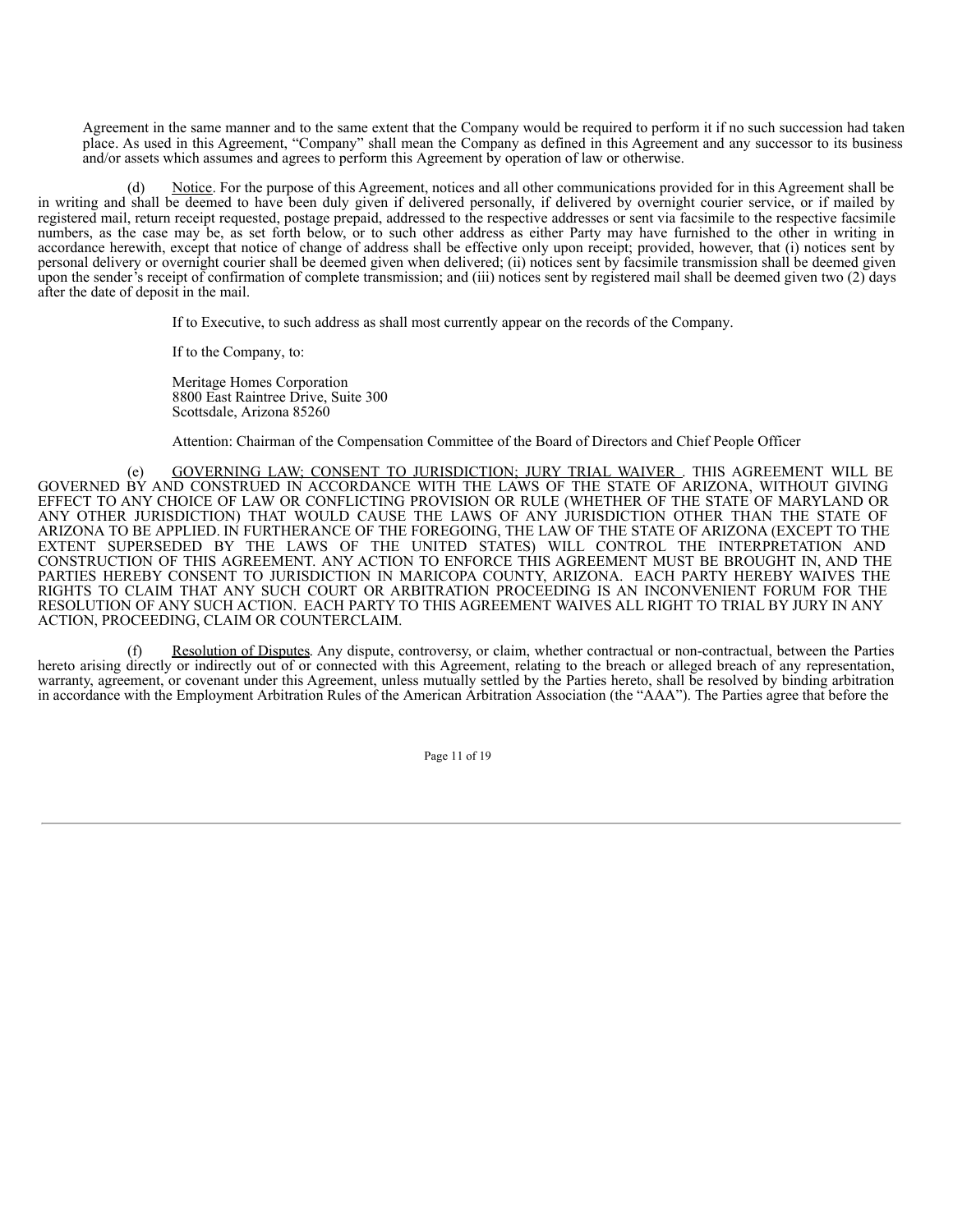proceeding to arbitration that they will mediate their disputes before the AAA by a mediator approved by the AAA. Any arbitration shall be conducted by arbitrators approved by the AAA and mutually acceptable to Company and Executive. All such disputes, controversies or claims shall be conducted by a single arbitrator, unless the dispute involves more than \$50,000 in the aggregate in which case the arbitration shall be conducted by a panel of three arbitrators. If the Parties hereto are unable to agree on the mediator or the arbitrator(s), then the AAA shall select the arbitrator(s). The resolution of the dispute by the arbitrator(s) shall be final, binding, nonappealable, and fully enforceable by a court of competent jurisdiction under the Federal Arbitration Act. The arbitrator(s) shall award damages to the prevailing Party. The arbitration award shall be in writing and shall include a statement of the reasons for the award. The arbitration shall be held in the Phoenix/Scottsdale metropolitan area. The Company shall pay all AAA, mediation, and arbitrator's fees and costs. The arbitrator(s) shall award reasonable attorneys' fees and costs to the prevailing Party. Notwithstanding anything in the foregoing to the contrary, disputes concerning any cash or benefits payable under the Severance Plan shall be subject to the dispute resolution provisions of that plan, and not this Agreement.

(g) Compliance with Section 409A. The intent of the Parties is that payments and benefits under this Agreement comply with, or be exempt from, Section 409A and, accordingly, to the maximum extent permitted, this Agreement shall be interpreted in accordance therewith. In no event whatsoever shall the Company be liable for any interest and additional tax that may be imposed on Executive by Section 409A or any damages for failing to comply with Section 409A.

(i) Notwithstanding anything herein to the contrary, (x) if at the time of Executive's termination of employment with the Company Executive is a "specified employee" as defined in Section 409A, and the deferral of the commencement of any payments or benefits otherwise payable hereunder as a result of such termination of employment that are considered a "deferral of compensation" within the meaning of Section 409A is necessary in order to prevent any interest and additional tax under Section 409A (and/or the acceleration of the timing of taxation of the deferred compensation), then the Company will defer the commencement of the portion of such payment of any such payments or benefits hereunder (without any reduction in such payments or benefits ultimately paid or provided to Executive) to the extent necessary to comply with Section 409A until the first business day to occur following the date that is six (6) months following Executive's termination of employment with the Company (or the earliest date otherwise permitted under Section 409A); and (y) if any other payments of money or other benefits due to Executive hereunder could cause the Executive to incur any interest and additional tax under Section 409A (and/or the acceleration of the timing of taxation of the deferred compensation), such payments or other benefits shall be deferred if deferral will make such payment or other benefits compliant under Section 409A, or otherwise such payment or other benefits shall be restructured, to the extent possible, in a manner, mutually agreed upon between the Executive and the Board, that does not cause any such interest and additional tax under Section 409A (and/or the acceleration of the timing of taxation of the deferred compensation) and preserves, to the maximum extent possible, the economic value of the payments and benefits under this Agreement.

(ii) In the event that payments under this Agreement are deferred pursuant to this Section 15(g) in order to prevent any accelerated tax or additional tax under Section 409A, then such payments shall be paid at the time specified under this Section 15(g) in a lump sum, together with interest at the applicable federal rate under Section 7872( $\hat{f}(2)(A)$ ) of the Code in effect on the Termination Date. All remaining

Page 12 of 19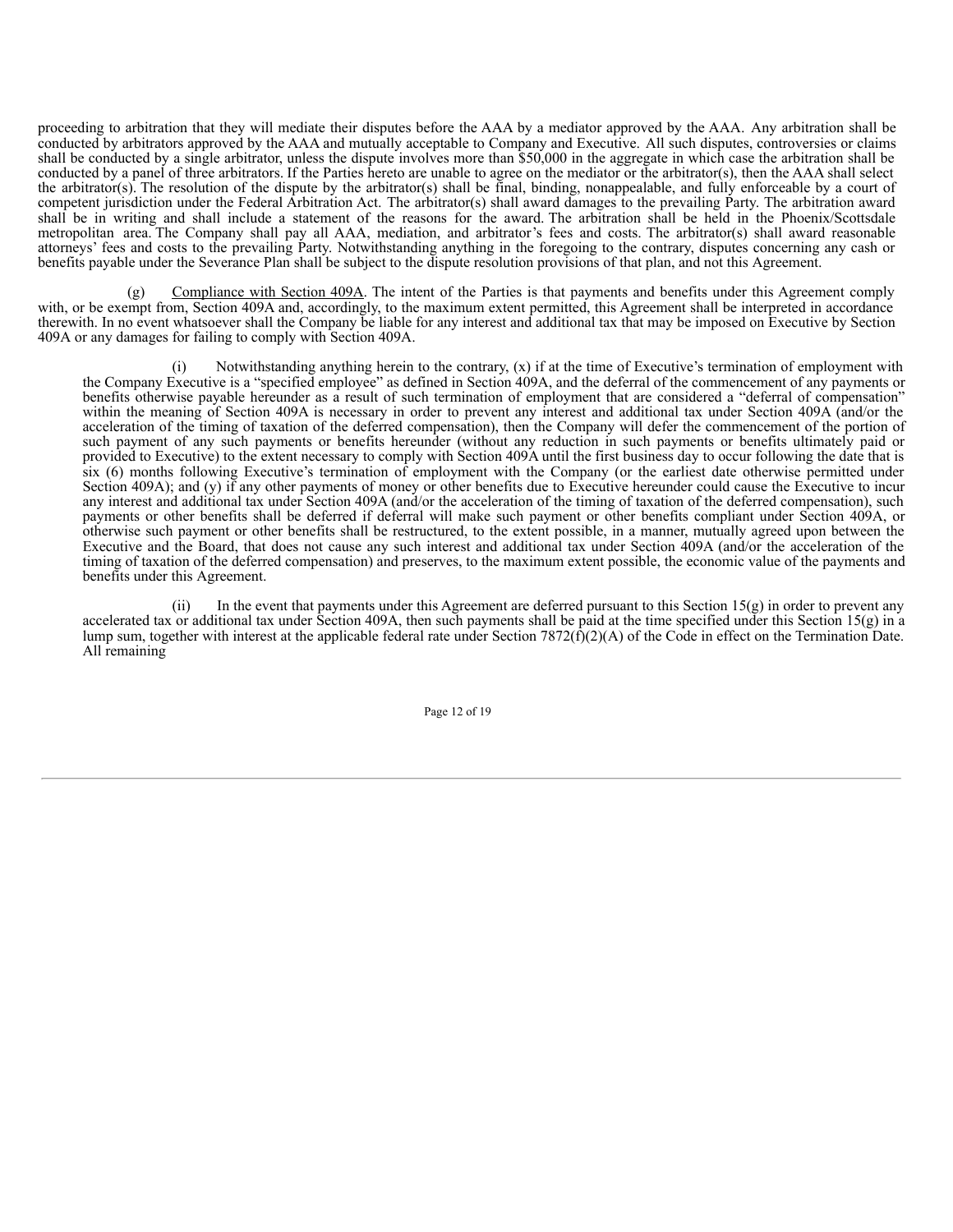payments due under this Agreement will be paid in accordance with the normal dates specified in this Agreement.

(iii) Notwithstanding anything to the contrary herein, a termination of employment shall not be deemed to have occurred for purposes of any provision of this Agreement providing for the payment of amounts or benefits upon or following a termination of employment unless such termination is also a "separation from service" within the meaning of Section 409A and, for purposes of any such provision of this Agreement, references to a "resignation," "termination," "termination of employment" or like terms shall mean separation from service.

(iv) Each payment made under this Agreement shall be considered separate payments and not one of a series of payments for purposes of Section 409A.

(v) Notwithstanding anything to the contrary herein, except to the extent any expense, reimbursement or in-kind benefit provided pursuant to this Agreement does not constitute a "deferral of compensation" within the meaning of Section 409A, (A) the amount of expenses eligible for reimbursement or in-kind benefits provided to Executive during any calendar year will not affect the amount of expenses eligible for reimbursement or in-kind benefits provided to Executive in any other calendar year; (B) the reimbursements for expenses for which Executive is entitled to be reimbursed shall be made on or before the last day of the calendar year following the calendar year in which the applicable expense is incurred; and (C) the right to payment or reimbursement or in-kind benefits hereunder may not be liquidated or exchanged for any other benefit.

(h) Severability of Invalid or Unenforceable Provisions. The invalidity or unenforceability of any provision or provisions of this Agreement shall not affect the validity or enforceability of any other provision of this Agreement, which shall remain in full force and effect.

(i) Advice of Counsel and Construction. Each Party acknowledges that such Party had the opportunity to be represented by counsel in the negotiation and execution of this Agreement. Accordingly, the rule of construction of contract language against the drafting Party is hereby waived by each Party.

Entire Agreement. The Stock Incentive Plan and the Severance Plan are hereby incorporated by reference into this Agreement. This Agreement, all Exhibits attached hereto, the Stock Incentive Plan and the Severance Plan constitute the entire agreement between the Parties as of the Effective Date and supersedes all previous agreements and understandings between the Parties with respect to the subject matter hereof.

(k) Withholding Taxes. The Company shall be entitled to withhold from any payment due to Executive hereunder any amounts required to be withheld by applicable tax laws or regulations.

Section Headings. The headings of the Sections hereof are provided for convenience only and are not to serve as a basis for interpretation or construction, and shall not constitute a part, of this Agreement.

(m) Cooperation. During the Term and at any time thereafter, Executive agrees to cooperate, at Company's expense, (i) with the Company in the defense of any legal matter involving any matter that arose during Executive's employment with the Company; and

Page 13 of 19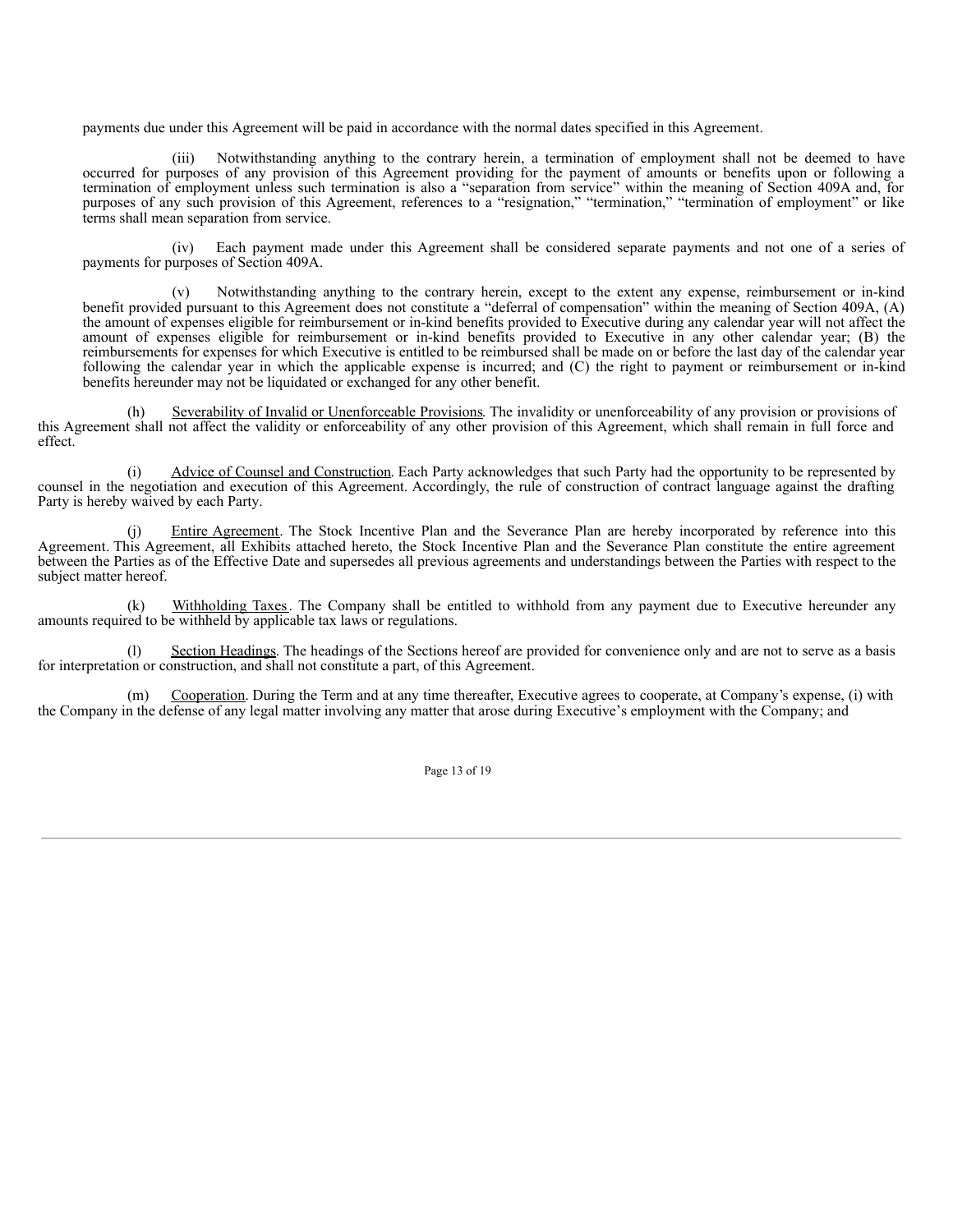<span id="page-51-0"></span>(ii) with all government authorities on matters pertaining to any investigation, litigation or administrative proceeding pertaining to the Company. The Company will reimburse Executive for any reasonable travel and out of pocket expenses incurred by Executive in providing such cooperation.

(n) Survival. Sections 6 through 12, inclusive, and Sections 14 and  $15(b)-(p)$ , inclusive, shall survive and continue in full force in accordance with their terms notwithstanding any termination of the Term or of Executive's employment with the Company.

(o) Counterparts. This Agreement may be executed in one or more counterparts, each of which shall be deemed to be an original but all of which together will constitute one and the same instrument.

(p) Recoupment/Clawback. Notwithstanding any other provisions in this Agreement to the contrary, any incentive-based compensation, or any other compensation, paid to Executive pursuant to this Agreement or any other agreement or arrangement with the Company or any of its affiliates, which may be subject to recovery under any law, government regulation, company policy or stock exchange listing requirement, will be subject to such deductions and clawback as may be required to be made pursuant to such law, government regulation, company policy or stock exchange listing requirement to the extent reasonably required by any such law, government regulation, company policy or stock exchange listing requirement, as determined by the Board in its sole and absolute discretion. For purposes of this Section 15(p), a "company policy" means any written company policy adopted by the Company that is made available to the Company's executive officers through electronic or any other means.

THIS AGREEMENT CONTAINS A BINDING ARBITRATION PROVISION WHICH MAY BE ENFORCED BY THE PARTIES.

[Remainder of page intentionally left blank – signatures appear on the following page]

Page 14 of 19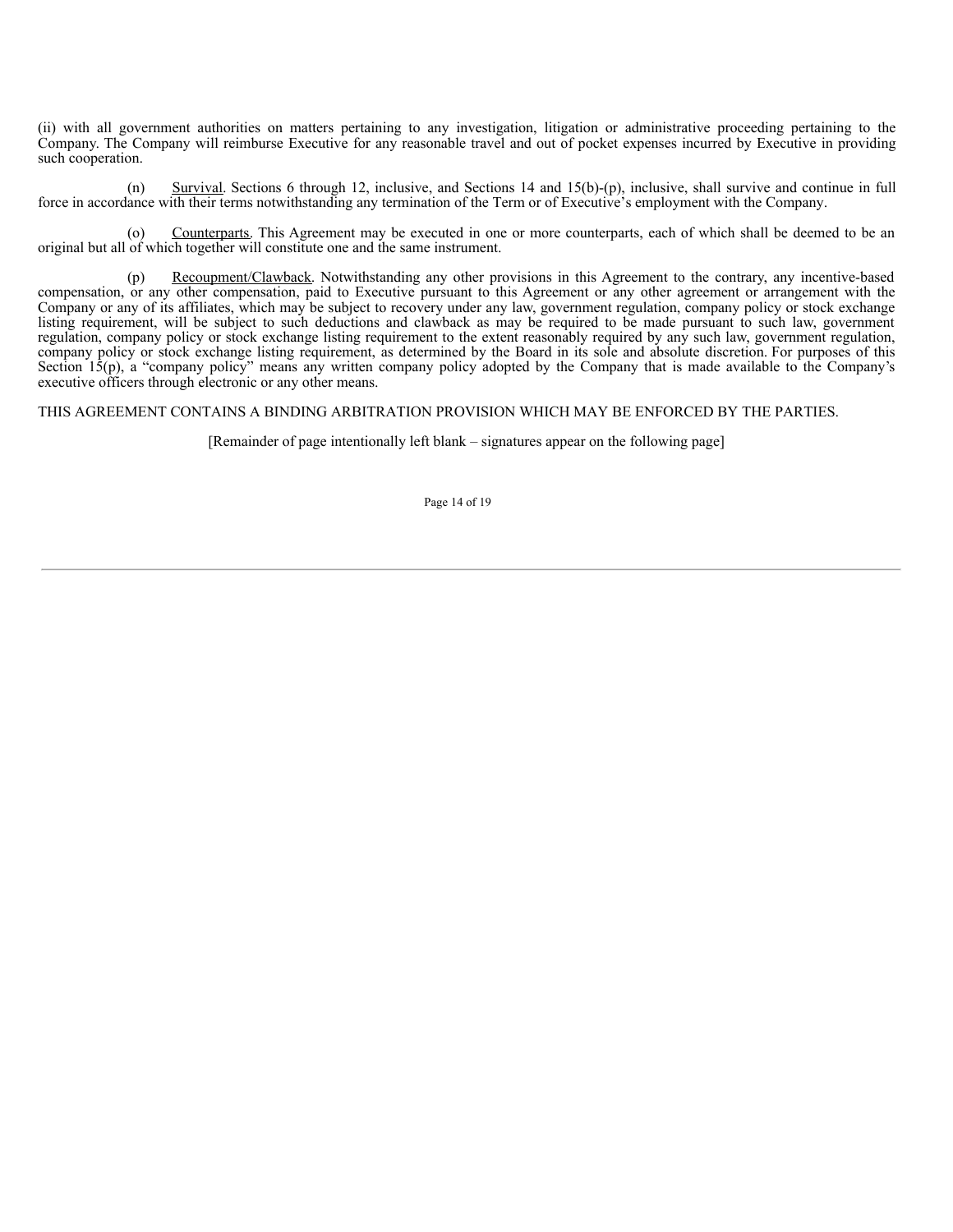The Parties have executed this Agreement as of the date first above written.

# **Company**

Meritage Homes Corporation

By: /s/ Phillippe Lord\_\_\_\_\_\_\_

Name: Phillippe Lord

Title: Chief Executive Officer

# **Executive**

/s/ Malissia Clinton

Malissia Clinton

Page 15 of 19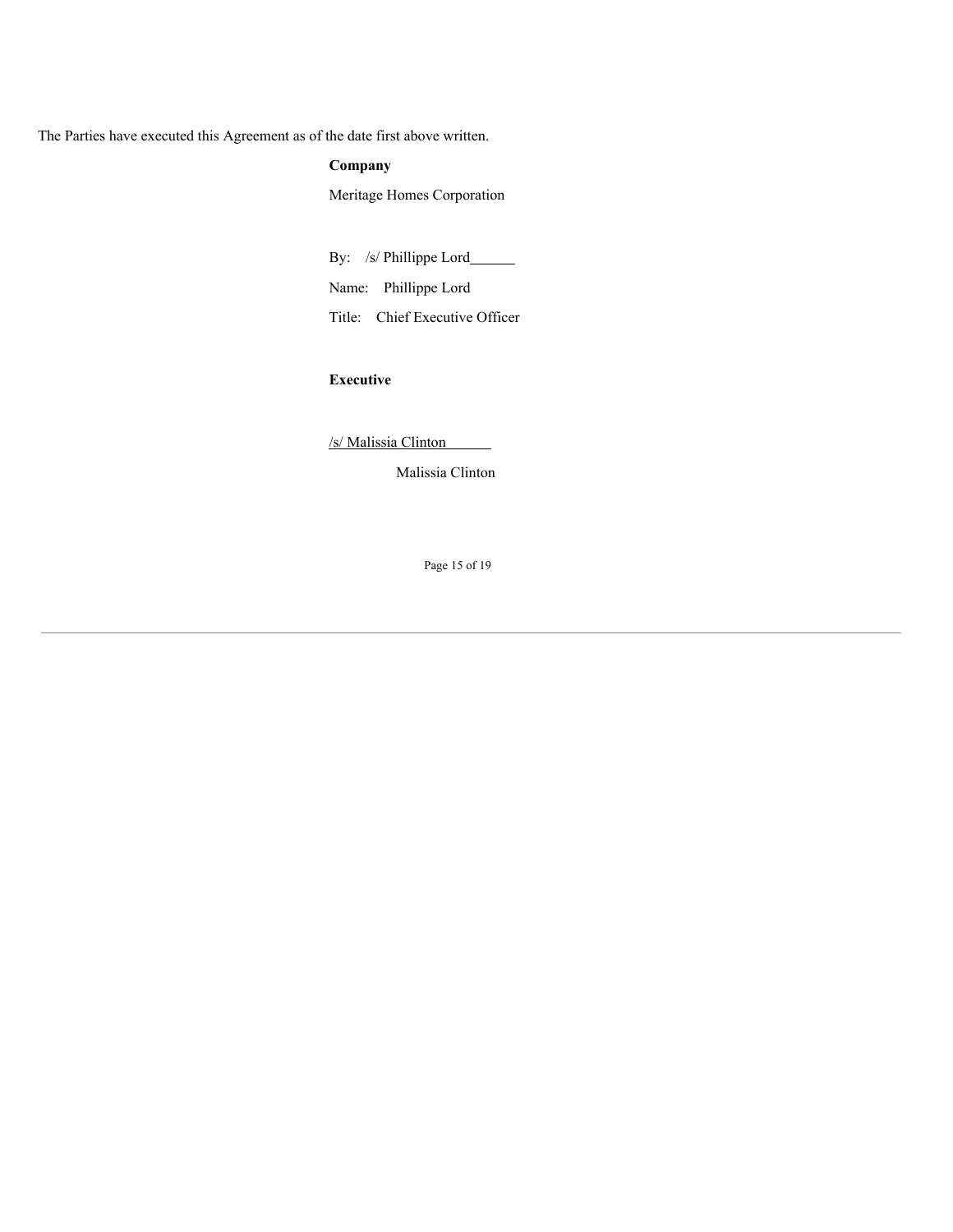# **EXHIBIT A**

# **DEFINED TERMS**

1. "Accrued Obligations" shall mean, at any point in time and except as expressly provided herein, any amounts to which the Executive is entitled to payment but have not yet been paid to Executive including, but not limited to, each of the following (but only to the extent such amounts are vested, earned or accrued at the time of payment): Base Salary, earned but unpaid incentive compensation amounts described in Sections 4(b) and 4(c) above, and any other payments, retention bonuses, entitlements or benefits vested, earned or accrued but unpaid under applicable benefit and compensation plans, programs and other arrangements with the Company and/or any of its subsidiaries, including payment of Accrued Obligations as such term is defined in the Severance Plan.

2. "Affiliate" of a Person shall mean any other Person that directly or indirectly controls, is controlled by, or is under common control with, such Person.

3. "Board" shall mean the Company's board of directors.

"Cause" shall mean the occurrence of one or more of the following: (i) Executive's malfeasance, willful, or gross misconduct, or willful dishonesty that materially harms the Company or its stockholders; (ii) Executive's conviction of a felony that is materially detrimental to the Company or its stockholders; (iii) Executive's conviction of, or entry of a plea *nolo contendere* to a felony that materially damages the Company's financial condition or reputation or to a crime involving fraud; (iv) Executive's material violation of the Company's Code of Ethics, including breach of duty of loyalty in connection with the Company's business; (v) Executive's willful failure to perform duties under this Agreement, after notice by the Board and an opportunity to cure; (vi) Executive's failure to reasonably cooperate with, or Executive's impedance or interference with, an investigation authorized by the Board; (vii) Executive's failure to follow a legal and proper Board directive, after notice by the Board and a 30 (thirty) day opportunity to cure; or (viii) Executive's willful misconduct or gross negligence pursuant to the Sarbanes-Oxley Act, if and to the extent such conduct triggers a restatement of the Company's financial results.

- 5. "Code" shall mean the Internal Revenue Code of 1986, as amended.
- 6. "Compensation Committee" shall mean the compensation committee of the Board.

"Confidential Information" shall mean any and all confidential, non-public, and/or proprietary knowledge, data or information of the Company, its affiliates, parents and subsidiaries, whether now existing or developed during Executive's employment. By way of illustration but not limitation, "Confidential Information" includes (a) trade secrets, inventions, mask works, ideas, processes, formulas, source and object codes, data, programs, other works of authorship, know-how, improvements, discoveries, developments, designs and techniques and any other proprietary technology and all proprietary rights therein (hereinafter collectively referred to as "Inventions"); (b) information regarding research, development, new products, marketing and selling, business plans, budgets and unpublished financial statements, licenses, prices and costs, margins, discounts, credit terms, pricing and billing policies, quoting procedures, methods of obtaining business, forecasts, future plans and potential strategies, financial projections and business strategies, operational plans, financing and capital-raising plans, activities and agreements, internal services and operational manuals, methods of

Exhibit A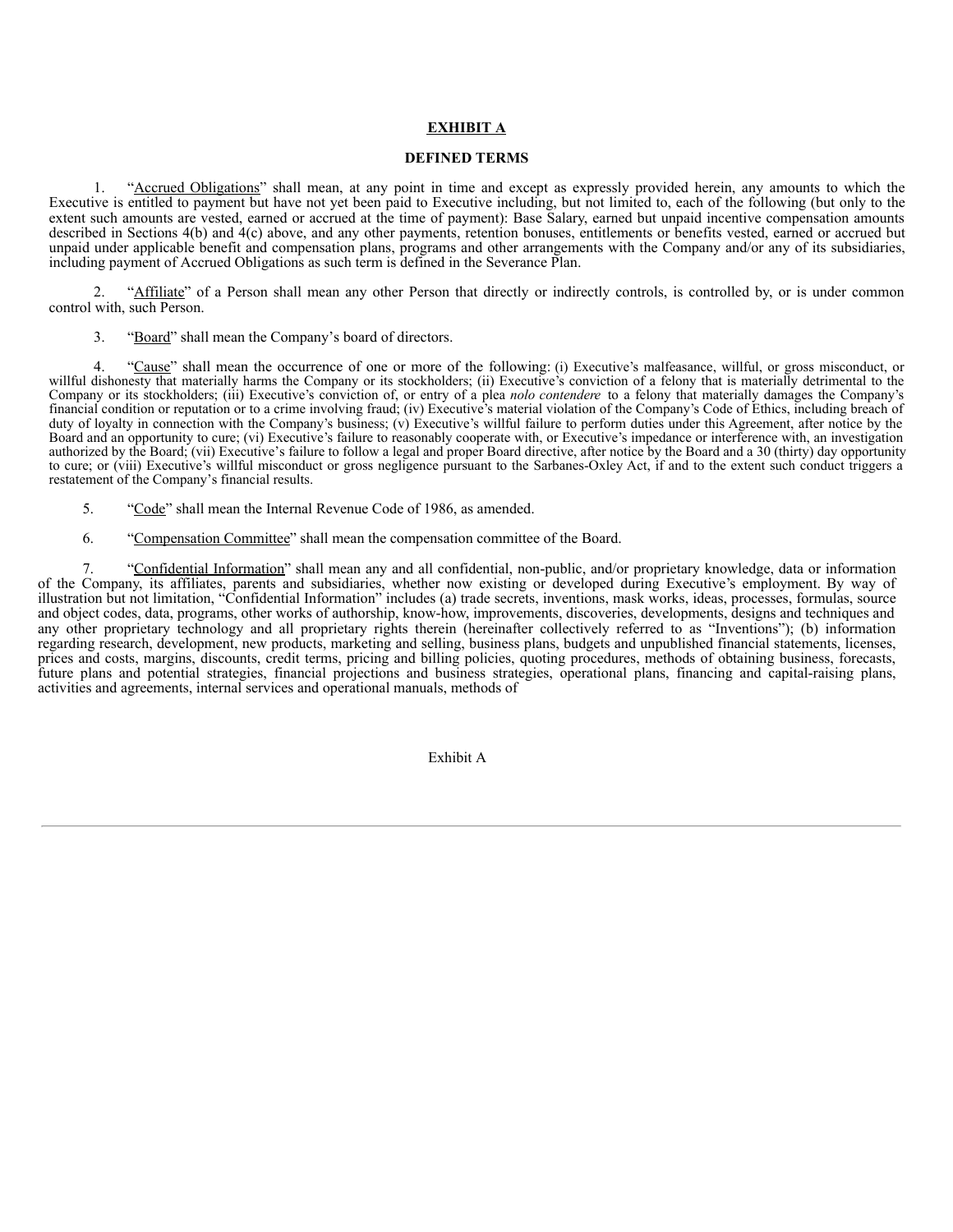conducting Company business, suppliers and supplier information, and purchasing; (c) information regarding customers and potential customers of the Company, including customer lists, names, representatives, their needs or desires with respect to the types of products or services offered by the Company, proposals, bids, contracts and their contents and parties, the type and quantity of products and services provided or sought to be provided to customers and potential customers of the Company and other non-public information relating to customers and potential customers; (d) information regarding any of the Company's business partners and their services, including names; representatives, proposals, bids, contracts and their contents and parties, the type and quantity of products and services received by the Company, and other non-public information relating to business partners; (e) information regarding personnel, employee lists, compensation, and employee skills; and (f) any other non-public information which a competitor of the Company could use to the competitive disadvantage of the Company. Notwithstanding the foregoing, Executive is free to use information which is generally known in the trade or industry through no breach of this agreement or other wrongful act or omission by Executive, and Executive is free to discuss the terms and conditions of Executive's employment with others and to use her own skill, knowledge, know-how and expertise to the extent permitted by law.

8. "Disability" means Executive has been unable to engage in any substantial gainful activity by reason of any medically determinable physical or mental impairment that can be expected to result in death or can be expected to last for a continuous period of not less than twelve (12) months. Whether Executive is Disabled shall be determined by a qualified medical provider selected by the Company. Alternatively, Executive will be deemed Disabled if determined to be totally disabled by the Social Security Administration. Termination of employment resulting from Disability may only be effected after at least thirty (30) days' written notice by the Company to Executive of Company's intention to terminate Executive's employment due to Disability. In the event that Executive resumes the performance of substantially all of his or her duties hereunder before his or her termination becomes effective, the notice of intent to terminate based on Disability will automatically be deemed to have been revoked. In conjunction with determining Disability for purposes of this Agreement, Executive hereby (i) consents to any such examinations, to be performed by a qualified medical provider selected by the Company and approved by the Executive (which approval shall not be unreasonably withheld), which are relevant to a determination of whether Executive has incurred a Disability; and (ii) agrees to furnish to the qualified medical provider selected by the Company such medical information as may be reasonably requested.

9. "Good Reason" shall have the meaning prescribed to such term under the Severance Plan.

10. "Restricted Business" shall mean (i) any business conducted by the Company or its affiliates during the Term that relates to or concerns (directly or indirectly) any Confidential Information provided to Executive or learned by Executive as a result of Executive's duties or assignments for the Company, and/or (ii) any business competitive with the business conducted by the Company or its affiliates during the Term that relates to or concerns (directly or indirectly) any Confidential Information provided to Executive or learned by Executive as a result of Executive's duties or assignments for Company. The geographic scope of the restriction contained in Section 7 is limited to those locations where, (1) during the twelve (12) month period preceding the Termination Date, either the Company operates or has provided products or services to customers or (2) as of the Termination Date, has initiated plans to, and is reasonably anticipated to, operate or provide products or services to customers, within the twelve (12) month period following the Termination Date.

> Exhibit A Page 2 of 3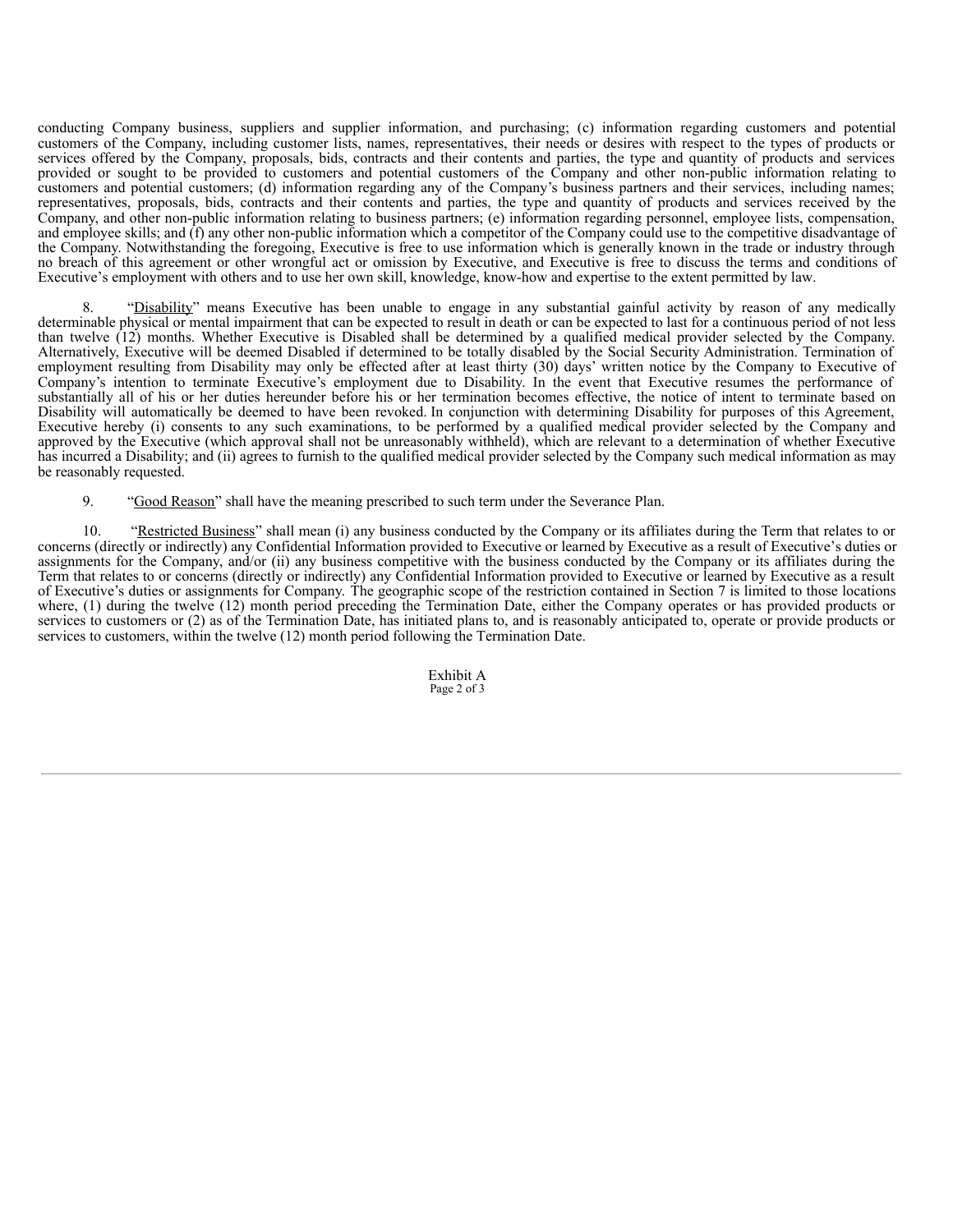11. "Severance Plan" shall mean that certain Meritage Homes Corporation Executive Severance Plan, as may be amended from time to time.

12. "Section 409A" shall mean Code section 409A together with all regulations and regulatory guidance promulgated thereunder, as amended from time to time.

Exhibit A Page 3 of 3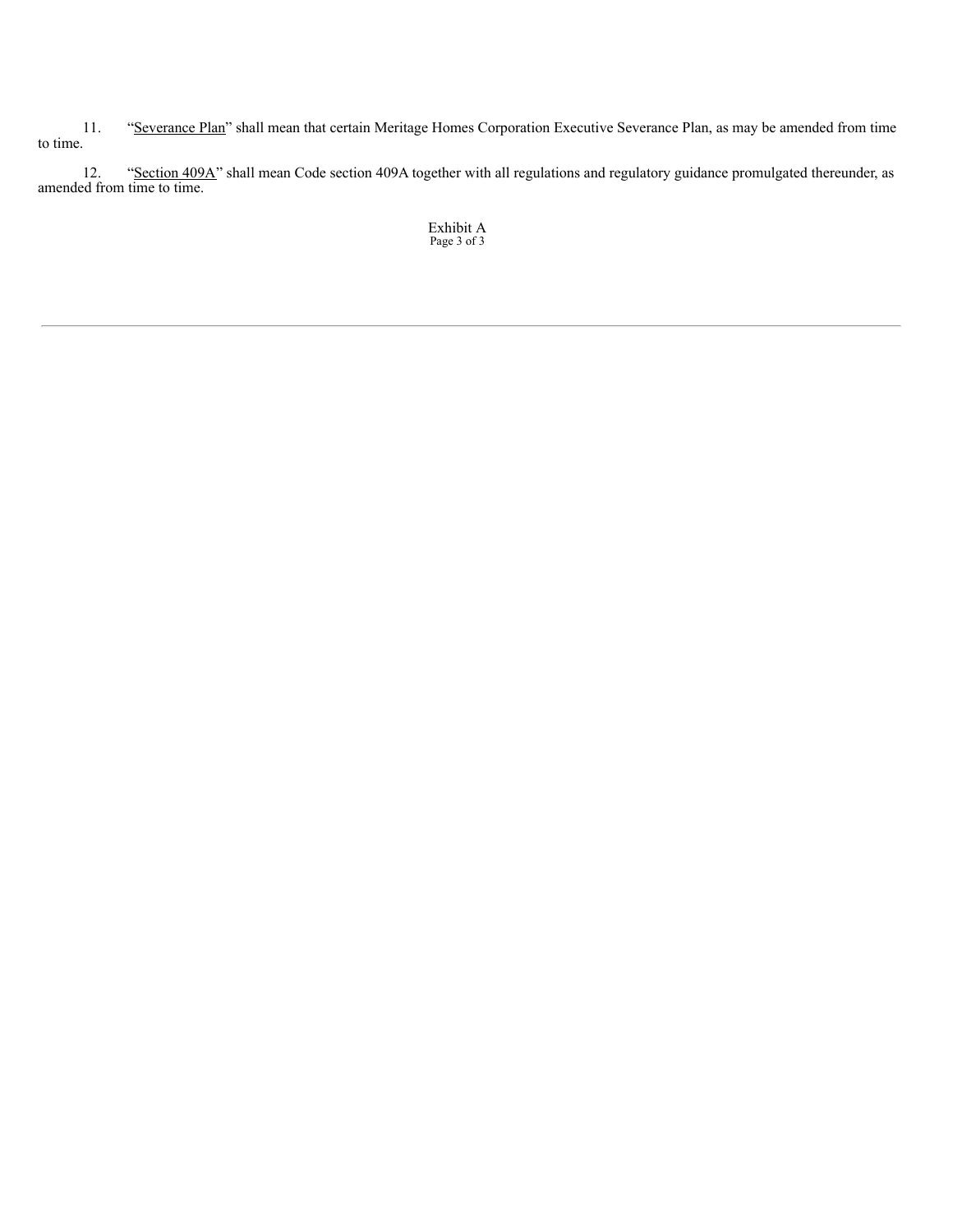# **EXHIBIT B**

# **ADDITIONAL COMPENSATION, BENEFITS AND OTHER PROVISIONS**

- A . Directors and Officers Liability Insurance; Indemnification. In the event of termination of Executive's employment, (i) Executive shall remain covered under the directors and officers liability insurance maintained by the Company in commercially reasonable amounts (as determined by the Board) to the same extent as executives of the Company; and (ii) Executive shall remain eligible for indemnification by the Company to the extent provided for in the Company by-laws in effect from time to time, provided that such indemnification shall not be less favorable than the indemnification provided for in the Company's by-laws in effect as of January 1, 2022.
- B . Supplemental Term Life and Disability Insurance. The Company shall provide Executive with term life insurance in the amount of three million dollars (\$3,000,000), or, at the Company's option, reimbursement of premiums paid by Executive for an individual term life policy acquired by Executive, up to a maximum premium reimbursement of ten thousand dollars (\$10,000) per calendar year. The Company will also provide Executive with supplemental disability insurance with monthly benefits of \$20,000 in the event of Executive's total disability (or reimburse Executive premiums paid for by Executive for an individual disability policy acquired by Executive). "Disability" for purposes of this paragraph will have the definition as set forth in the Executive's disability policy; provided that, in lieu of such disability benefit, the Executive may elect to receive any combination of disability and/or long term care benefit(s) so long as the Company's cost of such other benefit(s) does not exceed the Company's cost of a disability benefit providing for monthly benefits of \$20,000. Executive shall be responsible for all taxes related to the foregoing life insurance and disability insurance premiums; the Company will withhold taxes applicable to such payments. Any reimbursements under this paragraph shall be subject to the requirements set forth in Section  $5(d)$  of the Agreement.
- C. Financial Relocation Assistance. To assist with the relocation of the Executive and the Executive's family to the Phoenix/Scottsdale metro area, the Company shall provide financial relocation assistance to the Executive ("Relocation Assistance") as follows:
	- 1. A relocation bonus of one hundred twenty five thousand dollars (\$125,000) shall be paid to Executive in a single lump sum (reduced for applicable tax withholding as required by law) within the first two regular payroll dates following the Employment Commencement Date.
	- 2. Additionally, during 2023 the Company will provide Executive with up to fifty thousand dollars (\$50,000) to relocate furnishings and household goods from Executive's current primary residence in California to the Phoenix/Scottsdale metro area. Executive may utilize the Company's preferred relocation provider, or at Executive's discretion, Executive may use a relocation provider of Executive's choice. If Executive chooses her own relocation provider, Executive will be reimbursed for relocation expenses actually incurred by Executive, up to \$50,000; this reimbursement will be payable to Executive no earlier than January 1, 2023 and no later than December 31, 2023. Whether through the Company's preferred relocation provider or through reimbursement of expenses incurred, the maximum amount available under this subparagraph 2 will not exceed \$50,000 and no such relocation allowance or relocation expense reimbursement will be

Exhibit B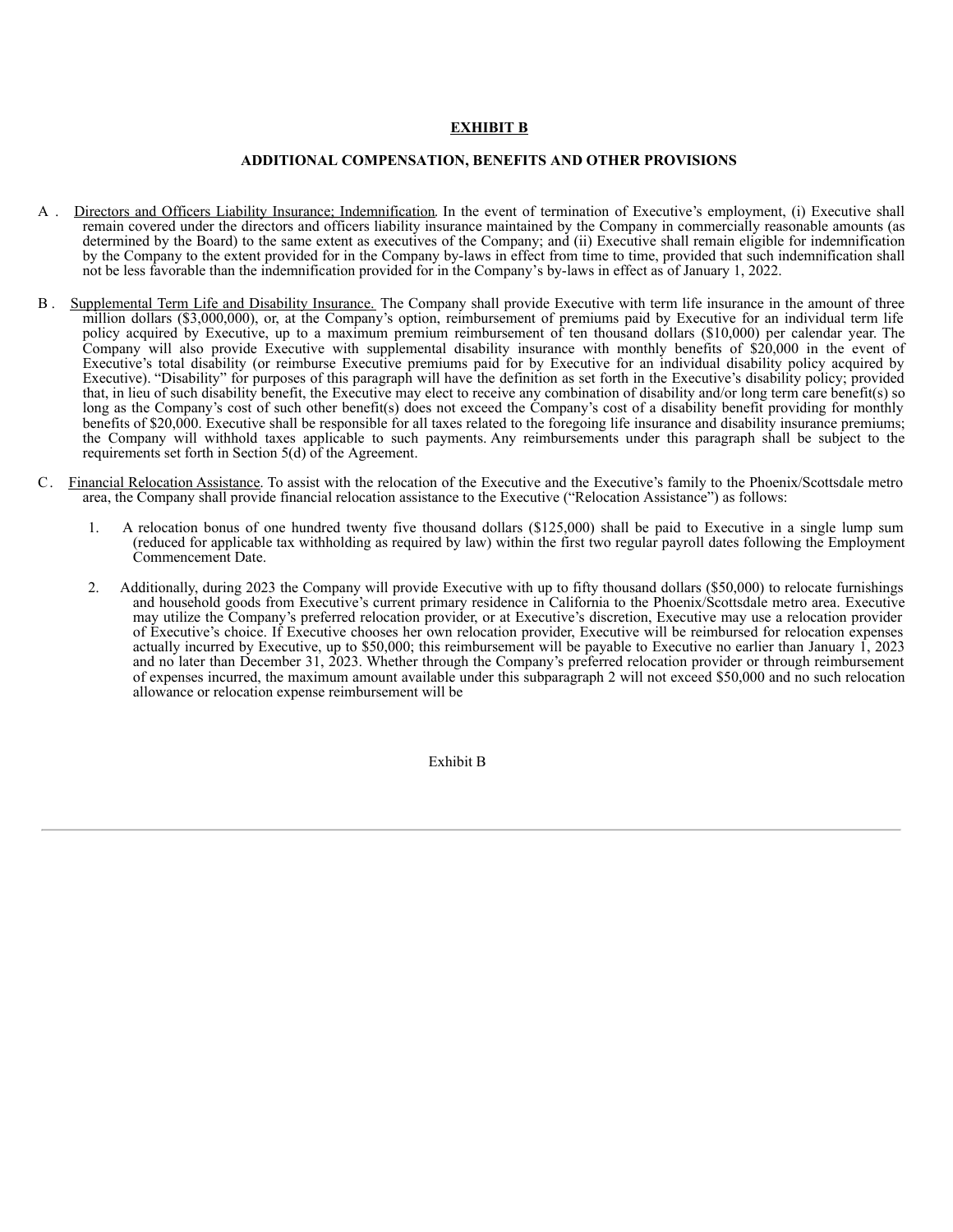payable to Executive prior to January 1, 2023 (for the avoidance of doubt, the relocation allowance or reimbursement actually provided to Executive will be taxable to Executive in 2023 and amounts actually paid to Executive will be reduced for applicable tax withholding as required by law).

- 3. Additionally, if Executive's employment with the Company is terminated prior to April 18, 2024, for any reason other than (a) Executive's death, (b) Executive's Disability, (c) Executive's involuntary termination by the Company without Cause, or (d) termination by Executive for Good Reason, Executive is required to repay, and hereby agrees to repay within ten (10) business days of Executive's Termination Date, Relocation Assistance previously paid to Executive under subparagraphs 1 and 2, above, as follows:
	- i. Where Executive's Termination Date occurs prior to April 18, 2023, Executive's repayment obligation is equal to one hundred percent (100%) of all Relocation Assistance previously provided to her.
	- ii. Where Executive's Termination Date occurs on or after April 18, 2023 but prior to April 18, 2024, Executive's repayment obligation is the prorated portion of the Relocation Assistance previously provided to her, based on calendar months of employment with the Company divided by twenty-four (24). For example, if termination occurs during the month of June 2024 (i.e., the Executive's 14<sup>th</sup> month of employment as measured from the Employment Commencement Date), Executive's repayment obligation would be the previously paid Relocation Assistance multiplied by  $41.67\%$  (= 10 / 24).
- D. Attorneys' Fees. The Company shall reimburse reasonable attorneys' fees incurred by Executive for drafting and reviewing this Agreement and all related documents within sixty (60) days after it is signed by the Parties, up to an amount not to exceed \$5,000. To be eligible for reimbursement, all requests for, and payment of, reimbursement under this paragraph D must occur within the timeframe set forth in Section 5(d) of the Agreement.

Exhibit B Page 2 of 2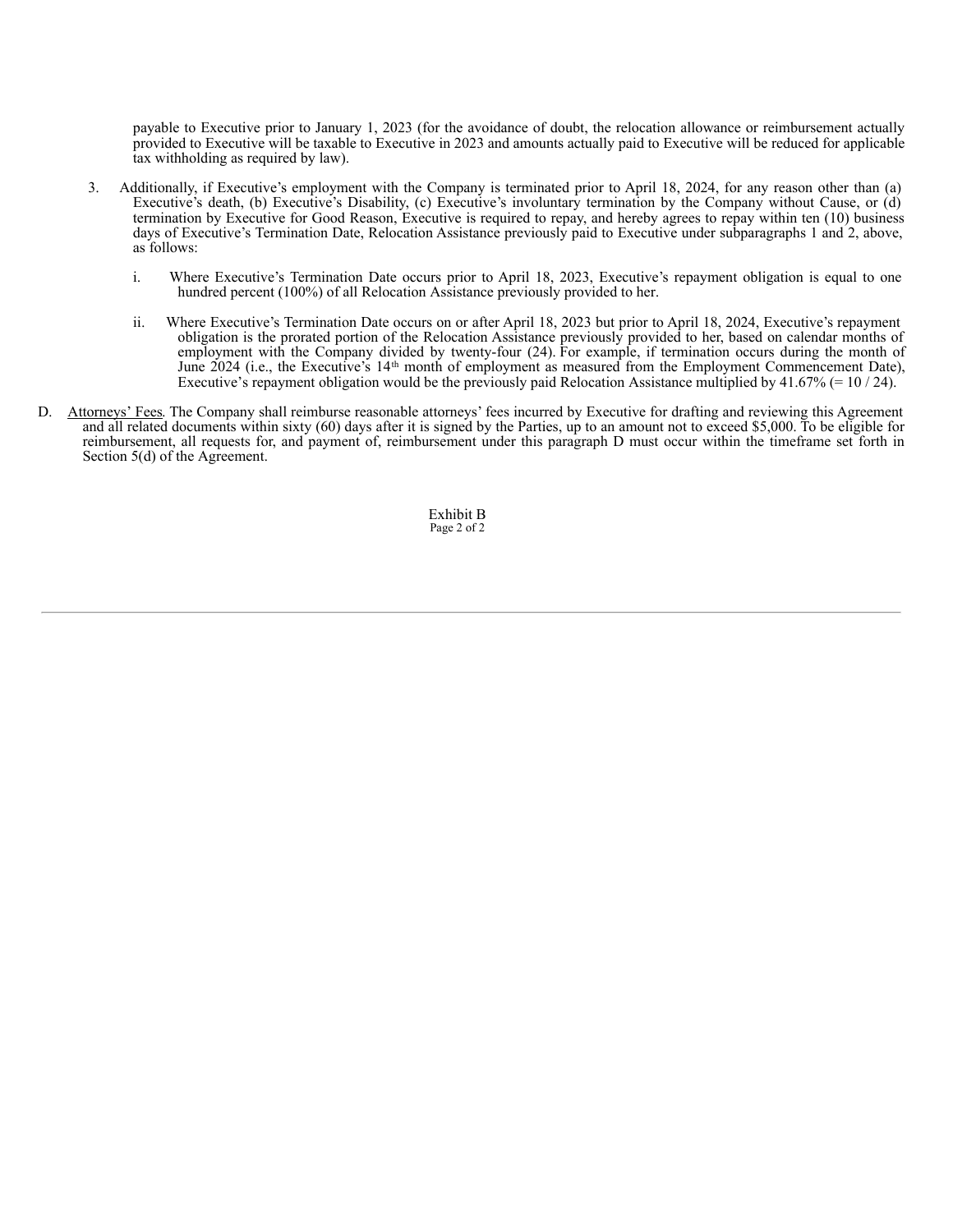# **EXHIBIT C**

## **BONUS**

- A . Bonus Opportunity. For each Performance Period, as defined in paragraph B below, Executive shall be entitled to A Bonus based on her Target Bonus, as set forth in paragraph C below, subject to the achievement of certain performance goals.
- B. Performance Period. For purposes of this Exhibit C, the Performance Period shall generally be the 12 month period beginning on January 1 of each calendar year during the Agreement Term and any Renewal Term.
- C . Target Bonus and Bonus. Executive's initial Target Bonus shall be five hundred fifteen thousand dollars (\$515,000) for the Performance Period ending December 31, 2022, and is subject to proration under paragraph E below to reflect Executive's employment with the Company starting on the Employment Commencement Date. For future Performance Periods during Executive's employment under this Agreement, the Executive's Target Bonus will remain at \$515,000, or such greater amount as may be provided in a written notice to the Executive from the Committee. Executive's Bonus that is payable for any Performance Period, if any, shall be an amount ranging from 0% to 200% of the Target Bonus (or such upper percentage limit as otherwise established in writing by the Committee), contingent upon the achievement of one or more performance goals established by the Committee for such Performance Period, as set forth in paragraph D.
- D. Performance Goals. No later than 90 days after the commencement of each Performance Period, the Committee shall, in its sole discretion, establish in writing one or more pre-established, objective performance goals for such Performance Period. Such performance goal(s) shall state, in terms of an objective formula or standard, the amount of the Target Bonus payable to Executive upon achievement of each such performance goal (or any specified threshold, intermediate, target, maximum or other level with respect thereto).
- E . Pro Rata Bonus. A pro rata Bonus, where applicable, shall be an amount equal to (1) the Bonus otherwise determined by the Committee based upon actual performance for the Performance Period in accordance with the foregoing provisions of this Exhibit C, multiplied by (2) a fraction, the numerator of which is the number of days that Executive is employed by the Company during the Performance Period, and the denominator of which is the total number of days in the Performance Period.
- F . Payment. Except as otherwise provided in the Agreement, any Bonus payable under this Exhibit C (including any pro rata Bonus determined under paragraph E) shall be paid in cash to Executive at the time(s) determined by the Committee in its reasonable discretion, provided that the Bonus shall be paid in its entirety no later than March 15 of the calendar year following the calendar year to which the payment relates.

Exhibit C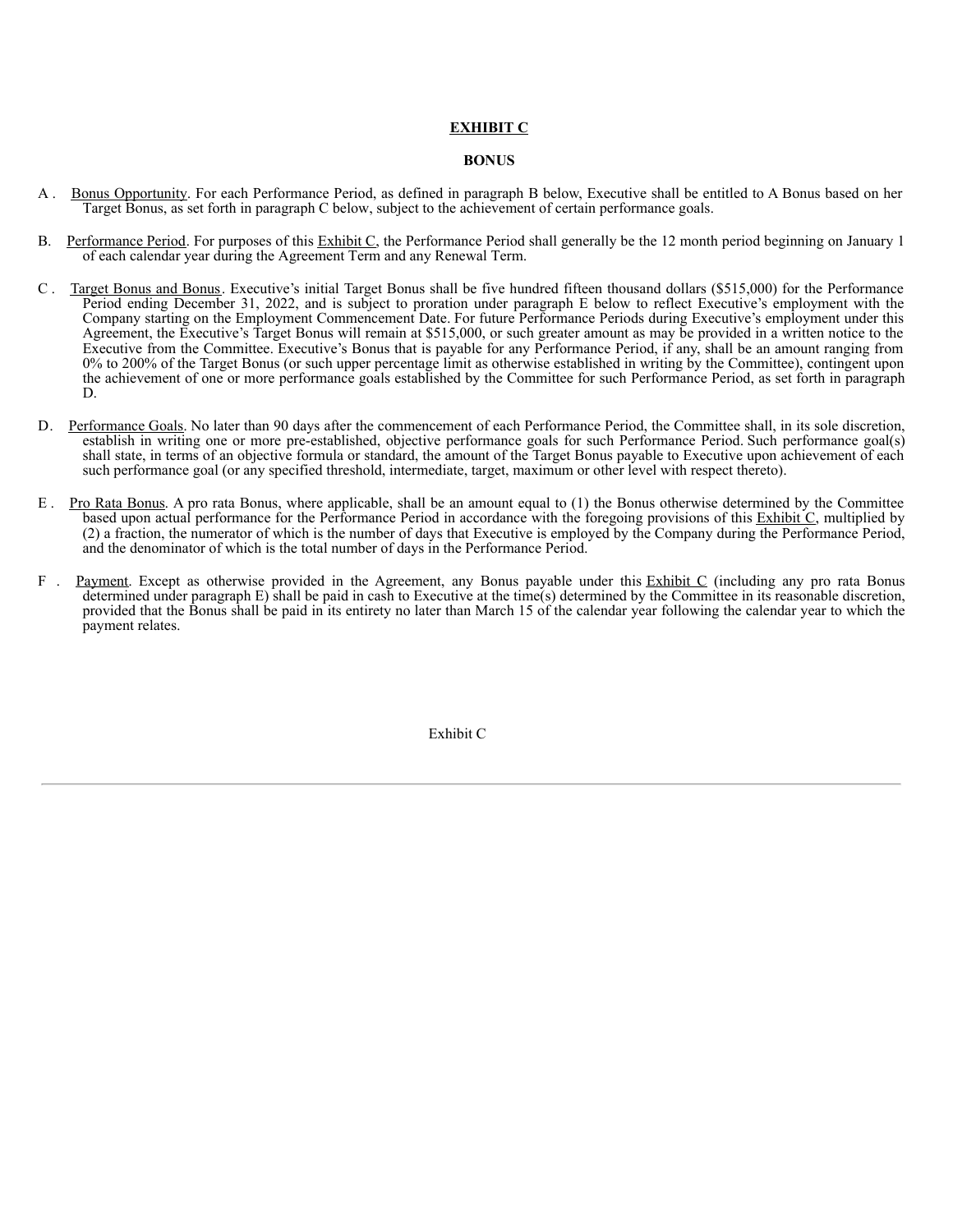# **EXHIBIT D**

## **PERFORMANCE SHARE AWARD**

- A. Performance Share Opportunity. For each Performance Period, as defined in paragraph B below, Executive shall be granted a Performance Share Award ("PSA") under the Stock Incentive Plan giving Executive the right to receive shares of common stock of the Company ("Shares"), based on a target specified in paragraph C below and subject to the achievement of certain performance goals. The vesting provisions of each PSA awarded hereunder shall be as provided in the actual award issued to the Executive evidencing the terms of the PSA.
- B. Performance Period. For purposes of this Exhibit D, the Performance Period shall be the three year period beginning on January 1 of each calendar year during the Initial Term and any Renewal Term.
- C. Shares. A target number of Shares with a fair market value on the date of grant, based on the closing price of the Company's stock on such date, of two hundred eighty nine thousand six hundred eighty seven dollars (\$289,687) shall be established for the PSA for the Performance Period beginning January 1, 2022. Thereafter, and subject to the approval of the Committee, a target number of Shares with a fair market value on the date of grant, based on the closing price of the Company's stock on such date, of a minimum of three hundred eighty six thousand two hundred fifty dollars (\$386,250) shall be established for the PSA for each Performance Period beginning on and after January 1, 2023, or such greater amount as may be provided in a written notice to the Executive from the Committee. The PSA that is payable for any Performance Period, if any, shall be an amount ranging from 0% to 150% of such target number of Shares, contingent upon the achievement of one or more performance goals established by the Committee for such Performance Period, as set forth in paragraph D. Notwithstanding the foregoing, the maximum number of shares deliverable pursuant to any PSA shall not exceed the maximum number of shares that could be granted during a calendar year under the Stock Incentive Plan.
- D. Performance Goals. No later than 90 days after the commencement of each Performance Period, the Committee shall, in its sole discretion, establish in writing one or more pre-established, objective performance goals for such Performance Period. Such performance goal(s) shall state, in terms of an objective formula or standard, the amount of the target number of Shares determined under paragraph C for such Performance Period payable to Executive upon achievement of each such performance goal (or any specified threshold, intermediate, target, maximum or other level with respect thereto).
- E . Stock Incentive Plan. This Exhibit D, subject to any action taken by the Committee pursuant thereto, shall be subject to the terms and conditions of the Stock Incentive Plan. If there is any conflict between the provisions of the Agreement or this Exhibit D and the Stock Incentive Plan or any award agreement, the Agreement or this  $\overline{\text{Exhibit D}}$  (as applicable) shall control.
- F. Vesting and Payment. Vesting of each PSA shall be as set forth in the award agreement underlying the PSA. Except as otherwise provided in the Agreement, any PSAs payable under this  $Exhibit D$  shall be settled by delivery of whole Shares to Executive at the time(s) determined by the Committee in its reasonable discretion, provided that such Shares shall be delivered (and such cash, if any, shall be paid) no later than March 15 of the calendar year following the Performance Period to which the payment relates.

Exhibit D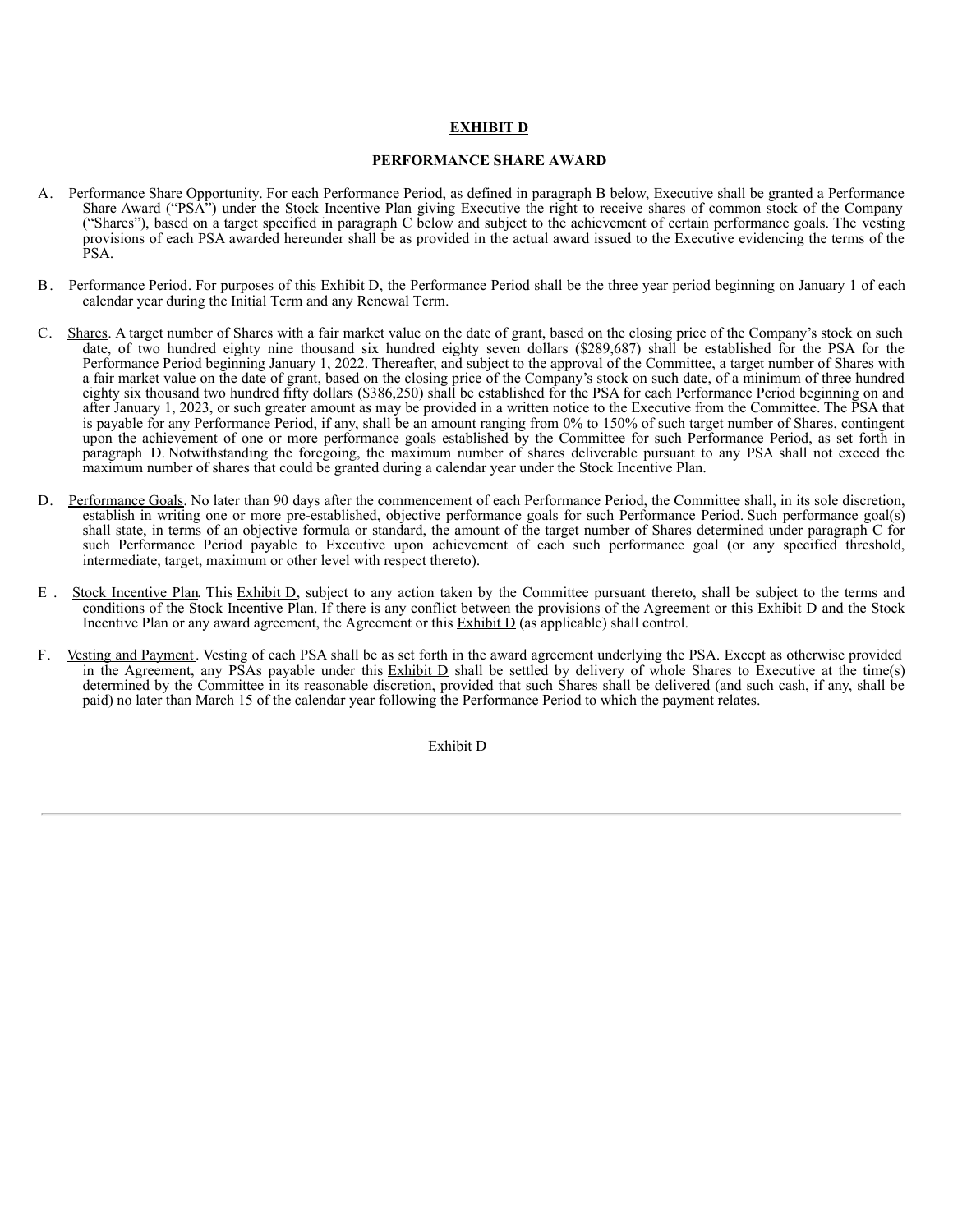However, for the initial PSA award, Shares shall be delivered no earlier than the three (3) year period after the date the RSU award is granted.

G . Performance-Based Restricted Stock Units. The Company may grant Executive performance based restricted stock units in lieu of the PSAs; provided, however, that such restricted stock units shall be on the same terms and conditions as the PSAs and the provisions herein and in the Agreement with respect to PSAs shall apply to the performance based restricted stock units.

> Exhibit D Page 2 of 2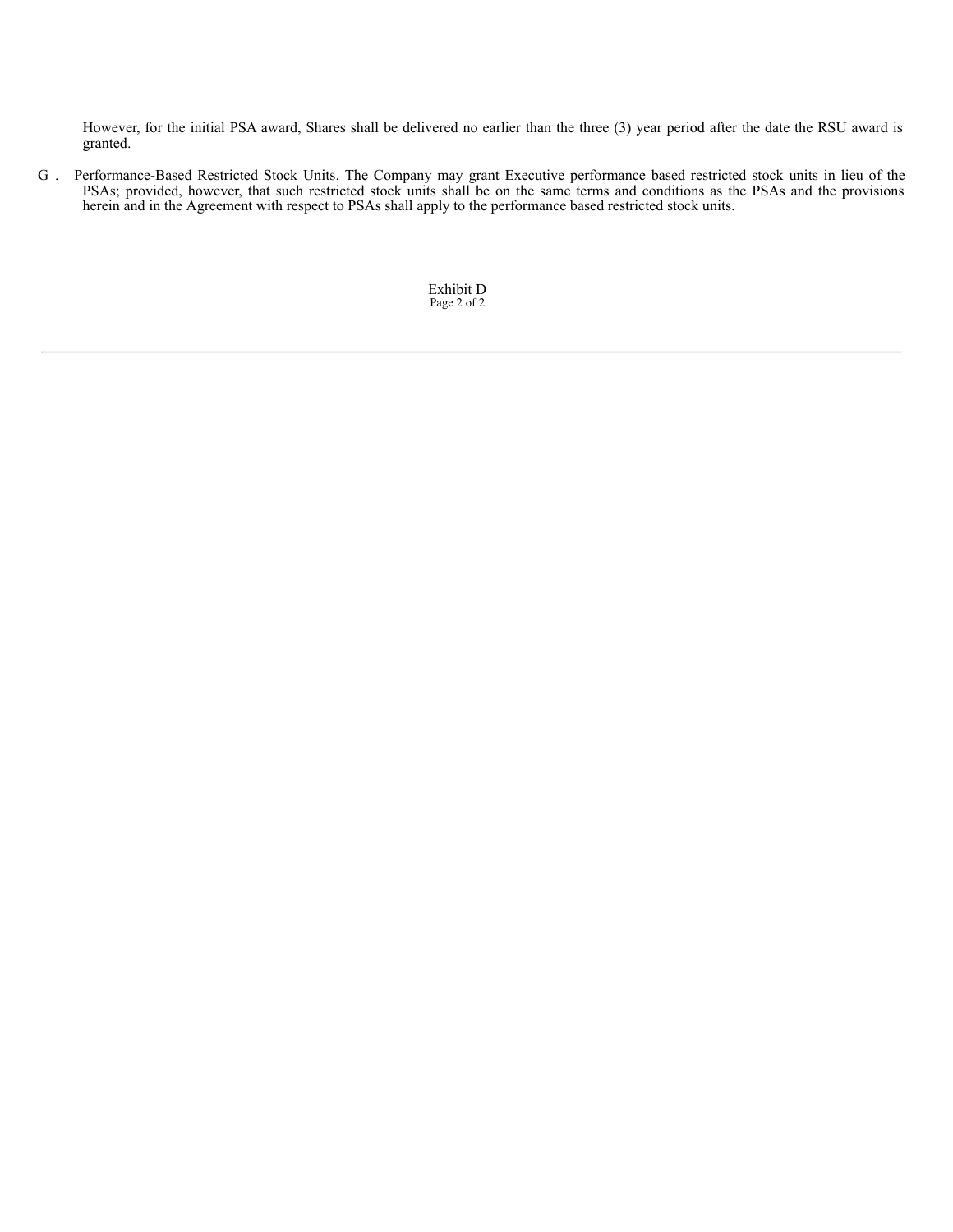# **EXHIBIT E**

# **RESTRICTED STOCK UNIT AWARD**

- A. Restricted Stock Unit. For each Performance Period beginning on and after January 1, 2022, as defined in paragraph C below, and subject to the approval of the Committee, Executive shall be granted a Restricted Stock Unit Award ("RSU") under the Stock Incentive Plan giving Executive the right to receive shares of common stock of the Company ("Shares") with a fair market value on the date of grant, based on the closing price of the Company's stock on such date, of two hundred eighty nine thousand six hundred eighty seven dollars (\$289,687). In each subsequent calendar year, and subject to the approval of the Committee, Executive shall be granted an RSU giving Executive the right to receive shares of common stock of the Company ("Shares") with a fair market value on the date of grant, based on the closing price of the Company's stock on such date, of three hundred eighty six thousand two hundred fifty dollars (\$386,250), or such greater amount as may be provided in a written notice to the Executive from the Committee. Notwithstanding the foregoing, the maximum number of Shares deliverable pursuant to any RSU shall not exceed the maximum number of Shares that could be granted during a calendar year under the Stock Incentive Plan, reduced by the maximum number of shares deliverable pursuant to a PSA granted under Exhibit  $\overrightarrow{D}$  during the same calendar year. The vesting provisions of each RSU awarded hereunder shall be as provided in the actual award issued to the Executive evidencing the terms of the RSU.
- B . Vesting Period . For purposes of this Exhibit E, the Vesting Period for an RSU award shall be the three (3) year period beginning on the date an RSU award is granted.
- C. Performance Period. For purposes of this  $\frac{Exhibit E}{E}$ , the Performance Period for an RSU award shall be the three (3) year period beginning on January 1 of each calendar year during the Agreement Term and any Renewal Term.
- D . Performance Goals. No later than ninety (90) days after the commencement of each Performance Period, the Committee may, in its sole discretion, establish in writing one or more preestablished, objective performance goals for such Performance Period. Such performance goal(s) shall state, in terms of an objective formula or standard, the amount of the target number of Shares determined for such Performance Period payable to Executive upon achievement of each such performance goal (or any specified threshold, intermediate, target, maximum or other level with respect thereto).
- E. Stock Incentive Plan. This Exhibit E shall be subject to the terms and conditions of, the Stock Incentive Plan. If there is any conflict between the provisions of the Agreement or this Exhibit E and the Stock Incentive Plan or any RSU award agreement, the Agreement or this Exhibit  $E$  (as applicable) shall control.
- F. Vesting and Payment. Vesting of each RSU shall be as set forth in the award agreement underlying the RSU. Except as otherwise provided in the Agreement, any RSUs which become fully vested and nonforfeitable under paragraph C of this Exhibit E shall be settled by delivery of whole Shares to Executive within 60 (sixty) days after the date those Shares become vested. Notwithstanding anything in this Exhibit  $E$  to the contrary, if the 60 day payment distribution period spans two calendar years, the payment to which Executive is entitled under this paragraph  $E$  shall be made in the second calendar year.

Exhibit E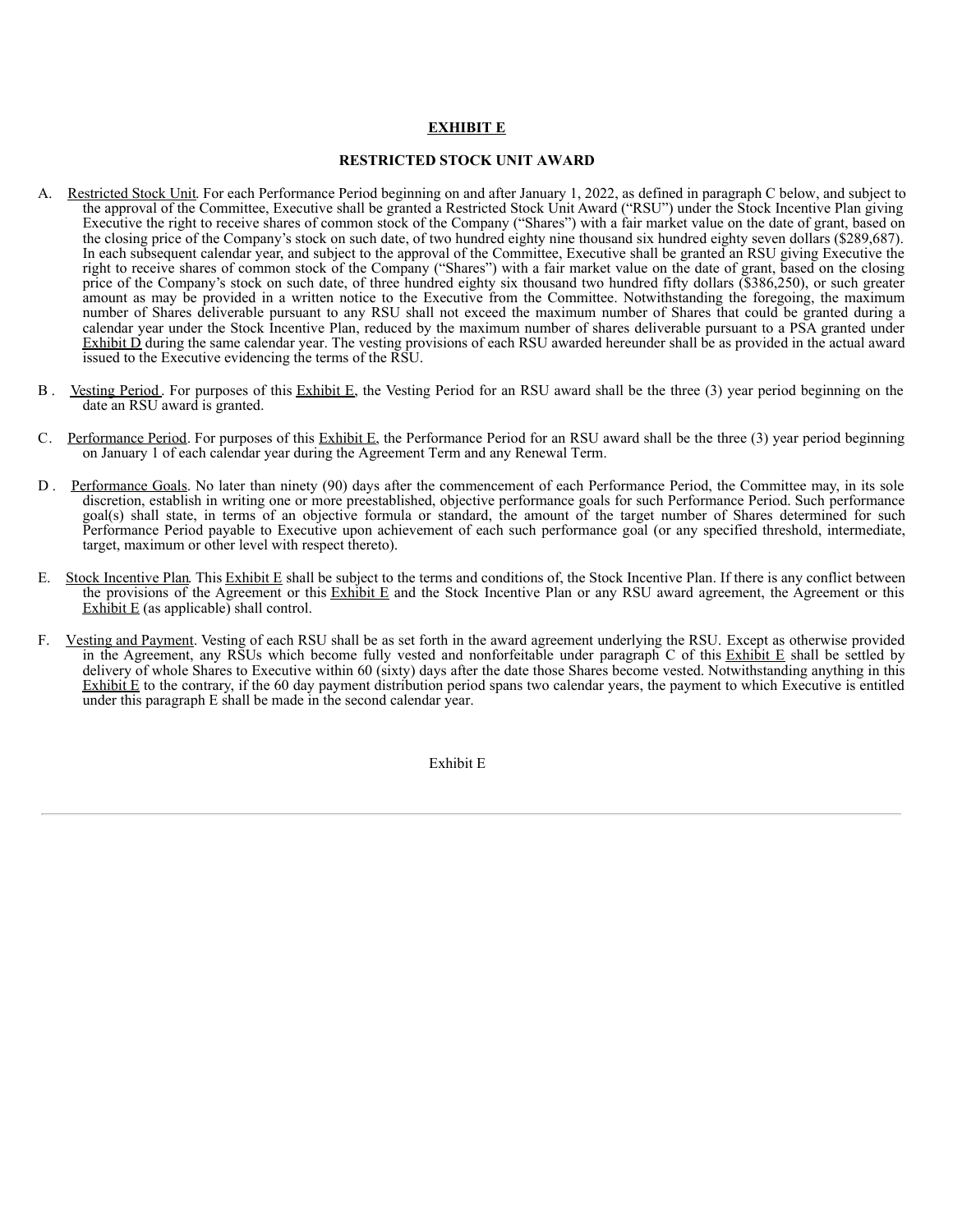### **EXHIBIT F**

# **FORM OF RELEASE OF CLAIMS**

This Release of Claims ("Agreement") is made and entered into by Malissia Clinton ("Employee") on the date set forth below.

WHEREAS, Employee and Meritage Homes Corporation, Inc. (the "Company") entered into an Employment Agreement dated [date of agreement] ("Employment Agreement"); and

WHEREAS, Employee is a participant in that certain Meritage Homes Corporation Executive Severance Plan (the "Severance Plan"); and

WHEREAS, pursuant to the terms of the Employment Agreement and the Severance Plan, Employee agreed to execute and deliver Company a written waiver and general release agreement as a condition precedent to her right to receive certain amounts under the Employment Agreement and/or Severance Plan;

NOW, THEREFORE, in consideration of the promises and payments set forth in the Employment Agreement and the Severance Plan, Employee agrees as follows:

1 . **Meaning of "Released Parties":** The term Released Parties, as used throughout this Agreement, includes the Company and all of its past, present, and future shareholders, parents, subsidiaries, and affiliates, joint venturers, and other current or former related entities thereof, and all of the past, present, and future officers, directors, employees, agents, insurers, legal counsel, and successors and assigns of said entities.

2 . **Employee's Release of Claims:** Subject to Paragraph 4 of this Agreement, Employee, on behalf of herself, her spouse (if any), representatives, agents, heirs, trusts and assigns, hereby unconditionally and irrevocably releases Released Parties to the maximum extent permitted by law, from any and all claims, debts, obligations, demands, judgments, or causes of action of any kind whatsoever, whether known or unknown that Employee has or may have had prior to the Effective Date of this Agreement (as defined in Paragraph 3(f) below) for any action or omission by Released Parties and/or due to any matter whatsoever relating to Employee's employment or cessation of employment with the Company. Without limiting in any way the foregoing general release, this release specifically includes the following:

a. All claims and causes of action arising under the following laws, as amended: Section 1981 of the Civil Rights Act of 1866; Title VII of the Civil Rights Act; the Americans with Disabilities Act; the Federal Family and Medical Leave Act; the Worker Adjustment and Retraining Notification Act; the National Labor Relations Act; the Labor Management Relations Act; the Fair Credit Reporting Act; the Employee Retirement Income Security Act of 1974; the Genetic Information Nondiscrimination Act of 2008; the Health Insurance Portability and Accountability Act; the Occupational and Safety Health Act; the Equal Pay Act; Executive Orders 11246 and 11141; the Consolidated Omnibus Budget Reconciliation Act of 1986; the Rehabilitation Act of 1973; the Electronic Communications Privacy Act of 1986 (including the Stored Communications Act); the Arizona Wage Statute, A.R.S. § 23-350, *et seq*., the Arizona Civil Rights Act, the Arizona Employment Protection Act, and the Arizona Constitution; and

b. All claims and causes of action arising under any other federal, state or local law, regulation or ordinance, including for employment discrimination on any basis, hostile working environment, retaliation, wrongful discharge, retaliatory discharge, constructive discharge,

Exhibit F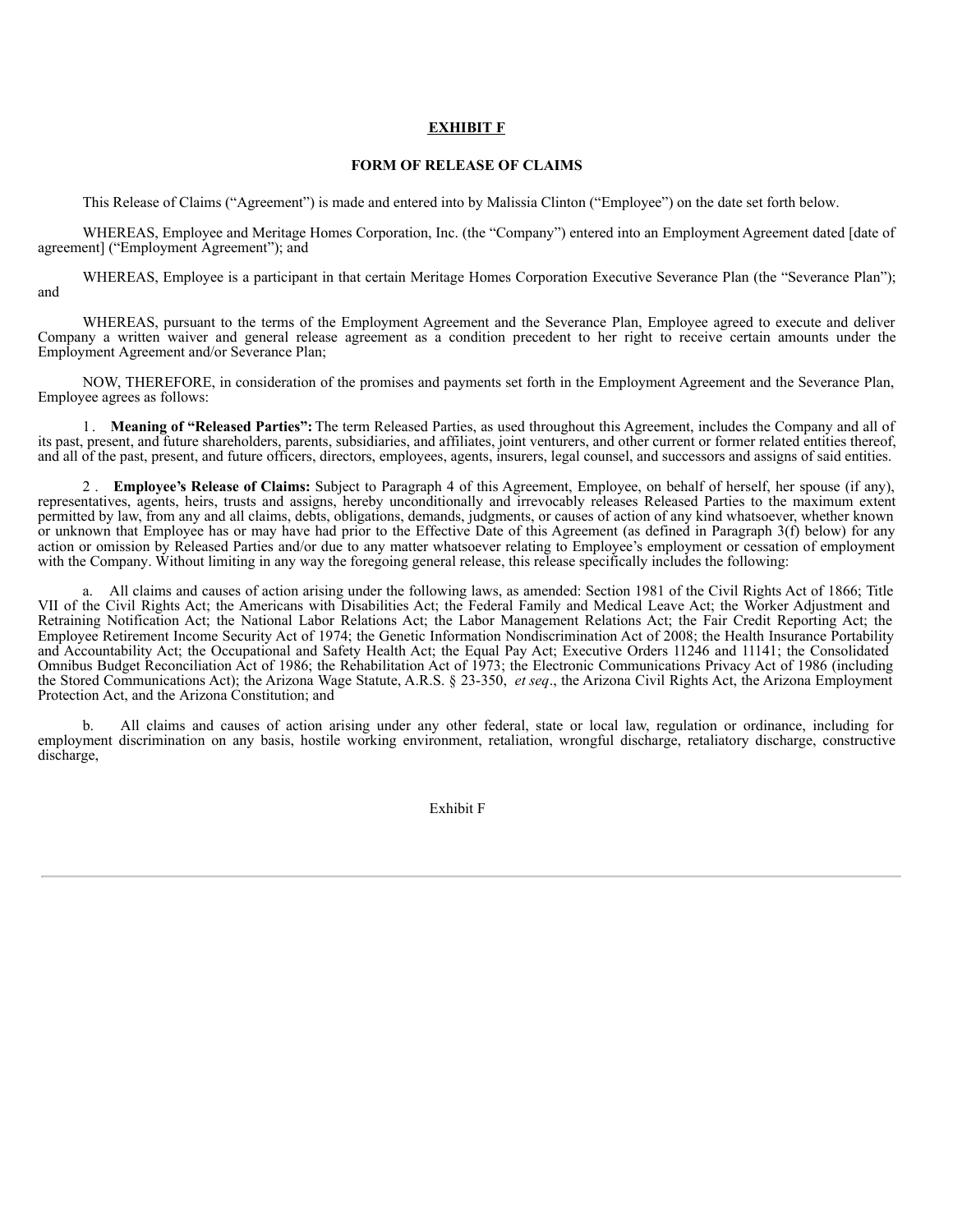unsafe working conditions, breach of express or implied contract, breach of collective bargaining agreement, breach of implied covenant of good faith and fair dealing, fraud, detrimental reliance, promissory estoppel, defamation, negligence, negligent or intentional misrepresentation, invasion of privacy, interference with economic gain or contractual relations, and intentional and negligent infliction of emotional distress or "outrage"; and

c. All claims and causes of action by the Employee that Released Parties have acted unlawfully or improperly in any manner whatsoever.

3 . **Age Discrimination in Employment Act; Older Workers Benefit Protection Act of 1990:** In addition to the general release in Paragraph 2 of this Agreement, the Employee is waiving and releasing any and all claims against Released Parties under the Age Discrimination and Employment Act ("ADEA") that arose at any time during the Employee's employment with the Company, up to and including her last day of employment. This Agreement is subject to the terms of the Older Workers Benefit Protection Act of 1990 ("OWBPA"). The OWBPA provides that an individual cannot waive a right or claim under the ADEA unless the waiver is knowing and voluntary. Pursuant to the terms of the OWBPA, the Employee acknowledges and agrees that the Employee has been provided a copy of this Agreement, has signed this Agreement voluntarily, and with full knowledge of its consequences. In addition, the Employee hereby acknowledges and agrees as follows:

a. This Agreement has been written in a manner that is calculated to be understood, and is understood, by the Employee;

b. The release provisions of this Agreement apply to any rights the Employee may have under the ADEA up to the date of this Agreement;

c. The release provisions of this Agreement do not apply to any rights or claims the Employee may have under the ADEA that arise after the date she signs this Agreement;

d. The Employee has been advised that she should consult with an attorney prior to signing this Agreement;

e. The Employee has been provided a period of twenty-one (21) calendar days (the "Review Period") from her last day of employment with the Company to consider this Agreement. The Employee may, but is not required to, accept and sign this Agreement before the expiration of the Review Period, but no earlier than her last day of employment with the Company. If the Employee signs this Agreement before the expiration of the Review Period, the Employee agrees that she is knowingly and expressly waiving the time-period;

f. For a period of seven (7) calendar days following her signing of this Agreement, the Employee may revoke this Agreement by providing written notice of any such revocation to Chief People Officer, on or before the seventh day after the Employee signs the Agreement. This Agreement shall become "effective" on the eighth calendar day after the Employee signs it if it has not been revoked during the seven (7) day revocation period (the "Effective Date");

g. Pursuant to the Severance Plan, payment of any severance benefits under the Severance Plan is conditioned on the execution of this Agreement within the Review Period and the running of the revocation period described in 3(f) ("Revocation Period"); and

h. The Employee may not sign this Agreement until after her last day of employment with the Company and the Agreement shall not be effective if the Employee executes the Agreement prior to such date.

> Exhibit F Page 2 of 5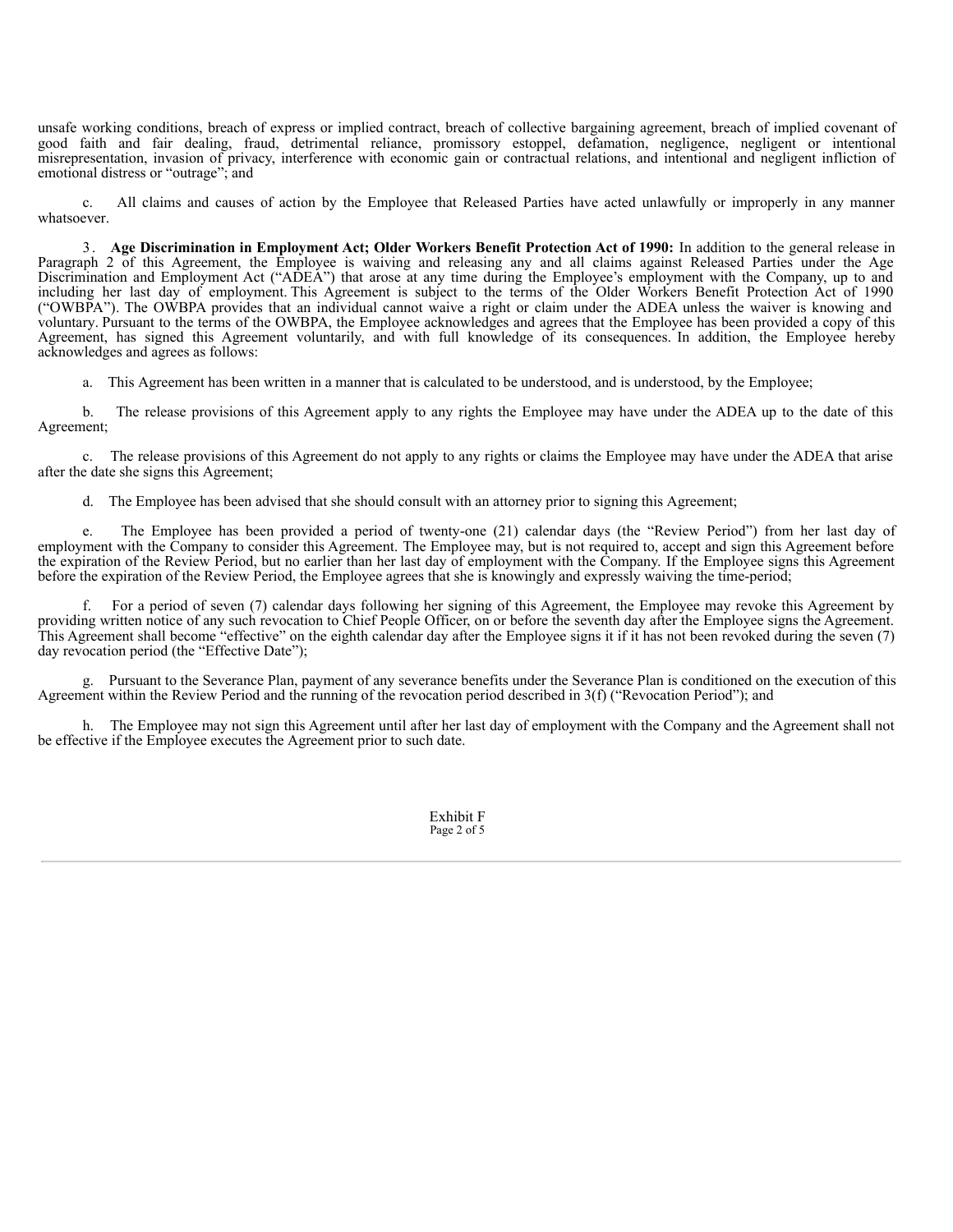4 . **Protected Rights:** The Employee understands that nothing contained in this Agreement shall be construed to prohibit her from filing a charge with or participating in an investigation or proceeding conducted by the Equal Employment Opportunity Commission, the National Labor Relations Board, or any state or federal agency. The Employee understands that she has waived and released any and all claims for money damages and equitable relief that the Employee may recover from Released Parties pursuant to the filing or prosecution of any administrative charge against Released Parties, or any resulting civil proceeding or lawsuit brought on her behalf for the recovery of such relief, and which arises out of the matters that are and may be released or waived by this Agreement. The Employee also understands, however, that this Agreement does not limit her ability to communicate with any government agencies or otherwise participate in any investigation or proceeding that may be conducted by any government agency, including providing documents or other information, without notice to the Company. This Agreement also does not limit the Employee's right to receive an award for information provided to any government agencies.

5. **Pension Plan:** This Agreement shall not affect any vested rights the Employee has under an ERISA pension benefit plan(s).

6. **Medicare:** The Employee affirms, covenants, and warrants she is not a Medicare beneficiary and is not currently receiving, has not received in the past, will not have received at the time of payment pursuant to this Agreement, is not entitled to, is not eligible for, and has not applied for or sought Social Security Disability or Medicare benefits. In the event any statement in the preceding sentence is incorrect (for example, but not limited to, if the Employee is a Medicare beneficiary, etc.), the following sentences (i.e., the remaining sentences of this paragraph) apply. The Employee affirms, covenants, and warrants she has made no claim for illness or injury against, nor is she aware of any facts supporting any claim against, the Released Parties under which Released Parties could be liable for medical expenses incurred by the Employee before or after the execution of this agreement. Furthermore, the Employee is aware of no medical expenses which Medicare has paid and for which Released Parties are or could be liable now or in the future. The Employee agrees and affirms that, to the best of her knowledge, no liens of any governmental entities, including those for Medicare conditional payments, exist. The Employee will indemnify, defend, and hold Released Parties harmless from Medicare claims, liens, damages, conditional payments, and rights to payment, if any, including attorneys' fees, and the Employee further agrees to waive any and all future private causes of action for damages pursuant to 42 U.S.C.  $\S$  1395y(b)(3)(A) et seq.

7. **Attorneys' Fees and Costs:** In any proceeding or action to enforce this Agreement or to recover damages arising out of its breach, the prevailing Party shall be awarded its reasonable attorneys' fees and costs.

8 . **Governing Law and Venue:** This Agreement will be interpreted and construed in accordance with the laws of the State of Arizona, insofar as federal law does not control, and venue as to any dispute regarding this Agreement, or interpretation thereof, shall be in Maricopa County, Arizona.

9 . **Modification of Agreement:** This Agreement shall not be modified, amended, or terminated unless such modification, amendment, or termination is executed in writing by the Employee, and an authorized representative of the Company.

10. **The Employee's Representations:** The Employee warrants that the Employee is over the age of eighteen (18) and competent to sign this Agreement; that in signing this Agreement the Employee is not relying on any statement or representation by the Company that is not contained in this Agreement, but is relying upon the Employee's judgment and/or that of

> Exhibit F Page 3 of 5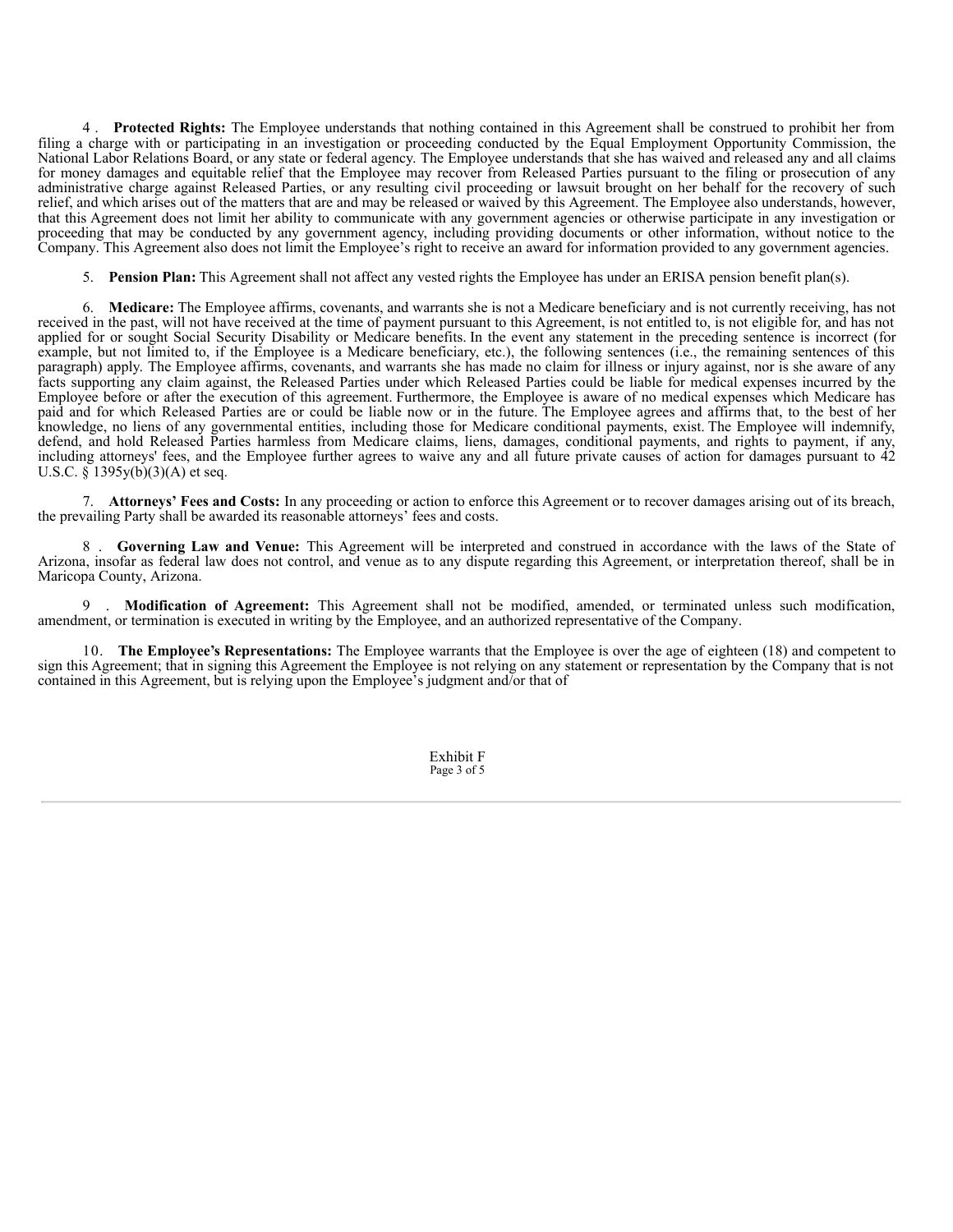the Employee's legal counsel and/or tax advisor; that the Agreement was signed knowingly and voluntarily without duress or coercion in any form; and that the Employee fully understands the same is a FULL and FINAL SETTLEMENT of any and all claims against Released Parties which have been or could have been asserted or on account or arising out of the Employee's employment relationship with the Company or the actions of any of Released Parties. The Employee further represents and certifies that the Employee has been given a fair opportunity to review the terms of this Agreement and has determined that it is in the Employee's best interest to enter into this Agreement.

11. **Drafting and Construction:** This Agreement may not be construed in favor of or against either the Employee or the Company (each, a "Party") on the grounds that said Party was less or more involved in the drafting process.

ACCEPTED AND AGREED:

Malissia Clinton Date

Exhibit F Page 4 of 5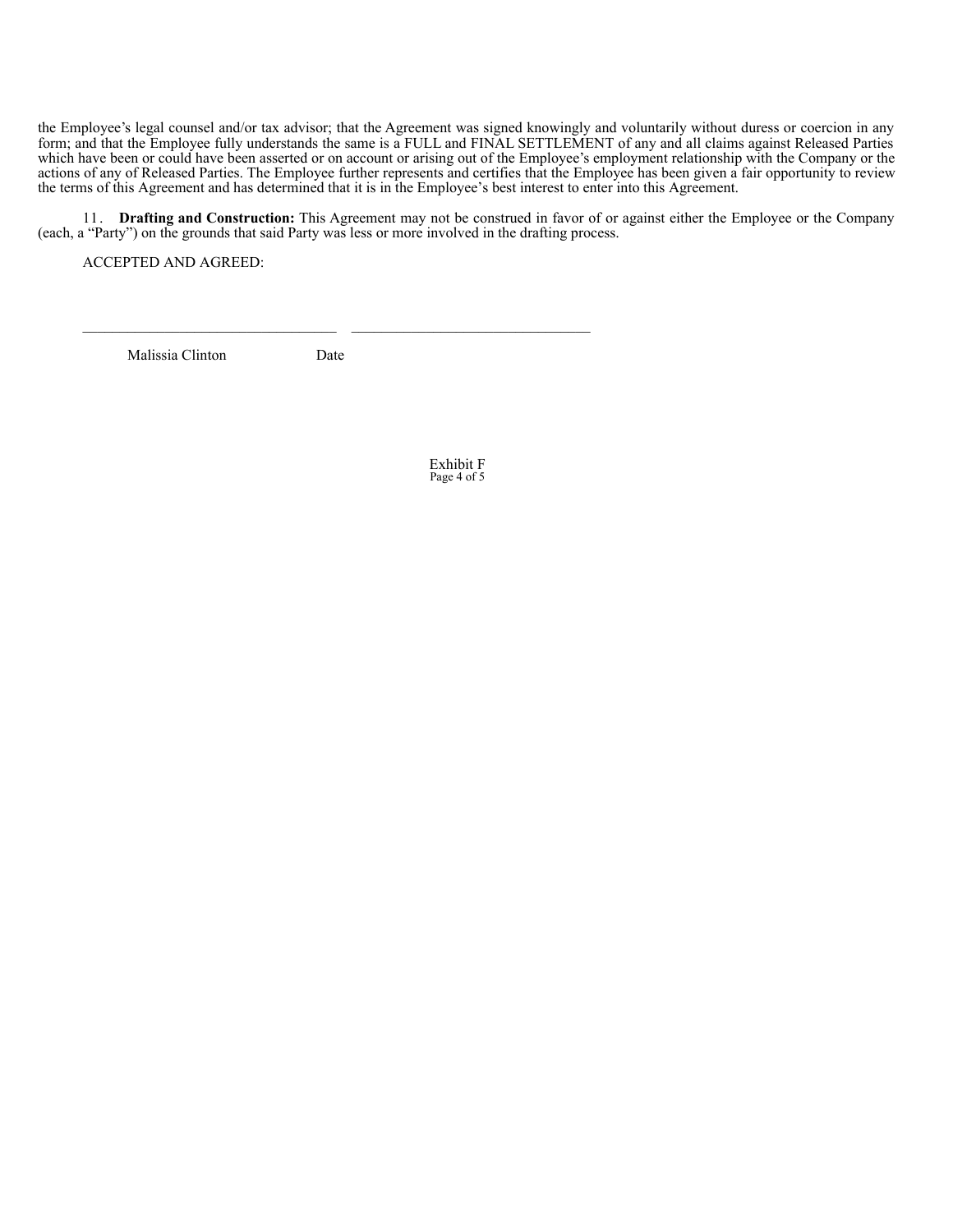**EXHIBIT 31.1**

### **RULE 13a-14(a)/15d-14(a) CERTIFICATION**

<span id="page-66-0"></span>I, Phillippe Lord, certify that:

1. I have reviewed this Quarterly Report on Form 10-Q of Meritage Homes Corporation;

2. Based on my knowledge, this report does not contain any untrue statement of a material fact or omit to state a material fact necessary to make the statements made, in light of the circumstances under which such statements were made, not misleading with respect to the period covered by this report;

3. Based on my knowledge, the financial statements, and other financial information included in this report, fairly present in all material respects the financial condition, results of operations and cash flows of the registrant as of, and for, the periods presented in this report;

4. The registrant's other certifying officer(s) and I are responsible for establishing and maintaining disclosure controls and procedures (as defined in Exchange Act Rules 13a- $15(e)$  and  $15d-15(e)$  and internal control over financial reporting (as defined in Exchange Act Rules  $13a-15(f)$  and  $15d-15(f)$ ) for the registrant and have:

a) Designed such disclosure controls and procedures, or caused such disclosure controls and procedures to be designed under our supervision, to ensure that material information relating to the registrant, including its consolidated subsidiaries, is made known to us by others within those entities, particularly during the period in which this report is being prepared;

b) Designed such internal control over financial reporting, or caused such internal control over financial reporting to be designed under our supervision, to provide reasonable assurance regarding the reliability of financial reporting and the preparation of financial statements for external purposes in accordance with generally accepted accounting principles;

c) Evaluated the effectiveness of the registrant's disclosure controls and procedures and presented in this report our conclusions about the effectiveness of the disclosure controls and procedures, as of the end of the period covered by this report based on such evaluation; and

d) Disclosed in this report any change in the registrant's internal control over financial reporting that occurred during the registrant's most recent fiscal quarter (the registrant's fourth fiscal quarter in the case of an annual report) that has materially affected, or is reasonably likely to materially affect, the registrant's internal control over financial reporting; and

5. The registrant's other certifying officer(s) and I have disclosed, based on our most recent evaluation of internal control over financial reporting, to the registrant's auditors and the audit committee of the registrant's board of directors (or persons performing the equivalent functions):

a) All significant deficiencies and material weaknesses in the design or operation of internal control over financial reporting which are reasonably likely to adversely affect the registrant's ability to record, process, summarize and report financial information; and

b) Any fraud, whether or not material, that involves management or other employees who have a significant role in the registrant's internal control over financial reporting.

Date: April 29, 2022

/s/ Phillippe Lord

Phillippe Lord Chief Executive Officer (Principal Executive Officer)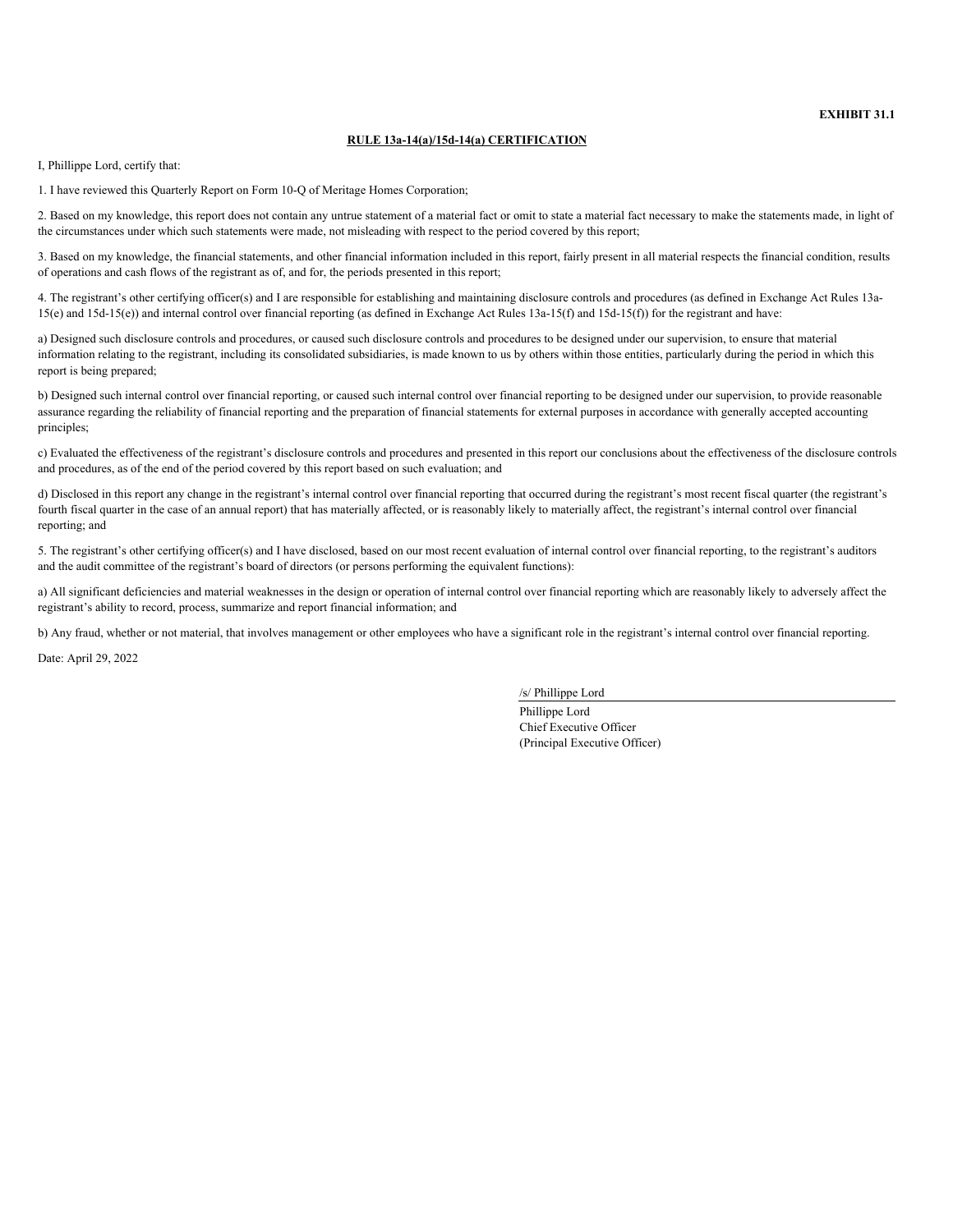**EXHIBIT 31.2**

### **RULE 13a-14(a)/15d-14(a) CERTIFICATION**

<span id="page-67-0"></span>I, Hilla Sferruzza, certify that:

1. I have reviewed this Quarterly Report on Form 10-Q of Meritage Homes Corporation;

2. Based on my knowledge, this report does not contain any untrue statement of a material fact or omit to state a material fact necessary to make the statements made, in light of the circumstances under which such statements were made, not misleading with respect to the period covered by this report;

3. Based on my knowledge, the financial statements, and other financial information included in this report, fairly present in all material respects the financial condition, results of operations and cash flows of the registrant as of, and for, the periods presented in this report;

4. The registrant's other certifying officer(s) and I are responsible for establishing and maintaining disclosure controls and procedures (as defined in Exchange Act Rules 13a- $15(e)$  and  $15d-15(e)$  and internal control over financial reporting (as defined in Exchange Act Rules  $13a-15(f)$  and  $15d-15(f)$ ) for the registrant and have:

a) Designed such disclosure controls and procedures, or caused such disclosure controls and procedures to be designed under our supervision, to ensure that material information relating to the registrant, including its consolidated subsidiaries, is made known to us by others within those entities, particularly during the period in which this report is being prepared;

b) Designed such internal control over financial reporting, or caused such internal control over financial reporting to be designed under our supervision, to provide reasonable assurance regarding the reliability of financial reporting and the preparation of financial statements for external purposes in accordance with generally accepted accounting principles;

c) Evaluated the effectiveness of the registrant's disclosure controls and procedures and presented in this report our conclusions about the effectiveness of the disclosure controls and procedures, as of the end of the period covered by this report based on such evaluation; and

d) Disclosed in this report any change in the registrant's internal control over financial reporting that occurred during the registrant's most recent fiscal quarter (the registrant's fourth fiscal quarter in the case of an annual report) that has materially affected, or is reasonably likely to materially affect, the registrant's internal control over financial reporting; and

5. The registrant's other certifying officer(s) and I have disclosed, based on our most recent evaluation of internal control over financial reporting, to the registrant's auditors and the audit committee of the registrant's board of directors (or persons performing the equivalent functions):

a) All significant deficiencies and material weaknesses in the design or operation of internal control over financial reporting which are reasonably likely to adversely affect the registrant's ability to record, process, summarize and report financial information; and

b) Any fraud, whether or not material, that involves management or other employees who have a significant role in the registrant's internal control over financial reporting.

Date: April 29, 2022

/s/ Hilla Sferruzza

Hilla Sferruzza Executive Vice President and Chief Financial Officer (Principal Financial Officer)